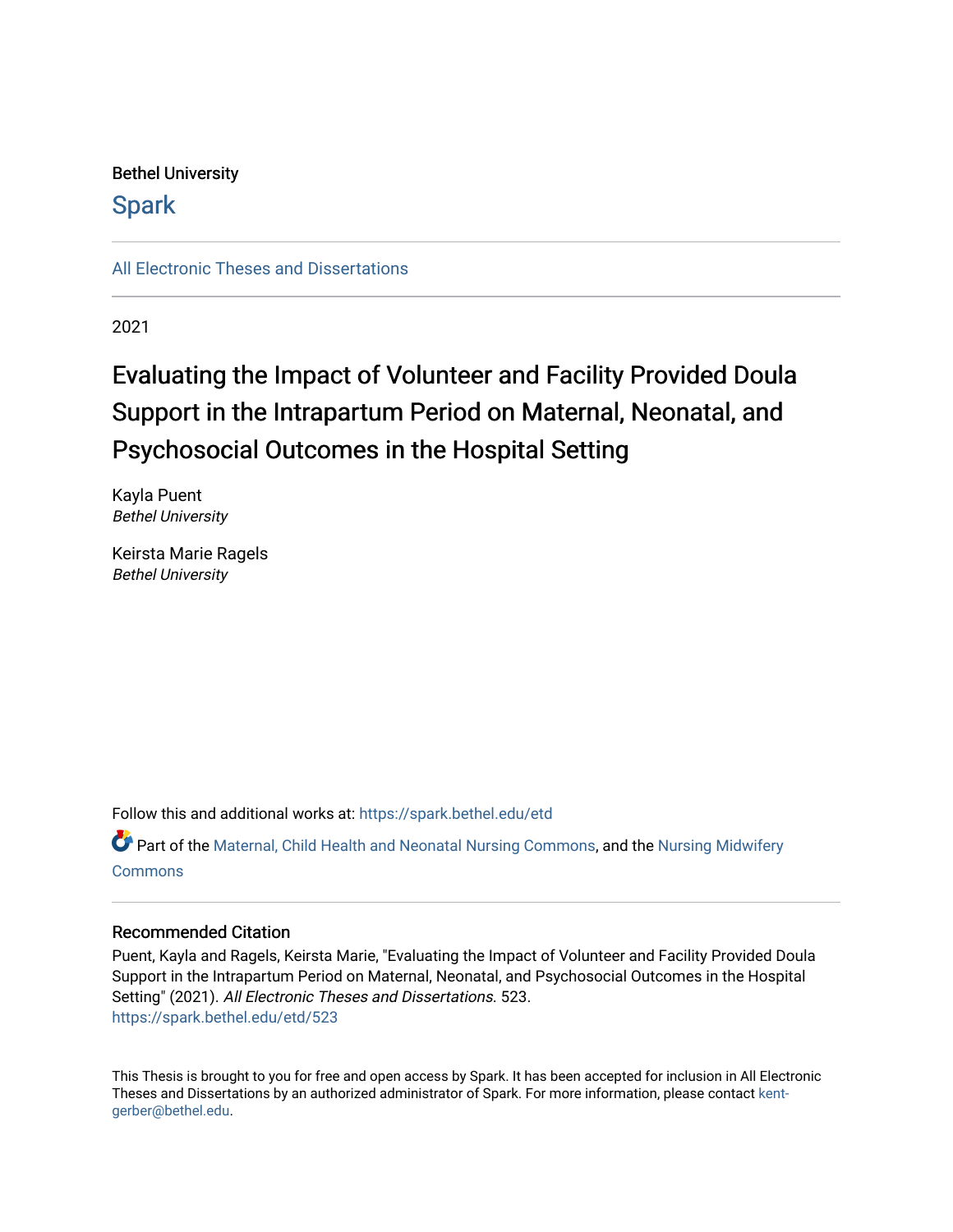# EVALUATING THE IMPACT OF VOLUNTEER AND FACILITY PROVIDED DOULA SUPPORT IN THE INTRAPARTUM PERIOD ON MATERNAL, NEONATAL, AND PSYCHOSOCIAL OUTCOMES IN THE HOSPITAL SETTING

# A MASTER'S PROJECT SUBMITTED TO THE GRADUATE FACULTY OF THE GRADUATE SCHOOL BETHEL UNIVERSITY

BY

KEIRSTA RAGELS

## KAYLA PUENT

## IN PARTIAL FULFILLMENT OF THE REQUIREMENTS

## FOR THE DEGREE OF

MASTER OF SCIENCE IN NURSE-MIDWIFERY

## MAY 2021

## BETHEL UNIVERSITY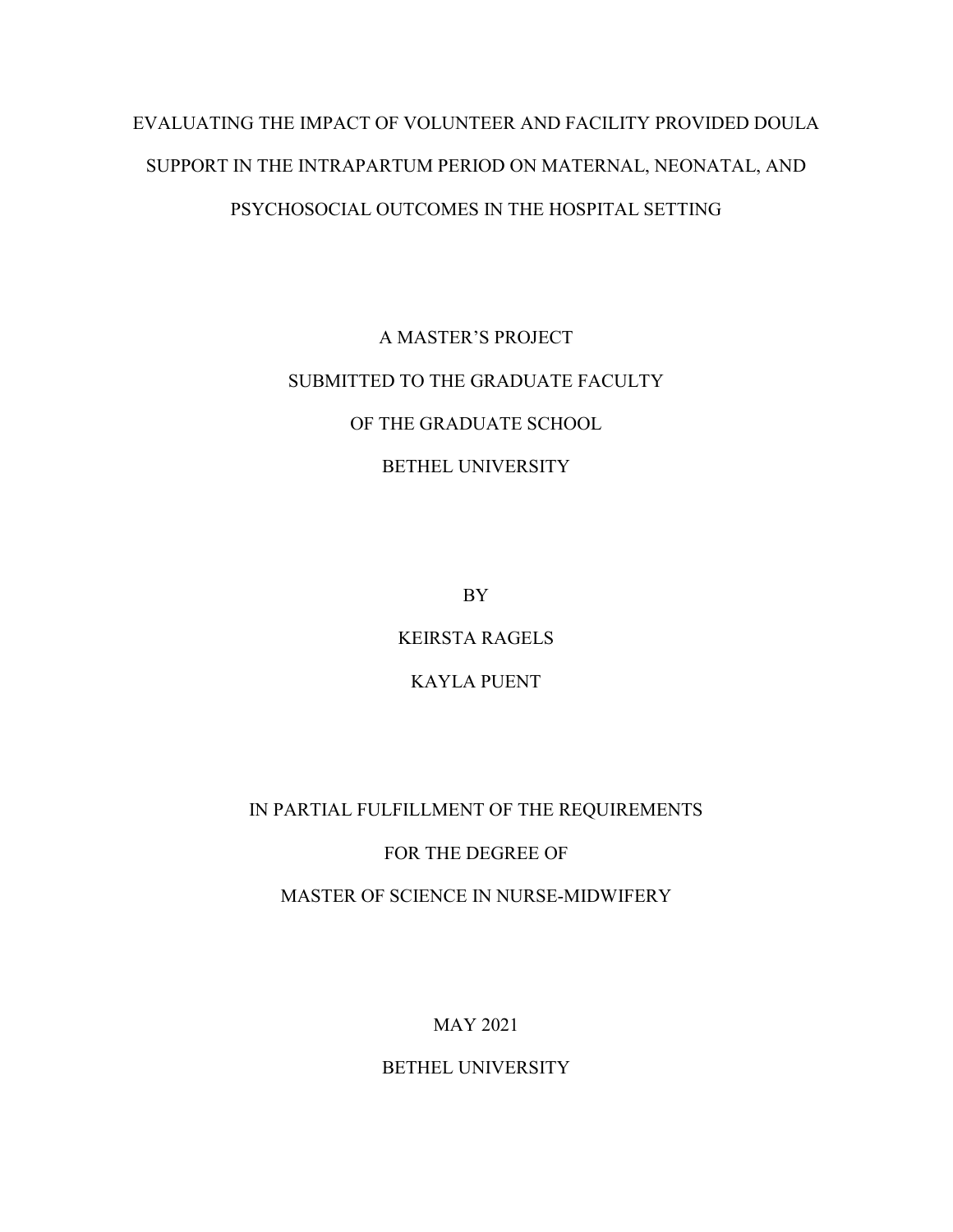## Evaluating the Impact of Volunteer or Facility Provided Doula Support in the Intrapartum Period on Maternal, Neonatal, and Psychosocial Outcomes in the Hospital Setting

Keirsta Ragels

Kayla Puent

May 2021

Approvals:

Project Advisor Name: Lillian Medhus, CNM, WHNP-BC

Project Advisor Signature: PAMedWUS Second Reader Name: Katrina Wu, MSN, APRN, CNM Second Reader Signature: 100 Director of Nurse-Midwifery Program Name: Jane Wrede, Ph. D, APRN, CNM Director of Nurse-Midwifery Program Signature: \_\_\_\_\_\_\_\_\_\_\_\_\_\_\_\_\_\_\_\_\_\_\_\_\_\_\_\_\_\_\_\_\_\_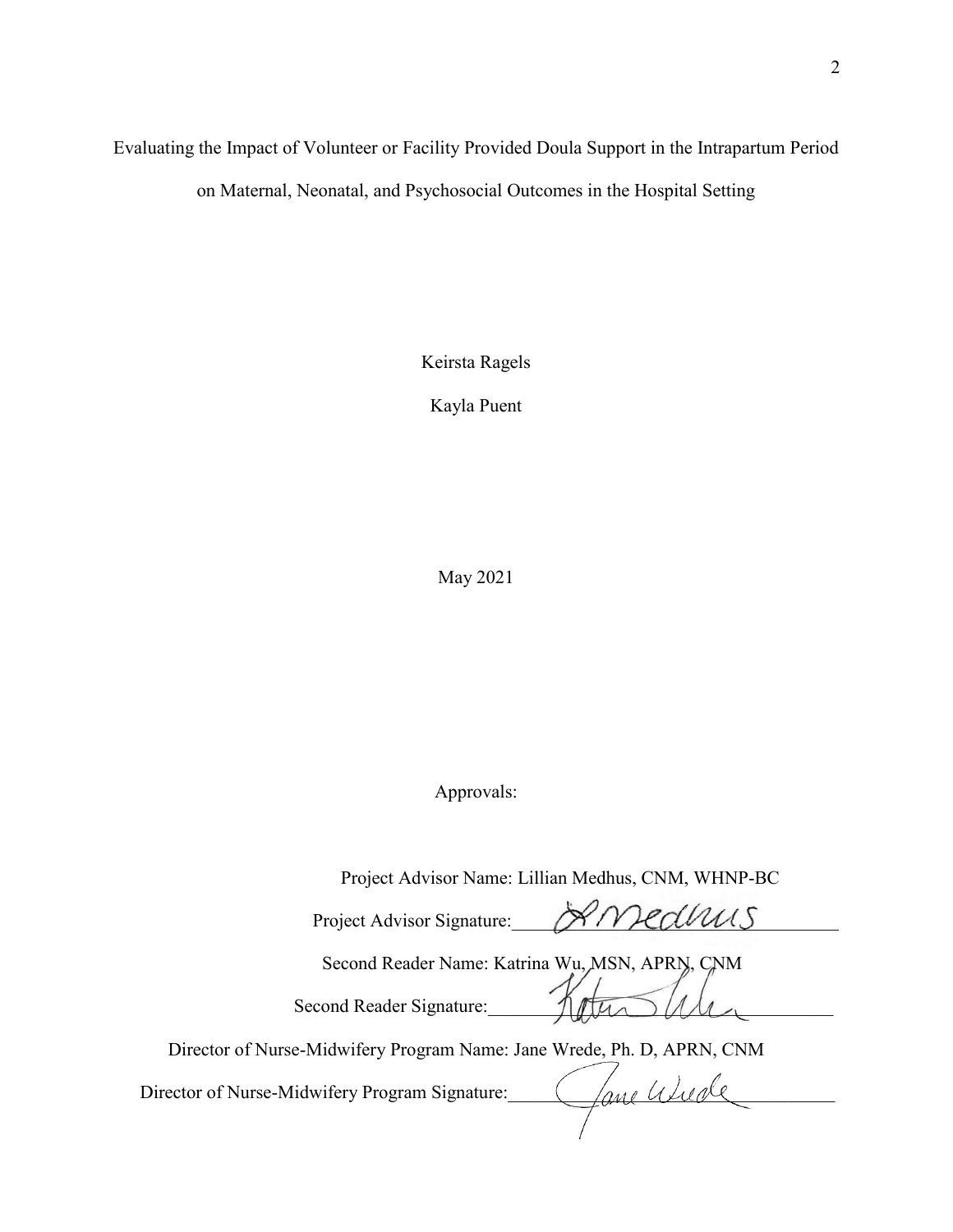#### **Acknowledgments**

 To my husband, Matthew, thank you for all of your love, support, and understanding on this journey. Thank you for the sacrifices you have made to allow me to make my dreams a reality. To my children, Jacob and Olivia, I hope that my journey has inspired you to reach for the stars and pursue your passions. Thank you to all of my family and friends for your continued support and words of encouragement. Kayla and I would also like to extend our gratitude to our capstone advisor Lillian Medhus, CNM, WHNP-BC and the rest of the Bethel faculty for all of the hours you committed in providing us with support, advice, and guidance on this project. Keirsta Ragels

There are so many people to thank and express gratitude towards as I accomplish this goal that I very often didn't see possible. This capstone is dedicated to my son Ray and my husband Sam. Balancing becoming a mother along with graduate level courses and full time clinicals has been the hardest challenge to overcome in my life. My hope is that my son will forget the days and sometimes weeks of my absence but remember the hard work I have put in and understand that it is truly possible to achieve your dreams. Sam, I will be forever grateful for the countless hours you have given me to pursue my career and the endless support you have provided. Finally, I want to thank my loving parents Julie and Dan Jensen as you provided me with not only housing during long distance clinicals, but always had a positive attitude and encouraged me to continue on. Without the support of my surrounding family, amazing in-laws and empathetic friends midwifery school would have simply been a dream, and not a reality.

Kayla Puent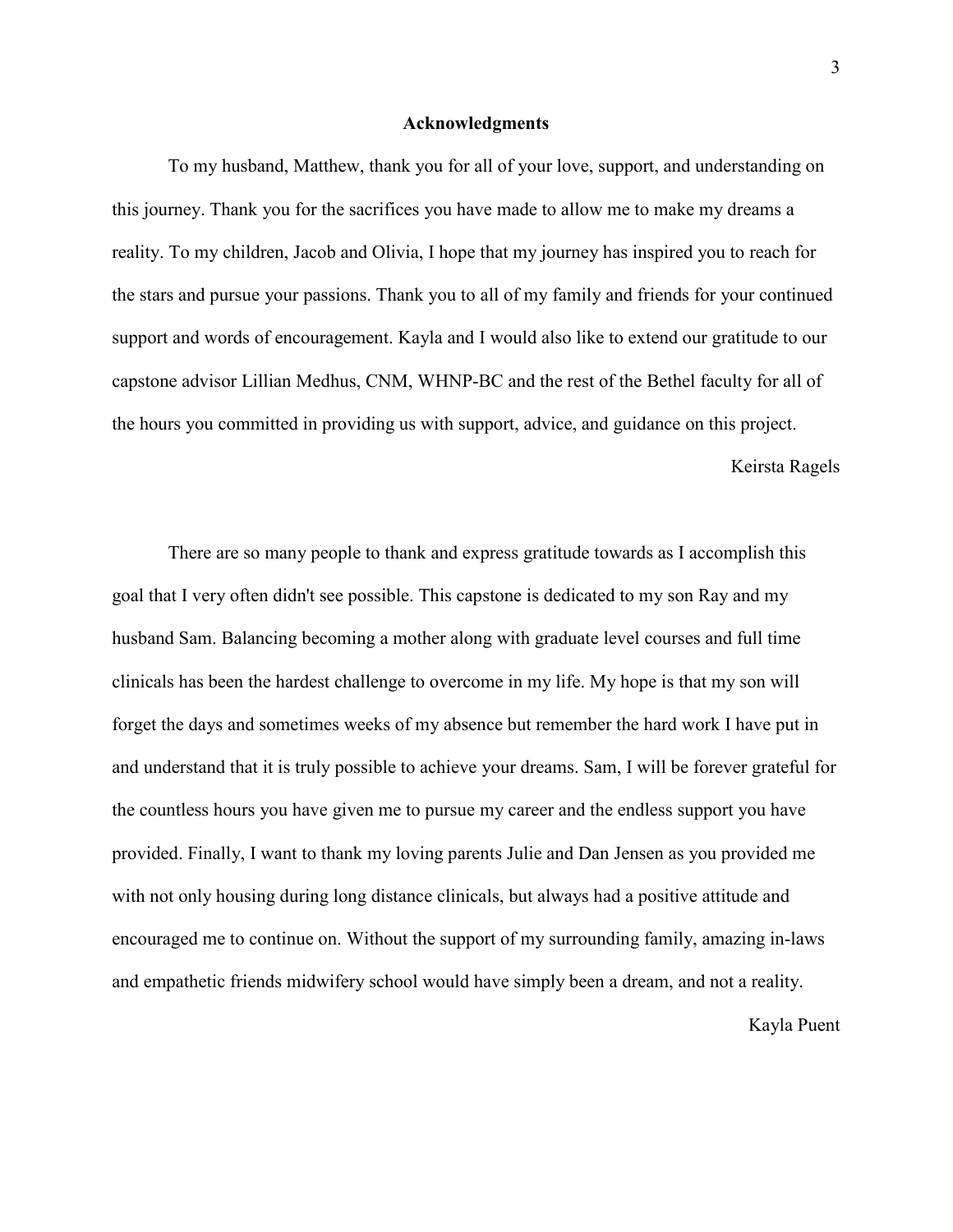#### **Abstract**

**Background/Purpose**: The unacceptably high maternal mortality rate in the United States has demanded a call to action for evaluation and implementation of efforts to improve both maternal and neonatal outcomes. Low-resource and low-socioeconomic populations are at a higher risk of experiencing adverse birth outcomes. Doulas have continuously been recognized as key tools in improving outcomes, but not all birthing persons have access to them. The positive impact of continuous labor support in improving outcomes is recognized by the American College of Obstetricians, American College of Nurse-Midwives, the Society for Maternal-Fetal Medicine, and the March of Dimes. The purpose of this review is to critically assess the impact of continuous intrapartum support given by volunteer or facility program doulas on maternal, neonatal, and psychosocial outcomes in the hospital setting.

**Theoretical Framework**: Jean Watson's Philosophy and Science of Caring theory is easily tied into doula support as doulas provide holistic care to their clients. The theory is founded on 10 carative factors that help an individual achieve and maintain holistic wellbeing in reference to body, mind, and spirit in various experiences throughout the lifetime. One such experience includes childbirth.

**Methods**: The PRISMA model was used to search for applicable evidence across five research databases. Exclusion and inclusion criteria were applied to search for and obtain 20 studies in relation to the research topic. The studies were then critiqued utilizing John Hopkins Evidence Appraisal Tool and were categorized as level I, level II, or level III followed by either high (A), good (B), or low (C) quality evidence. A literature matrix was then used to organize the data to be synthesized for this review.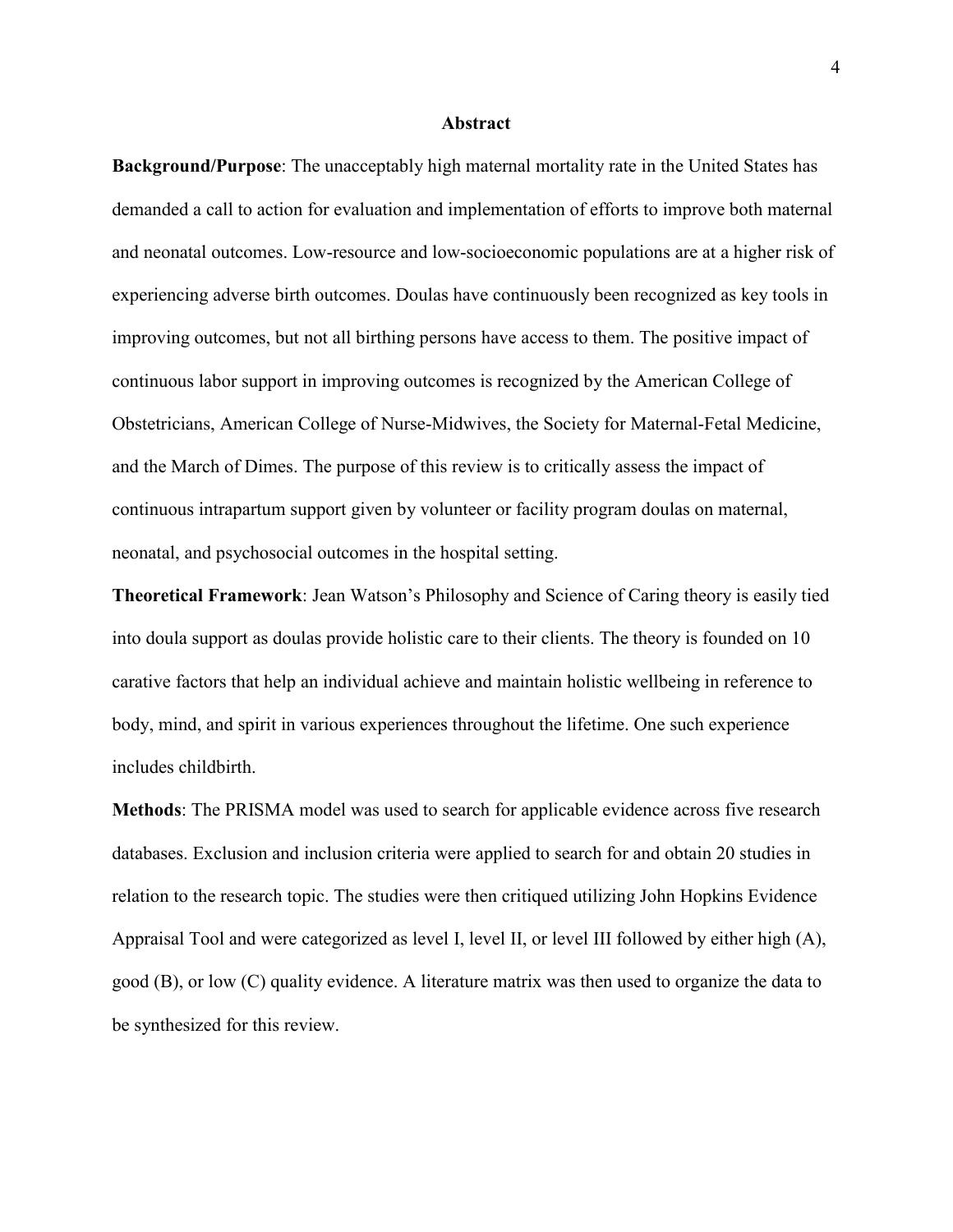**Results/Findings**: Intrapartum support given by a volunteer or facility provided doula improved many outcomes researched. Maternal outcomes that demonstrated an improvement included cesarean section rates, breastfeeding initiation, and pharmaceutical pain management. Decreased preterm birth rates and increased birth weights were also identified when doula support was provided to the neonate's mother. Birth experiences were also consistently reported as positive by participants.

**Implications for Practice**: Doulas and doula programs improve maternal, neonatal, and psychosocial birth outcomes when provided in the intrapartum period in the hospital setting. Establishing volunteer or facility provided doula programs in maternity units across the United States could provide access to doulas for individuals at an increased risk for adverse birth outcomes that may not otherwise have access to this key tool in maternal and neonatal healthcare.

*Keywords:* doula, doula program, birth outcomes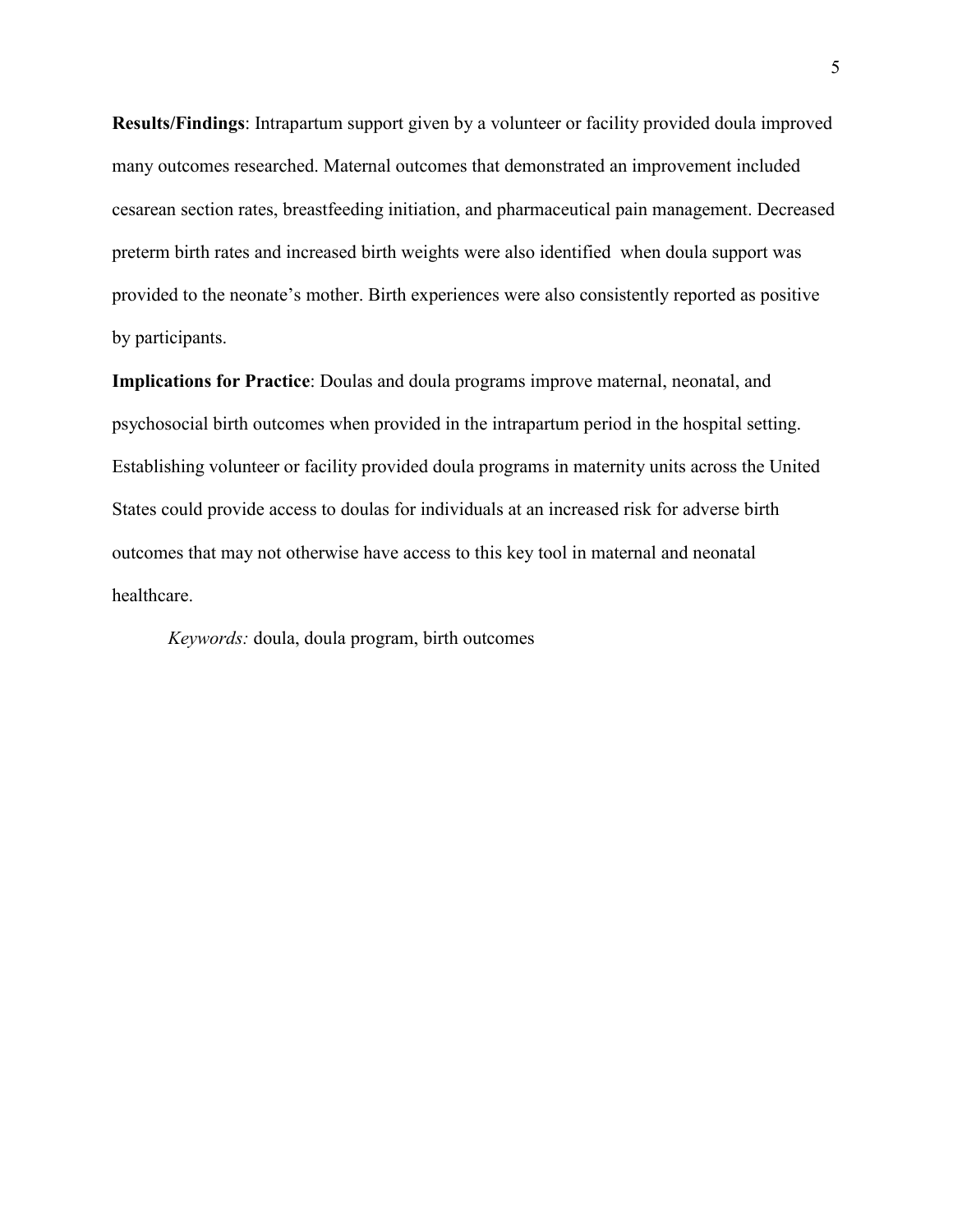| .18 |
|-----|
|     |
|     |
|     |
|     |
|     |

## **Table of Contents**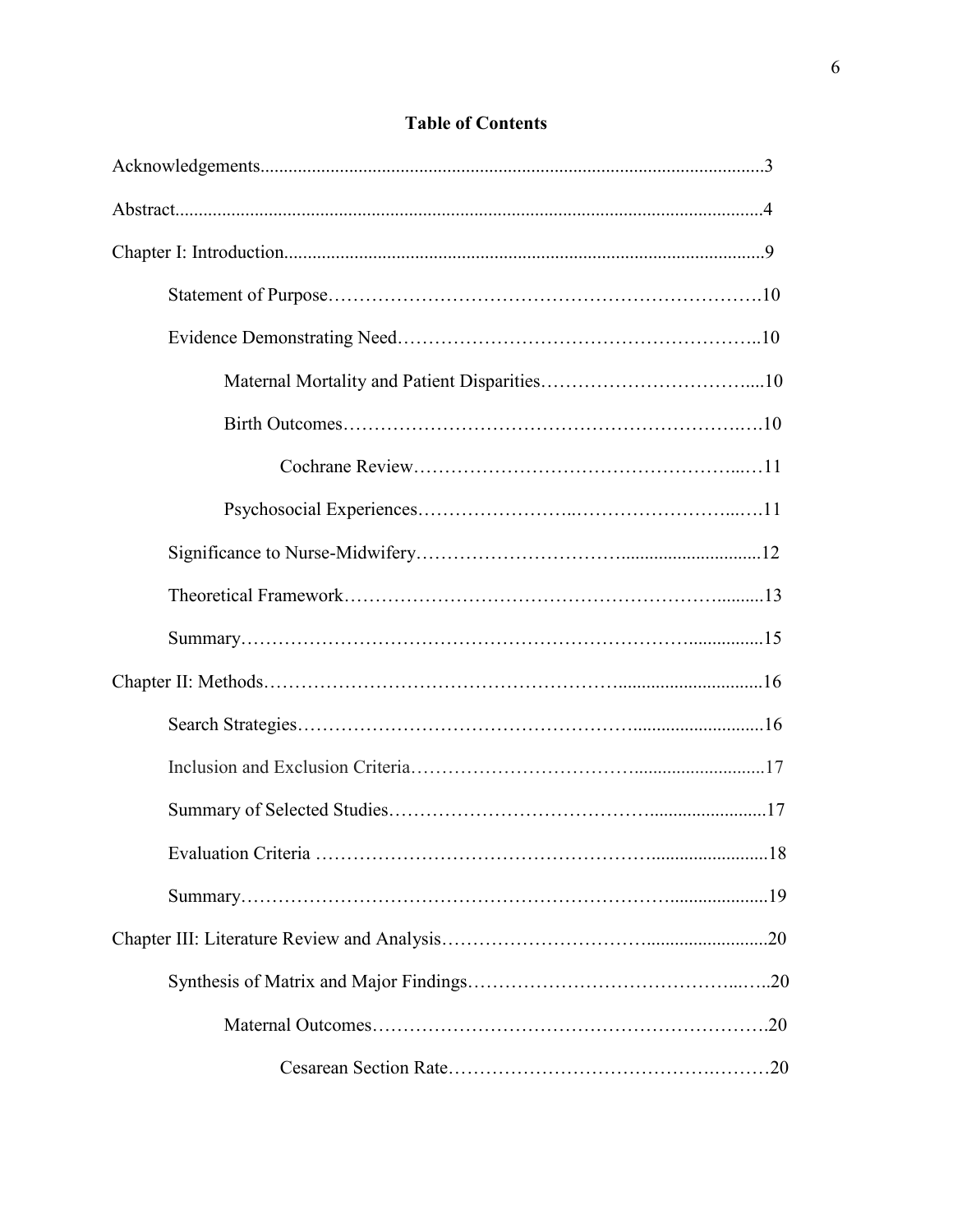| Birth Satisfaction and Doula Experiences30 |  |
|--------------------------------------------|--|
|                                            |  |
|                                            |  |
|                                            |  |
|                                            |  |
|                                            |  |
|                                            |  |
|                                            |  |
|                                            |  |
|                                            |  |
|                                            |  |
|                                            |  |
|                                            |  |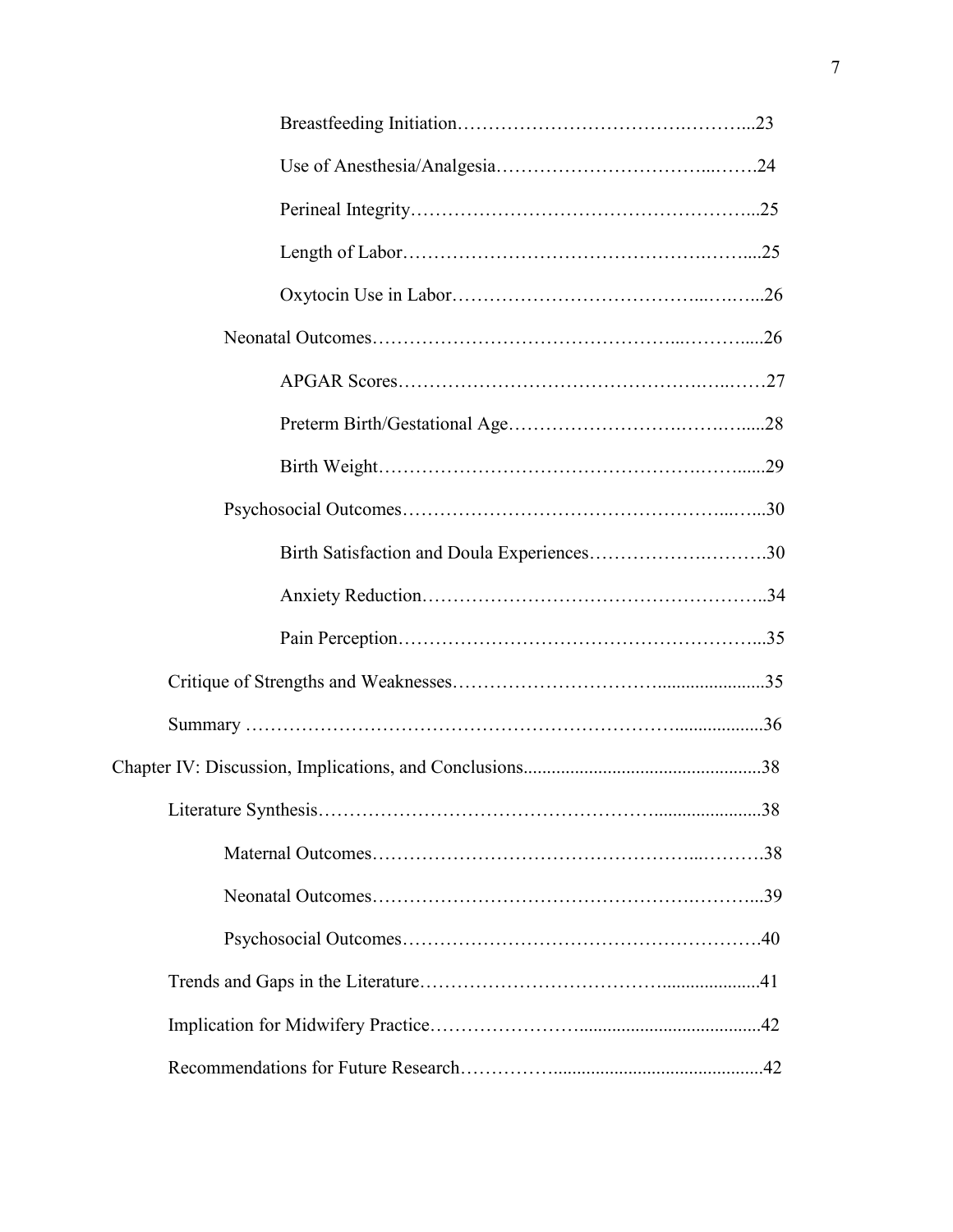| Integration of Jean Watson's Philosophy and Science of Caring Theory44 |  |
|------------------------------------------------------------------------|--|
|                                                                        |  |
|                                                                        |  |
|                                                                        |  |
|                                                                        |  |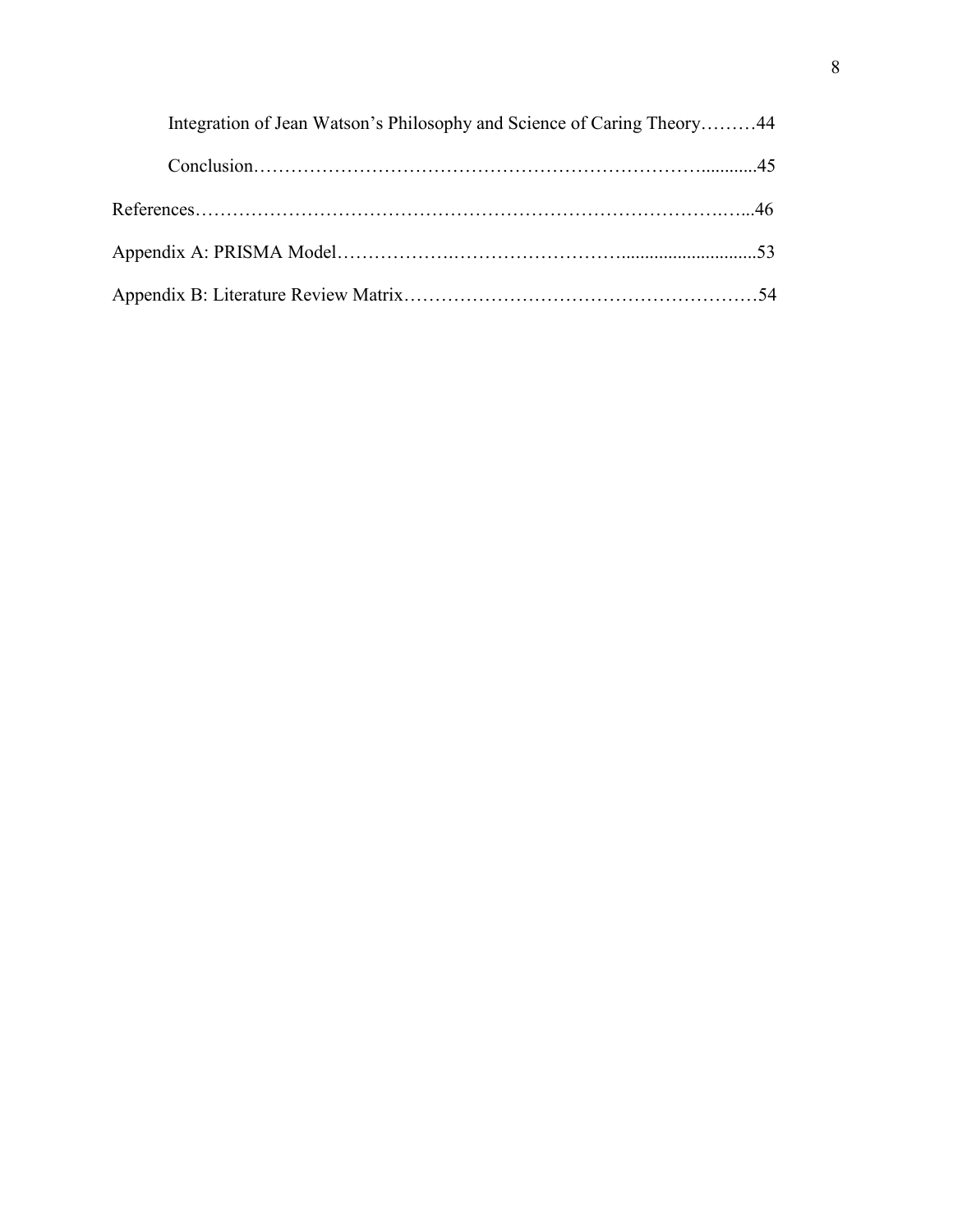#### **Chapter I: Introduction**

In 2018, there were over 2.5 million vaginal births and nearly 1.2 million cesarean births (31.9%) that took place in the United States (Martin et al., 2019). Approximately 98 percent of those births took place in a hospital, which leaves birth as the highest indication for hospitalization in the United States (MacDorman & Declercq, 2019; Healthcare Cost and Utilization Project, 2020). There are many emotions that a person can experience during pregnancy, labor, and childbirth. At times, labor and childbirth can be associated with negative thoughts and emotions that can carry into future pregnancies. People of color and those from low-income and low-resource settings experience disproportionately higher rates of maternal and infant mortality, cesarean delivery, preterm birth, and have low birthweight infants (Thomas et al., 2017). One proposed solution is to provide a doula in the hospital setting during the intrapartum period to decrease poor birth outcomes and to improve the psychosocial experience surrounding childbirth.

Doula, a Greek word, is a person professionally trained to provide continuous emotional and physical support to a birthing person prenatally, in the intrapartum period, and in the early postpartum phase. A doula's goal is to promote healthy outcomes and to assist a birthing person to have the most satisfying birth experience possible in a holistic manner (DONA International, 2021). Some of the synonyms for doula are labor coach, birth assistant, labor companion and continuous labor support person (Simkin, 2012). As stated above, DONA considers a doula as a trained professional to provide continuous labor support. The doula does not replace a partner, father of the baby, or any other family or friends that attend the birth. The role of the doula is essentially non-medical as they do not take vital signs, complete cervical exams, or monitor the fetal heart rate (Simkin, 2012).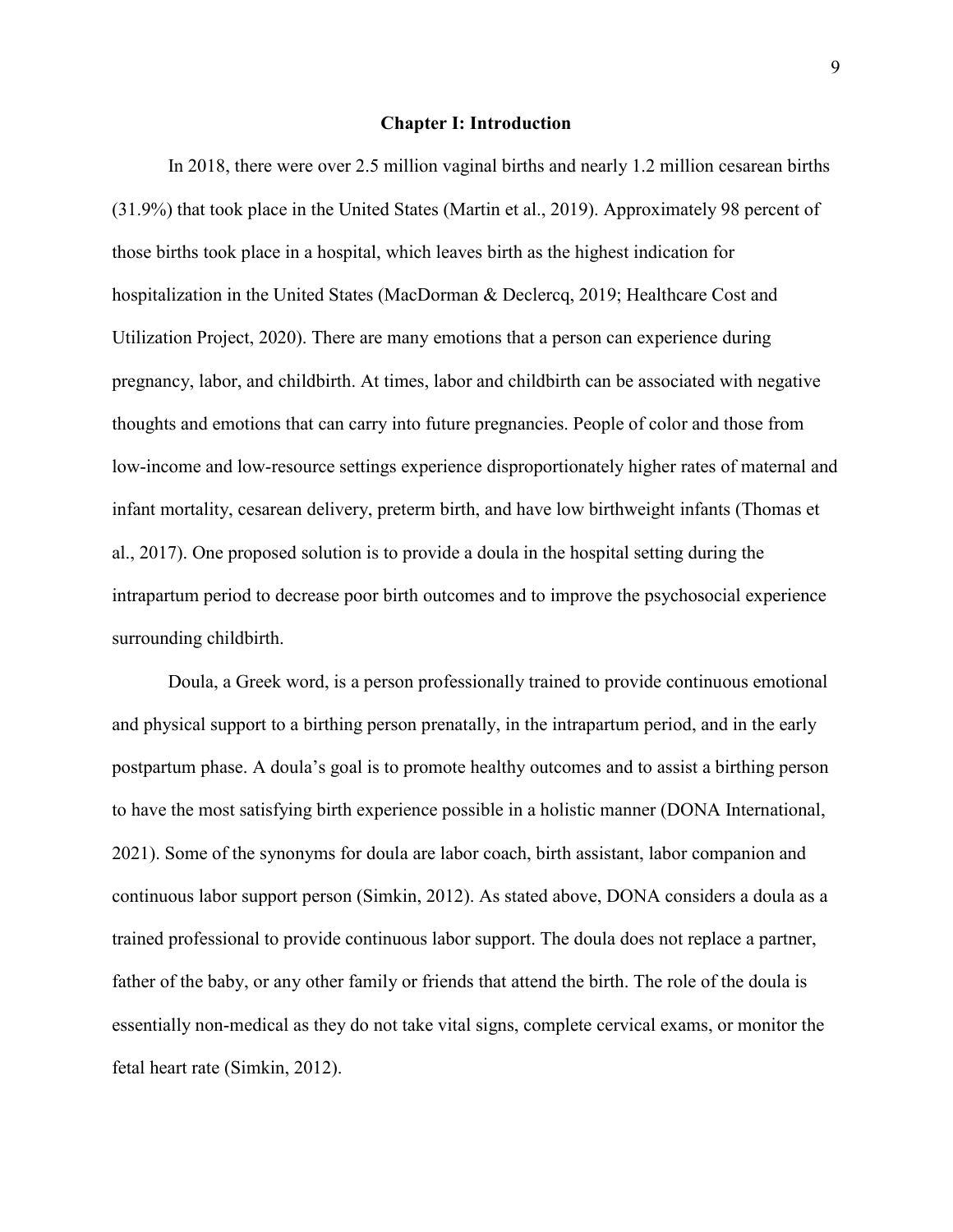#### **Statement of Purpose**

The purpose of this paper is to critically assess the impact of continuous labor support provided by doulas on birthing persons during the intrapartum period in the hospital setting. More specifically, this synthesis will examine doulas provided by either a volunteer or facilitybased program. This analysis will examine the evidence of volunteer or facility provided doulas effect on birthing outcomes and psychosocial experiences of the birthing person and their infant. Jean Watson's Philosophy and Science of Caring theory will be applied to further asses the critical need in relation to nurse-midwifery practice.

#### **Evidence Demonstrating a Need for Critical Review**

#### *Maternal Mortality and Patient Disparities*

In 2017, the World Health Organization (2019) reported that approximately 295,000 women died during pregnancy, birth, and into the postpartum period. The majority of deaths were seen as preventable and 94% were in low-resource settings (World Health Organization, 2019). A severe maternal complication was identified in nearly 69 per 10,000 deliveries that took place in the hospital in 2017 (Office of Disease Prevention and Health Promotion, 2021). The United States has a maternal mortality rate of 17.4 per 100,000 live births making it one of the highest rates of maternal deaths in the developed world (Martin et al., 2019).

#### *Birth Outcomes*

Measuring birth outcomes is a resourceful way of identifying areas of improvement and prevention in maternal and neonatal care. In the United States, the majority of poor birth outcomes occur to women of color or those in low-income and low-resource settings (Thomas et al., 2017). The cesarean delivery rate in 2018 was 31.9% (Martin et al., 2019). This surgery itself carries with it a number of risks to the mother and infant, especially when performed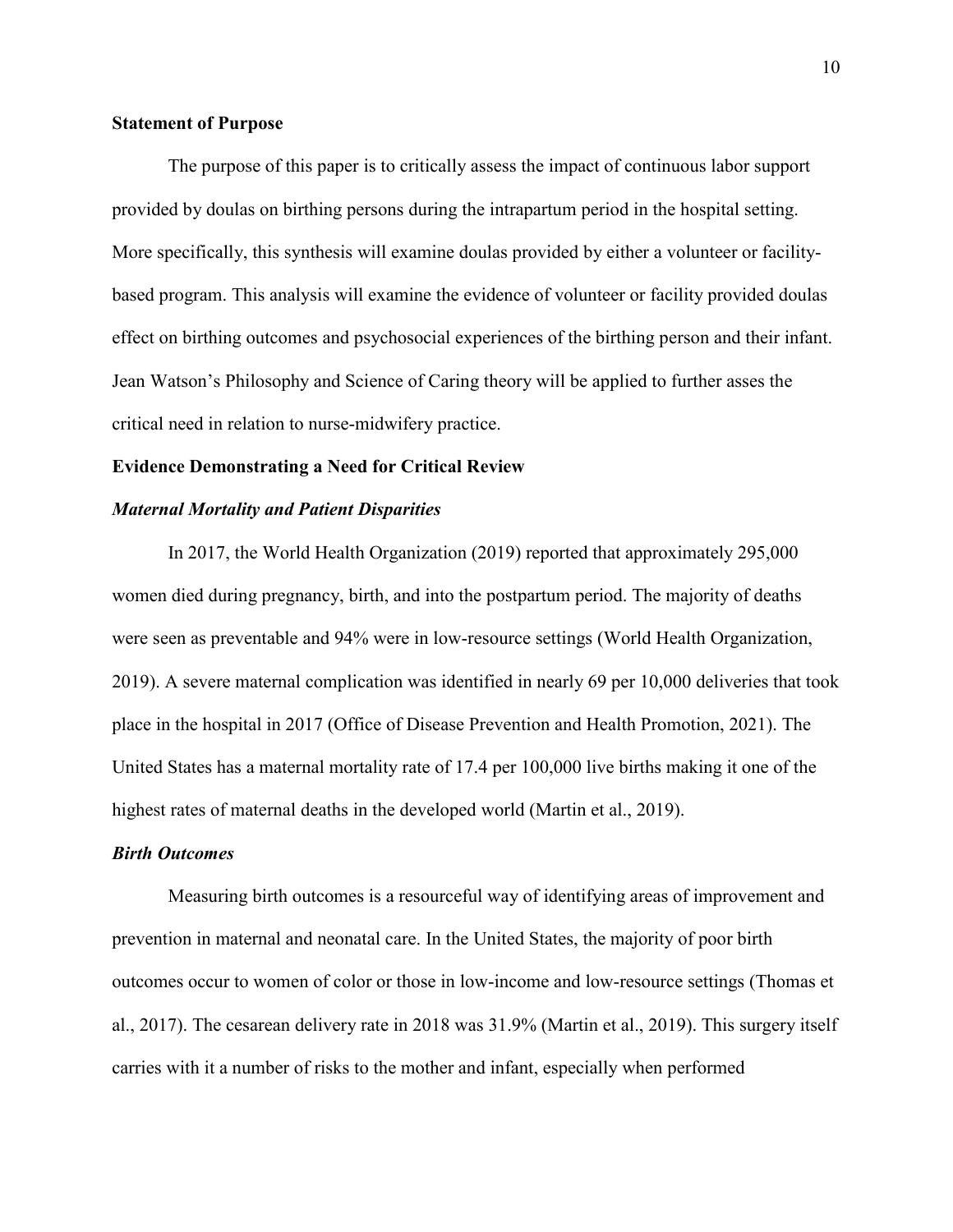unnecessarily. Additionally, episiotomies as well as third- and fourth-degree lacerations can result in long-term complications including anal sphincter incontinence (LaCross et al., 2015). Reassuringly, the episiotomy rate in the United States declined from 9.6% in 2016 to 7.8% in 2017 (The Leapfrog Group, 2018).

In addition to a poor maternal mortality rate, the United States has one of the highest rates of preterm births in the developed nations (March of Dimes, 2021). Nearly 1 in 10 babies is born premature. Complications can include long-term health consequences, intellectual and developmental disabilities, and chronic lung disease (March of Dimes, 2021).

**Cochrane Review.** A systematic review of over 15,000 women found that women who had continuous labor support were more likely to experience spontaneous vaginal birth (7.3% versus 6.8%), less likely to receive an instrumental delivery (18% versus 20%), less likely to utilize pain medication (72% versus 75%), less likely to have a cesarean birth (10.9% versus 14.6%), and experienced higher satisfaction with their labor experience (12.2% reported a negative experience compared to 17.7%) (Bohren et al., 2017). The authors also found these women tended to have shorter labors by approximately 0.69 hours. As far as neonatal outcomes, the review found that infants born to women who received continuous labor support had a decreased likelihood of having a low five-minute Apgar score. More benefits were identified when this care was provided by an individual who focused solely on providing support, was not a part of the woman's social circle, and had professional training and experience, such as a doula (Bohren et al., 2017).

#### *Psychosocial Experiences*

In the *Listening to Mothers Report* completed in 2018, one in ten birthing persons expressed experiencing severe distress throughout their pregnancy (Sakala et al., 2018). In the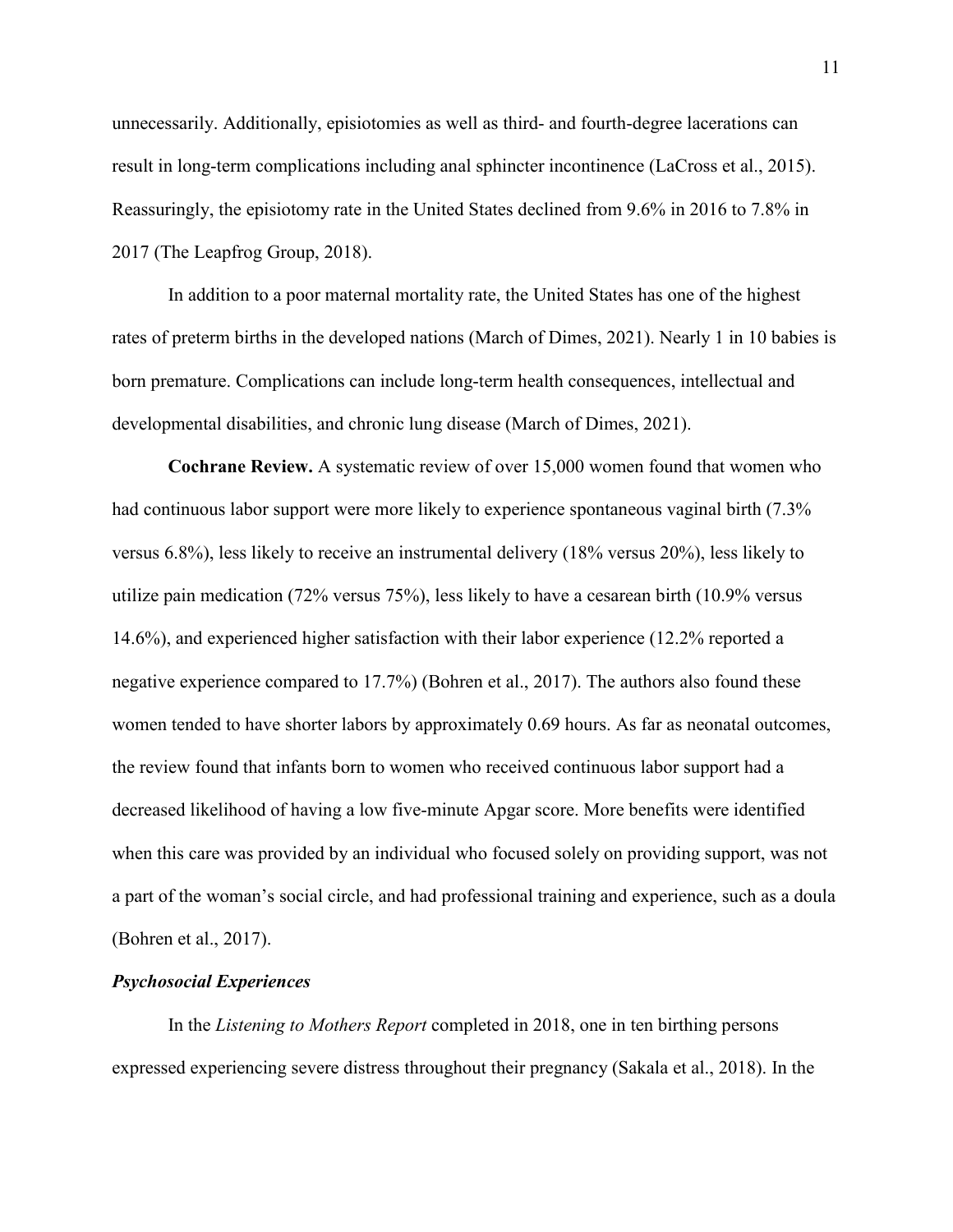same report, one in ten women had a doula present at their birth and approximately 57% of all women surveyed had interest in having a doula at their next birth (Sakala et al., 2018). Though continuous labor support can be provided by a variety of individuals, when provided by a doula compared to untrained individuals, doulas gave more culturally competent care, frequently remained at the patient's side, and utilized more touch and talk (Stuebe & Barbieri, 2020).

While the Cochrane review by Bohren et al. (2017) explored the impact that doulas have on birth outcomes, it did not look specifically at how doulas impact the outcomes of those most at risk for adverse outcomes, including non-Caucasian race, adolescents, those living in poverty, or abuse victims. Doula programs help to bridge this equity gap and provide services to individuals who may not otherwise be able to access them due to social, economic, or other factors (Gruber et al., 2013). Therefore, evaluating the outcomes in programs of this nature will be the focus of this review.

#### **Significance to Nurse-Midwifery**

The American College of Obstetricians and Gynecologists (ACOG) (2019) released a committee opinion outlining actions to reduce interventions during the intrapartum period and delivery. In this statement, ACOG (2019) recognizes that continuous holistic labor support provided by doulas in addition to routine nursing care results in improved birth outcomes for women. This statement incorporates results from a Cochrane review that found continuous labor support shortened the duration of labor, decreased the need for analgesics, resulted in fewer operative deliveries, improved the overall birth experience for the woman, and increased the incidence of spontaneous vaginal birth. Continuous labor support in the form of professional doulas was also cited as one of the most underutilized resources in preventing primary cesarean sections in an obstetric care consensus released jointly by ACOG and the Society for Maternal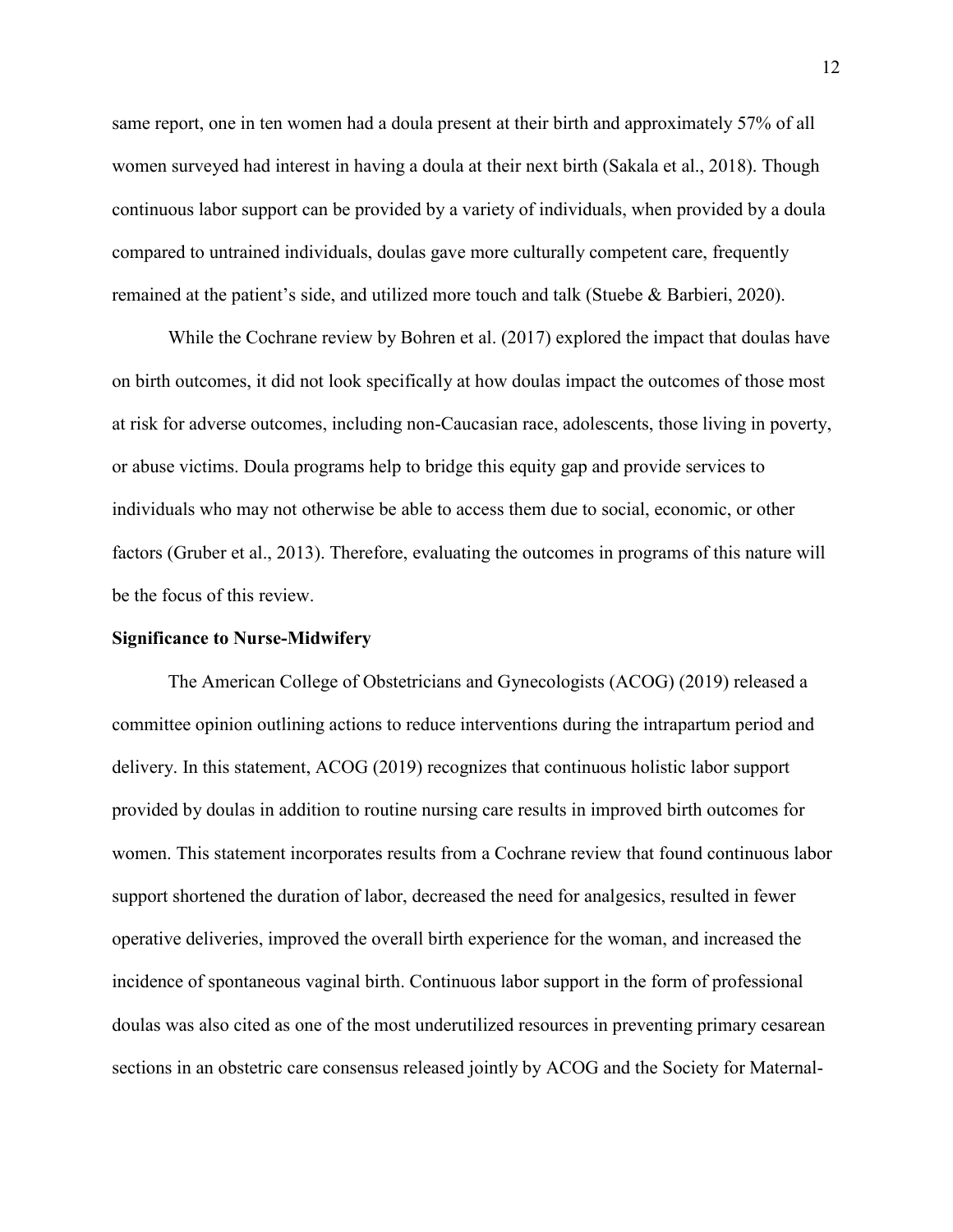Fetal Medicine (SMFM) (ACOG, 2014). In addition to the ACOG committee opinion, the March of Dimes (2019) holds a position statement on birth outcomes associated with doula use. In an approach to address the high maternal morbidity and mortality rates that women of color experience, the March of Dimes has become a full supporter of doula care and views them as part of the maternity care team. To summarize, the March of Dimes has identified and supports the need for doulas for all patients, encourages insurance companies to cover doula services, and understands that doulas need to be trained birth professionals that can provide care to all races, ethnicities, cultures, and socioeconomic classes (March of Dimes, 2019).

#### **Theoretical Framework**

 According to Petiprin (2016), Jean Watson's Philosophy and Science of Caring theory approaches nursing with a holistic ideal that addresses health as something consisting of a high level of mental and physical health, with subsequent focus on social function, and the recognition and reduction of illness. Practicing under her theory allows one to understand that all patients deserve to be valued, respected, understood, and cared for. Watson's model is composed of seven assumptions, and 10 carative factors. Watson utilizes the nursing term "carative" in reference to the caring process that assists an individual to achieve or maintain holistic health. This is in comparison to the more medical terminology "curative" in reference to curing of a disease or illness. The 10 carative factors include:

- 1. Forming and sustaining a humanistic-altruistic system of values throughout the lifespan and interceded with one's experience.
- 2. Being present and honoring the individual's faith, hope, and belief system even if there is nothing else to offer to the patient.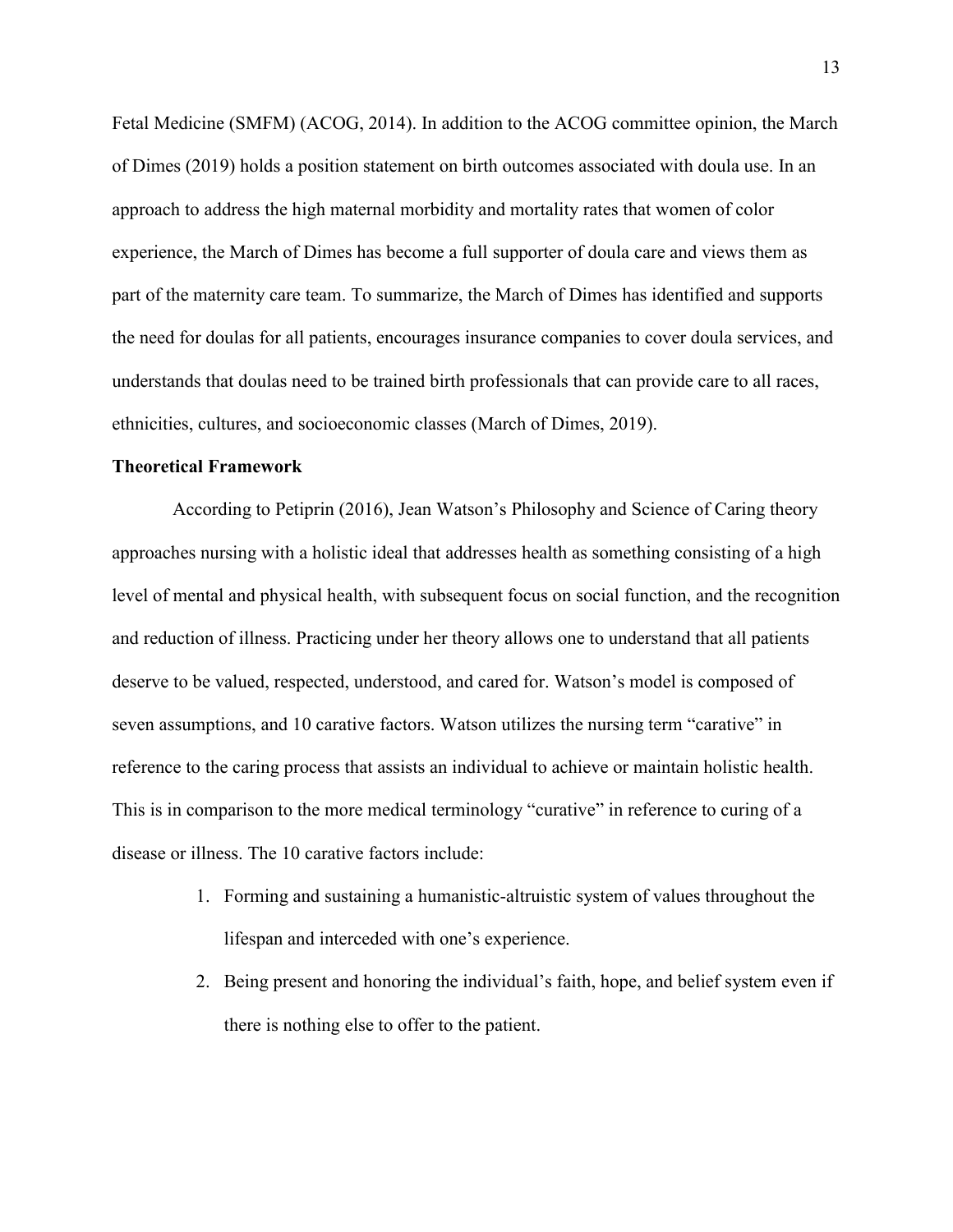- 3. Promoting health and forming relationships through the cultivation of sensitivity to one's self and others allowing for genuine interactions.
- 4. Developing and maintaining a loving and trusting relationship utilizing empathy, warmth, communication, and harmonization.
- 5. Encouraging the voicing of both positive and negative feelings to better understand the behaviors that stem from those feelings.
- 6. Utilizing states of knowing, being, doing, and becoming to promote a collaborative problem-solving and decision-making process.
- 7. Promoting and utilizing both the teaching and learning process to create a mutual understanding of one's perceptions of experiences.
- 8. Creating a healing environment through means of protective as well as corrective mental, physical, cultural, and spiritual factors.
- 9. Preserving human dignity by respecting and promoting basic human needs while simultaneously touching the mind, body, and spirit of others.
- 10. The allowance of miracles and acceptance of the existential unknown.

Jean Watson's Philosophy and Science of Caring theory can be connected to doula support being provided to patients in the hospital, the effects on psychosocial experiences, and the incidence of adverse outcomes. Research has largely supported the positive impact that midwives and doulas have on improving birth outcomes such as premature deaths, cesarean deliveries, newborn deaths, and delivery complications (Christopher, n.d.; Gruber et al., 2013). Improvement of these birth outcomes does not just happen at a physical level, but rather occurs on a holistic level that embodies mind, body, and spirit. Watson's theory operates under the guise of circles of caring that connect individuals to communities, the world, planet Earth, and the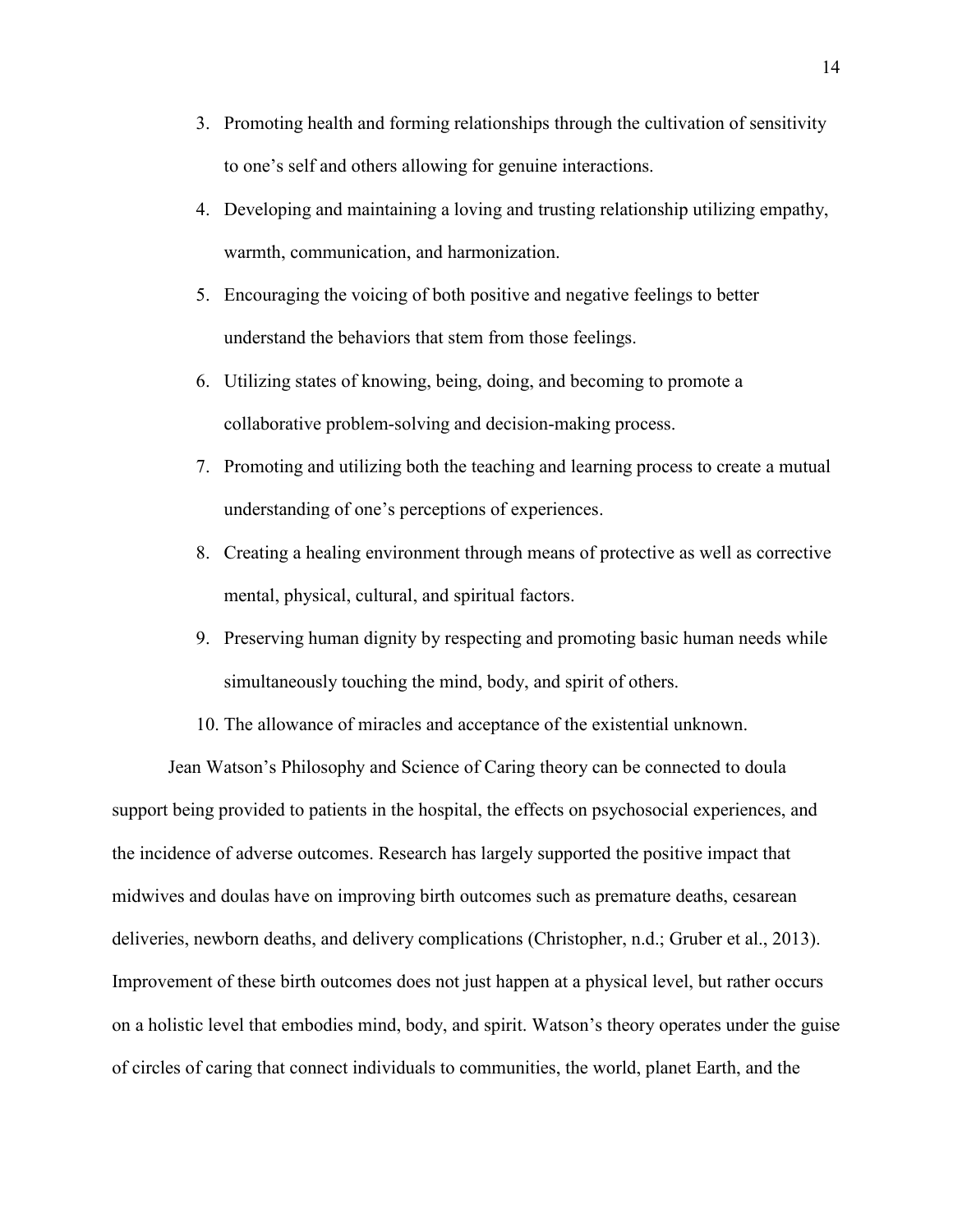universe (Watson Caring Science Institute, n.d.). It is said that to truly understand this theory one must personally experience this interconnectedness. Doulas themselves experience this connectedness of mind, body, and spirit in their relationships with the patients they assist as they utilize the powers of art, science, and other areas of knowing. These areas can include the aesthetic of pregnancy and birth, the healing power of kinesthetic touch, intuitive knowing, and metaphysical-spiritual knowing as they assist women through the powerful experience of pregnancy, birth, and recovery (Watson Caring Science Institute, n.d.). Effectively appraising the role of the doula allows for the observation that they act largely within the 10 carative factors defined by Watson's theory. A study of volunteer doula services offered to underprivileged women in the United Kingdom found that women shared experiences of feeling understood in a non-judgmental, non-biased way as well as feeling relief from perceptions of isolation, depression, and fear in pregnancy and birth (Darwin et al., 2017). Women also experienced increased feelings of confidence, hope, safety, and communication during labor and continuing through childbirth (Darwin et al., 2017).

#### **Summary**

Continuous labor support has been identified by many leading organizations in women's health as a tool to improve birth outcomes. The need for intervention is seen in the unacceptably high maternal mortality and preterm birth rates in the United States. Doulas have consistently been proven to improve outcomes, but not all birthing persons have access to doulas. Jean Watson's Philosophy and Science of Caring theory encompasses the purpose of the doula to promote and maintain the overall health of the woman including body, mind, and spirit. Therefore, this review will criticize the impact of volunteer or facility doula programs on maternal, neonatal, and psychosocial outcomes.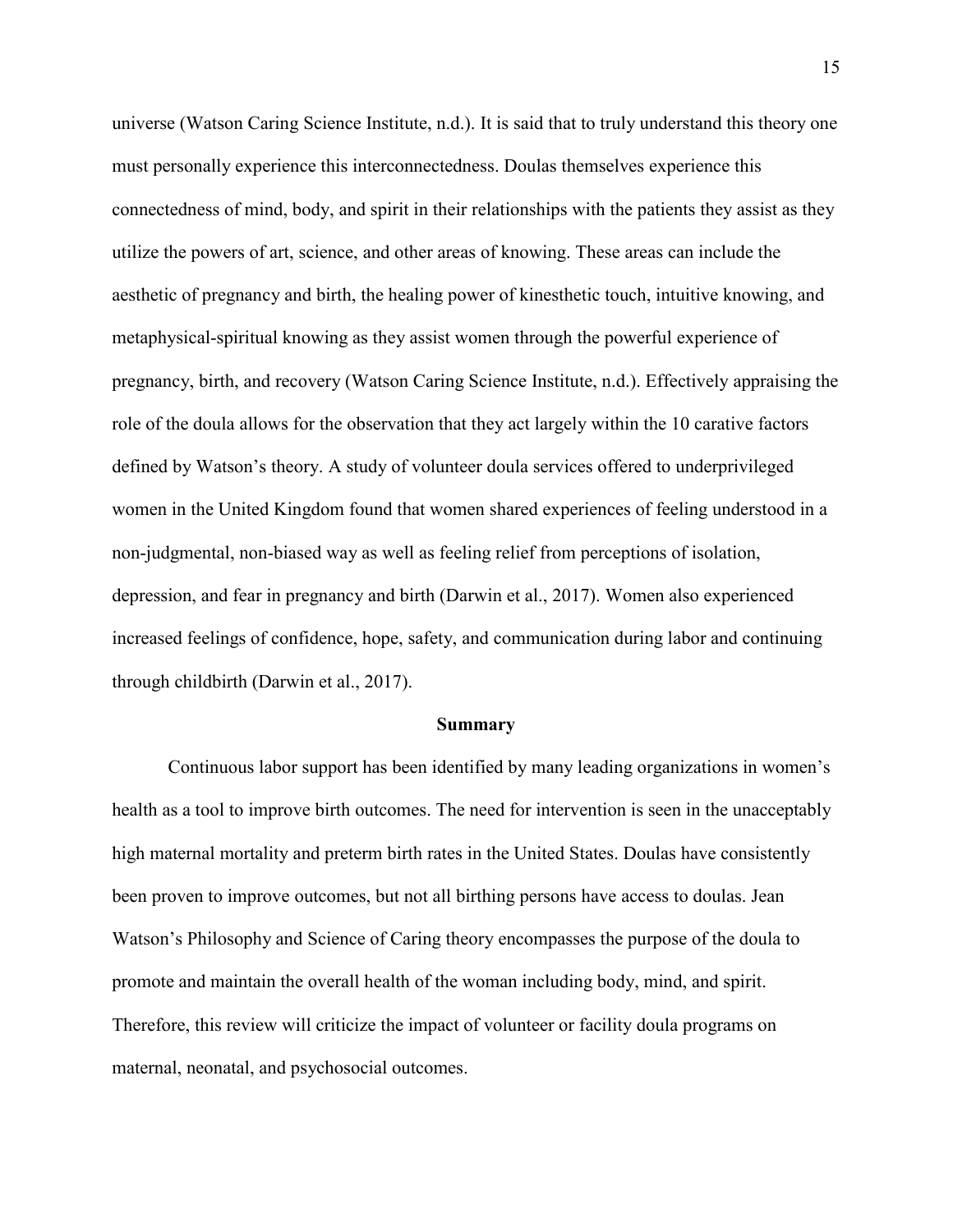#### **Chapter II: Methods**

The purpose of this chapter is to explore the methods used to obtain articles for this review. First, the search strategies and databases will be explained. Secondly, inclusion and exclusion criteria will be outlined to determine the number of articles for further review. The number of studies and criteria of selected articles will be summarized. Finally, the criteria for evaluation of the level and quality of the evidence found will be discussed. For reference, Moher et al.'s (2009) PRISMA model (see Appendix A) was utilized to guide and organize the collection of research articles.

#### **Search Strategies**

Five databases were searched for collection of research studies. These included CINAHL, PubMed, EBSCOhost, Scopus, and Science Direct. The key terms used included doula, continuous labor support, birth outcomes, psychosocial, hospital-based doula, doula program, and volunteer doula.

 The PRISMA model was then used to organize the research studies, and can be referenced in Appendix A (Moher et al., 2009). There were 1,615 articles identified through the database searches. The screening process took place after removing the 287 duplicate articles which then left 1,328 studies. Of the 1,328 articles, another 1,245 were excluded when applying inclusion and exclusion criteria to the titles and abstracts. An additional two articles were found through ancestry searching. Of those two articles found via ancestry searching, they were greater than 10 years old, but specifically related to the topic. There were then 85 full text articles assessed for eligibility. Of the 85 full text articles, 65 studies were excluded due to a lack of applicability, which left 20 studies for inclusion in this review.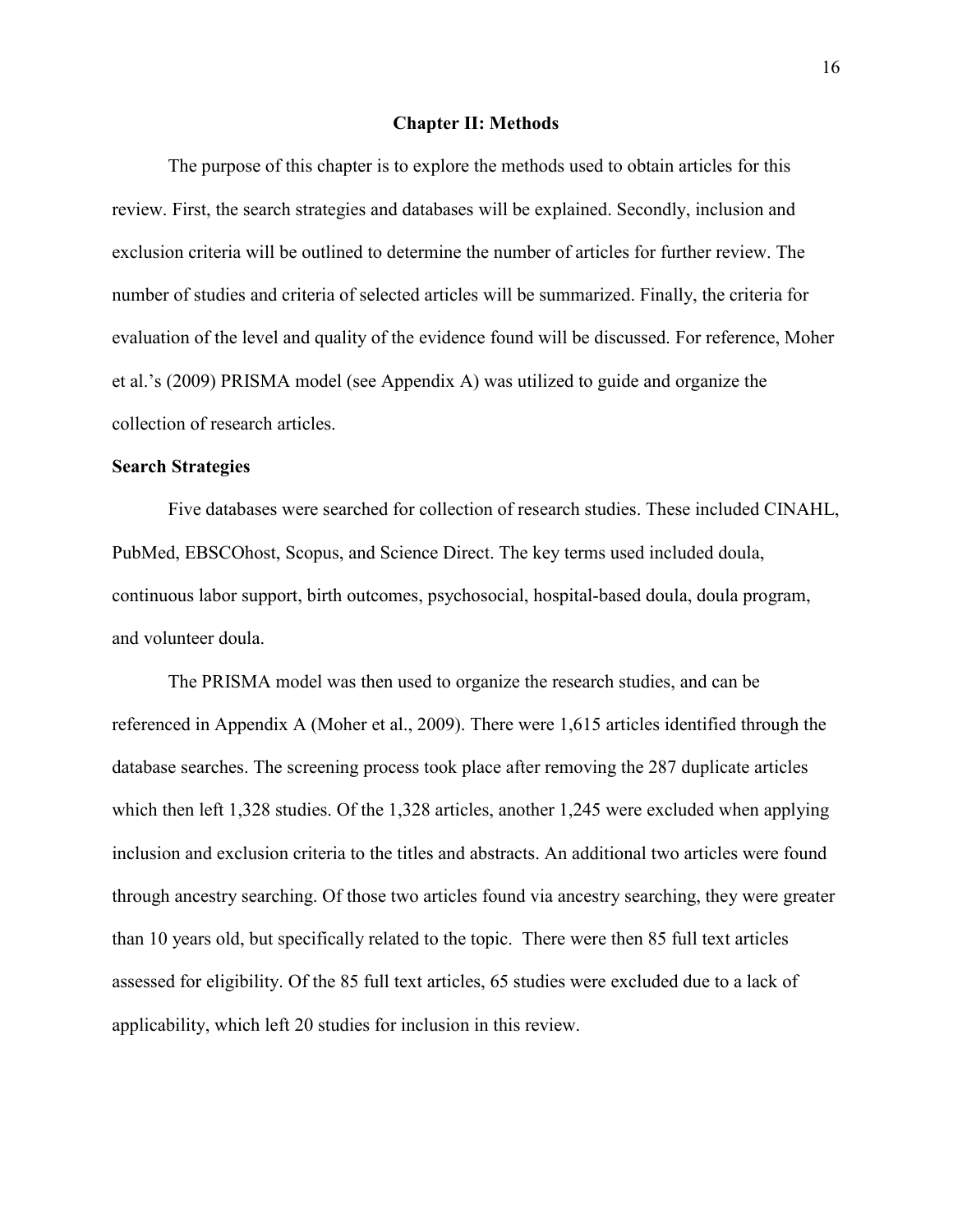#### **Inclusion and Exclusion Criteria**

Articles were further considered for review if they possessed the inclusion criteria containing labor support given by professionally trained doulas or doula trained midwifery students. These doulas were available either by voluntary means or via a facility-supported labor support program. Support had to be provided in the hospital setting during the intrapartum period. Outcome variables needed to consider birth outcomes, including intrapartum interventions or psychosocial experiences of the birthing person.

Articles were excluded if they took place in an out-of-hospital setting, only involved the antenatal or postpartum period, assessed support of doulas in the operating room for cesarean deliveries, or assessed support of doulas for miscarriages or abortions. Labor support could not be given by an individual not professionally trained as a doula including family members, friends, or other members of the healthcare team such as physicians, midwives, or nurses. Additionally, articles were excluded if the data related to psychosocial experiences were the opinions or perceptions of individuals other than the birthing person.

#### **Summary of Selected Studies**

After the removal of duplicates and application of the inclusion and exclusion criteria 20 articles were considered significant for this review. They examined professional doula support provided either voluntarily or via a facility-based program during the intrapartum period in the hospital setting. There was a total of 14 articles collected between the years of 2015 and 2020, four between 2010 and 2014, and two prior to 2010 collected via an ancestry search. One article from 1999 was included due to being a level I randomized control trial with criteria directly applicable to the specific purpose of this review. The other was a quasi-experimental article from 2008 with high quality evidence directly related to the purpose of this review.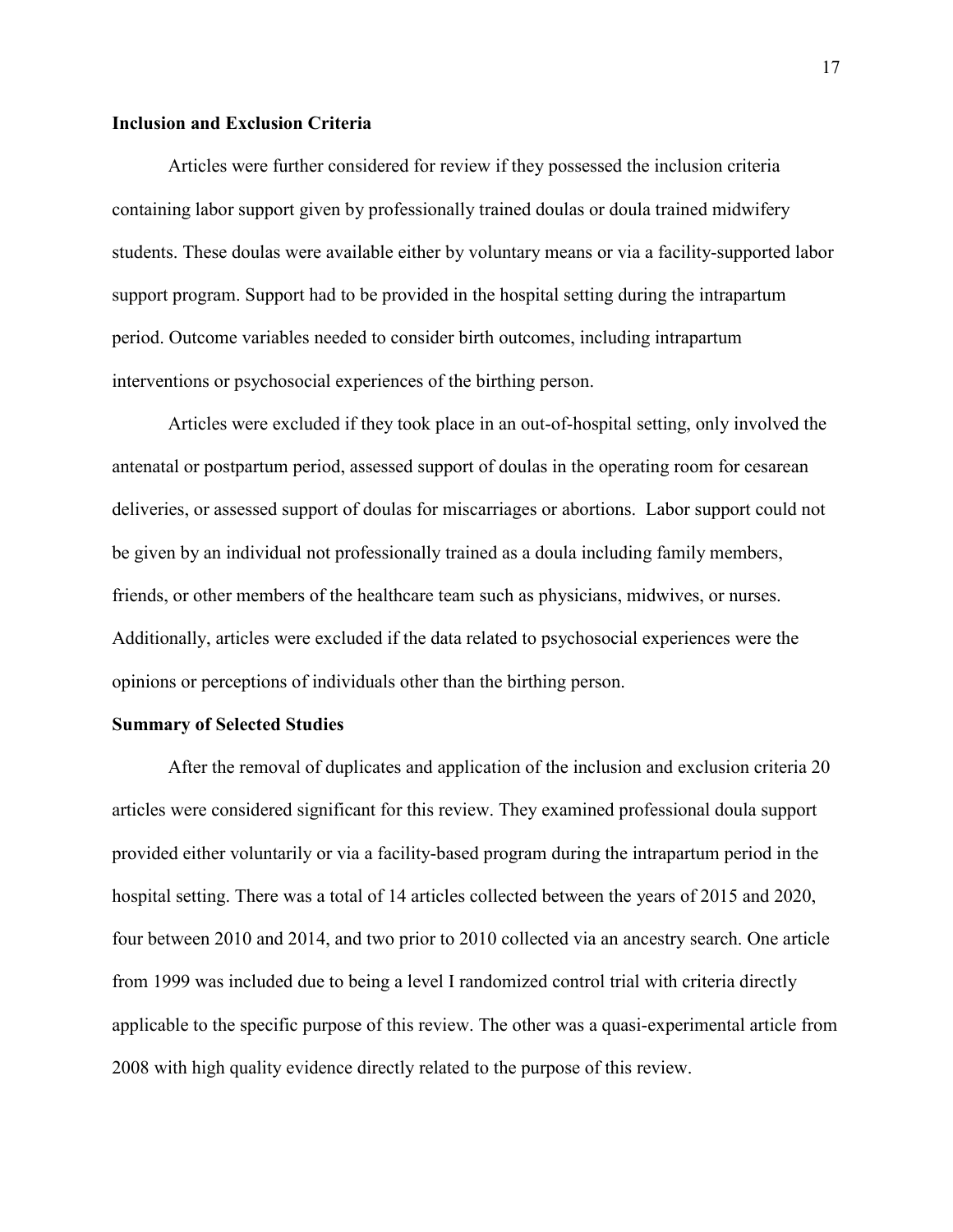Additionally, there was a variety of study designs included in the research articles. The total collection involved six quasi-experimental, four retrospective cohort, three randomized control trial, three qualitative, two non-experimental, one mixed method, and one cross sectional design study. The setting of the studies took place in a number of countries including Brazil, England, Iran, the Netherlands, Sweden, Taiwan, and the United States. Of note, twelve studies were in the United States.

#### **Evaluation Criteria**

 The studies were evaluated using the Johns Hopkins Research Evidence Appraisal Tool which was used to find the level and quality of the 20 articles selected (Dang & Dearholt, 2018). The evidence was appraised and ranked on a scale of I to V, with I being the strongest evidence and V being the weakest. For this literature review, only levels I-III were used, and systematic reviews were excluded. The level I evidence consists of experimental studies including randomized controlled trials (RCT), some mixed method designs that include a level I quantitative study and systematic reviews of RCTs. Level II is composed of quasi-experimental, some mixed method designs including a level II quantitative study, and a systematic review which includes RCTs and quasi-experimental studies. Nonexperimental studies are listed as level III and include qualitative studies, mixed method studies, and systematic reviews. This review contains three level I studies, eight level II studies, and nine level III studies (Dang & Dearholt, 2018).

Once an evidence level is assigned to a study, it can then be reviewed for quality (Dang & Dearholt, 2018). There are three quality ratings in which an article can be assigned. These ratings include high quality  $(A)$ , good quality  $(B)$ , and low quality  $(C)$ . The inclusion or exclusion of the following factors determine the quality of the study: adequate sample size,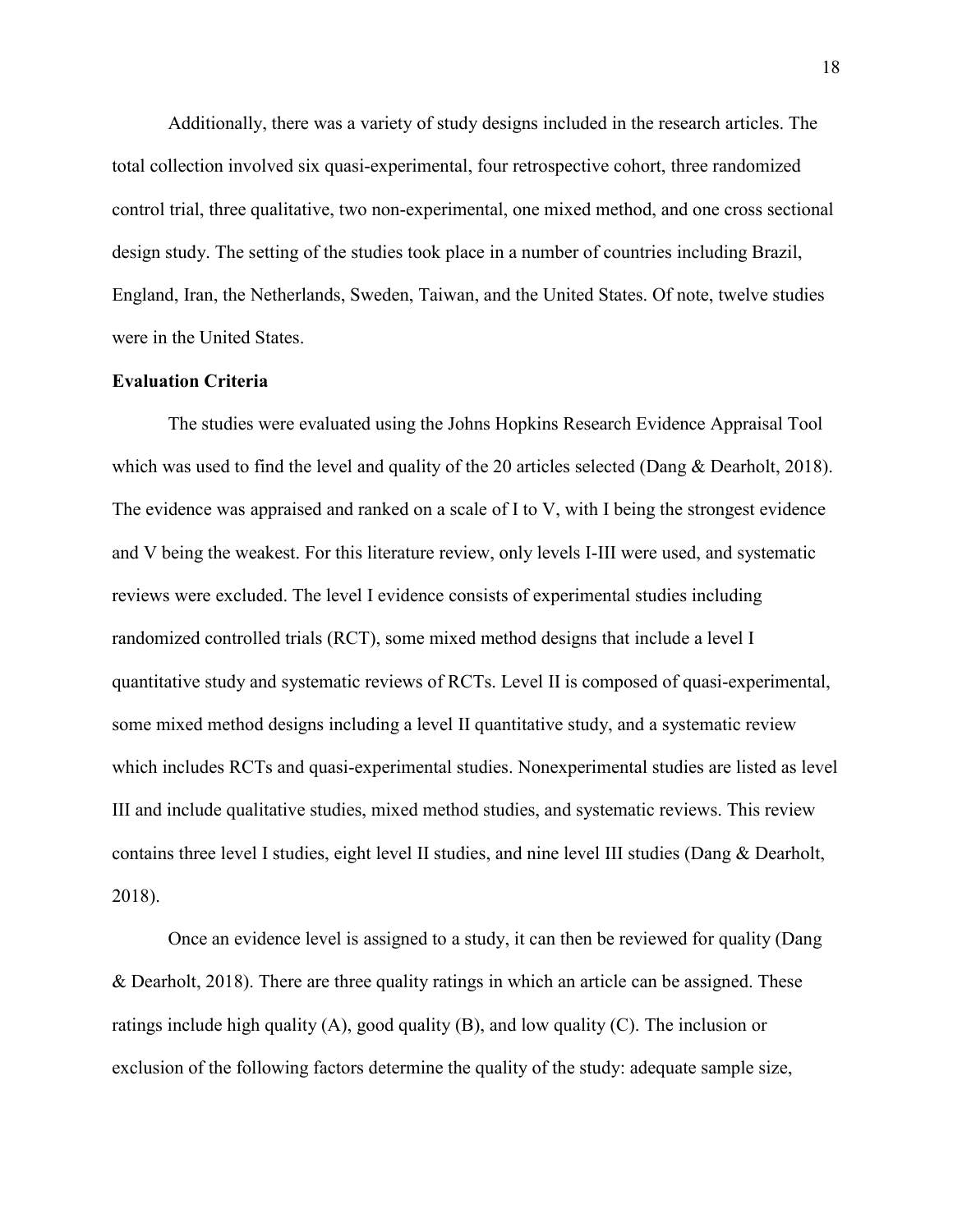generalizable results, adequate control, transparency, and consistency of the recommendations compared to previously presented scientific evidence. The selection of articles include seven high quality, ten good quality, and three low quality studies (Dang & Dearholt, 2018).

#### **Summary**

Articles for review were collected using specific search criteria across five different scholarly databases. The PRISMA model was utilized to organize articles collected. Inclusion and exclusion criteria were applied, and 20 articles were included for review. The Johns Hopkins Research Evidence Appraisal Tool was used to determine the level and quality of evidence (Dang & Dearholt, 2018).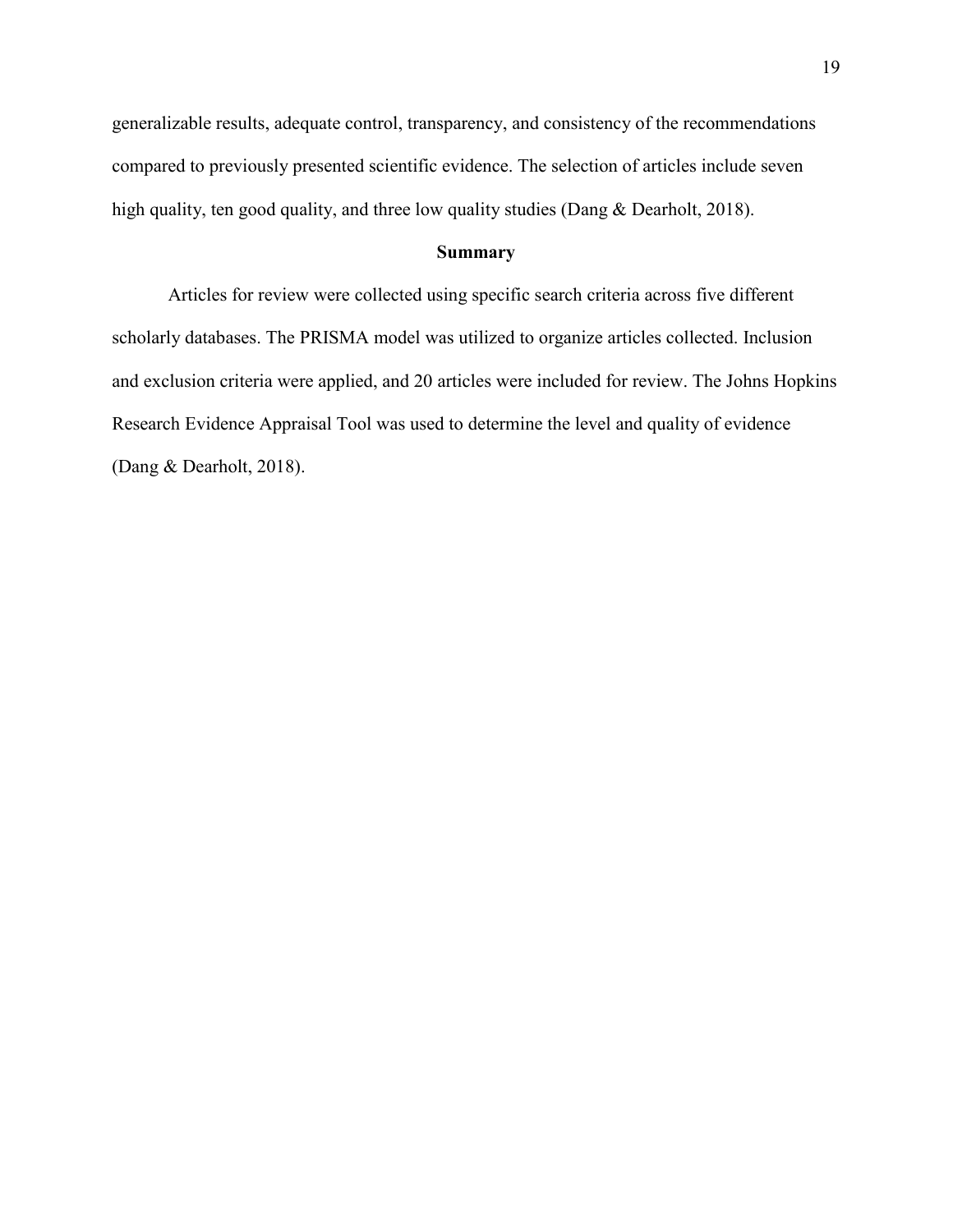#### **Chapter III: Literature Review and Analysis**

 The purpose of this section is to explore the major findings of the 20 articles selected for this review. Organization of the studies and their findings was accomplished with the matrix tool (see Appendix B) using the headings purpose, sample, method, results, conclusion, strengths, limitations, author recommendations, and implications. Strength and quality of the evidence is also included based on the Johns Hopkins Research Evidence Appraisal Tool (Dang & Dearholt, 2012). Each article is referenced a minimum of one time under at least one major theme. The themes identified explore evidence on the effect of continuous intrapartum support given by a volunteer or facility provided doula on maternal, neonatal, and psychosocial outcomes in the hospital setting. Subthemes are then further elaborated on with evidence from the literature.

#### **Synthesis of Matrix and Major Findings**

#### *Maternal Outcomes*

Thirteen articles were cited in relevance to the theme of maternal outcomes. Doulas play a pivotal role in addressing the United States maternal health crisis (Elmann, 2020). Although they may be seen as accessible only to those who can afford their services, doulas are critical to those at risk for birth complications. This population includes those in jeopardy of bias and discrimination such as racially diverse, low resource, and low socio-economic birthing persons (Elmann, 2020). This theme will examine evidence of volunteer or facility provided doulas on cesarean section rates, breastfeeding initiation, use of anesthesia/analgesia, perineal integrity, length of labor, and oxytocin use in labor.

 **Cesarean Section Rate.** Twelve studies evaluated the effect of doula care on cesarean section rates. Chen and Lee (2020) conducted a quasi-experimental study in Taiwan of 220 pregnant women divided into a doula support group (experimental) and a non-doula group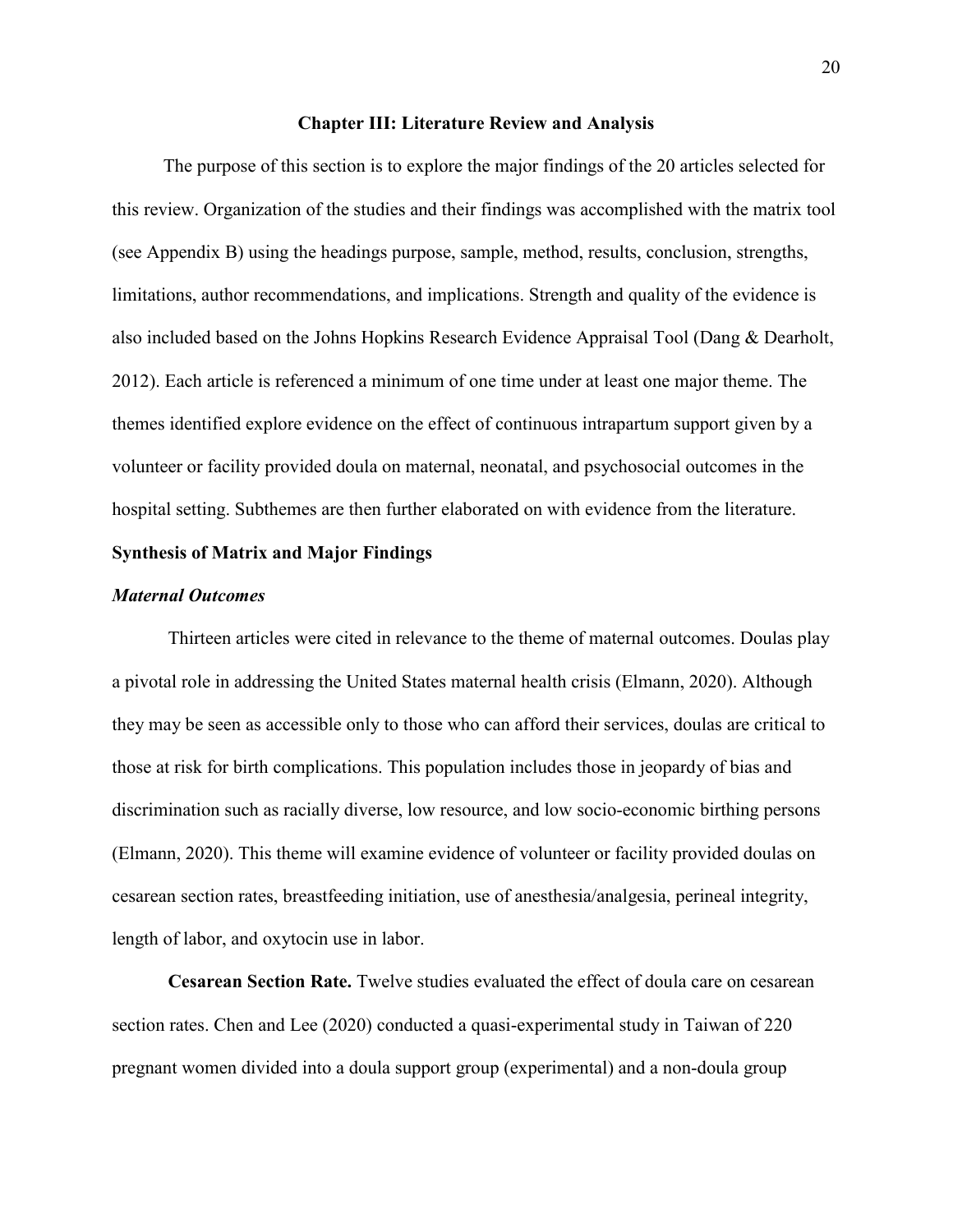(control). Their study found that the experimental group was significantly less likely  $(p < 0.001)$ to undergo cesarean birth when compared to the control group (13.0% vs 43.2%) (Chen & Lee, 2020). A retrospective cohort study conducted by Kozhimannil et al. (2013) enrolled 1,079 Medicaid recipients from Minneapolis, MN and trained doulas were provided through the Everyday Miracles program from 2010 to 2012. This group was compared to an equipotential population of 279,008 Medicaid recipients across the nation without doula support. The Everyday Miracles group had a cesarean birth rate of 22.3% compared to 31.5% among the national population. After controlling for clinical and sociodemographic factors the doula supported participants had a 40.9% decreased likelihood of having a cesarean birth (*p* < 0.001) (Kozhimannil et al., 2013). A separate retrospective cohort study collected data from 2010 to 2014 on a group of Medicaid recipients from a large metropolitan city in the United States Upper Midwest  $(n=1,935)$  that were supported by a free nonprofit doula organization as well as data from Medicaid recipients in the surrounding region consisting of 12 states (n=65,147) (Kozhimannil, Alarid-Escudero et al., 2016). The authors concluded that the odds of a cesarean section for full-term pregnancies were significantly lower when intrapartum support was provided by a doula (20.4% vs 34.2%, AOR=0.44 [95% CI 0.39-0.49]) (Kozhimannil, Alarid-Escudero et al., 2016). The study by Futch Thurston et al. (2019) determined that Medicaid patients without doula assistance were 1.8 times more likely to give birth by cesarean section than those served by a doula through the BirthWell Partners program (OR = 1.8 [95% CI 1.1– 2.9]; *p* = 0.008). Another retrospective cohort study examined the birth outcomes of 1,892 pregnant adolescents between the ages of 15 and 19-years-old supported by a doula in comparison to the national rates among United States adolescents (Everson et al., 2018). The cesarean section rate of the doula supported group was not only lower than the national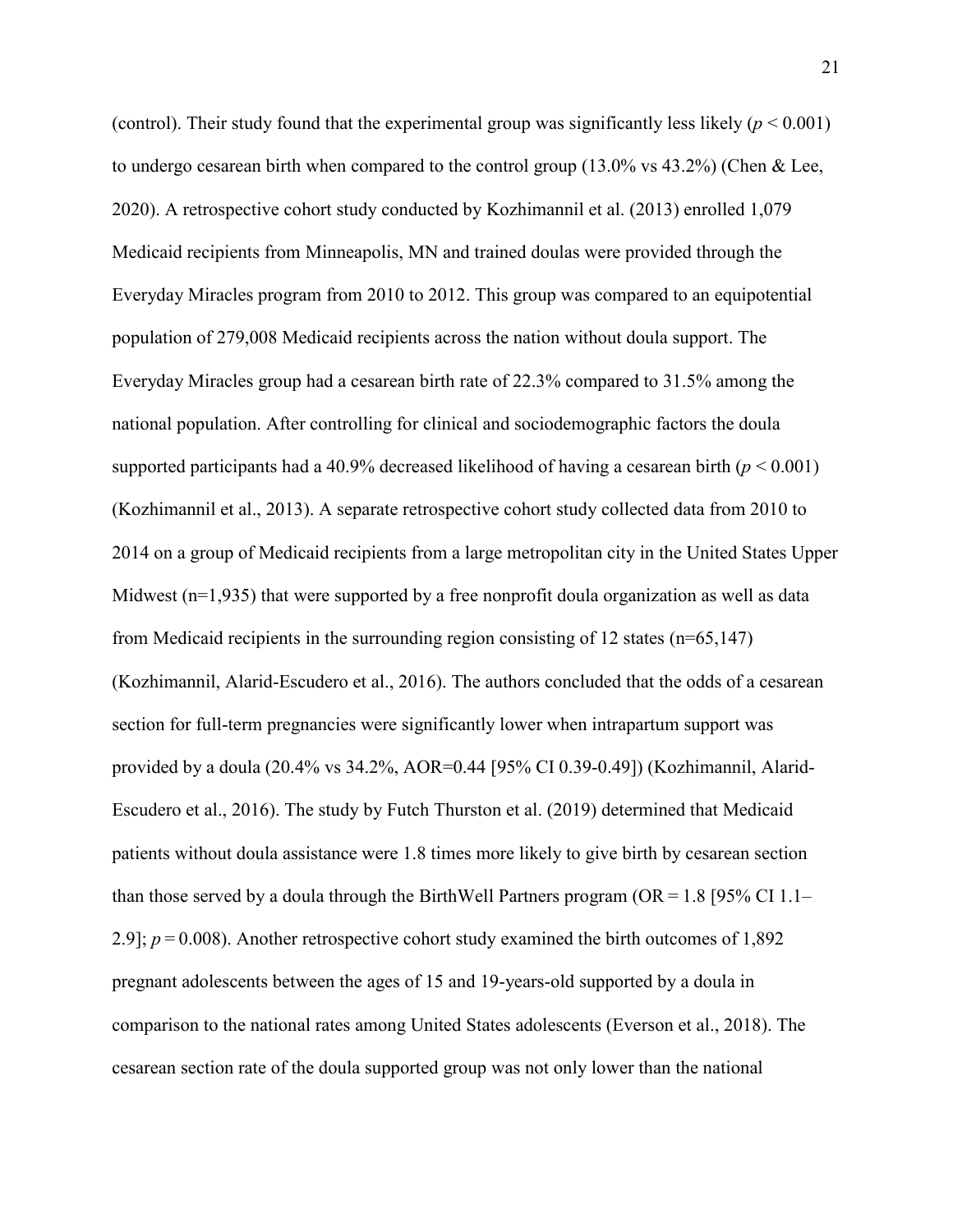percentage for adolescents (12.6% vs 20.4%), but it also surpassed the Healthy People 2020 target goal of 23.9% (Everson et al., 2018). In Brazil, a respectful maternity care (RMC) model involving doula support was examined using a cross-sectional design study (Giordano & Surita, 2019). This model of care incorporated support from a trained midwife and/or doula. Although 75.5% of clients received doula support, it is important to note that outcomes reported were not controlled for supportive profession. Data was collected from 580 low-risk women from nine health care centers in Sao Paulo from 2014 to 2017. The RMC group had a significantly decreased overall cesarean section rate of 14.7% compared to 82% in other regional private healthcare centers for women with comparable demographics (Giordano & Surita, 2019).

 Six studies found no statistical difference in overall cesarean rates for doula supported birthing persons compared to those without doula support (Bolbol-Haghighi et al., 2016; Gordon et al., 1999; Gruber et al., 2013; Mottl-Santiago et al., 2008; Thomas et al., 2017; Van Zandt et al., 2016). Of note, the Mottl-Santiago et al. (2008) quasi-experimental study examined 2,174 full-term pregnant women supported by a doula from the Birth Sisters program in comparison to 9,297 full-term pregnant women without doula support. While primary cesarean section rates between the two groups were not statistically significant (13% vs 16%, [95% CI 0.74-0.94]) the authors found that, when controlling for gravida, primiparous women who had a Birth Sister and were cared for by a midwife had statistically significant lower rates of primary cesarean deliveries (15% vs 18%, *p* = 0.05) (Mottl-Santiago et al., 2008). Interestingly, Byrskog et al. (2020) compared 880 migrant women supported by a community-based bilingual doula (CBD) to 16,789 migrant women without support in Stockholm, Sweden. Data was collected from local birth registrars over eight years. When controlling for parity, the authors found that nulliparous CBD supported migrant women had a higher emergency cesarean section rate compared to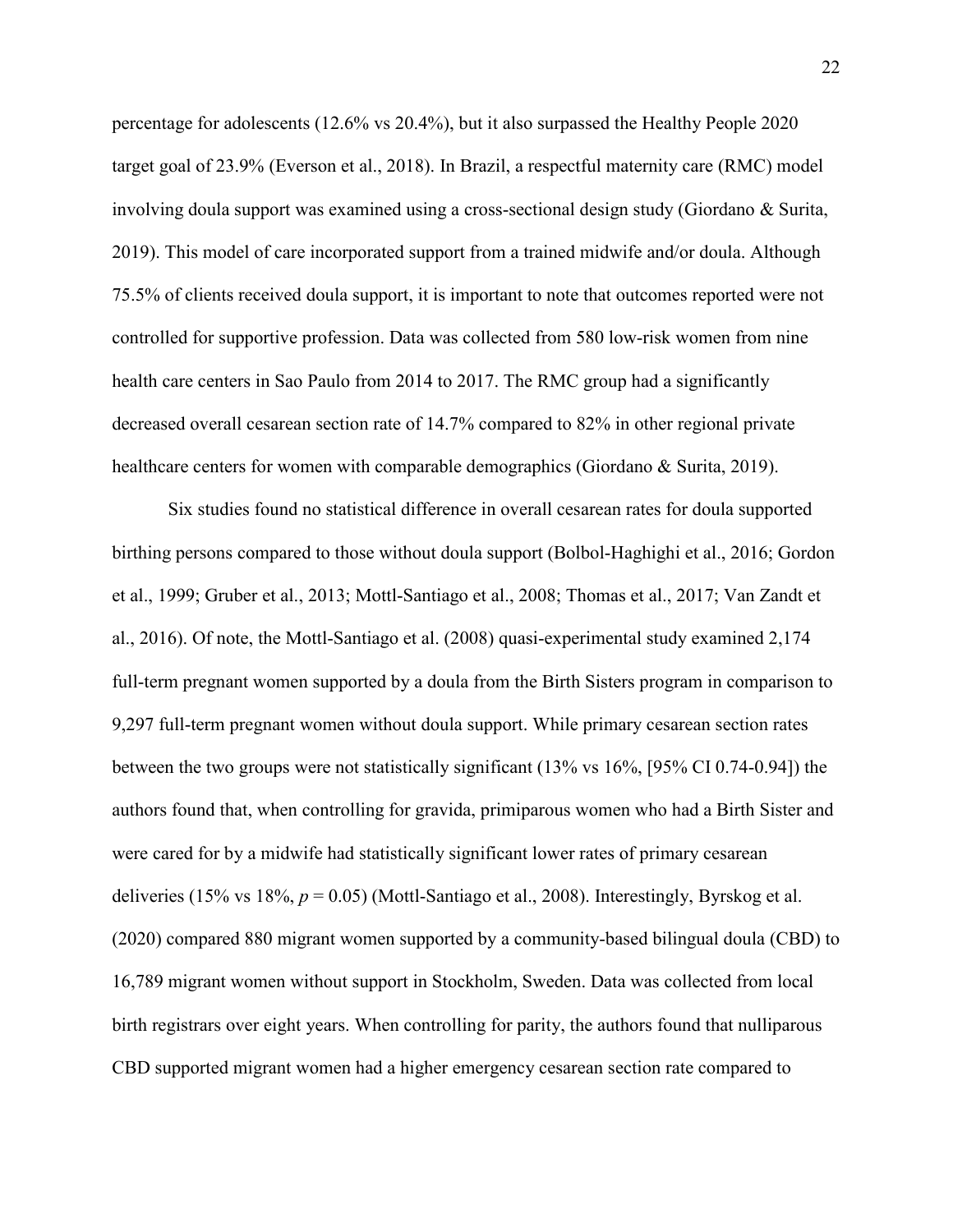migrant women without a CBD (17.7% vs 15.1%, OR=1.21 [95% CI 0.93-1.59]). The authors also compared data from CBD supported migrant women to 129,706 Swedish born women. It was again observed that migrant women with a CBD had a higher emergency cesarean section rate (17.7% vs 12.8%, OR= 1.47 [95% CI 1.13-1.91] (Byrskog et al., 2020).

 **Breastfeeding Initiation.** Six studies reported information on breastfeeding initiation. Futch Thurston et al. (2019) organized a retrospective cohort study that examined 120 pregnant women from low resources families. These women received continuous labor support from a doula provided by the BirthWell Partners program in Jefferson County, Alabama from 2013 to 2014. This sample was compared to 3,782 births covered by Medicaid in which the patient did not have a doula. Participants in the BirthWell Partners group were 10.5 times more likely to initiate breastfeeding in the hospital (OR =  $10.5$  [95% CI 5.4–23.2];  $p < 0.001$ ) (Futch Thurston et al., 2019). Those in the Birth Sisters group not only had more patients intend to breastfeed (85% vs 68%; RR= 2.13 [95% CI 1.92-2.24]), but they also had more patients breastfeeding within one hour of birth (46% vs 23%; RR= 1.42 [95% CI 1.36-1.48]) (Mottl-Santiago et al., 2008). Two of the studies included found that doula supported patients had higher breastfeeding initiation rates compared to those without doula assistance (79.4% vs  $67.2\%$ ,  $p < 0.03$ ) and breastfeeding rates higher than the national average (60% vs 50.7%) (Gruber et al., 2013; Everson et al., 2018). Giordano and Surita (2019) did not have a comparable population when measuring breastfeeding rates, but they found that 94.1% of RMC doula supported participants breastfeed for at least six months.

Van Zandt et al. (2016) used a quasi-experimental study design to explore maternal and neonatal outcomes of women accompanied by doulas in the Birth Companions Program. The study took place between 1998 and 2014 in urban and suburban communities in a large east coast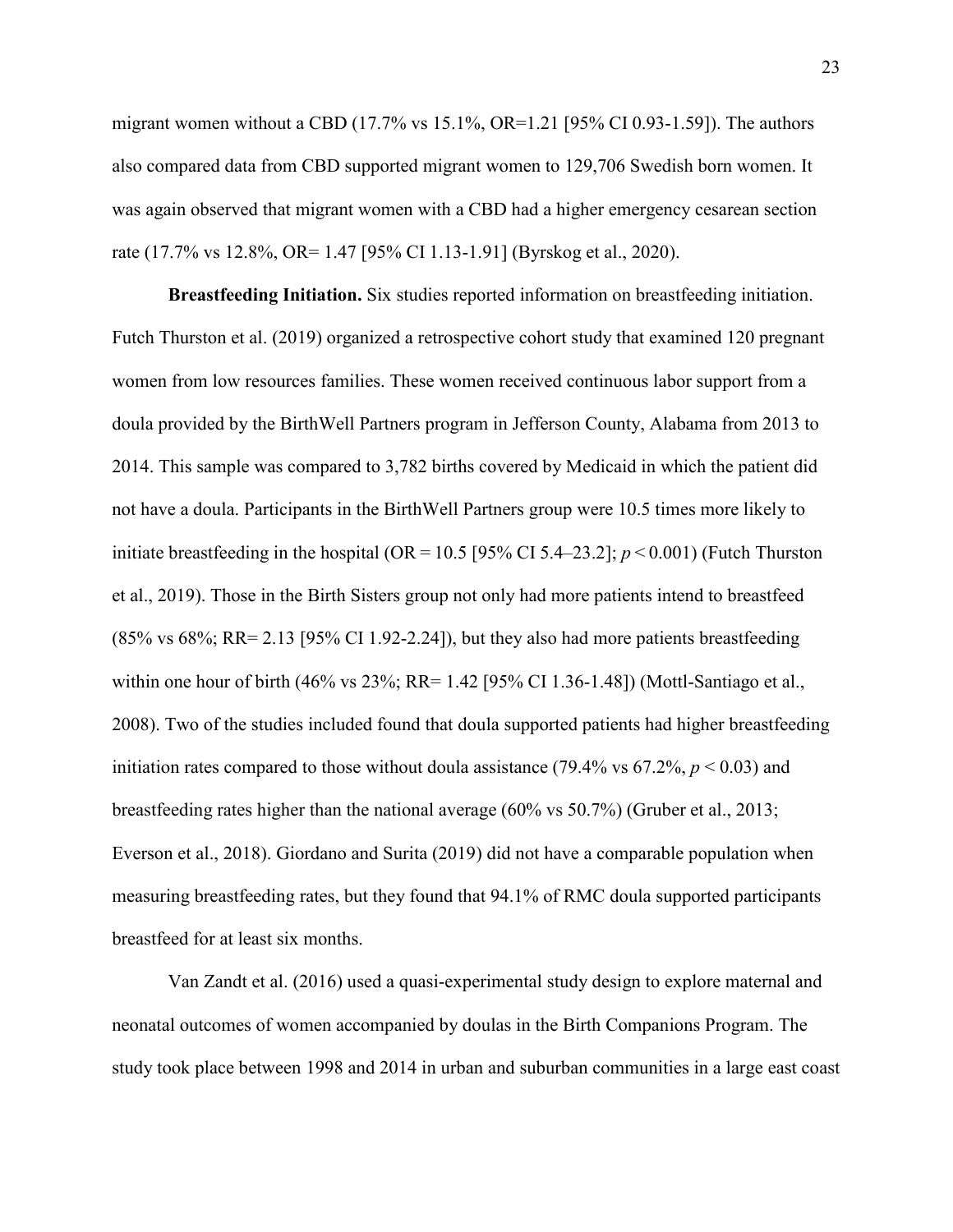metropolitan area in the United States. The program offered free services to 1,511 women during the intrapartum period using Doulas of North America (DONA) trained and certified nursing students. Those at risk for poor maternal outcomes based on social and economic factors were categorized into the vulnerable population group (n=522) and all others were in the nonvulnerable group (n=989) for comparison. Both groups were assisted by doulas through the Birth Companions Program. Upon review of breastfeeding outcomes, the authors found that neonates born to vulnerable mothers supported by doulas were significantly less likely to have a breastfeeding attempt than those born to patients considered non-vulnerable (71.8% vs 82.8%, *p* < 0.01) (Van Zandt et al., 2016). Gordon et al. (1999) found no significant difference in breastfeeding initiation between doula supported patients and a non-doula group.

 **Use of Anesthesia/Analgesia.** Seven studies included evidence on the use of pharmaceutical pain management including epidurals and analgesics. The doula supported adolescents in the Everson et al. (2018) study were less likely to have an epidural than the national average for that age group (45.8% vs 63.5%). Two studies determined that having a doula present during the intrapartum period decreased epidural use  $(28.2\% \text{ vs } 39.6\%, \text{ OR} = 0.60)$ [95% CI 0.48-0.76]; 54.4% vs 66.1%, *p* = 0.047) (Byrskog et al., 2020; Gordon et al., 1999). Clients supported by the BirthWell Partners program were three times less likely to request an epidural during the intrapartum period compared to the relative Medicaid population (OR = 3.0 [95% CI 2.1–4.4];  $p \le 0.0001$  (Futch Thurston et al., 2019). Doula supported patients in the Chen and Lee (2020) study were significantly more likely to have an unmedicated birth than those without a doula  $(87.0\% \text{ vs } 56.8\%, p < 0.001)$ .

Vulnerable women supported by doulas in the Birth Companions Program study were significantly more likely to use an epidural than non-vulnerable women in the program (71.5%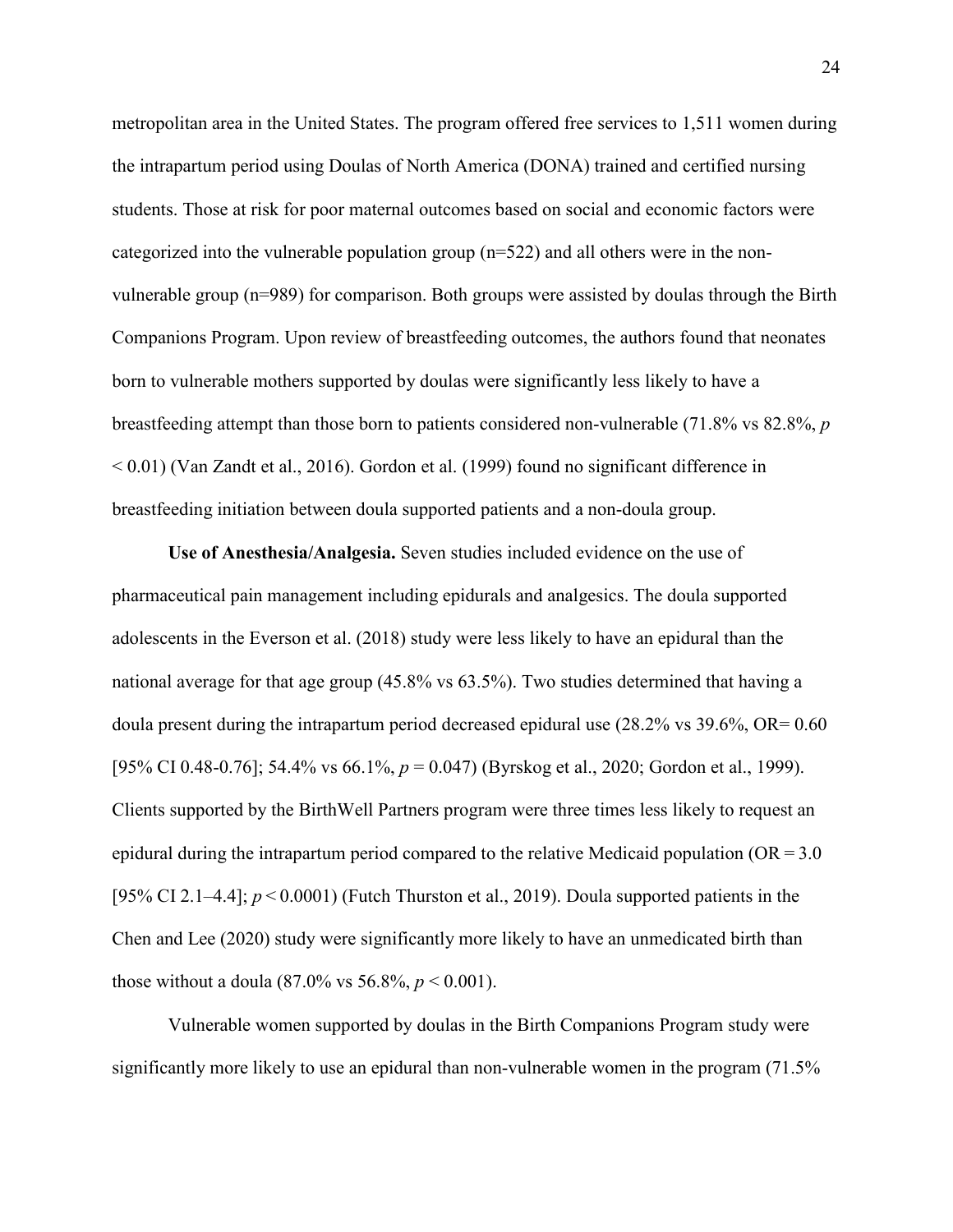vs  $65.4\%$ ,  $p < 0.05$ ) and also had higher epidural rates than the 2014 national average (71.5% vs 61%) (Van Zandt et al., 2016). Mottl-Santiago et al. (2008) did not find a significant difference in epidural rates for those who received doula care compared to those who did not.

**Perineal Integrity.** Two of the included studies examined perineal integrity in terms of episiotomy rates and third- and fourth-degree lacerations. In Brazil, the RMC supported group had an episiotomy rate of 1.2% compared to the national rate of 56% (Giordano & Surita, 2019). On the contrary, Byrskog et al. (2020) found that having a CBD doula present did not change third- or fourth-degree laceration rates.

Length of Labor. Two studies examined the effect of having a volunteer or facility provided doula on the length of labor. Bolbol-Haghighi et al. (2016) used a RCT study design to examine the effects doula trained midwifery students had on labor and childbirth outcomes. The RCT took place at Fatemieh Hospital Maternity Ward in Shahroud, Iran. The trained midwifery students only provided supportive care measures during the intrapartum period and were not involved in the actual childbirth. Upon admission the birthing persons had a reactive non-stress test (NST) and were assigned to either the test group receiving labor support or the control group receiving care from non-doula trained students. When investigating length of labor times, the authors found that the test group had significantly shorter active labors. First stage active labor in the test group was 7.90 hours compared to 11.46 hours in the control group ( $p < 0.001$ ). Second stage labor was also shorter, but there was no statistical significance in the difference of times  $(52.57 \text{ minutes vs } 64.14 \text{ minutes}, p= 0.06)$ . Additionally, midwifery students from each group took a partogram workshop which was used to assess labor progress for all participants. Those in the test group were less likely to pass the alert line on the partogram  $(p = 0.002)$  suggesting that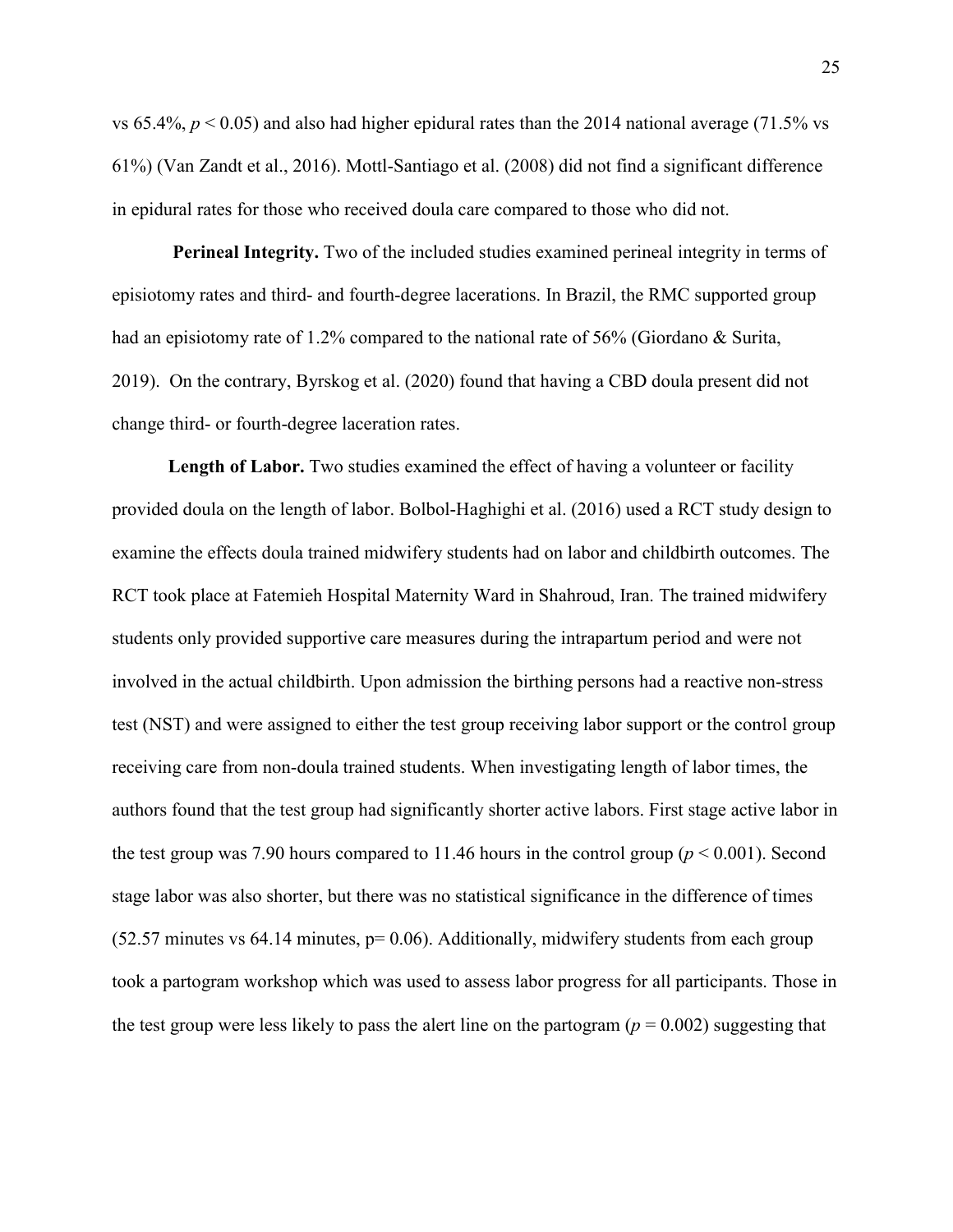participants receiving supportive care measures were more likely to experience a normal physiological labor progression (Bolbol-Haghighi et al., 2016).

Chen and Lee (2020) also examined labor length. They found the duration of first stage labor was significantly longer in the doula support group (755.50 minutes vs 482.48 minutes,  $p <$ 0.001). The total length of labor was also significantly longer in the doula support group compared to the non-doula group (795.76 minutes vs 517.86 minutes, *p*< 0.001). There was no significant difference discovered in the length of the second or third stages of labor (Chen & Lee, 2020).

**Oxytocin Use in Labor.** Four articles measured the use of oxytocin in labor. Chen and Lee (2020) found that participants in the doula supported group had a significantly higher rate of oxytocin use during labor than the non-doula group (67.4% vs  $33.3\%$ ,  $p < 0.001$ ). Similarly, vulnerable patients served by the Birth Companions doula program were more likely to require oxytocin induction and/or augmentation compared to the United States national average for oxytocin induction (55.8% vs 22.8%) (Van Zandt et al., 2016). Two studies found no significant difference in oxytocin use during labor between doula supported groups and non-doulas groups (Bolbol-Haghighi et al., 2016; Gordon et al., 1999).

#### *Neonatal Outcomes*

Twelve articles evaluated the effect of doula care on neonatal outcomes. As the United States continues to face high maternal and neonatal morbidity and mortality rates, Medicaid and other healthcare services are exploring coverage of doula services as a way to decrease these rates and provide cost-savings (Muza, 2019). Evidence relative to this theme measures the impact of doula care on APGAR scores, preterm birth, and birth weight.

26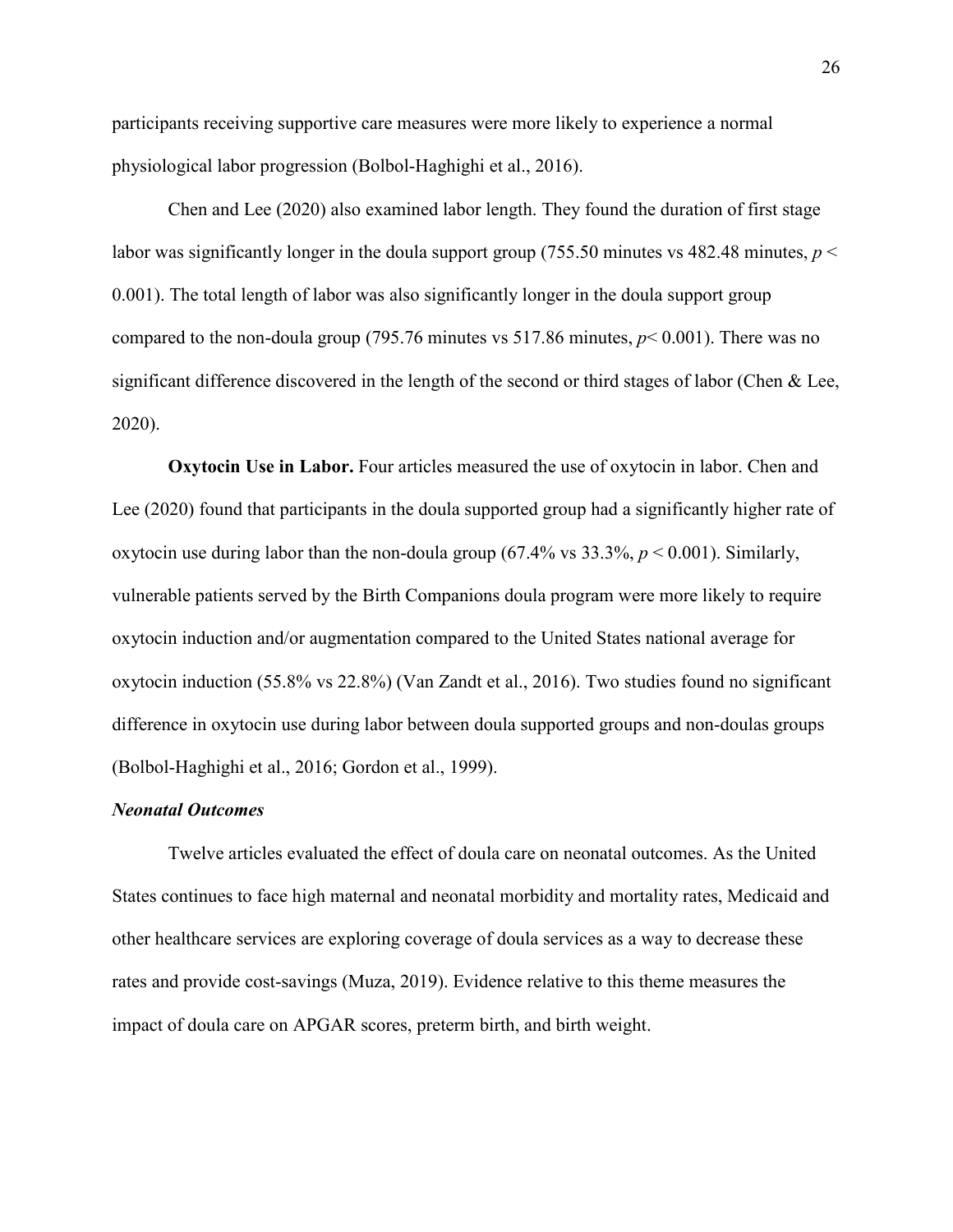**APGAR Scores.** Six studies evaluated neonatal APGAR scores at 1 and 5 minutes of age. Bolbol-Haghighi et al. (2016) discovered significantly higher APGAR scores at both 1 and 5 minutes of age in the group supported by doula trained midwifery students compared to the usual care group ( $p < 0.001$  and  $p = 0.04$ ). In Brazil, 100% (n=537) of the neonates had a 5-minute APGAR score greater than or equal to 7 in the RMC support group (Giordano & Surita, 2019). Only 6% of infants whose mothers had a doula required neonatal intensive care unit (NICU) admission (Giordano & Surita, 2019). Two studies found no significant difference in APGAR scores between doula supported participants and a non-doula group (Chen & Lee, 2020; Mottl-Santiago et al., 2008). Additionally, Chen and Lee (2020) found no significant difference in the reduction of meconium staining, birth injury, breech delivery, neonatal asphyxia, or congenital malformations for doula program participants.

 Byrskog et al. (2020) only measured APGAR scores less than 7 at 5 minutes of age. Both nulliparous and multiparous women with a CBD had a slightly higher percentage of a 5-minute APGAR score less than 7 when compared to those without CBD support, but this difference was not significant (2.4% vs 1.8%, OR= 1.37 [95% CI 0.69-2.72]; 1.8% vs 1.3%, OR= 1.28 [95% CI 0.62-2.62]) (Byrskog et al., 2020).

Everson et al. (2018) did not collect data on APGAR scores specifically for neonates born to doula supported adolescent mothers. However, it is important to note that only 9% of neonates had immediate health concerns after delivery and 5.6% were admitted to the NICU. There was a total of 10 fetal demises in the sample providing a fetal demise rate of 5.27/1,000 (95% CI 2.53-9.69). This rate was lower than both the national fetal demise rate for adolescents (6.6/1,000) and the Healthy People 2020 standard (5.6/1,000) (Everson et al., 2018).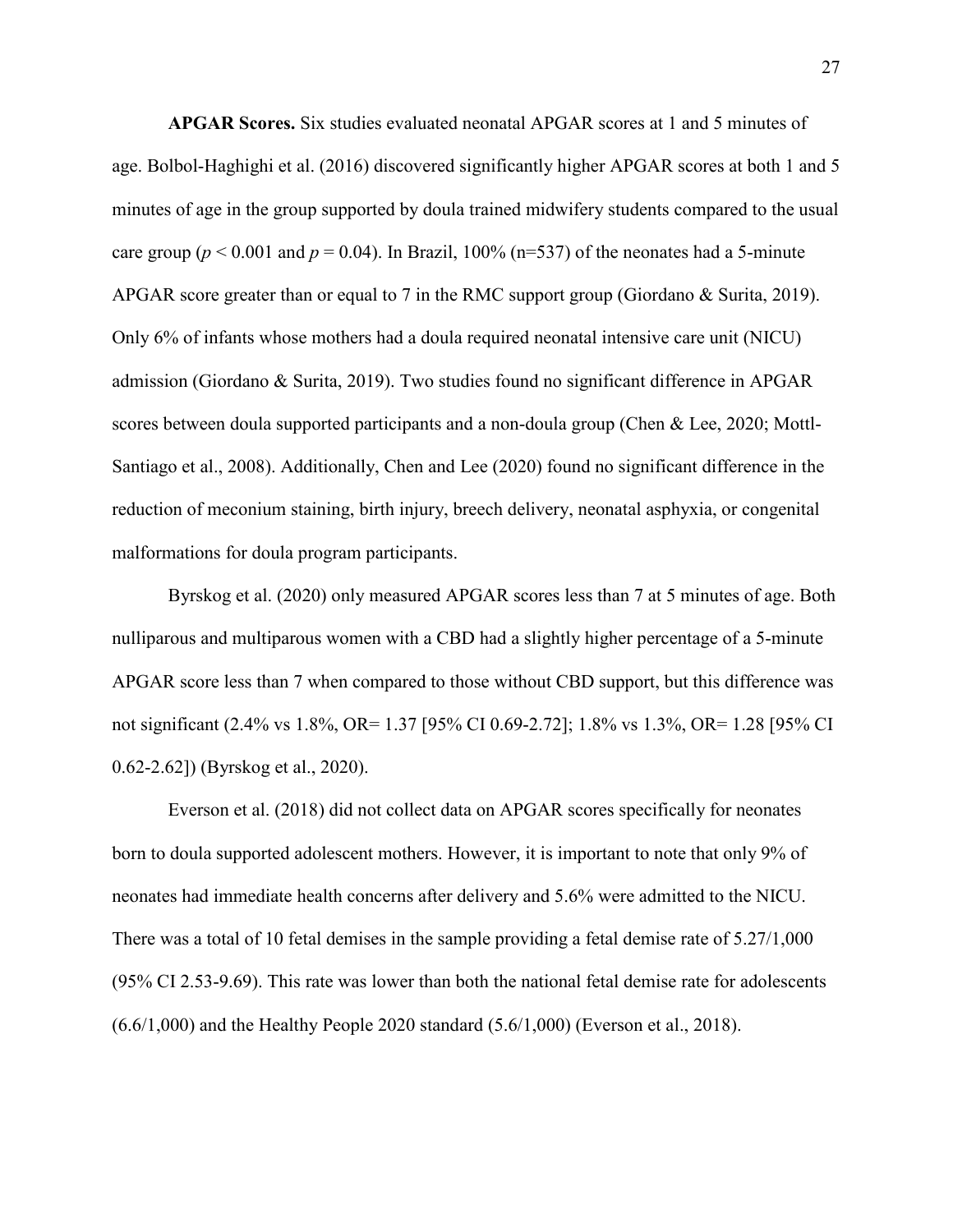**Preterm Birth/Gestational Age.** The doula supported adolescents in the Everson et al. (2018) study showed improved preterm birth rates when compared to the national average. Participants in the sample demonstrated a preterm birth rate of 4.9% in comparison to 9.91% nationally for the relative population. This rate yet again surpassed the Healthy People 2020 benchmark of 11.4% for preterm births (Everson et al., 2018). The preterm birth rate for vulnerable women in the Birth Companions Program was 4.0% which was noticeably lower than the 2014 national average of 11.5% (Van Zandt et al., 2016). Futch Thurston et al. (2019) also found that neonates born to mothers in the BirthWell Partners program had a lower incidence of preterm birth when compared to the Medicaid population, but this difference was not statistically significant (8.6% vs 12.3%). Kozhimannil, Alarid-Escudero, et al. (2016) reported a lower preterm birth rate in participants supported by a doula program than in the non-doula group (4.7% vs 6.3%). When adjusting for covariates, the authors proposed that providing doula care to Medicaid recipients would result in a 22% decreased chance of having a preterm birth (AOR=0.77 [95% CI 0.61-0.96]). This would ultimately lead to 3,288 fewer preterm births per year with a cost savings of \$58.4 million annually (Kozhimannil, Alarid-Escudero, et al., 2016). Participants in the Everyday Miracles doula program also had a lower preterm birth rate than the national percentage for Medicaid beneficiaries, but the difference was not statistically significant (6.1% vs 7.3%) (Kozhimannil et al., 2013).

 Thomas et al. (2017) conducted a quasi-experimental study that examined birth outcomes of the By My Side doula program in New York. The sample consisted of 560 women and 489 infants partaking in the Women, Infants, and Children (WIC) nutrition program. Participants were provided a doula through the By My Side Birth Support Program and a post-birth interview was used to evaluate the program. Preterm birth rates were significantly lower in the doula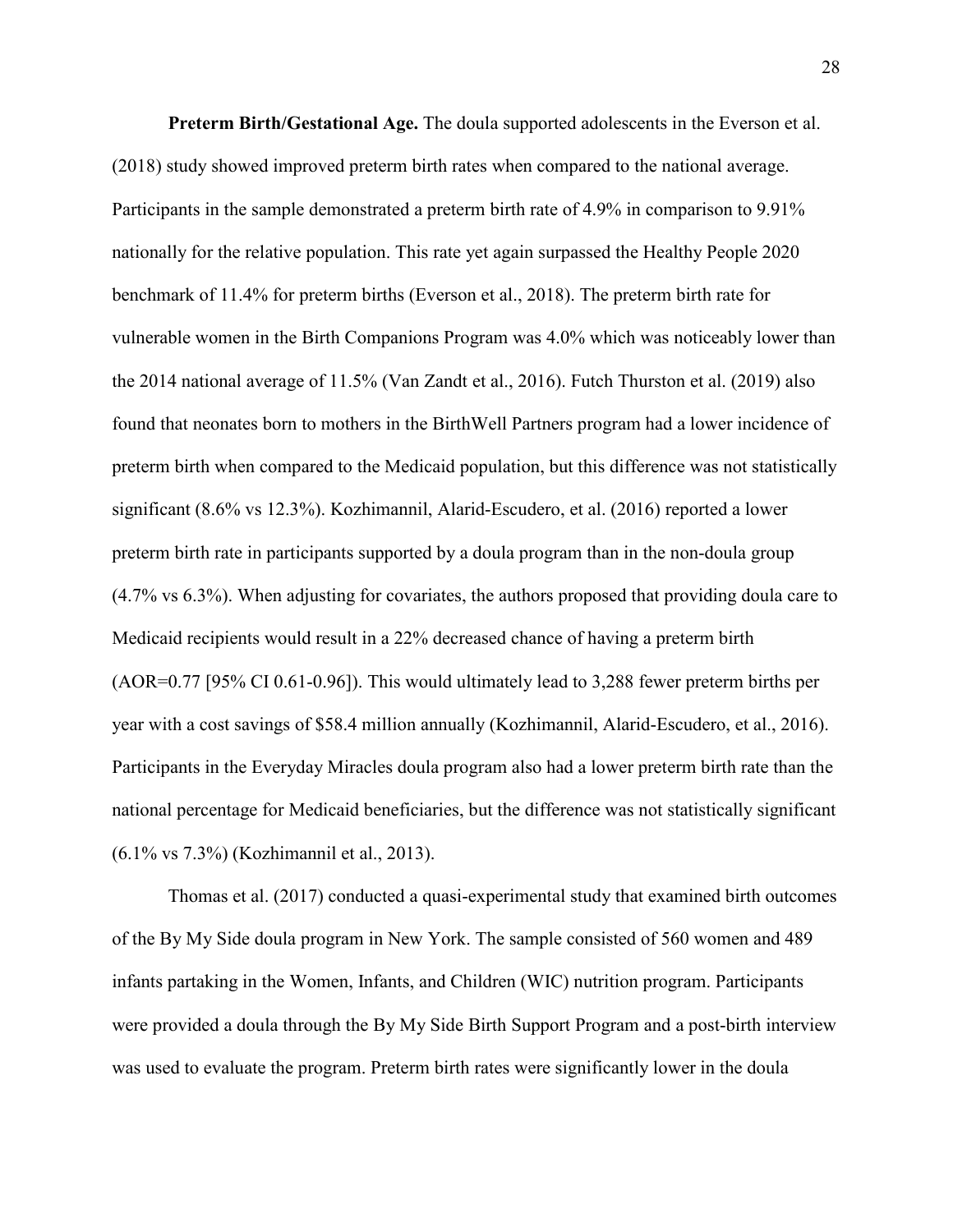supported group when compared to the average percentage for the region  $(6.3\% \text{ vs } 12.4\%, p <$ 0.001) (Thomas et al., 2017).

**Birth Weight.** Thomas et al. (2017) concluded there was a lower incidence of low birthweight (LBW) infants in the By My Side doula group when compared to data for the region  $(6.5\% \text{ vs } 11.1\%, p = 0.001)$ . Women in the Birth Companions Program had a lower incidence of LBW infants than the 2014 national average (3.4% vs 8.0%) (Van Zandt et al., 2016). However, vulnerable women were more likely to have a LBW infant than non-vulnerable women despite both groups having a doula (4.8% vs 2.7%) (Van Zandt et al., 2016). Participants supported by doulas in the BirthWell Partners program also had a lower incidence of LBW infants than the comparable Medicaid population, but this difference was not found to be statistically significant (9.8% vs 14.1%) (Futch Thurston et al., 2019).

 A non-experimental study design was used to compare birth outcomes between pregnant clients who chose to have intrapartum support provided by the YWCA Greensboro Healthy Beginnings Doula Program ( $n=97$ ) to those who opted not to have doula assistance ( $n=128$ ) (Gruber et al., 2013). Data was collected from January 2007 through December 2010. The authors found that those in the non-doula group were four times more likely to have a LBW infant than those in the Healthy Beginnings Doula Program (8.6% vs 2.1%, *p* < 0.04). Of note, the difference was not statistically significant when controlling for age of the birthing person (adolescents vs adults). Additionally, the authors found that doula supported mothers were two times less likely to experience birth complications for both mother and baby compared to nondoula assisted mothers (10.3% vs 19.5%, *p* < 0.04) (Gruber et al., 2013).

 Everson et al. (2018) found that doula supported adolescents in their study had higher rates of LBW infants. The rate of LBW infants in the study population was 10.2% which was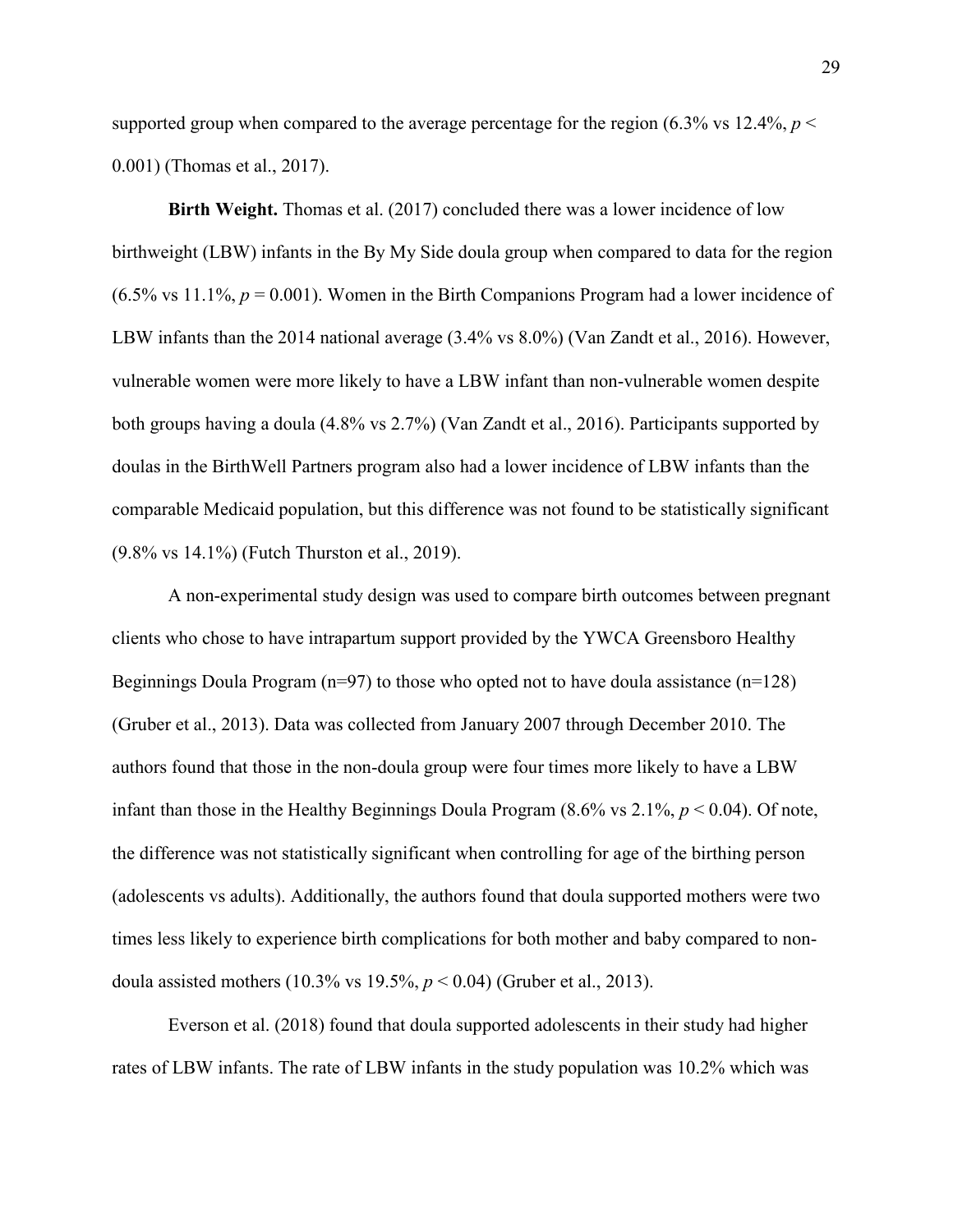greater than both the national rate for adolescents (9.48%) and the Healthy People 2020 benchmark (7.8%) (Everson et al., 2018).

#### *Psychosocial Outcomes*

Ten articles measured the effect of doula care on psychosocial outcomes. Doulas work to holistically support mothers; thus, it is important that they not only address the physical challenges of birth but also the mental and emotional aspects. These studies evaluated evidence on birth satisfaction, anxiety, and pain perception reported by patients supported by doulas during the intrapartum period.

 **Birth Satisfaction and Doula Experiences.** Chen and Lee (2020) asked participants to provide childbirth satisfaction scores on a scale of 0 to 10. Women in the doula group reported a mean satisfaction score with the support provided by the doula of  $9.12 \pm 1.48$ . The doula support group provided higher scores in both childbirth support and overall satisfaction with their birth experience than the non-doula group, although neither difference was statistically significant  $(8.15 \pm 1.16 \text{ vs. } 7.87 \pm 1.25; 7.77 \pm 1.61 \text{ vs. } 7.71 \pm 1.64)$  (Chen & Lee, 2020).

 Lanning and Klaman (2019) used a descriptive quantitative study design to survey birthing persons supported by a hospital-based volunteer doula program at the University of North Carolina Medical Center. Data was collected over a period of three years. General satisfaction with doula care was expressed by 96.34% of participants with 96.88% reporting satisfaction with emotional support. Overall satisfaction with birth experience (with doula support) was recorded in 91.91% of birthing persons and 97.63% reported overall satisfaction with physical support provided by the doula. The authors concluded that the results could also be applied to doula programs at other facilities (Lanning & Klaman, 2019).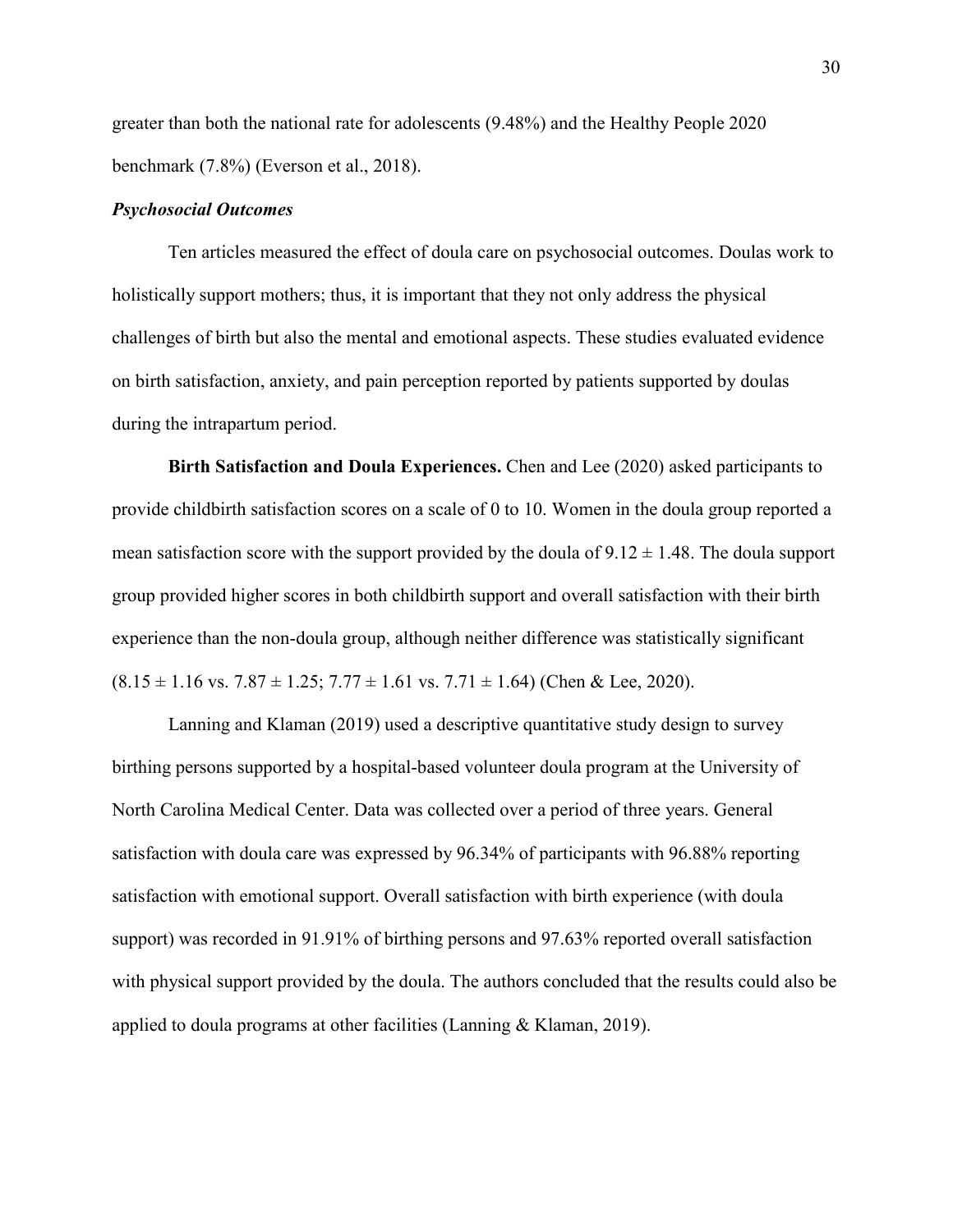In Brazil, 83.1% of women in the RMC group reported a positive experience with their birth (Giordano & Surita, 2019). Positive birth practices were reported in 80% of births which included: discussing the patient's birth plan (97.6%), providing respect and privacy (85.8%), had a support person present (100%), were offered nonpharmacological pain relief options (90.5%), had freedom to move and speak (96.8% and 97.1%), and was supported in immediate skin-toskin care (95.9%). Only 5.7% of women had an experience of obstetric violence, compared to Brazil's 25% rate of report of mistreatment during childbirth care (Giordano & Surita, 2019).

 Darwin et al. (2017) used a mixed method study design to evaluate the health and psychosocial impacts of volunteer doula services on women in underserved communities in England. The authors used a questionnaire consisting of both open and closed-ended questions. Women reported their relationship with the volunteer doula by seeing her "as a friend" (74.6%); "like a professional"  $(32.2\%)$ ; "like a family member"  $(31.4\%)$ ; "like a sister"  $(21.2\%)$ ; "like a mother" (17.8%); "like an advocate" (17.8%); "someone like me" (16.9%); and "like a role model" (14.4%). Benefits reported included feeling listened to by a non-judgmental and nonbiased party, relief of feelings of isolation, depression, pregnancy worries, and birth fears, feeling supported in choices, being more in control of their maternity care, improved confidence, improved communication with healthcare professionals, and help in navigating services. Negative experiences were also reported in 15 of the women who felt the doula did not help them the way that had hoped, inability to provide continuity of care, and limitation of services provided (such as not assisting with household chores or care for other children) (Darwin et al., 2017).

 Gordon et al. (1999) conducted a RCT in three different hospitals in Northern California. Participants were randomly assigned to either receive a hospital provided doula upon admission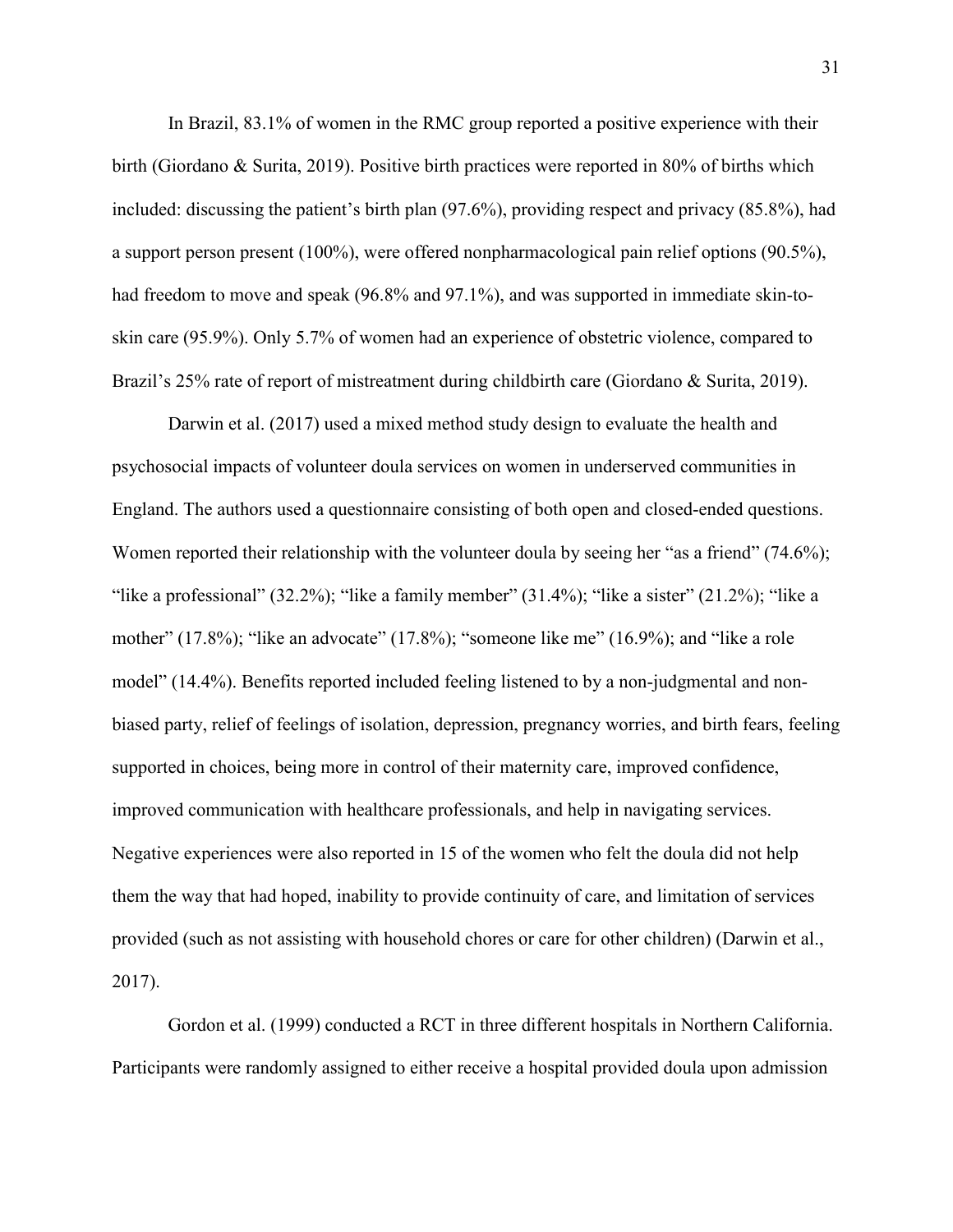or receive usual cares without a doula. Women assigned to the doula support group were significantly more likely to rate their birth experience as "good"  $(82.5\% \text{ vs } 67.4\%, p = 0.005)$ . Those assisted by a doula felt they coped well with labor significantly more than the non-doula group (46.8% vs 28.3%,  $p = 0.003$ ). Doula supported participants reported a greater positive impact on feelings as a woman  $(58.0\% \text{ vs } 41.0\%, p = 0.21)$ , feelings of self-worth  $(54.5\% \text{ vs } 41.0\%)$ 45.1%), and feelings about their body's capability  $(58.0\% \text{ vs } 41.0\%, p = 0.006)$  (Gordon et al., 1999).

 Ooijens et al. (2018) used a quasi-experimental design to launch a pilot study at the Academic Medical Centre in Amsterdam. Data was collected through questionnaires from April of 2011 through April of 2013 and focused primarily on women with a history of trauma, had limited social support, and had increased fears of childbirth. Birthing persons were referred to the study by their physicians and received continuous labor support by a doula. The study showed that 86.6% of the women agreed that every woman should have a doula during their labor and 94.03% of participants said they would use a doula again. Four of the participants were not satisfied with their doula care and would not use a doula again (Ooijens et al., 2018).

 A qualitative descriptive study performed by Kozhimannil, Vogelsang, et al. (2016) interviewed women regarding their experience with their doula during childbirth. Feelings of respect and providing knowledge were consistent themes observed with the interviews. Participants also acknowledged a feeling of agency, or autonomy, with a doula at their birth stating, "My husband and I are taking childbirth classes, but we still feel [a] need for a doula. You can't remember everything and having experienced person around is important. Especially if we want to avoid a c-section… (Kozhimannil, Vogelsang, et al., 2016)." Personal security was expressed through comments such as "… It's very comforting to know that you have somebody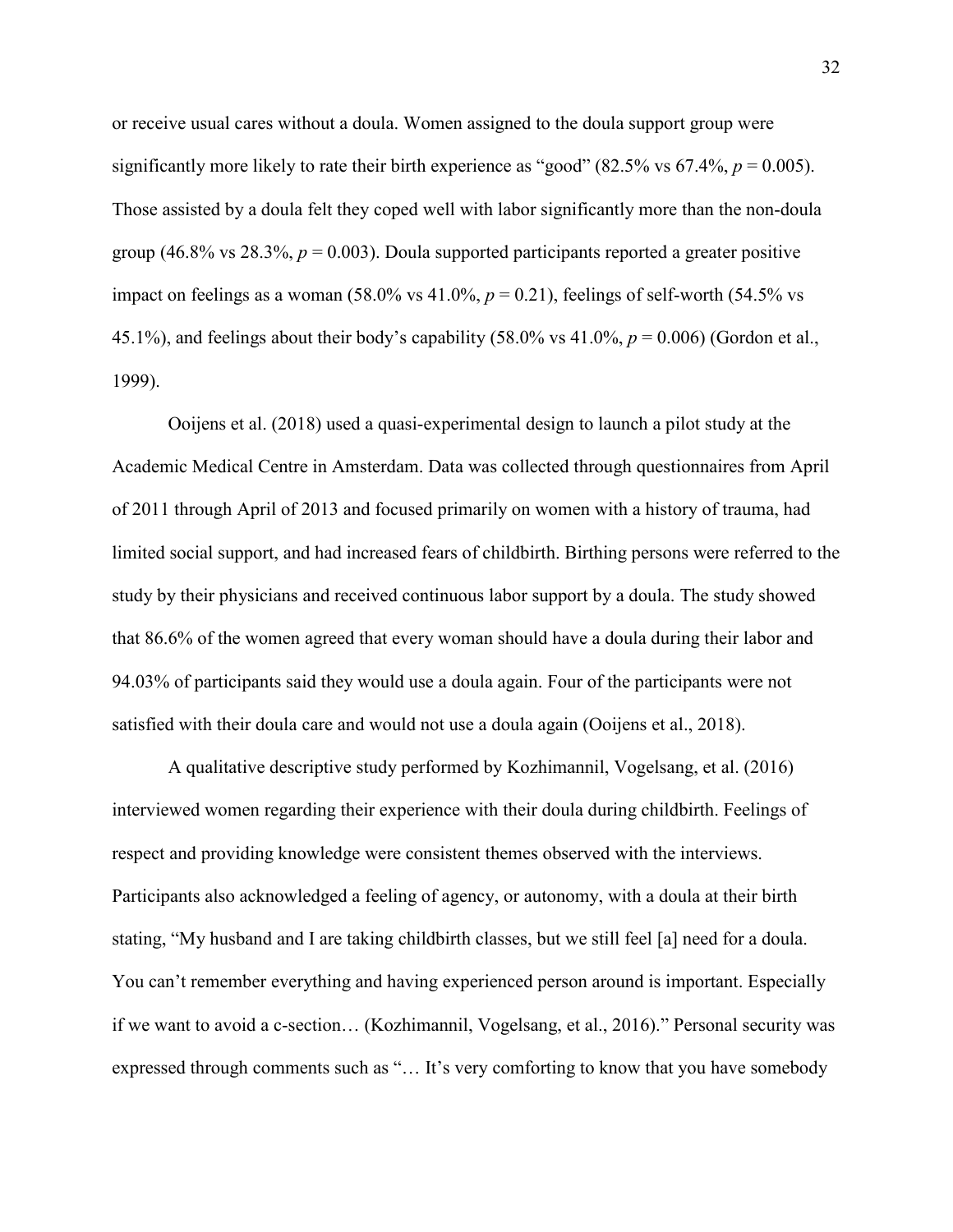[who] has your back and explaining everything (Kozhimannil, Vogelsang, et al., 2016)." Finally trust and connectedness emerged as a common theme among doula supported participants quoting, "I definitely think doulas are helpful like with mental-especially with stress because even if you're not alone, sometimes you may feel alone. You might not want to talk to anyone else except for the person that actually wants to talk about babies (Kozhimannil, Vogelsang, et al., 2016)." Kozhimannil, Vogelsang, et al. (2016) also cited, "I'm really stressed out and worry about things a lot and [a] doula is there to support you and help you through stressful moments… [She] communicates with you and helps you along the way..."

 McLeish and Redshaw (2018) used a descriptive qualitative study design to interview birthing persons receiving care from three different community doula projects in England. The authors compiled data collected from interviews to create common themes regarding doula care. Those themes included doulas giving constant emotional care to patients and their partners (when present), bridging the care between the patient and the midwife, creating a team atmosphere to ensure the birthing person was not alone, and advocating for the patient even if there was resistance from the midwife (McLeish & Redshaw, 2018).

 Additionally, Hunter (2012) utilized an ethnographic qualitative study design in which doula supported birthing persons were interviewed after their childbirth experience. Data was collected over a period of three years in a Midwestern American town. Participants perceived their doulas as creating a birthing environment of "holding space" to allow for the establishment of an intimate relationship between the doula and birthing person as well as promoting positive birth experiences. It was reported that doulas "hold space" through hand holding, breathing, creating a relationship that allowed for advocacy of the mother's birth wishes, allowing movement and providing emotional support. Doulas created and maintained an intimate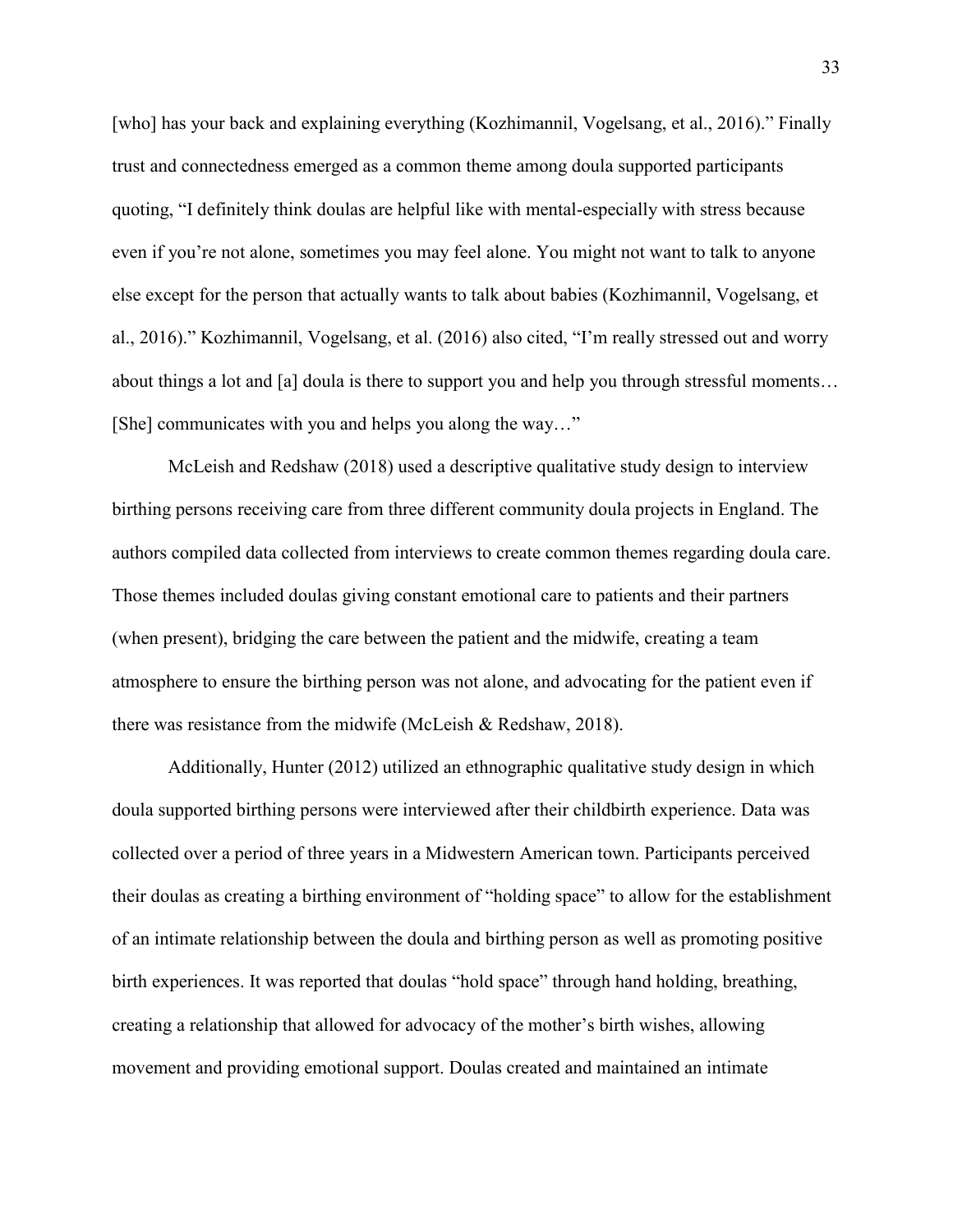relationship by establishing comfort and trust beyond the professional relationship as well as being a part of the participant's team in a more intimate manner than what the hospital staff could provide. Care provided by doulas was interpreted as providing "woman support" by offering food and beverages and wiping away bodily fluids when necessary as well as providing a "closeness" that was "very personal" when compared to usual care by hospital staff. Interestingly, it was reported that doulas may move into a "mother role" that can be offensive to the birthplace staff as they are members of the care team that are specifically dedicated to caring for the birthing person (Hunter, 2012). Birthing persons served by Birth Companions doulas in the Van Zandt et al. (2016) study were not measured for psychosocial outcomes. However, it is worthy to note that birthing persons considered vulnerable were significantly more likely to have no other support person during the intrapartum period other than their doula compared to participants considered non-vulnerable (8.4% vs 2.2%, *p* < 0.00) (Van Zandt et al., 2016).

 **Anxiety Reduction.** In the Taiwan doula program study, authors measured prenatal and postnatal anxiety scores in participants and compared the differences (Chen & Lee, 2020). Mothers supported by doulas experienced a greater level of anxiety reduction in childbirth than the non-doula group, but this difference was not statistically significant (-14.61% vs -8.92%) (Chen & Lee, 2020). Doula supported patients in England felt their doula reduced fear and anxiety surrounding birth as doulas "gave them a voice" when they lacked confidence in communicating with their midwives (McLeish & Redshaw, 2018).

 A RCT set at the Towhid Hospital of Jam in Bushehr, Iran in 2015 examined women's anxiety and pain levels with and without a doula present at their birth (Ravangard et al., 2017). Nulliparous women were randomly assigned to an experimental group receiving doula support in labor and a non-doula support group receiving usual care. There was no significant difference in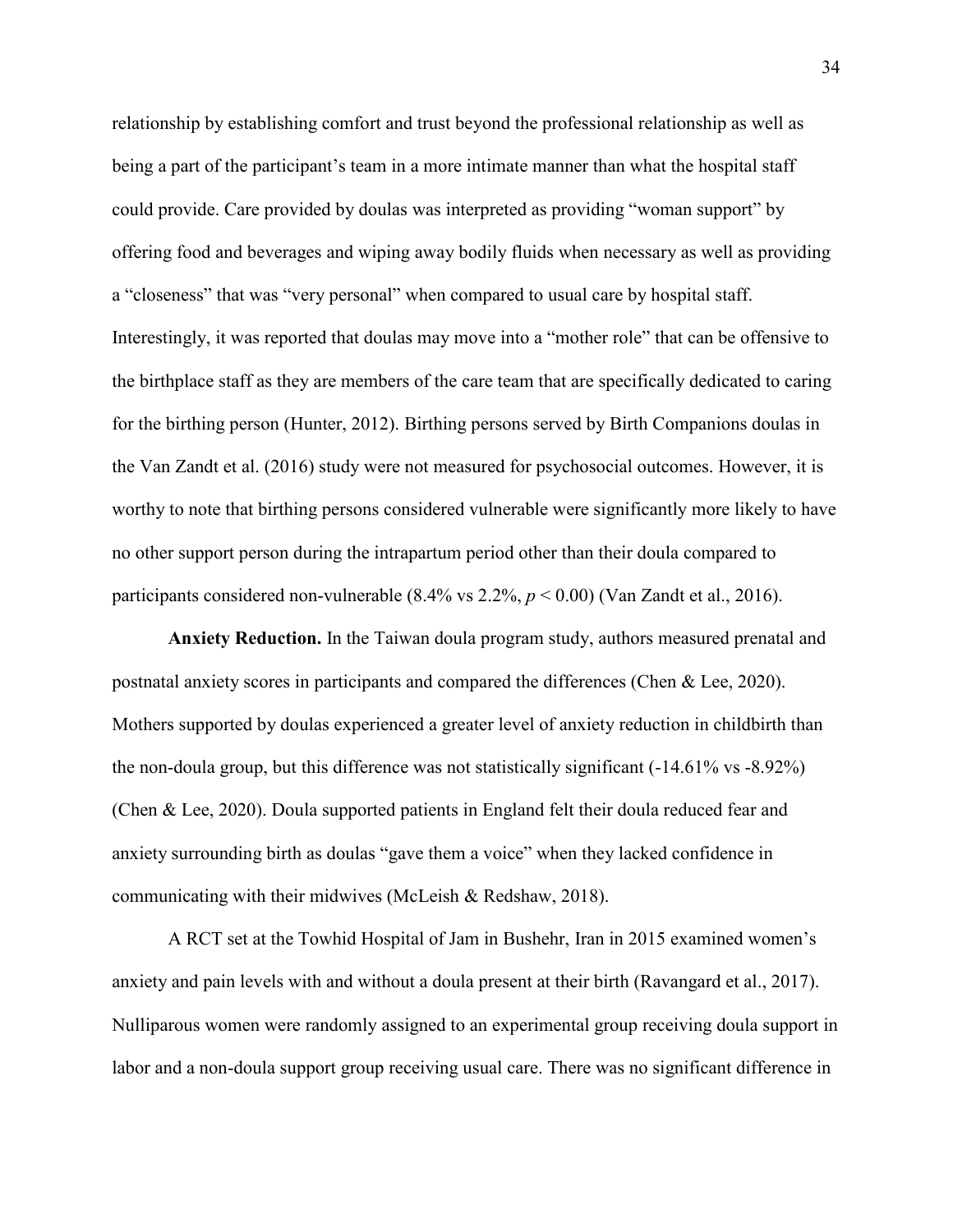anxiety levels prior to birth between the two groups, but the doula supported group showed significantly lower levels of anxiety during childbirth (48.04 vs 57.76, *p* < 0.001). The authors hypothesized that the reduction in anxiety was due to a combination of "presence, massage, physical contact, reassurance, explanation, and guidance" (Ravangard et al., 2017).

**Pain Perception.** Chen and Lee (2020) found that participants supported by the doula program had increased levels of post-birth pain when compared to the non-doula group (22.96% vs 12.88%). This difference was not statistically significant and is believed to be attributable to a higher level of unmedicated births in the doula support group (Chen & Lee, 2020). Participants in the doula supported group of the Ravangard et al. (2017) study showed significantly lower pain perception levels than the group receiving usual cares (36.52 vs 41.72, *p* < 0.001). This was attributable to the doula's part in providing physical support, promoting autonomy, and instilling confidence in the birthing persons (Ravangard et al., 2017).

#### **Critique of Strengths and Weaknesses**

One strength of this review is that it incorporates a variety of quantifiable outcomes as identified in the research as well as qualitative outcomes surrounding patient's perceptions of their experience with a doula. Many of the studies compared the influence of doula care on outcomes to either an equitable non-doula care population or to the national population. This allowed for generalization of the findings to facilities outside of the study setting. There was also a variety of populations studied in the review which included adolescents, immigrants, and nulliparous women. The majority of the articles critiqued were of either high (A) or good (B) quality due to demonstrating some level of control, yielding consistent results, and providing definitive conclusions with reasonable recommendations. This makes the findings of this review reliable.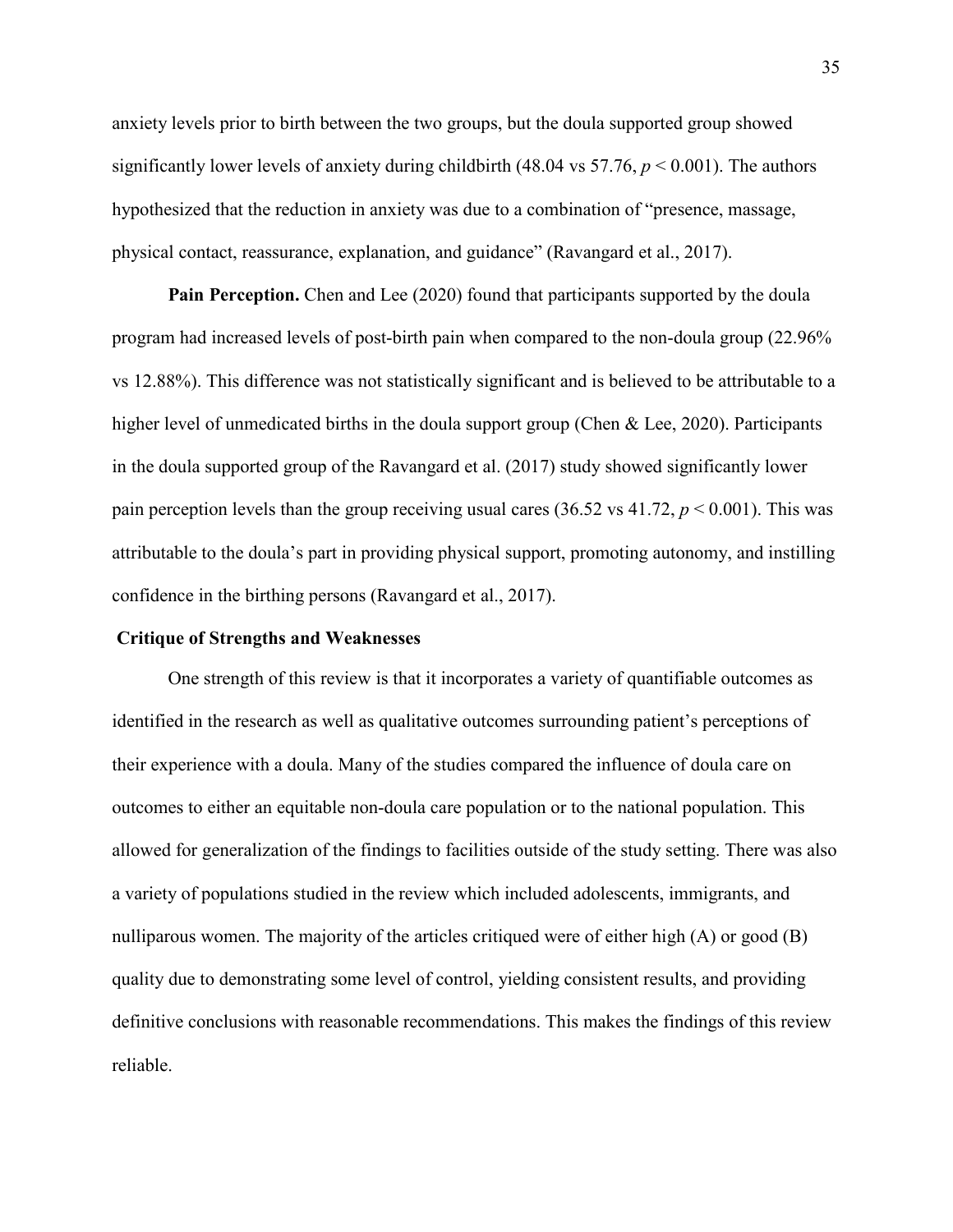One weakness to note was the lack of level 1 randomized control trials. The majority of articles were either level 2 studies or qualitative studies. The lack of control for variables such as the need for induction of labor made it difficult to yield consistent representation of maternal risk during the intrapartum period that may have skewed the results of outcomes. While the sample size of most of the qualitative studies was small there was still consistent identification of common themes that resulted in quality findings.

#### **Summary**

In conclusion, results of the review supported an overall improvement of maternal outcomes. The presence of a volunteer or facility-provided doula resulted in either a decrease of cesarean section rates or no difference at all when compared to a non-doula population. One study did find an increase in emergency cesarean section rates in CBD supported migrant women compared to Swedish born women (Byrskog et al., 2020). This was hypothesized to be due to an increase in risk and poor health amongst nulliparous refugee women (Byrskog et al., 2020).

Breastfeeding initiation rates were consistently higher in doula supported women. Mottl-Santiago et al. (2008) suggested this could lead to long-term successful breastfeeding and ultimately an increase in infant and child health. The review found that intrapartum doula support also led to a decrease in pharmaceutical pain management. In turn, this conclusion insinuates an increase in physiological labor amongst women with doula support (Bolbol-Haghighi et al., 2016). Doulas are trained to provide non-pharmaceutical pain management techniques such as massage, heat therapy, cold therapy, visualization, and emotional support. Bolbol-Haghighi et al. (2016) utilized doula trained midwifery students because of their availability and the cost savings.

Two studies measured episiotomy rates and perineal integrity. One study found no difference in these rates and one found a decrease in the amount of third- and fourth-degree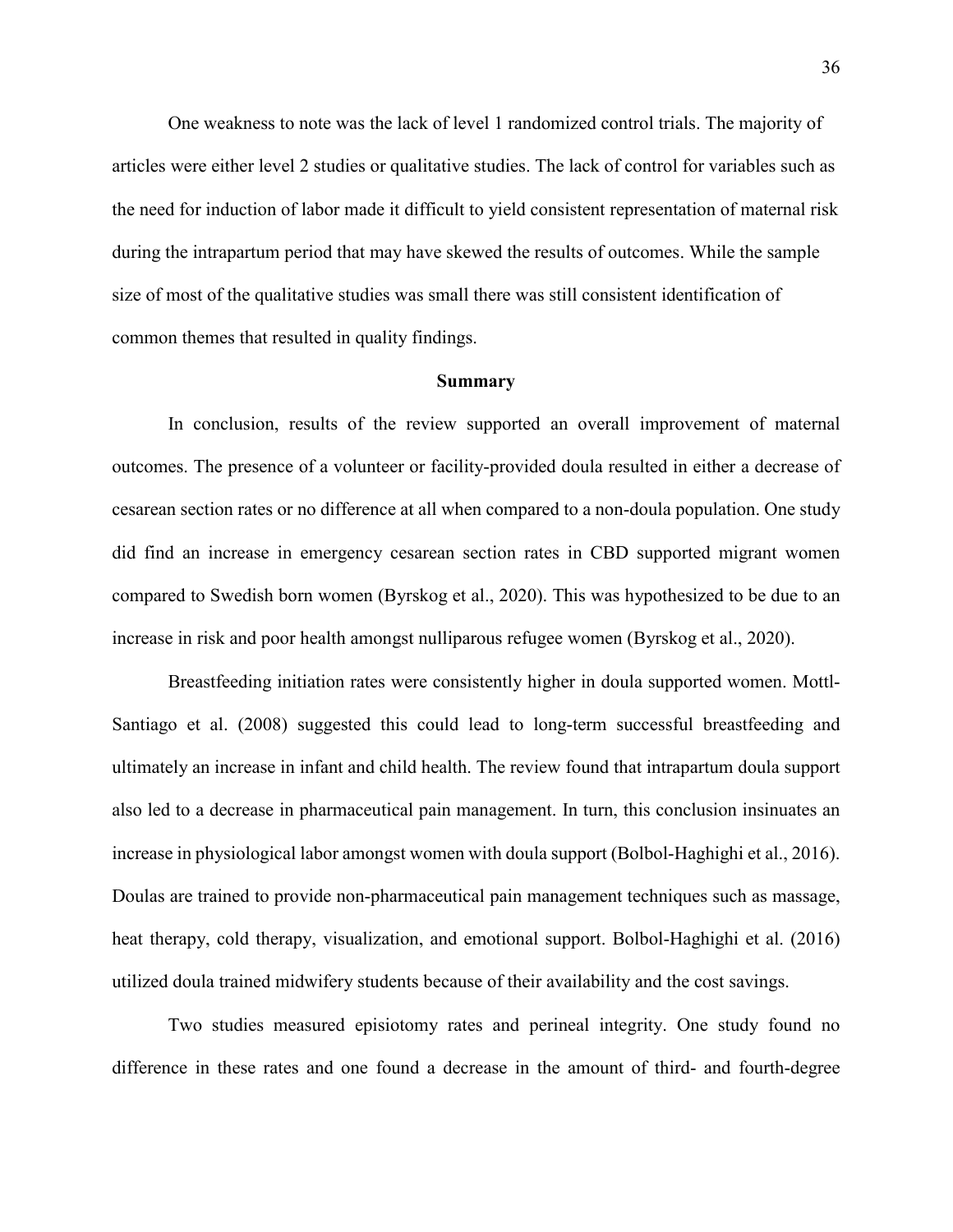lacerations in doula supported participants (Byrskog et al., 2020; Giordano & Surita, 2019). Two studies also examined length of labor. Bolbol-Haghighi et al. (2016) found a decrease in the length of the first stage of labor. This is most likely due to the supportive care measures provided by doulas. Chen & Lee (2020) found an increase in the length of labor, but also found higher rates of natural birth. Amongst the studies that measured oxytocin use in labor, half found an increase in the use of oxytocin and half found no difference between doula supported participants and a nondoula group.

A handful of studies examined APGAR scores with mixed results on if doula support results in an increase, decrease, or no difference in APGAR scores. However, there was a consistent decrease in both preterm birth rates and low birth weight amongst neonates born to doula supported mothers. Of note, Kozhimannil, Alarid-Escudero, et al. (2016) suggested that providing a doula during the intrapartum period could be cost-effective due to the decrease in preterm births and operative deliveries.

The presence of other support people was not consistently measured amongst all studies in the review. However, Van Zandt et al. (2016) found that a significant number of participants in their study only had the program provided doula as a support person during the intrapartum period. This is pertinent as the review found an overall increase in participant satisfaction with their birth experience and doula support. There was also a decrease in anxiety and pain perception. Consistent themes identified included that doulas provided continuous physical and emotional support during labor and delivery, helped to create a line of communication between the birthing person and their provider, and supported patient autonomy. Furthermore, Hunter (2012) examined how doulas "hold space" during labor and delivery on multiple levels to improve patient outcomes.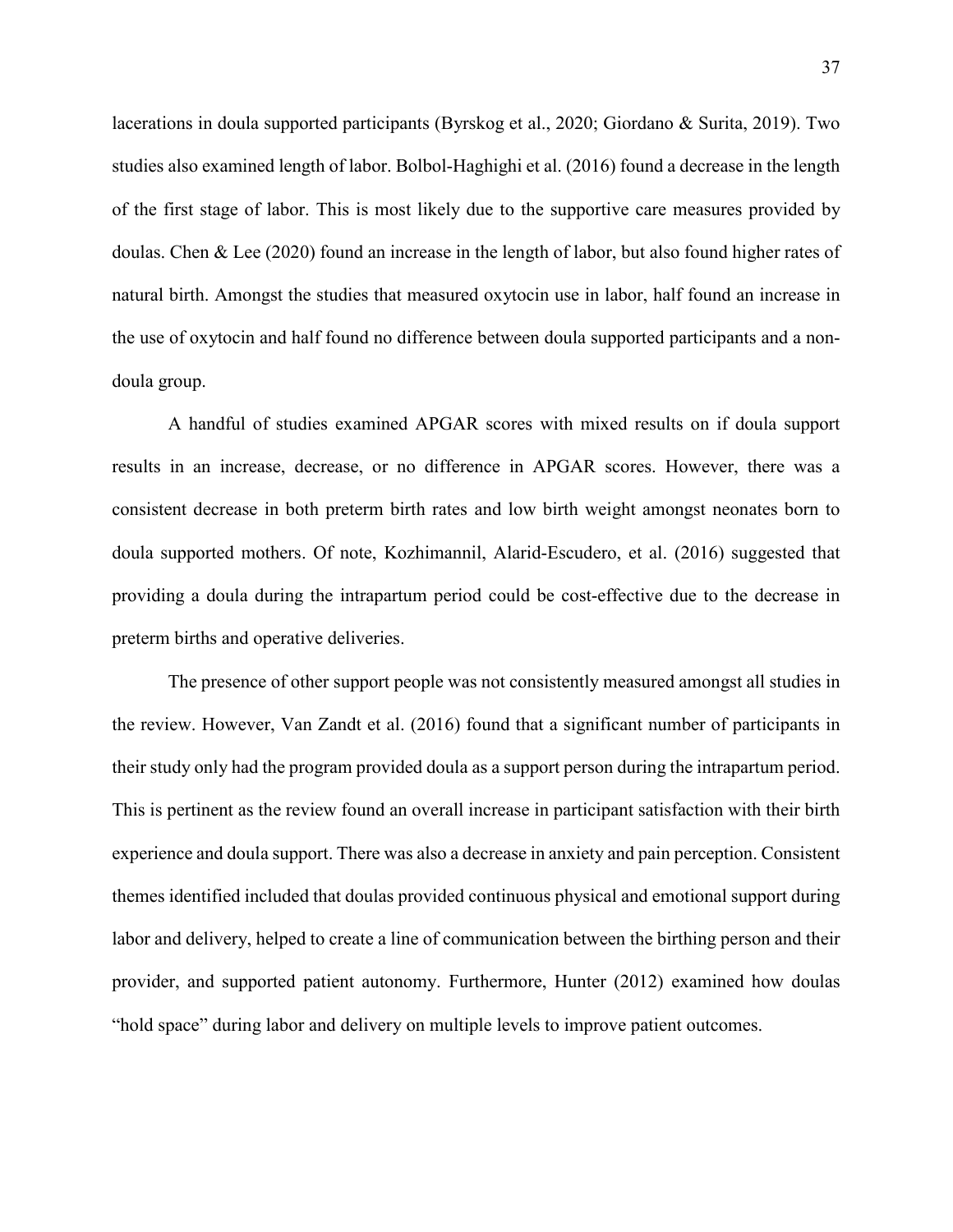#### **Chapter IV: Discussion, Implications, and Conclusions**

The final chapter will synthesize the results found, review the trends and gaps that were found in the literature, discuss the implications for midwifery practice, and make recommendations for future research. This paper analyzed the evidence surrounding volunteer or facility provided doulas, the effects they have on birthing outcomes, and psychosocial experiences of the birthing person and their infant.

## **Literature Synthesis**

After reviewing the 20 applicable articles, there were three primary themes created and critiqued. Those themes were maternal outcomes, neonatal outcomes, and psychosocial outcomes. Each theme was further examined, and specific subthemes were created to answer the research question.

#### *Maternal Outcomes*

There were 13 studies that reviewed how volunteer or provided doulas are relevant to maternal outcomes. Overall, doulas decreased the likelihood of a cesarean delivery, though some studies found no difference in cesarean section rates when a doula was present. One study by Byrskog et al. (2020) found an increase in emergency cesarean section rates in vulnerable populations with the presence of a doula.

It was determined that having a doula in the intrapartum period increased the likelihood of early initiation of breastfeeding. However, Gordon et al. (1999) found no difference in breastfeeding rates and one study found that breastfeeding initiation rates within a vulnerable population decreased (Van Zandt et al., 2016).

Overall, doula care reduced the use of anesthesia or analgesia during labor and birth. The synthesis concluded that doula supported birthing persons were less likely to request an epidural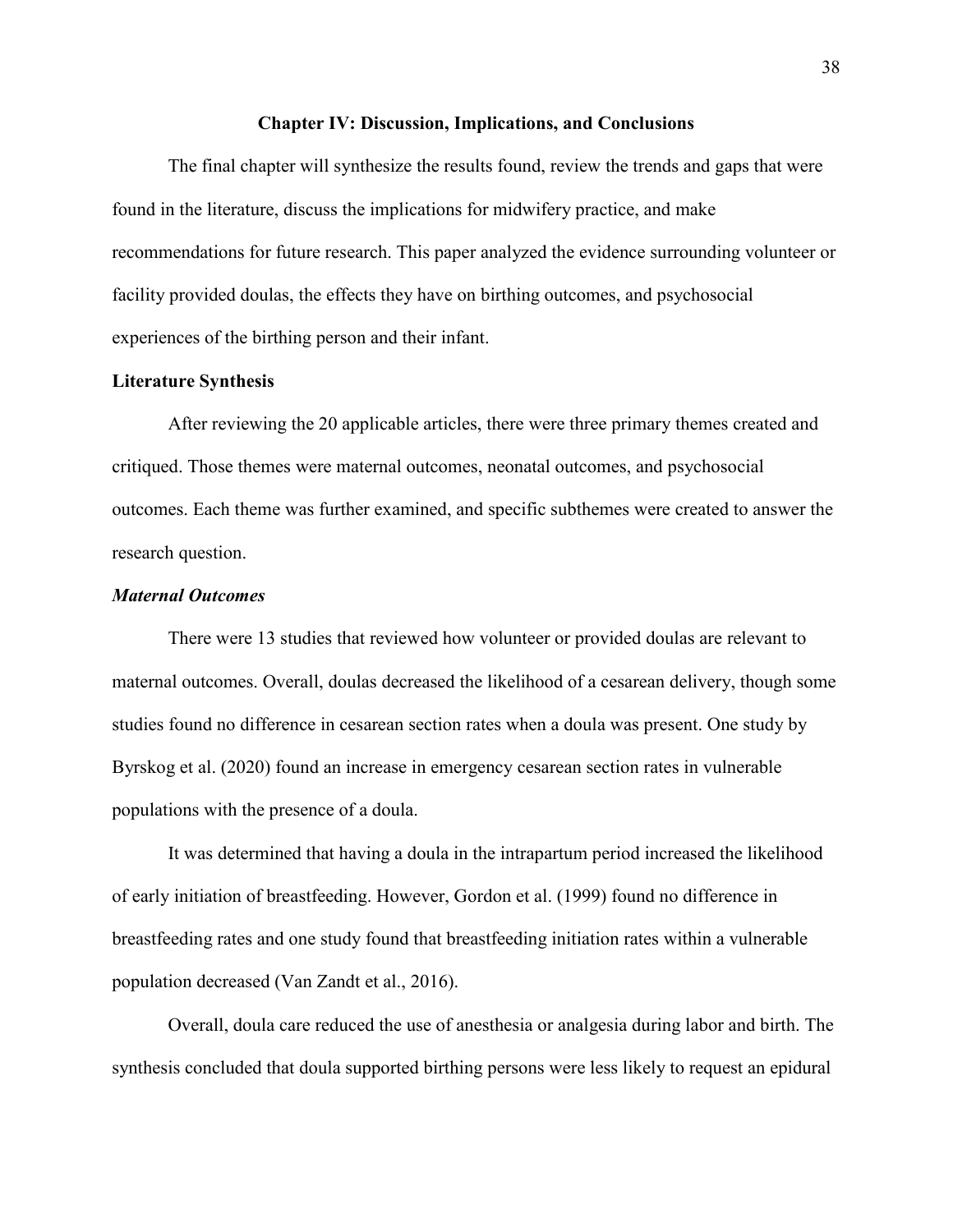or use an epidural and were more likely to have an unmedicated birth. Of note, Van Zandt et al. (2016) found that the use of epidurals was increased in vulnerable populations regardless of doula support.

There were two studies that compared the rates of episiotomies and third- and fourthdegree lacerations with doula presence. The Byrskog et al. (2020) study found that having a community-based bilingual doula present did not change third- or fourth-degree laceration rates. However, Giordano and Surita (2019) discovered that the episiotomy rate was significantly reduced when using an RMC model of care which included doula support.

There was limited data available from the 20 applicable studies on length of labor and oxytocin use in labor. The length of labor results was inconclusive; the article written by Bolbol-Haghighi et al. (2016) found that women had a shorter labor with a doula present, while the Chen and Lee (2020) article found the opposite. There was an increase in oxytocin use in labors with a doula present in the two articles by Chen and Lee (2020) and Van Zandt et al. (2016). The remaining studies by Bolbol-Haghighi et al. (2016) and Gordon et al. (1999) found that there was not a difference in oxytocin use when a doula was present during labor and birth.

## *Neonatal Outcomes*

The three specific neonatal outcomes researched were APGAR scores, preterm birth rate, and the number of low birthweight infants. Overall, there was not a strong correlation between doula use and increased APGAR scores in this literature synthesis. Mottl-Santiago et al. (2008) and Chen and Lee (2020) found no difference in APGAR scores. Byrskog et al. (2020) found that APGAR scores were decreased with doula use, but this was not statistically significant. APGAR scores were noted to be increased with doula support in the Bolbol-Haghighi et al.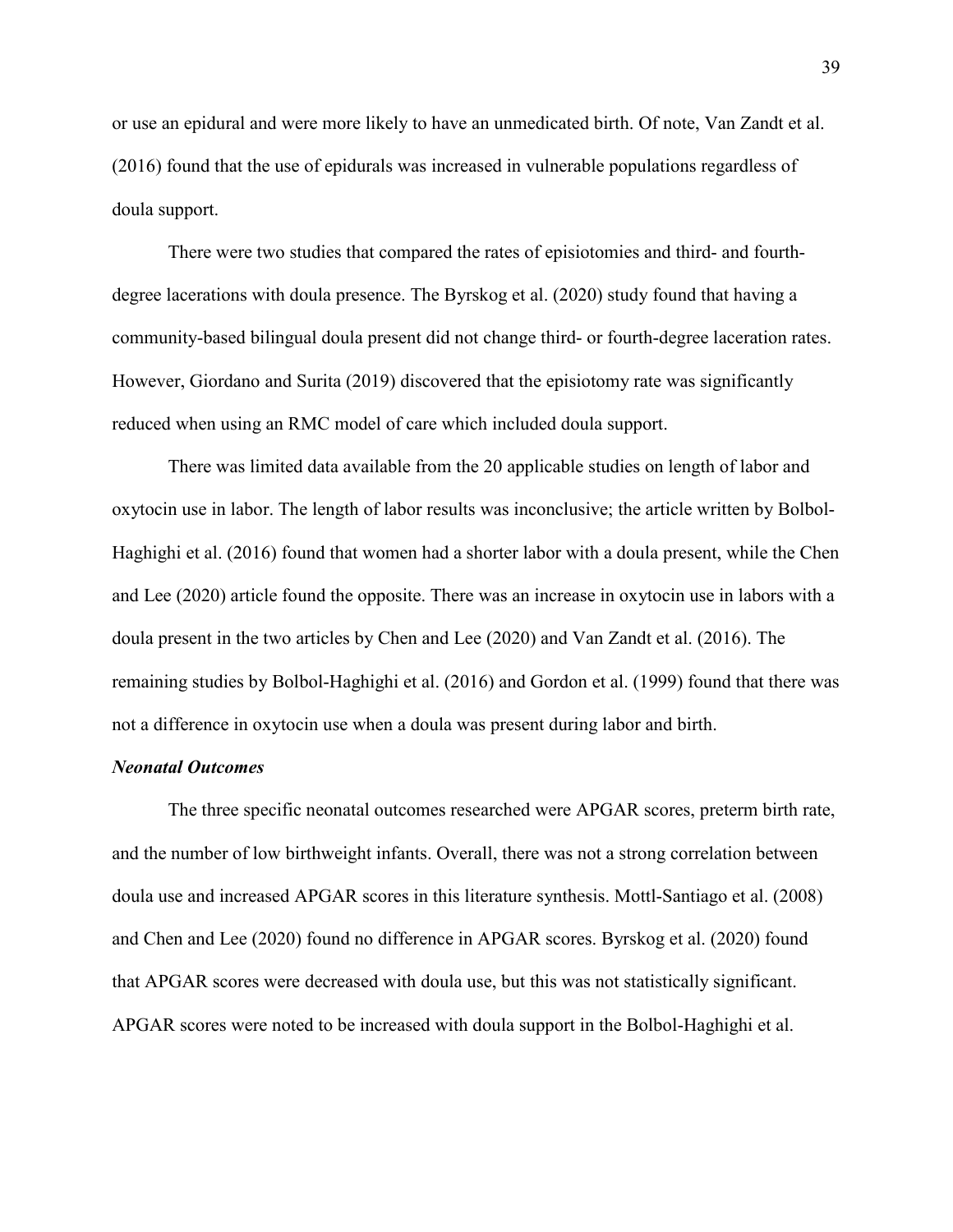(2016) study. All of the neonates in the Giordano and Surita (2019) study born to doula supported mothers had a 5-minute APGAR greater than or equal to 7.

Overall, there was an improvement in preterm birth rates and a decrease in low birthweight infants seen in doula supported groups across the studies synthesized. Of note, Everson et al. (2018) found an increase in low birthweight infant rates for doula supported adolescents.

## *Psychosocial Outcomes*

There were 10 articles synthesized that specifically measured the effect of doula care on psychosocial outcomes. The psychosocial outcomes evaluated included birth satisfaction, anxiety level, and pain perception during labor and childbirth. Doula supported birthing persons consistently reported higher rates of birth satisfaction. Participants in the Gordon et al. (1999) study were significantly more likely to rate their birth experience as "good." Overall, doula supported birthing persons had improved outcomes of coping with labor and higher feelings of self-worth (Chen & Lee, 2020; Giordano & Surita, 2019; Hunter, 2012; Lanning & Klaman, 2019). Many studies revealed that participants favored having a doula present during their labor and birth, they felt more supported in their choices, had more control, and had less feelings of fear (Darwin et al., 2017; Kozhimannil, Vogelsang et al., 2016; Lanning & Klaman, 2019; McLeish & Redshaw, 2018; Ooijens et al., 2018).

 Two studies compared women's anxiety levels in the prenatal and postpartum period. Chen and Lee (2020) found that mothers who were supported by doulas in the intrapartum period experienced a greater level of anxiety reduction. While the authors also found that participants had higher levels of post-birth pain, they hypothesized this could be due to the higher number of unmedicated childbirths (Chen & Lee, 2020). Ravangard et al. (2017) found that doula supported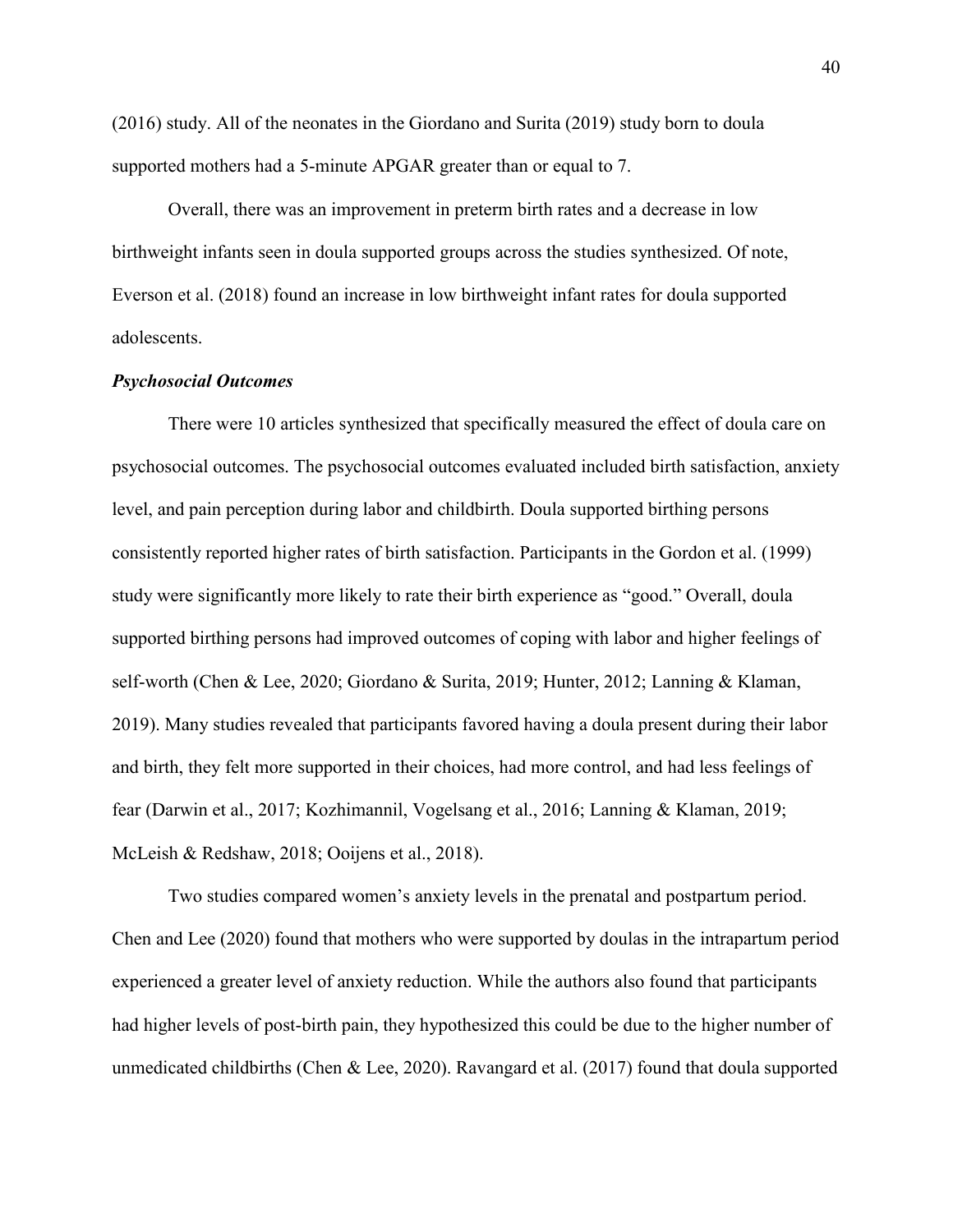nulliparous women had significantly lower levels of anxiety and pain perception during childbirth.

## **Trends and Gaps in the Literature**

Synthetization of the evidence revealed some trends and gaps in the literature. The research question for this review specifically examined maternal, neonatal, and psychosocial outcomes related to labor and birth, or the intrapartum period. One trend identified was that the majority of the articles were very thorough on measuring the different outcomes on primiparous women versus multiparous women. There was a large focus on primiparous women and how doula use changed the outcomes of their pregnancy and birth. Additionally, doula support in the studies was provided free of charge or at a low-cost via the research team, volunteers, or facility provided program. This further reinforced the benefits of such programs to all socioeconomic classes including those at higher risk of poor outcomes who may be unable to financially afford doula care. The evidence was consistently of high (A) or good (B) quality, and there was a lack of bias seen among the studies. While there was not a large amount of randomized control trials, reasonable control and consistent results were demonstrated among the majority of the research articles.

 One gap in the literature to note is the lack of identification of the birthing person's medical risk factors. Some studies mentioned low risk level as part of the inclusion criteria, but not all. Also, there was a lack of consistency in how outcomes were reported based on the tool used by the specific research team. This could lead to underreporting or overreporting of different outcomes. The lack of randomization introduced a bias in participants who actively sought doula care, accepted doula care, or refused doula care for personal reasons. There was also no control for the experience level of the doulas provided. One prominent gap identified bias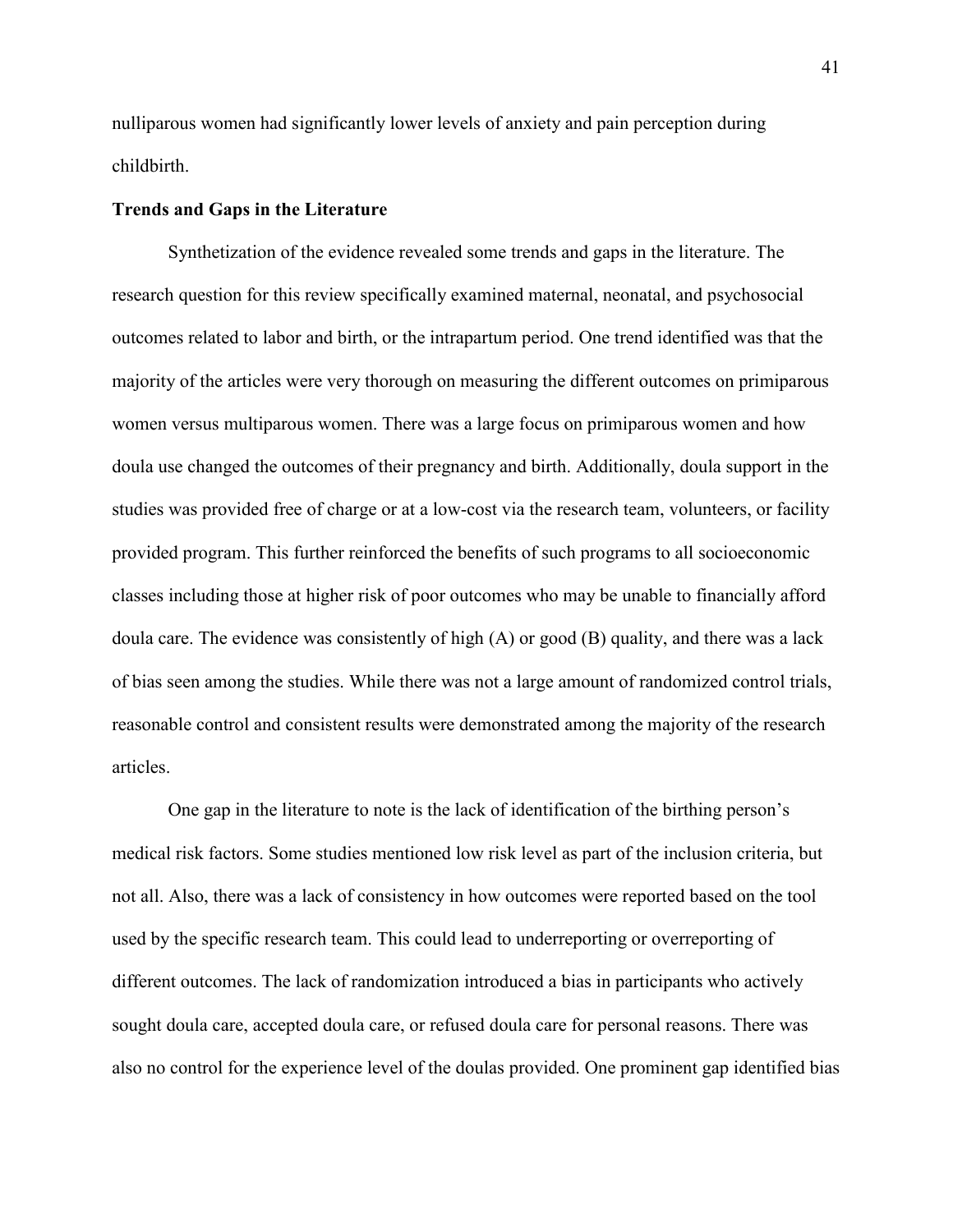in the lack of representation of gender identity and sexual orientation of the birthing person. It was assumed that all of the participants were heterosexual ciswomen.

#### **Implications for Midwifery Practice**

Doulas can improve a patient's health literacy and enhance communication within the healthcare team. Support and encouragement from doulas during pregnancy appeared to improve birth outcomes and birth experiences of the mothers. The reduction of cesarean births and birth complications demonstrates that doula involvement early in pregnancy can also be beneficial in reducing the risk of adverse birth outcomes. In addition, doula support may improve breastfeeding rates which can have an impact on long-term health outcomes for mothers and infants. Incorporating volunteer doulas can be constructive in reducing adverse birth outcomes in at-risk populations while simultaneously reducing financial burdens.

In the United States, women of color and those in low-income and low-resource areas are more likely to experience poor birth outcomes (Thomas et. al., 2017). Black women have a 35.4% rate of cesarean birth compared to 31.1% for White women (March of Dimes, n.d). When providing women with resources, such as doula care in the intrapartum period, the odds of having a cesarean birth decrease. The evidence also supports improvement of outcomes such as breastfeeding initiation, episiotomy rates, preterm birth rates, APGAR scores, birth weight, anxiety and pain perception, and overall birth experience. These benefits in comparison with the minimal risk suggests that offering doula support in the intrapartum period, either through volunteers or facility provided programs, can improve maternal and neonatal outcomes.

## **Recommendations for Future Research**

There were various recommendations for future research discovered while conducting this review. One recommendation found consistently was the need for more level I randomized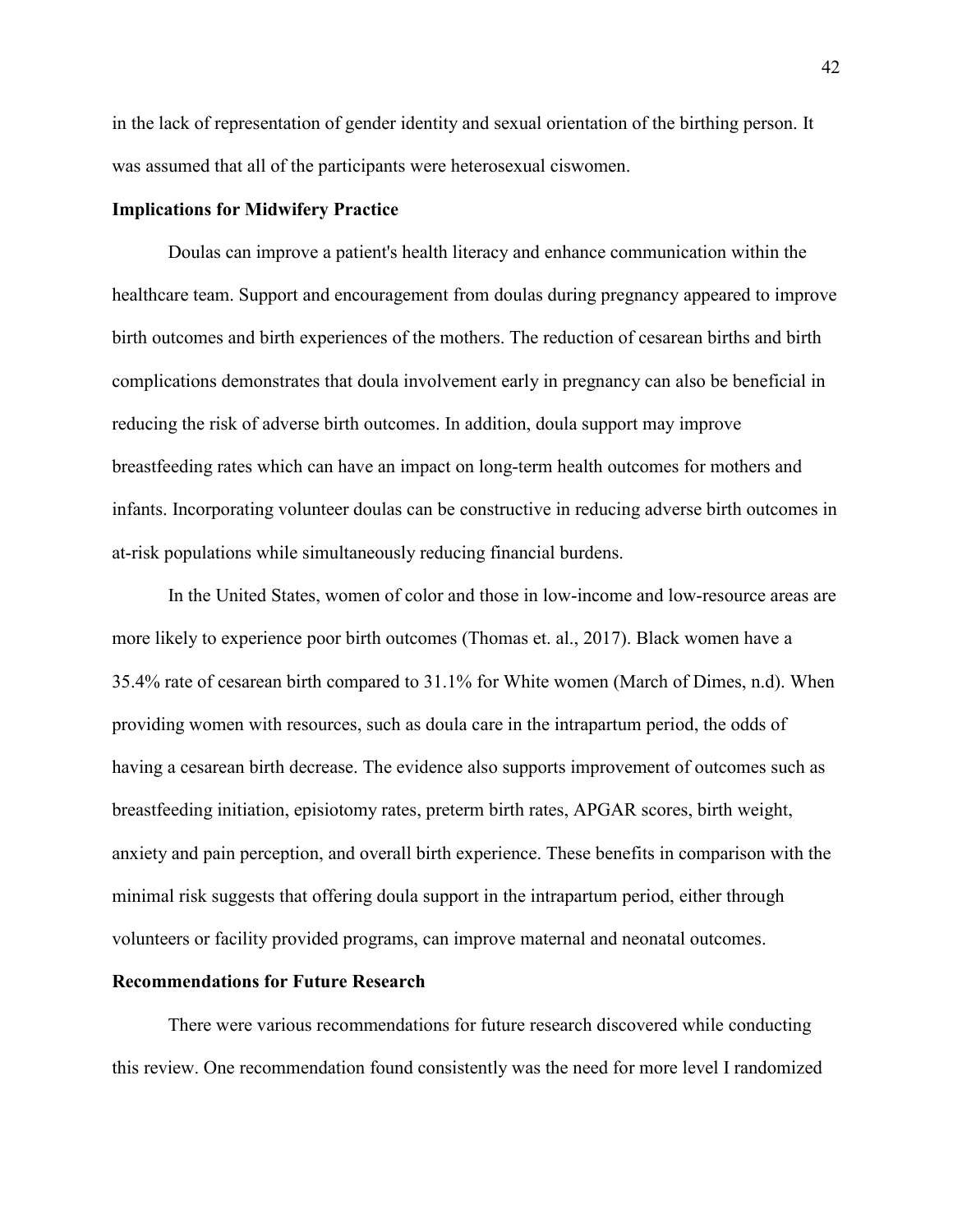control trials to further identify the effect volunteer doulas and doula programs have on patient outcomes. Including a diverse population sample would allow for findings to be more applicable to the general population. Although this review focused on hospital-based doulas, future research should involve measuring outcomes in a variety of birth settings including home births, birth centers, and maternity wards (Chen & Lee, 2020).

 Conducting studies that control for variables such as parity, risk level, and primary obstetrical provider could identify areas of impact and improvement not only for doula care, but for other practitioners, as well (Everson et al., 2018). Futch Thurston et al. (2019) suggested controlling for elective induction and elective cesarean cases, as well as comparing outcomes of those who are referred to doula care and those who actively seek it out.

 As previously mentioned, one of the gaps was the limited information on the pregnant and birthing population who do not identify as heterosexual or cis female. Every article reviewed referred to their participants as women or mothers and did not mention their sexual orientation. It would be beneficial to research the impact that doulas have on this vulnerable population.

This review focused on doula care in the intrapartum period, but further research is recommended to assess for the ideal time to initiate doula care (Gruber et al., 2013). Specifically, it would be beneficial to research if doula care in the prenatal period has an impact on informed decision making, prenatal care compliance, maternal health, and birth outcomes (Gruber et al., 2013). This should also include availability of a diverse group of doulas from different ethnicities and races so they can be viewed as more accessible to a variety of birthing persons (Kozhimannil, Vogelsang et al., 2016).

 Finally, more research should be done to evaluate the economic impact of volunteer doulas and doula programs in regard to birth outcomes (Kozhimannil et al., 2013). This could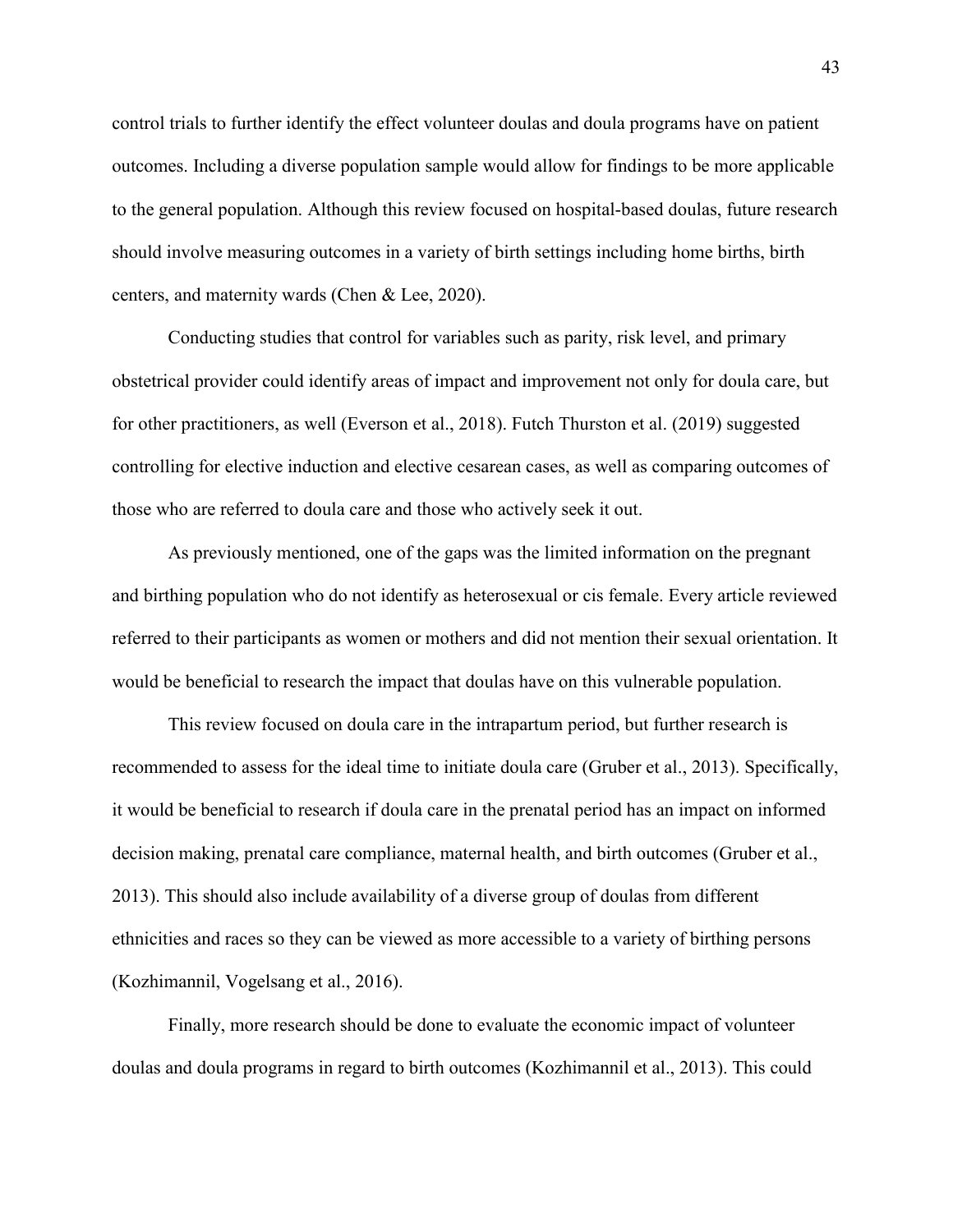include childbirth related hospitalizations as well as instrumental and cesarean birth costs. Furthermore, analyzing outcomes contributing to maternal and neonatal morbidity and mortality including hemorrhage, hypertension, infection, and complications from delivery could identify if providing doula care is an effective tool in decreasing these rates (WHO, 2019).

## **Integration of Jean Watson's Philosophy and Science of Caring Theory**

Jean Watson's Philosophy and Science of Caring incorporates 10 "carative" factors that contribute to promoting overall holistic health of the individual (Petiprin, 2016). Doulas play a special role in patient care as they promote a connection of the physical, mental, and emotional aspects in their relationships with their clients. This review demonstrated improvements in physical outcomes, cesarean birth rates, breastfeeding initiation, pharmaceutical pain management, perineal integrity, oxytocin use, APGAR scores, preterm birth, and birth weight. However, the theory fully comes to light in analyzing the psychosocial impacts reported by birthing persons, as the doulas embodied the 10 carative factors. Participants reported positive birth experiences in the consistent presence of doulas as they provided care utilizing touch, support, and a variety of other support measures (Watson Caring Science Institute, n.d.). Relationships between the birthing person and their doula were perceived as different from relationships with other healthcare team members, and participants repeatedly reported that their doulas helped them find their "voice" in their healthcare. It is important to note that, in some cases, a doula is the only support person a woman may having during her childbirth experience. Feelings of pain and anxiety were decreased by doulas using support measures and understanding of the process of labor and birth (Gordon et al., 1999). Finally, healthy environments were established as doulas "held space" and promoted physical, emotional, and spiritual comfort for the birthing person (Hunter, 2012).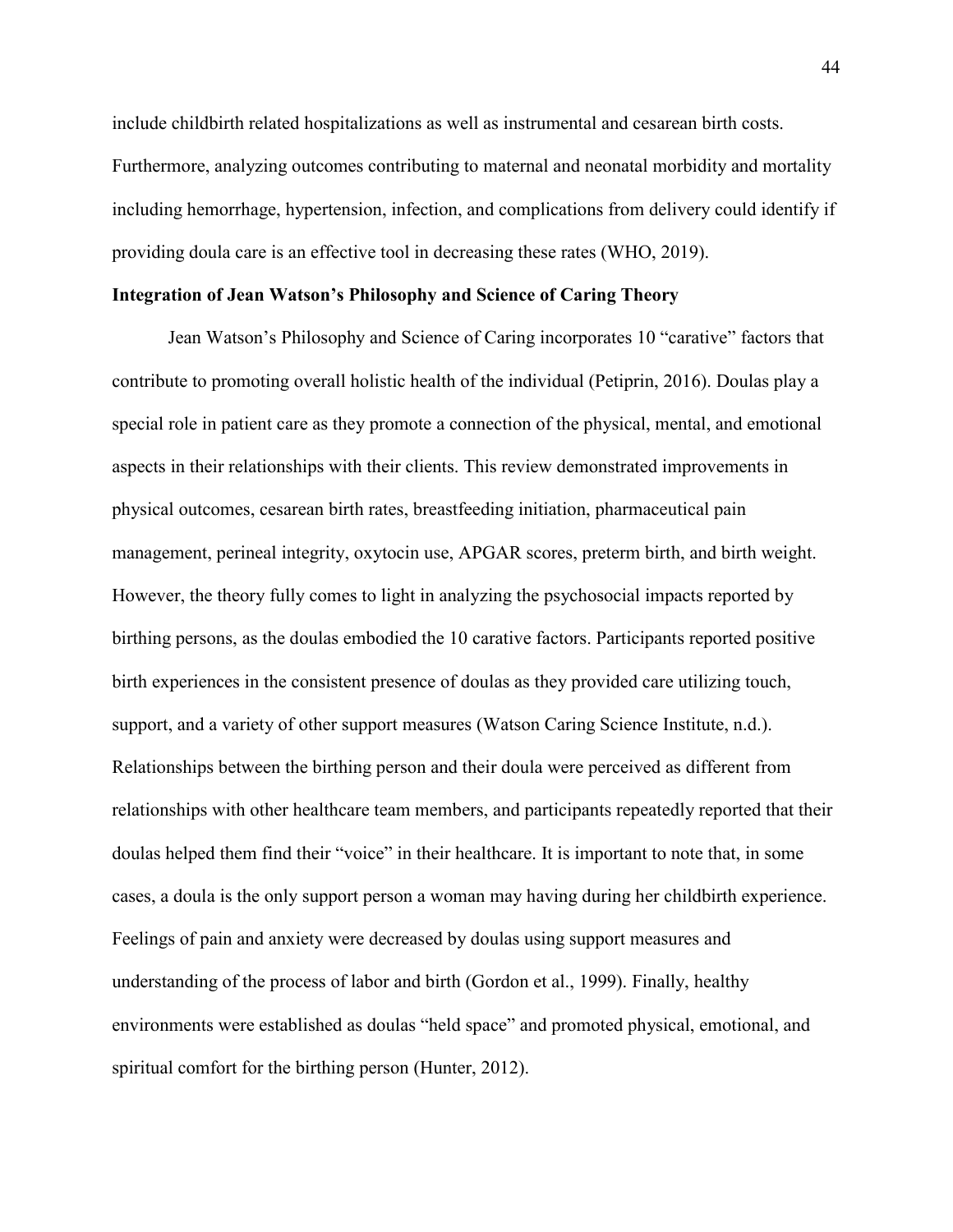#### **Conclusion**

 A doula's goal is to promote healthy birth outcomes and to assist a person during labor and childbirth in order to have the most satisfying birth experience possible. This literature review was performed to assess the impact that a volunteer or facility provided doula had on birth outcomes when care was given in the intrapartum period. There was an improvement seen in cesarean section rates, breastfeeding initiation rates, and use of pharmaceutical pain management with mixed evidence on length of labor, perineal integrity, and oxytocin use in labor. When addressing neonatal outcomes, this review discovered an improvement in preterm birth rates as well as a decrease in low birthweight infant. An increase in APGAR scores was seen in the literature though this evidence was not statistically significant. Finally, overall psychosocial outcomes were improved with doula care including birth experience, anxiety reduction, and pain perception. Jean Watson's Philosophy and Science of Caring Theory was integrated as doulas tend to encourage and provide holistic care to pregnant and birthing persons. This review demonstrates that offering doula support to birthing persons in the intrapartum period, either through volunteers or facility provided programs, can improve maternal, neonatal, and psychosocial outcomes.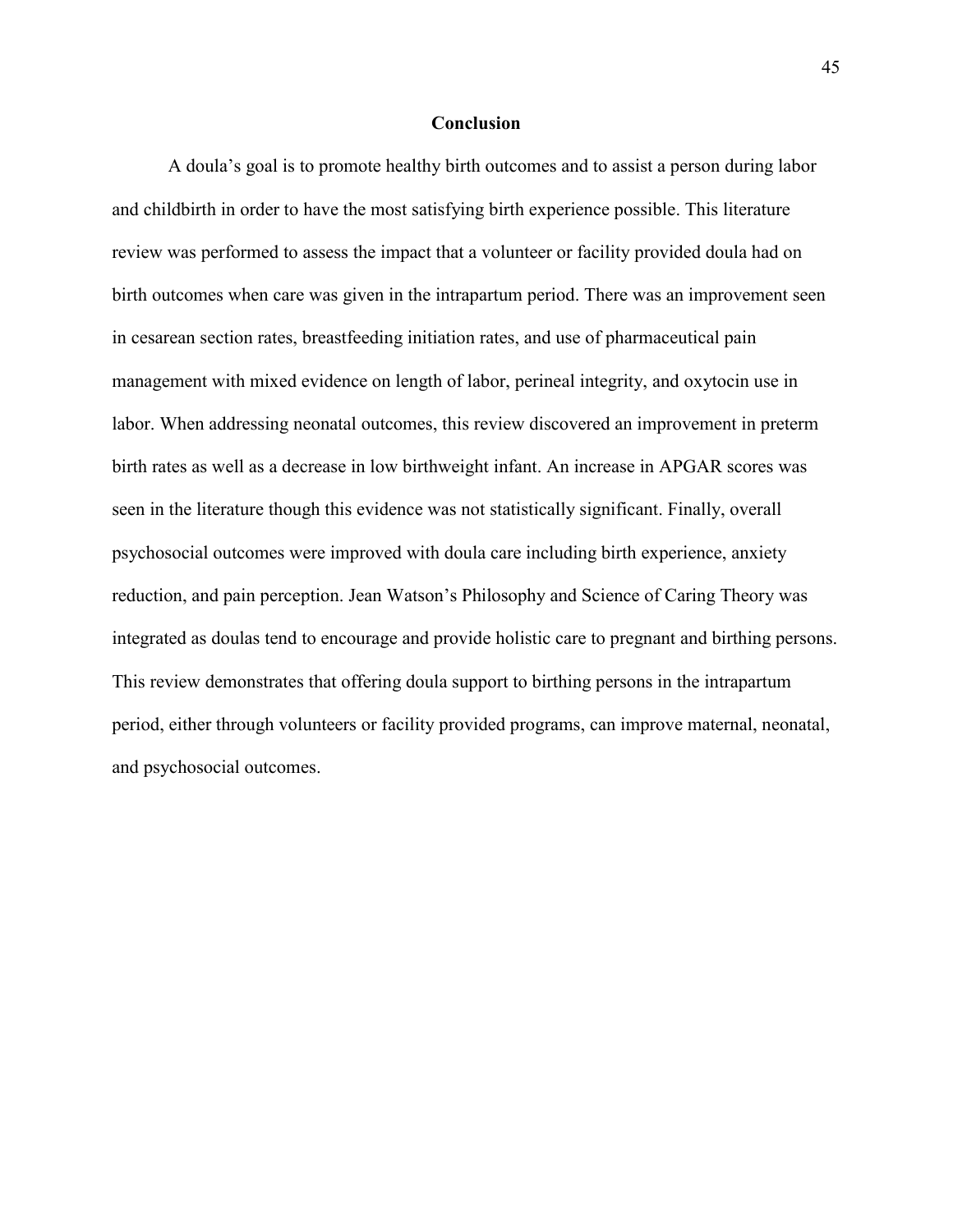#### **References**

American College of Obstetricians and Gynecologists [ACOG]. (2014). Safe prevention of the primary cesarean delivery: Obstetric care consensus no. 1. *American Journal of Obstetrics and Gynecology, 123*(3)*,* 693-711.

https://doi.org/10.1097/01.aog.0000444441.04111.1d

- American College of Obstetricians and Gynecologists [ACOG]. (2019). Approaches to limit intervention during labor and birth: Committee opinion no. 766. *American Journal of Obstetrics and Gynecology, 133*(2)*,* e164-173. https://www.acog.org/- /media/project/acog/acogorg/clinical/files/committeeopinion/articles/2019/02/approaches-to-limit-intervention-during-labor-and-birth.pdf
- Bohren, M. A., Hofmeyr, J. G., Sakala, C., Fukuzawa, R. K. & Cuthbert, A. (2017). Continuous support for women during childbirth. *Cochrane Database of Systematic Reviews*, (8). https://doi.org/10.1002/14651858.CD003766.pub6
- Bolbol-Haghighi, N., Masoumi, S. Z., & Kazemi, F. (2016). Effect of continued support of midwifery students in labour on the childbirth and labour consequences: A randomized controlled clinical trial. *Journal of Clinical and Diagnostic Research: JCDR, 10*(9), QC14–QC17. https://doi.org/10.7860/JCDR/2016/19947.8495
- Byrskog, U., Small, R. & Schytt, E. (2020). Community-based bilingual doulas for migrant women in labour and birth- findings from a Swedish registered-based cohort study. *BMC Pregnancy and Childbirth, 20*(721) 1-12. https://doi.org/10.1186/s12884-020-03412-x
- Chen, C. C., & Lee, J. F. (2020). Effectiveness of the doula program in Northern Taiwan. *Tzu Chi Medical Journal, 32*(4), 373–379. https://doi.org/10.4103/tcmj.tcmj\_127\_19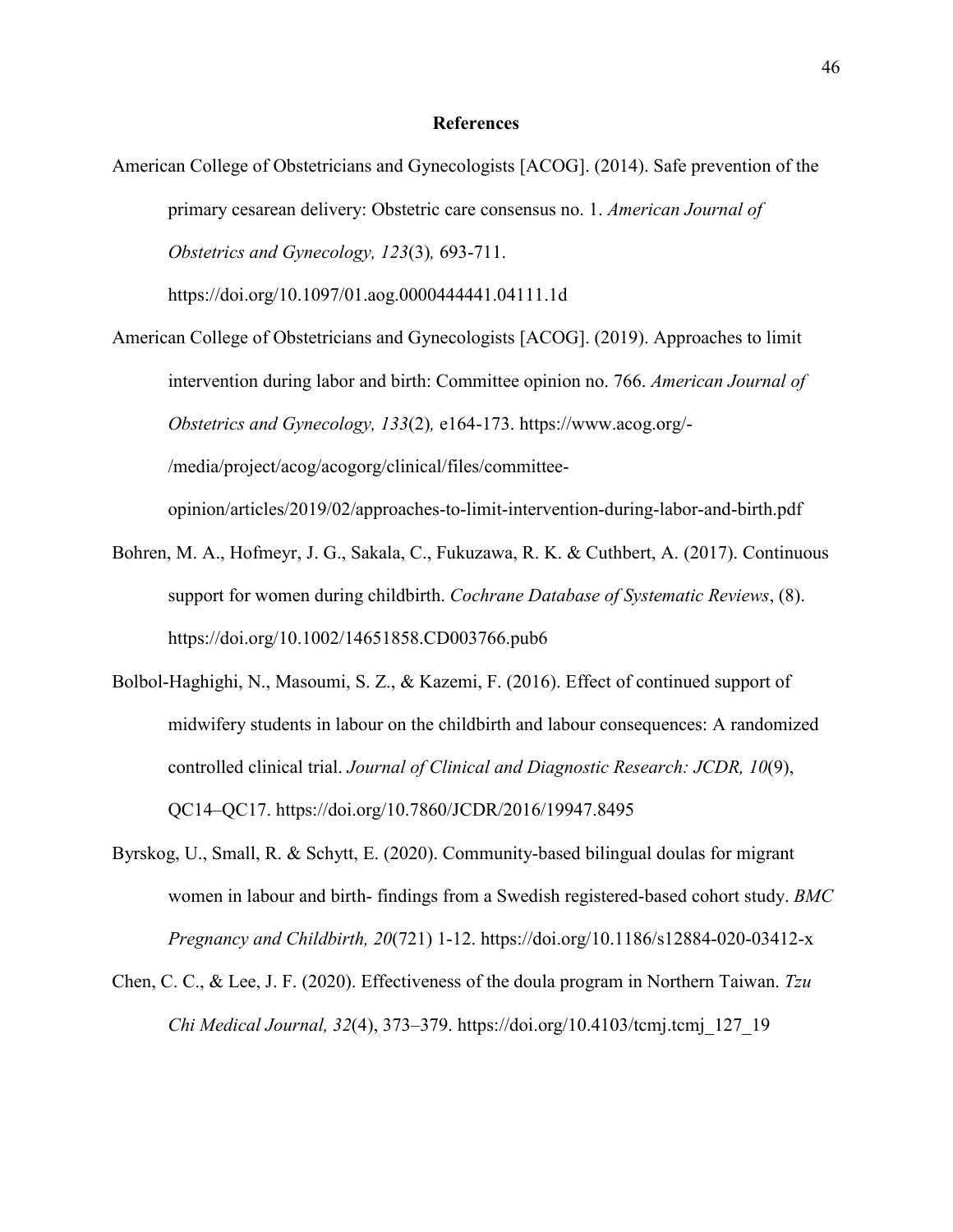- Christopher, M. (n.d.). ACNM applauds critical research that links integration of midwifery into state health care systems to improved birth outcomes. *American College of Nurse-Midwives.* https://www.midwife.org/ACNM-Applauds-Critical-Research-on-Improved-Birth-Outcomes
- Dang, D. & Dearholt, S. L. (2018). *Johns Hopkins nursing evidence-based practice: Model and guidelines* (3rd ed.). Sigma Theta Tau International.
- Darwin, Z., Green, J., McLeish, J., Willmot, H., & Spiby, H. (2017). Evaluation of trained volunteer doula services for disadvantaged women in five areas in England: Women's experiences. *Health and Social Care in the Community, 25*(2), 466-477. https://doi.org/10.1111/hsc.12331
- Declercq, E.R., Sakala, C., Corry, M.P., Applebaum, A., & Herrlich, A. (2013). Listening to mothers III pregnancy and birth, report of the third national U.S. survey of women's childbearing experiences. *Childbirth Connection*. https://www.nationalpartnership.org/our-work/resources/health-care/maternity/listening-

to-mothers-iii-pregnancy-and-birth-2013.pdf

- DONA International. (2021). *What is a doula?* https://www.dona.org/what-is-a-doula/
- Ellmann, N. (2020). Community-based doulas and midwives. *Center for American Progress.*  https://www.americanprogress.org/issues/women/reports/2020/04/14/483114/community -based-doulas-midwives/
- Everson, C. L., Cheyney, M., & Bovbjerg, M. L. (2018). Outcomes of care for 1,892 doulasupported adolescent births in the United States: The DONA International Data Project, 2000 to 2013. *The Journal of Perinatal Education, 27*(3), 135–147. https://doi.org/10.1891/1058-1243.27.3.135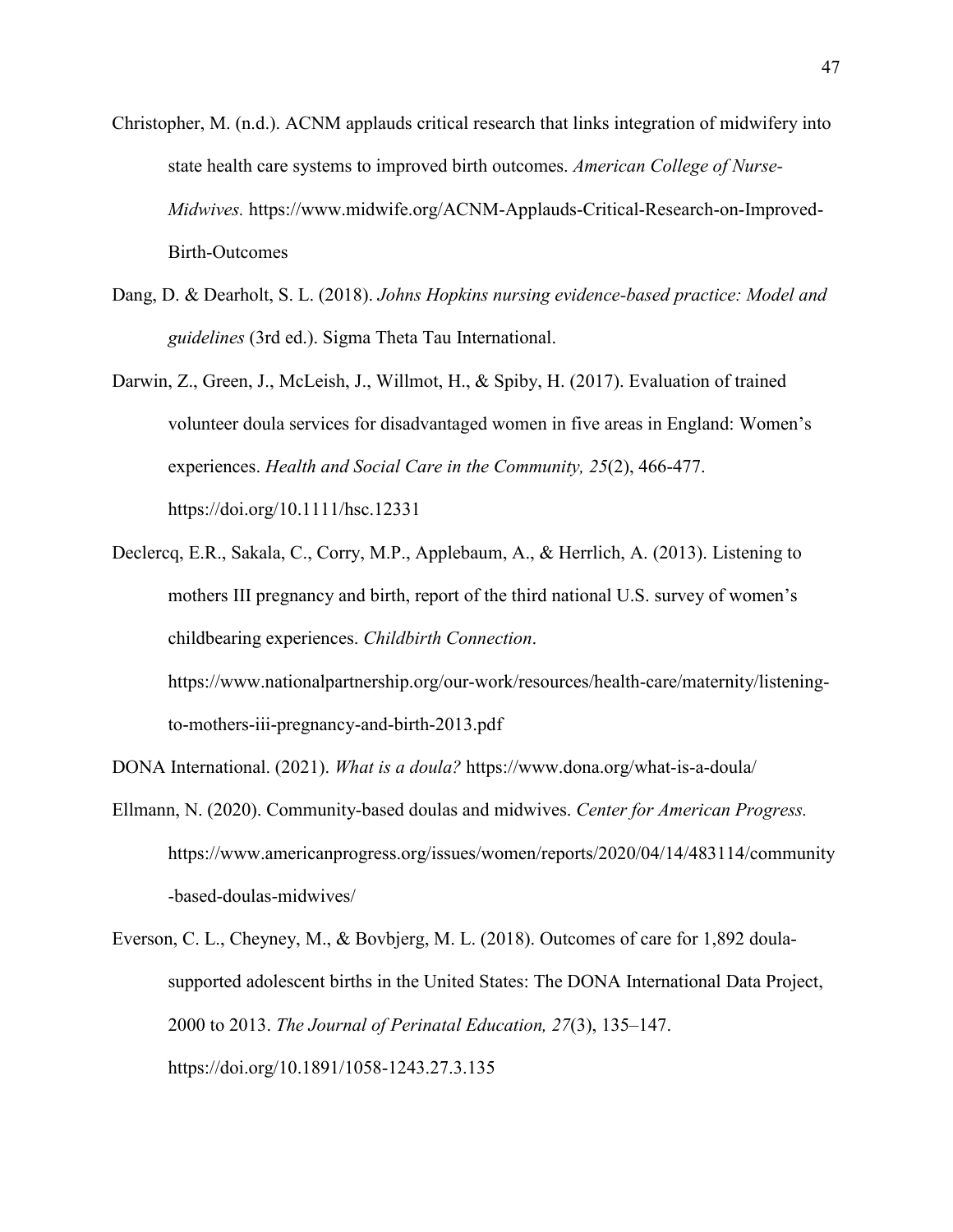- Futch Thurston, L.A., Abrams, D., Dreher, A., Ostrowski, S.T., & Wright, J.C. (2019). Improving birth and breastfeeding outcomes among low resource women in Alabama by including doulas in the interprofessional birth care team. *Journal of Interprofessional Education & Practice, 17*. https://doi.org/10.1016/j.xjep.2019.100278
- Giordano, J. & Surita, F. (2019). The role of the respectful maternity care model in Sao Paulo, Brazil: A cross-sectional study. *Birth Issues in Perinatal Care, 46,* 509-516. https://doi.org/10.1111/birt.12448
- Gordon, N. P., Walton, D. McAdam, E. Derman, J. Gallitero, G. & Garrett, L. (1999). Effects of providing hospital-based doulas in health maintenance organization hospitals. *Obstetrics & Gynecology, 93*(3), 422-426. https://doi.org/10.1016/S0029-7844(98)00430-X
- Gruber, K. J., Cupito, S. H., & Dobson, C. F. (2013). Impact of doulas on healthy birth outcomes. *The Journal of Perinatal Education, 22*(1), 49–58. https://doi.org/10.1891/1058-1243.22.1.49
- Healthcare Cost and Utilization Project (HCUP). (2020). HCUP Fast Stats. *Agency for Healthcare Research and Quality*. www.hcup-

us.ahrq.gov/faststats/national/inpatientcommondiagnoses.jsp.

- Hunter, C. (2012). Intimate space within institutionalized birth: Women's experiences birthing with doulas. *Anthropology & Medicine, 19*(3), 315-326. http://dx.doi.org/10.1080/13648470.2012.692358
- Kozhimannil, K. B., Alarid-Escudero, F., Vogelsang, C. A., Blauer-Peterson, C., Hardeman, R. R., & Howell, E. A. (2016). Modeling the cost-effectiveness of doula care associated with reductions in preterm birth and cesarean delivery. *Birth: Issues in Perinatal Care, 43*(1), 20–27. https://doi.org/10.1111/birt.12218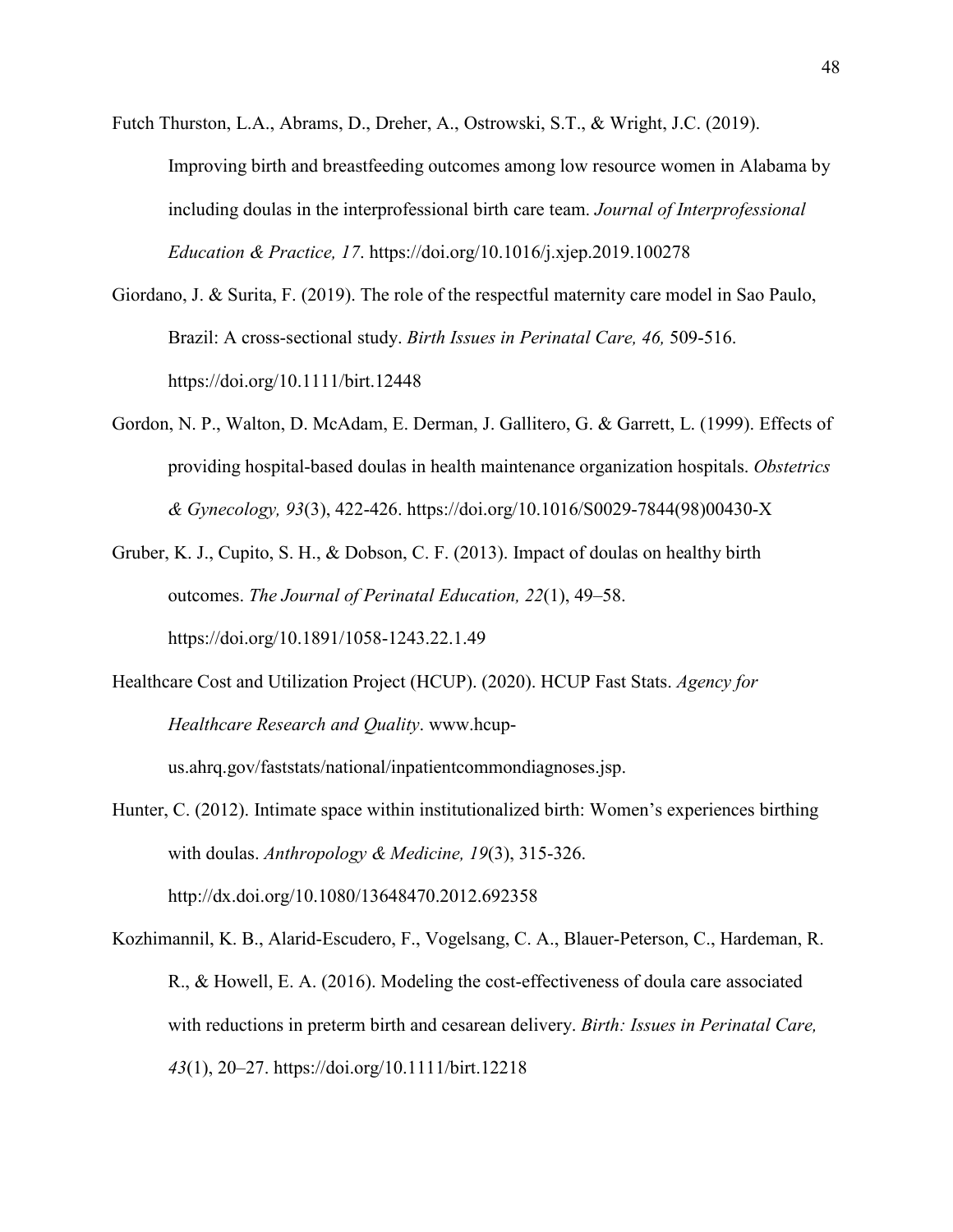- Kozhimannil, K. B., Hardeman, R. R., Attanasio, L. B., Blauer-Peterson, C., & O'Brien, M. (2013). Doula care, birth outcomes, and costs among Medicaid beneficiaries. *American Journal of Public Health, 103*(4), e113–e121. https://doi.org/10.2105/AJPH.2012.301201
- Kozhimannil, K. B., Vogelsang, C. A., Hardeman, R. R. & Prasad, S. (2016). Disrupting the pathways of social determinants of health: Doula support during pregnancy and childbirth. *Journal of the American Board of Family Medicine 29*(3), 308-317. https://doi.org/10.3122/jabfm.2016.03.150300
- LaCross, A., Groff, M., & Smaldone, A. (2015). Obstetric anal sphincter injury and anal incontince following vaginal birth: A systematic review and meta-analysis. *Journal of Midwifery & Women's Health, 60*(1), 37-47. https://doi.org/10.1111/jmwh.12283
- Lanning, R. K., & Klaman, S. L. (2019). Evaluation of an Innovative, Hospital-Based Volunteer Doula Program. *JOGNN: Journal of Obstetric, Gynecologic & Neonatal Nursing, 48*(6), 654–663. https://doi.org/10.1016/j.jogn.2019.08.004
- MacDorman, M. F., & Declercq, E. (2019). Trends and state variations in out-of-hospital births in the United States, 2004-2017. *Birth, 46*(2), 279–288. https://doi.org/10.1111/birt.12411
- McLeish, J., & Redshaw, M. (2018). A qualitative study of volunteer doulas working alongside midwives at births in England: Mothers' and doulas' experiences. *Midwifery, 56*, 53–60. https://doi.org/10.1016/j.midw.2017.10.002
- March of Dimes. (2019, January 30). *March of Dimes position statement: Doulas and birth outcomes.*

https://www.marchofdimes.org/materials/Doulas%20and%20birth%20outcomes%20posit ion%20statement%20final%20January%2030%20PM.pdf#:~:text=The%20American%2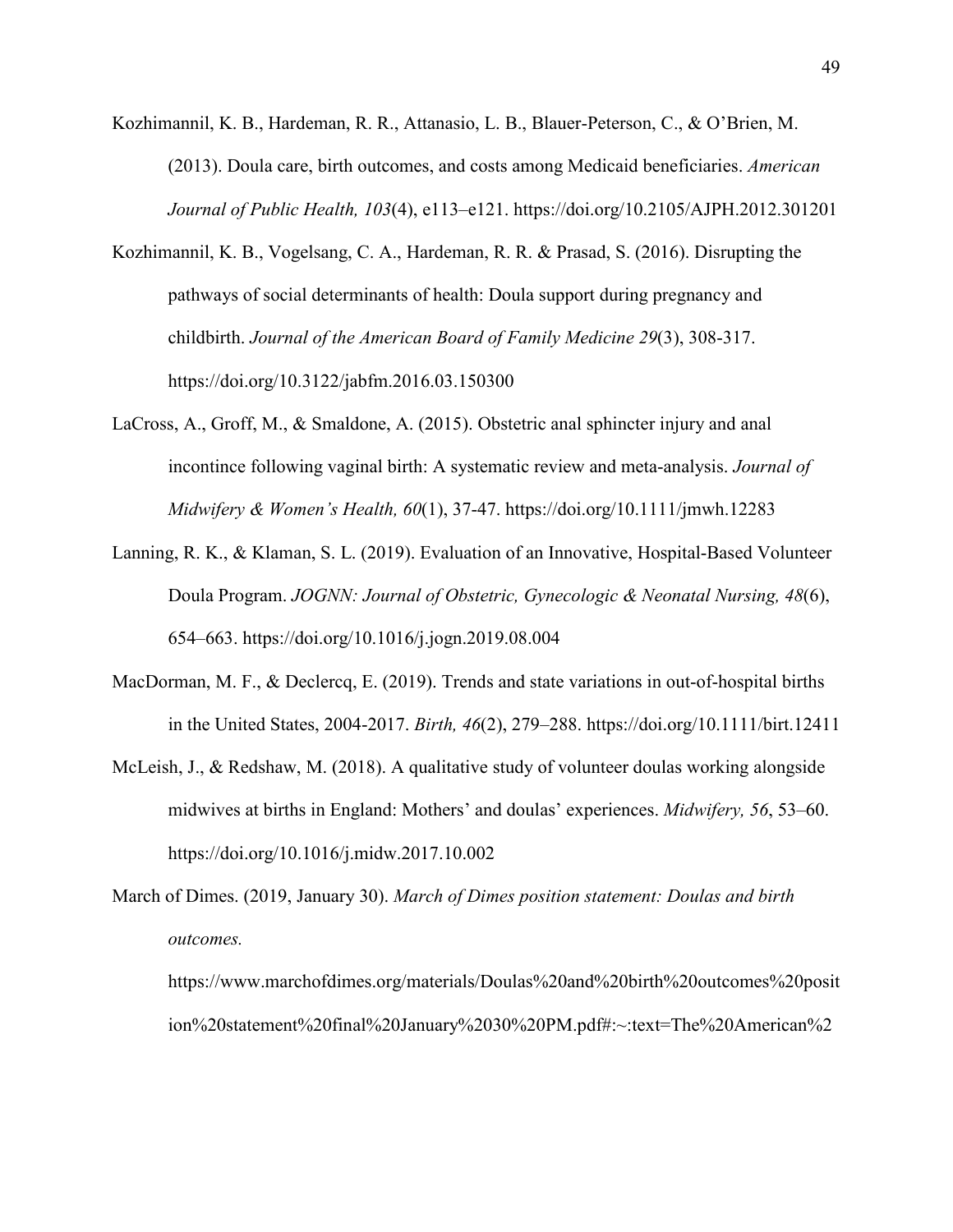0College%20of%20Obstetrics%20and%20Gynecologists%20%28ACOG%29,and%20th e%20Obstetric%20Care%20Consensus%20%28with%20Society%20for

- March of Dimes. (2021). *Fighting premature birth: The prematurity campaign.*  https://www.marchofdimes.org/mission/prematurity-campaign.aspx
- March of Dimes. (n.d). Final natality data. *National Center for Health Statistics*. www.marchofdimes.org/peristats.
- Martin, J. A., Hamilton, B. E., & Osterman, M. J.K. (2019). Births in the United States, 2018, NCHS data brief, no. 346. *U. S. Department of Health and Human Services*. https://www.cdc.gov/nchs/data/databriefs/db346-h.pdf
- Moher, D., Liberati, A., Tetzlaff, J., Altman, D.G., & The PRISMA Group (2009). Preferred reporting items for systematic reviews and meta-analyses: The PRISMA statement. *PLoS Med 6*(7): e1000097. https://doi.org/10.1371/journal.pmed1000097
- Mottl-Santiago, J., Walker, C., Ewan, J., Vragovic, O., Winder, S., & Stubblefield, P. (2008). A hospital-based doula program and childbirth outcomes in an urban, multicultural setting. *Maternal and Child Health Journal, 12*, 372-377. https://doi.org/10.1007/s10995-007- 0245-9
- Muza, S. (2019). Research review: Doula care not only improves outcomes but it is costeffective also. *Lamaze International.* https://www.lamaze.org/Connecting-the-Dots/research-review-doula-care-not-only-improves-outcomes-but-it-is-cost-effectivealso-1
- Office of Disease Prevention and Health Promotion. (2021). Reduce severe maternal complications identified during delivery hospitalizations. *U.S. Department of Health and Human Services: Healthy People 2030*. https://health.gov/healthypeople/objectives-and-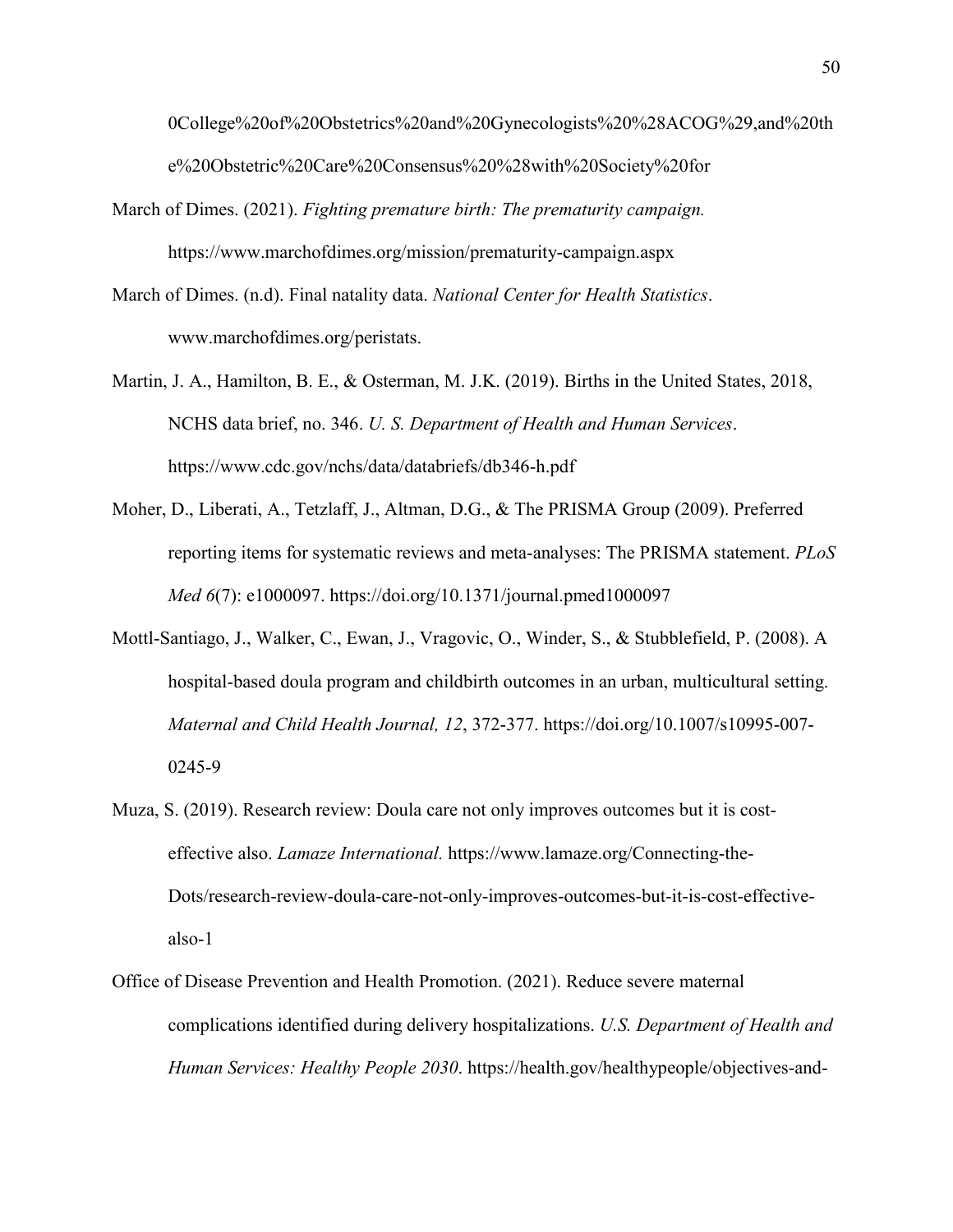data/browse-objectives/pregnancy-and-childbirth/reduce-severe-maternal-complicationsidentified-during-delivery-hospitalizations-mich-05

- Ooijens, J. C., Bakker, J. J. H, & de Graaf, I. M. (2018). Hospital-based birth support for women with trauma: A pilot study of a clinical doula program in the Netherlands. *Journal of Prenatal and Perinatal Psychology and Health, 32*(3), 242-249.
- Petiprin, A. (2016). Watson's philosophy and science of caring. *Nursing Theory.* http://nursingtheory.org/theories-and-models/watson-philosophy-and-science-of-caring.php
- Ravangard, R., Basiri, A., Sajjadnia, Z. & Shokrpour, N. (2017). Comparison of the effects of using physiological methods and accompanying a doula in deliveries on nulliparous women's anxiety and pain: A case study in Iran. *The Health Care Manager, 36*(4), 372- 379. https://doi.org/10.1097/HCM.0000000000000188
- Sakala, C., Declercq, E. R., Turon, J. M. & Corry, M. P. (2018). Listening to mothers in California: A population-based survey of women's childbearing experiences, full survey report. Na*tional Partnership for Women & Families.* https://www.chcf.org/wpcontent/uploads/2018/09/ListeningMothersCAFullSurveyReport2018.pdf?utm\_source=N ational%20Partnership&utm\_medium=PDF\_Link&utm\_campaign=Listening%20to%20 Mothers
- Simkin, P. (2012). Position paper: The birth doula's role in maternity care. *DONA International.* https://www.dona.org/wp-content/uploads/2018/03/DONA-Birth-Position-Paper-FINAL.pdf
- Stuebe, A., & Barbieri, R.L. (2020). Continuous labor support by a doula. In V. Berghella & B.A. Barss (Eds.), *UpToDate.* https://www.uptodate.com/contents/continuous-laborsupport-by-a-doula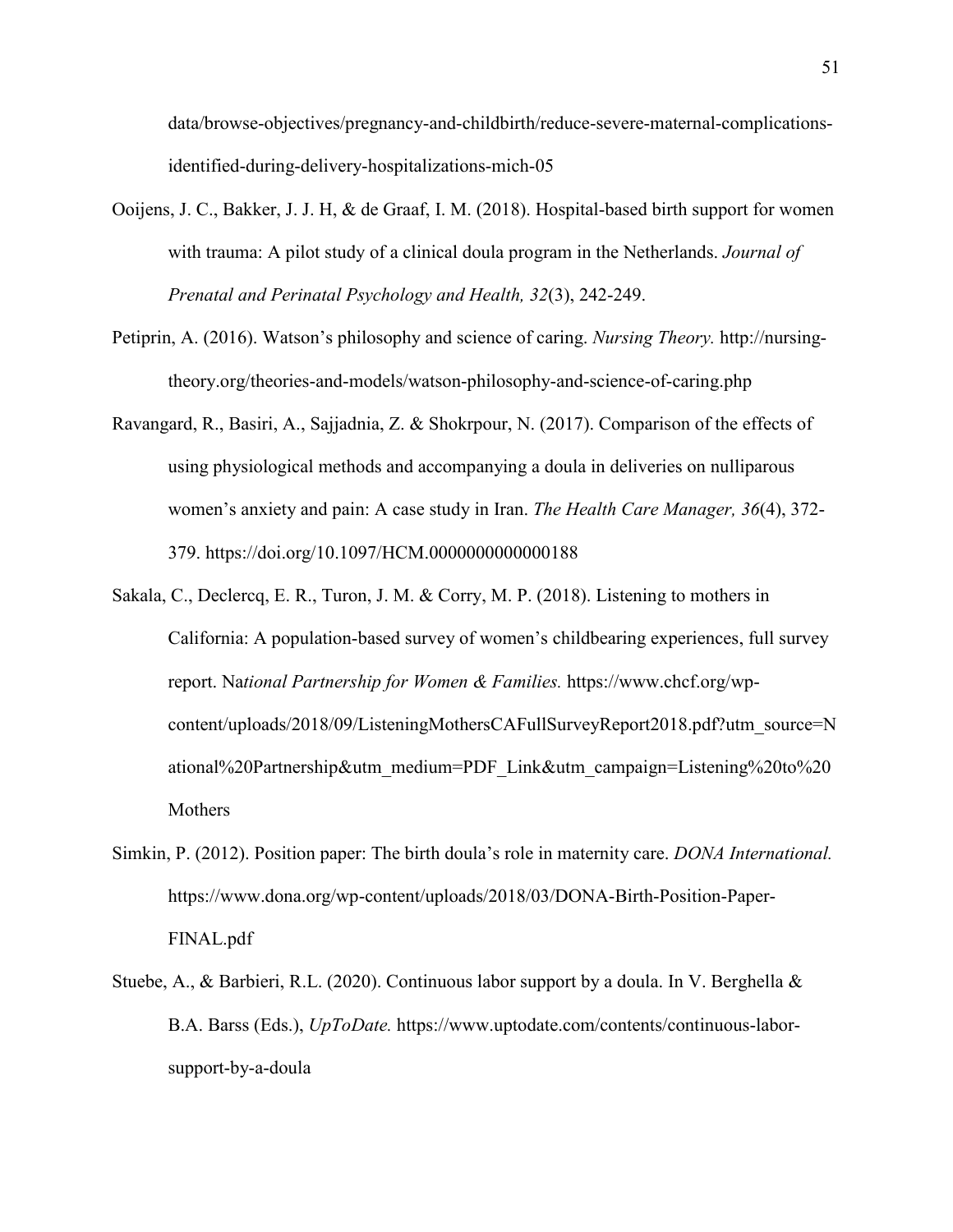The Leapfrog Group. (2018). *New report on maternity care in the U.S. shows encouraging progress reducing episiotomies, but none reducing c-sections.*  https://www.leapfroggroup.org/news-events/new-report-maternity-care-us-showsencouraging-progress-reducing-episiotomies-none

Thomas, M. P., Ammann, G., Brazier, E., Noyes, P., & Maybank, A. (2017). Doula services within a Healthy Start Program: Increasing access for an underserved population. *Maternal and Child Health Journal, 21(*1), 59–64. https://doi.org/10.1007/s10995-017- 2402-0

Van Zandt, S.E., Kim, S., & Erickson, A. (2016). Nursing student birth doulas' influence on the childbearing outcome of vulnerable populations. *Journal of Community Health Nursing, 33*(3), 128-138. http://dx.doi.org/10.1080/07370016.2016.1191869

Watson Caring Science Institute. (n.d.). *Caring science theory*. https://www.watsoncaringscience.org/jean-bio/caring-science-theory/

World Health Organization. (2019). *Maternal mortality*. https://www.who.int/news-room/factsheets/detail/maternal-mortality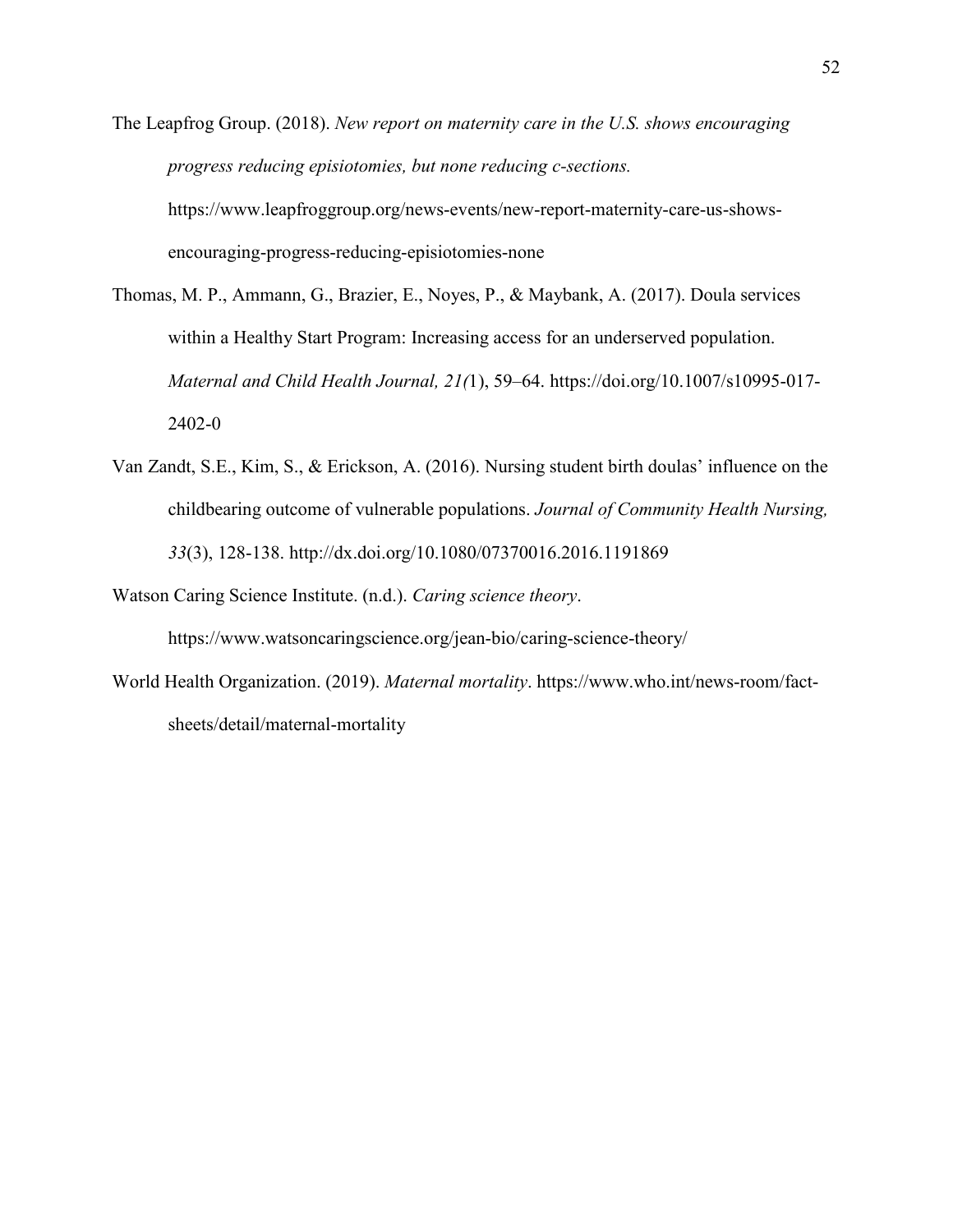## **Appendix A** PRISMA Model



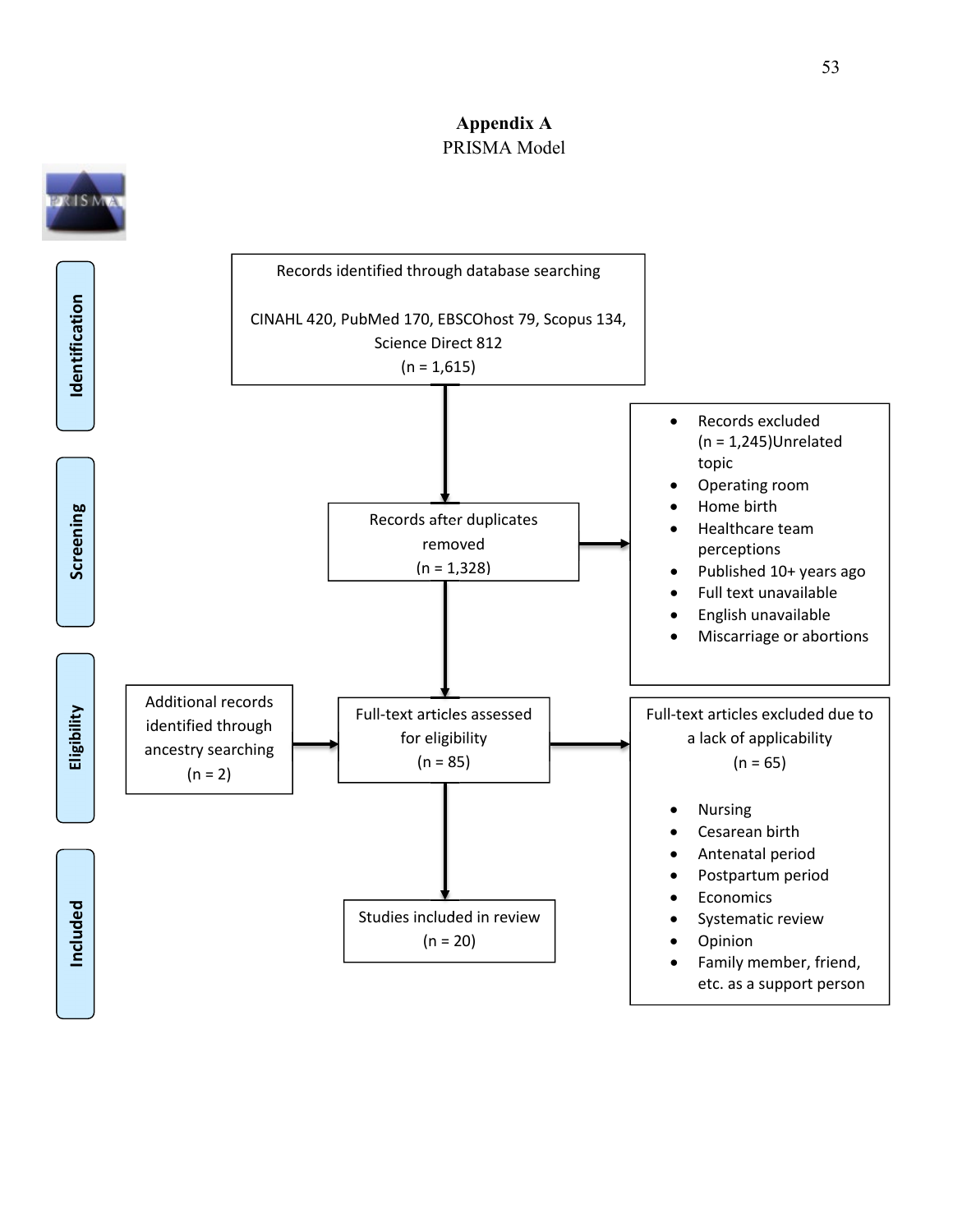# **Appendix B**

## Literature Review Matrix

Source: Bolbol-Haghighi, N., Masoumi, S. Z., & Kazemi, F. (2016). Effect of continued support of midwifery students in labour on the childbirth and labour consequences: A randomized controlled clinical trial. *Journal of Clinical and Diagnostic Research: JCDR*, *10*(9), QC14–QC17. https://doi.org/10.7860/JCDR/2016/19947.8495

| <b>Purpose/Sample</b>            | <b>Design (Method/Instruments)</b>                                                       | <b>Results</b>                                                                                                                                                                                  | <b>Strengths/Limitations</b>        |  |  |
|----------------------------------|------------------------------------------------------------------------------------------|-------------------------------------------------------------------------------------------------------------------------------------------------------------------------------------------------|-------------------------------------|--|--|
| <b>Purpose:</b>                  | Randomized control trial.                                                                | -Variables of both groups were consistent excluding age and education level. The                                                                                                                | <b>Strengths:</b>                   |  |  |
| To examine the effect of         | -40 midwife students were randomly assigned to a                                         | average age of those in the test group was 25.60 years and in the control group was                                                                                                             | -Exclusion criteria included        |  |  |
| continuous labor support         | support group and non-support group. 20 in the                                           | 23.42 years. The support group also had significantly more prevalence of those                                                                                                                  | presence of disease, psychological  |  |  |
| supplied by trained midwifery    | support group received formal continuous labor                                           | with a high school diploma or higher form of education. Other variables including                                                                                                               | disorders including depression,     |  |  |
| students on labor and childbirth | support training in addition to a partogram                                              | BMI, occupation, employment status, gestational age, parity, and cervical dilation                                                                                                              | pregnancy complications,            |  |  |
| outcomes. Supportive care        | workshop, whereas the other 20 only participated in                                      | upon admission were statistically similar between the two groups.                                                                                                                               | placenta abruption, placenta        |  |  |
| measures training is considered  | the partogram workshop.                                                                  | -Those in the test group demonstrated significantly shorter active labor times with                                                                                                             | previa, fetal anomaly, and          |  |  |
| similar to that of doulas.       | -Participants were randomly assigned to either the                                       | an average of 7.90 hours compared to the control group with an average of 11.46                                                                                                                 | previous uterine surgery.           |  |  |
|                                  | test or control group in a ratio of 1:1 using a                                          | hours ( $p < 0.001$ ).                                                                                                                                                                          | -The use of continuous labor        |  |  |
| Sample/Setting:                  | randomized block design and computer-generated                                           | -The duration of second stage labor was shorter in the test group with an average of                                                                                                            | support (doula) trained midwives    |  |  |
| The study was conducted          | random numbers.                                                                          | 52.57 minutes compared to 64.14 minutes in the control group ( $p=0.06$ ) but this                                                                                                              | in facilities in Iran are priceless |  |  |
| between October 2013 and         | -Those in the test group received care from one of                                       | was not found to be statistically significant.                                                                                                                                                  | for patients due to limited         |  |  |
| June 2015 at the Fatemieh        | the 20 midwifery students trained specifically for                                       | -Apgar scores in the test group were significantly higher at both one minute of age                                                                                                             | resources.                          |  |  |
| Hospital maternity ward in       | continuous labor support. These participants                                             | $(p<0.001)$ and five minutes of age $(p=0.04)$ compared to those in the control group.                                                                                                          |                                     |  |  |
| Shahroud, Iran.                  | received a minimum of 30 minutes of support                                              | -No statistical significance was observed in any of the other labor and delivery                                                                                                                |                                     |  |  |
|                                  | therapy in the active phase of labor. These support                                      | outcomes including type of delivery (vaginal versus cesarean section) and the need                                                                                                              | <b>Limitations:</b>                 |  |  |
| 100 pregnant women between       | therapies included massage, heat therapy, cold                                           | for oxytocin in labor.                                                                                                                                                                          | -Small sample size                  |  |  |
| the ages of 18-45 years with a   | therapy, concentration and distraction, creative                                         | -In reference to labor progress using the partogram, those in the test group were                                                                                                               | -There was no control over the      |  |  |
| singleton live fetus and         | visualization, birth ball, acupressure, aromatherapy,                                    | less likely to pass the alert line than those in the control group ( $p=0.002$ ). This                                                                                                          | performance of interventions by     |  |  |
| reactive non-stress test (NST)   | and music.                                                                               | suggests that participants in the supportive care group were more likely to                                                                                                                     | attending doctors and midwives      |  |  |
| upon admission were randomly     | -Those in the control group received routine care                                        | experience normal physiological labor progression than those in the control group.                                                                                                              | such as amniotomy, vaginal exam,    |  |  |
| assigned to the test group and   | from non-supportive trained midwifery students.                                          |                                                                                                                                                                                                 | labor induction, and episiotomy.    |  |  |
| control group. The midwife       | -SPSS-21.0 was used to perform data analysis. The                                        | <b>Conclusion:</b>                                                                                                                                                                              |                                     |  |  |
| students did not participate in  | Kolmogorov-Smirnov test normalized inspection of                                         | Having supportive care provided during labor significantly reduces the duration of                                                                                                              |                                     |  |  |
| the actual childbirth.           | data. A chi-square test, Fisher-exact test,                                              | the first stage of labor, improves the physiological labor progress, as well as                                                                                                                 |                                     |  |  |
|                                  | independent t-test, and the Mann-Whitney test were                                       | improves neonatal Apgar scores at 1 and 5 minutes of age. Use of the partogram                                                                                                                  |                                     |  |  |
| <b>Johns Hopkins Evidence</b>    | used to evaluate outcomes between the two groups.                                        | during lab can also help to improve quality of childbirth care by bringing                                                                                                                      |                                     |  |  |
| <b>Appraisal</b>                 | The significance level was marked at $>0.05$ .                                           | awareness to physiological labor events. In addition, utilizing facility labor support                                                                                                          |                                     |  |  |
| <b>Strength:</b> Level 1         |                                                                                          | trained and supplied staff (midwife students in this case) can be a cost-effective                                                                                                              |                                     |  |  |
| <b>Quality: B</b>                |                                                                                          | strategy in improving labor and delivery outcomes.                                                                                                                                              |                                     |  |  |
|                                  |                                                                                          | Author Recommendations: Midwifery students should be utilized and trained in supportive labor measures as well as application of partograms for pregnant women during labor and delivery.       |                                     |  |  |
|                                  |                                                                                          | Implications: Utilizing facility supplied staff trained specifically in supportive labor measures is a cost-effective strategy that can improve labor and delivery outcomes including length of |                                     |  |  |
|                                  | labor, normal progression of labor, and neonatal Apgar scores at 1 and 5 minutes of age. |                                                                                                                                                                                                 |                                     |  |  |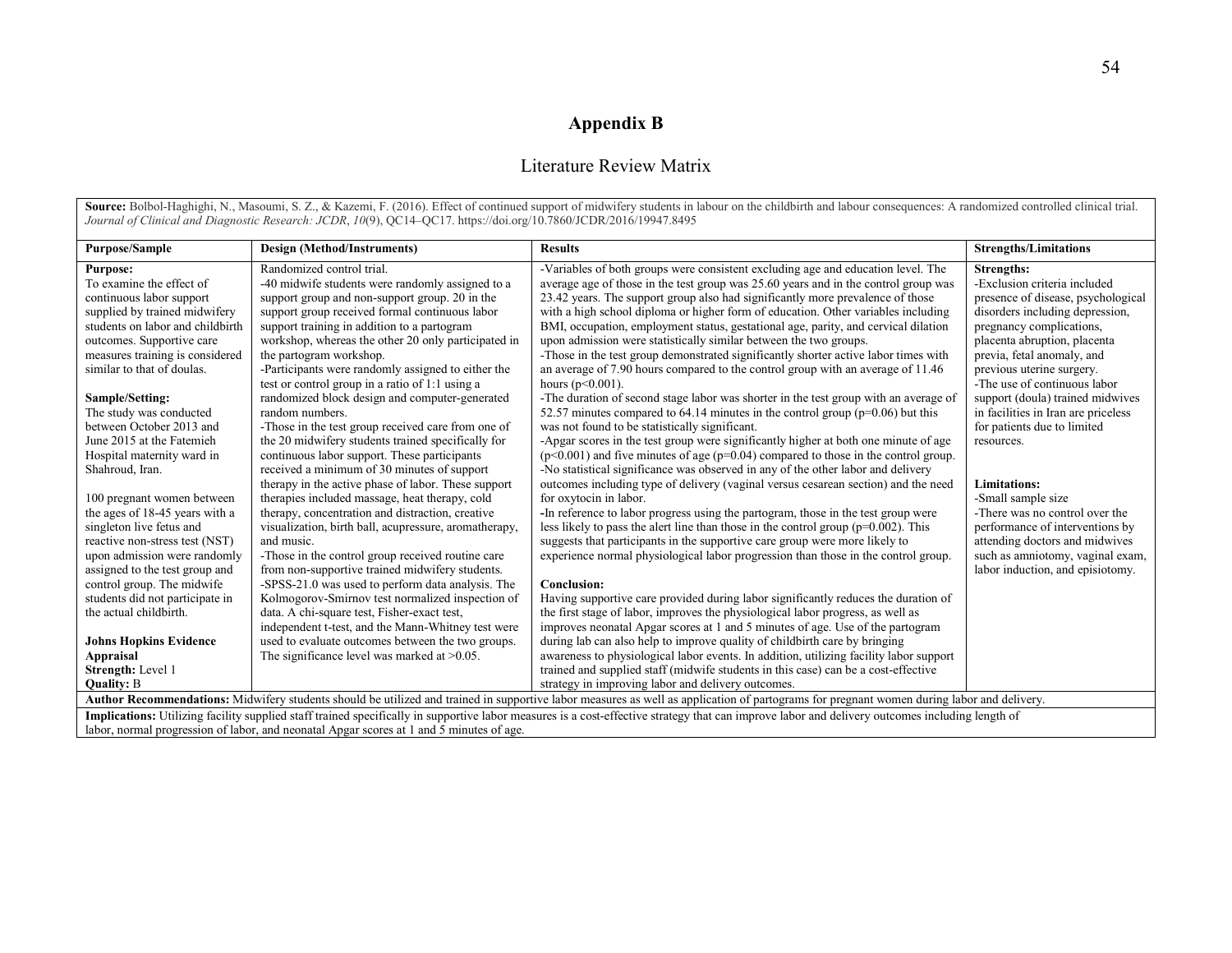**Source:** Byrskog, U., Small, R. & Schytt, E. (2020). Community-based bilingual doulas for migrant women in labour and birth- findings from a Swedish registered-based cohort study. *BMC Pregnancy and Childbirth, 20*(721) 1-12. https://doi.org/10.1186/s12884-020-03412-x

| <b>Purpose/Sample</b>                                                                                                                                                                                                                                                                                                                                                                                                                                                                                                                                                                                                                                                                                                             | Design (Method/Instruments)                                                                                                                                                                                                                                                                                                                                                                                                                                                                                                                                                                                                                                             | <b>Results</b>                                                                                                                                                                                                                                                                                                                                                                                                                                                                                                                                                                                                                                                                                                                                                                                                                                                                                                                                                                                                                                                                                 | <b>Strengths/Limitations</b>                                                                                                                                                                                                                                                                                                                        |  |
|-----------------------------------------------------------------------------------------------------------------------------------------------------------------------------------------------------------------------------------------------------------------------------------------------------------------------------------------------------------------------------------------------------------------------------------------------------------------------------------------------------------------------------------------------------------------------------------------------------------------------------------------------------------------------------------------------------------------------------------|-------------------------------------------------------------------------------------------------------------------------------------------------------------------------------------------------------------------------------------------------------------------------------------------------------------------------------------------------------------------------------------------------------------------------------------------------------------------------------------------------------------------------------------------------------------------------------------------------------------------------------------------------------------------------|------------------------------------------------------------------------------------------------------------------------------------------------------------------------------------------------------------------------------------------------------------------------------------------------------------------------------------------------------------------------------------------------------------------------------------------------------------------------------------------------------------------------------------------------------------------------------------------------------------------------------------------------------------------------------------------------------------------------------------------------------------------------------------------------------------------------------------------------------------------------------------------------------------------------------------------------------------------------------------------------------------------------------------------------------------------------------------------------|-----------------------------------------------------------------------------------------------------------------------------------------------------------------------------------------------------------------------------------------------------------------------------------------------------------------------------------------------------|--|
|                                                                                                                                                                                                                                                                                                                                                                                                                                                                                                                                                                                                                                                                                                                                   |                                                                                                                                                                                                                                                                                                                                                                                                                                                                                                                                                                                                                                                                         |                                                                                                                                                                                                                                                                                                                                                                                                                                                                                                                                                                                                                                                                                                                                                                                                                                                                                                                                                                                                                                                                                                |                                                                                                                                                                                                                                                                                                                                                     |  |
| Purpose: To compare the birth<br>outcomes of migrant women who had<br>usual care without a community-based<br>bilingual doula (CBD), migrant women<br>who had CBD care, and Swedish-born<br>women given birth with usual care.<br>Sample:<br>-880 migrant women that received CBD<br>between 2008 and 2016<br>- 16,789 migrant women who did not<br>have CBD support<br>- 129,706 all Swedish-born women who<br>gave birth in the same hospitals during<br>the same time-period as the migrant<br>women.<br>Total of 147,375 women<br>(Excluded incomplete data, ABs, and<br>multiple gestation pregnancies)<br>Setting: Stockholm, Sweden<br><b>Johns Hopkins Evidence Appraisal</b><br>Strength: Level III<br><b>Quality: B</b> | Quasi-experimental<br>Participants were divided into a doula<br>support group (experimental) and no doula<br>group (control).<br>Psychological outcomes were measured<br>with postlabour questionnaires.<br>Anxiety was measured using the State-<br>Trait Anxiety Inventory scale. Depression<br>was measured using the Edinburgh<br>Postnatal Depression Scale. Pain scores<br>were measured using the Visual Analog<br>Scale. Satisfaction was measured using the<br>Mother's Level of Childbirth Satisfaction<br>Rating Scale. The Statistical Package for<br>SPSS, Version 19 was used for statistical<br>analysis. A chi-square and t-test compared<br>variables. | <b>Results:</b><br>Birth Outcomes (experimental vs. control, significant):<br>Oxytocin use: 66.7% vs 33.3% ( $p < 0.001$ )<br>Natural childbirth: 87.0% vs 56.8% ( $p < 0.001$ )<br>Cesarean birth: 13.0% vs 43.2% ( $p < 0.001$ )<br>Total labor time: 795.76 min vs 517.86 min ( $p < 0.001$ )<br>Duration of first stage: 755.50 min vs 482.48 min ( $p < 0.001$ )<br>Not significant for Apgar scores at 1 and 5 min, use of epidural or analgesia,<br>instrumental delivery, or rates of neonatal asphyxia, meconium staining,<br>birth injury, breech delivery, or congenital malformations.<br>Psychological outcomes (experimental vs control):<br>Satisfaction rates: $9.12 \pm 1.48$ vs $8.80 \pm 1.74$ , not significant<br>Anxiety reduction: $-14.61\%$ vs. $-8.92\%$ , not significant<br>Level of pain after childbirth: 22.96% vs. 12.88%, not significant<br><b>Conclusion:</b><br>Women in the doula group had higher rates of oxytocin use but this could be<br>correlated with higher rates of vaginal deliveries. Doulas can also<br>effectively reduce the rates of PPD. | Strengths:<br>-Some control<br>-Definitive conclusions<br>-Consistent results<br>Limitations:<br>-Only one institute was observed so results<br>cannot be generalized across all maternity<br>units<br>-Selection bias as doula services are aimed<br>at low-risk women<br>-Control bias as mothers may reject doulas<br>services and opt for a c/s |  |
|                                                                                                                                                                                                                                                                                                                                                                                                                                                                                                                                                                                                                                                                                                                                   | Author Recommendations: There needs to be more studies on the use of community-based bilingual doulas for vulnerable women.                                                                                                                                                                                                                                                                                                                                                                                                                                                                                                                                             |                                                                                                                                                                                                                                                                                                                                                                                                                                                                                                                                                                                                                                                                                                                                                                                                                                                                                                                                                                                                                                                                                                |                                                                                                                                                                                                                                                                                                                                                     |  |
|                                                                                                                                                                                                                                                                                                                                                                                                                                                                                                                                                                                                                                                                                                                                   |                                                                                                                                                                                                                                                                                                                                                                                                                                                                                                                                                                                                                                                                         |                                                                                                                                                                                                                                                                                                                                                                                                                                                                                                                                                                                                                                                                                                                                                                                                                                                                                                                                                                                                                                                                                                |                                                                                                                                                                                                                                                                                                                                                     |  |
| Implications: Having bilingual community focused doulas for vulnerable populations may decrease the rates of epidural rates but may increase the chance of having an emergency cesarean.                                                                                                                                                                                                                                                                                                                                                                                                                                                                                                                                          |                                                                                                                                                                                                                                                                                                                                                                                                                                                                                                                                                                                                                                                                         |                                                                                                                                                                                                                                                                                                                                                                                                                                                                                                                                                                                                                                                                                                                                                                                                                                                                                                                                                                                                                                                                                                |                                                                                                                                                                                                                                                                                                                                                     |  |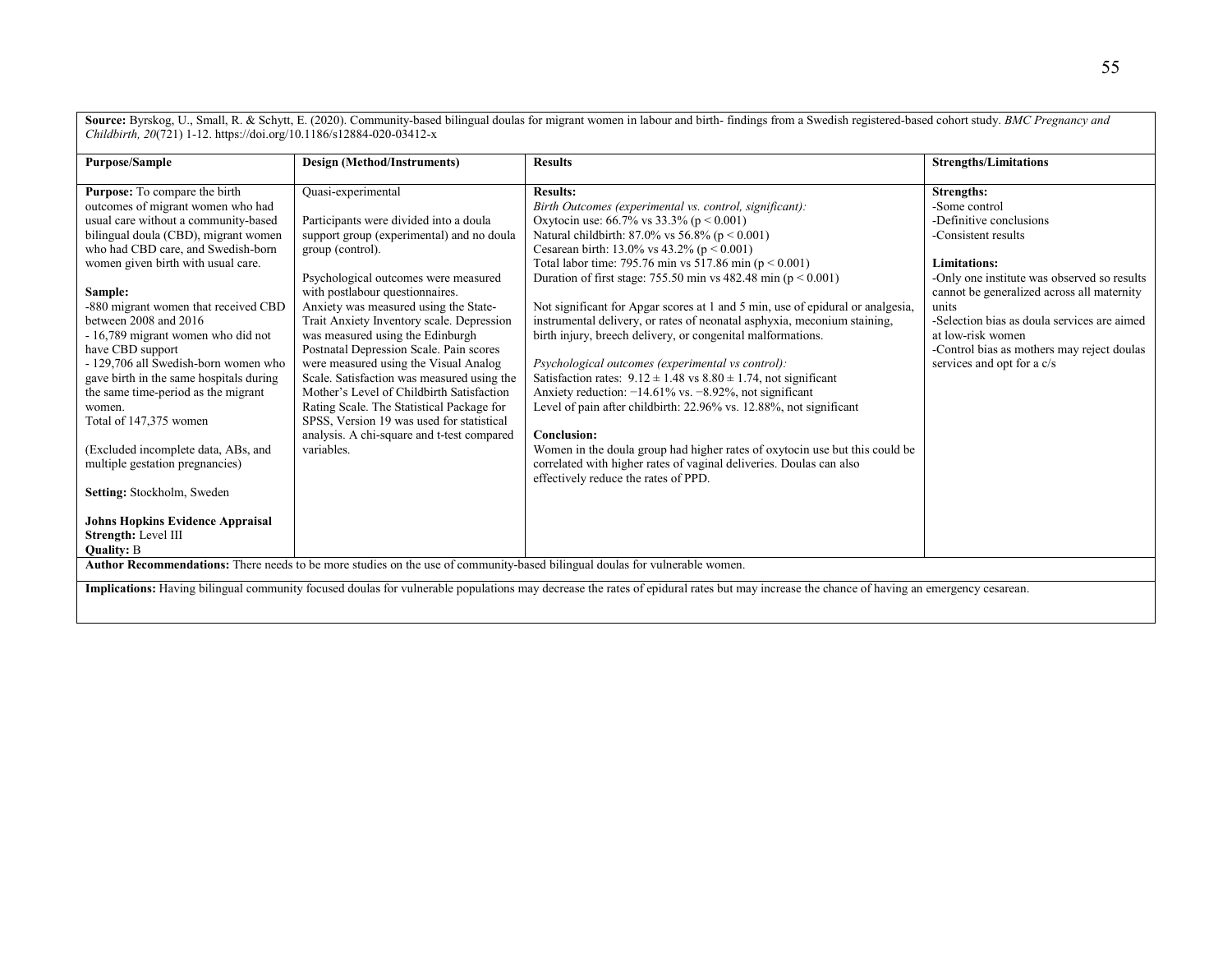| <b>Purpose/Sample</b>                  | Design (Method/Instruments)                | <b>Results</b>                                                                                                                                                                               | <b>Strengths/Limitations</b>                |
|----------------------------------------|--------------------------------------------|----------------------------------------------------------------------------------------------------------------------------------------------------------------------------------------------|---------------------------------------------|
| Purpose: To examine the influence of a | Quasi-experimental                         | <b>Results:</b>                                                                                                                                                                              | <b>Strengths:</b>                           |
| trained doula program on birth         |                                            | Birth Outcomes (experimental vs. control, significant):                                                                                                                                      | -Some control                               |
| outcomes and psychological factors.    | Participants were divided into a doula     | Oxytocin use: 66.7% vs 33.3% ( $p < 0.001$ )                                                                                                                                                 | -Definitive conclusions                     |
|                                        | support group (experimental) and no doula  | Natural childbirth: 87.0% vs 56.8% ( $p < 0.001$ )                                                                                                                                           | -Consistent results                         |
| Sample: 220 women                      | group (control).                           | Cesarean birth: 13.0% vs 43.2% ( $p < 0.001$ )                                                                                                                                               |                                             |
|                                        |                                            | Total labor time: 795.76 min vs 517.86 min ( $p < 0.001$ )                                                                                                                                   | <b>Limitations:</b>                         |
| <b>Setting: Taiwan</b>                 | Psychological outcomes were measured       | Duration of first stage: 755.50 min vs 482.48 min ( $p < 0.001$ )                                                                                                                            | -Only one institute was observed so results |
|                                        | with postlabour questionnaires.            |                                                                                                                                                                                              | cannot be generalized across all maternity  |
| Johns Hopkins Evidence Appraisal       | Anxiety was measured using the State-      | Not significant for Apgar scores at 1 and 5 min, use of epidural or analgesia,                                                                                                               | units                                       |
| Strength: Level II                     | Trait Anxiety Inventory scale. Depression  | instrumental delivery, or rates of neonatal asphyxia, meconium staining,                                                                                                                     | -Selection bias as doula services are aimed |
| <b>Quality: B</b>                      | was measured using the Edinburgh           | birth injury, breech delivery, or congenital malformations.                                                                                                                                  | at low-risk women                           |
|                                        | Postnatal Depression Scale. Pain scores    |                                                                                                                                                                                              | -Control bias as mothers may reject doulas  |
|                                        | were measured using the Visual Analog      | Psychological outcomes (experimental vs control):                                                                                                                                            | services and opt for a c/s                  |
|                                        | Scale. Satisfaction was measured using the | Satisfaction rates: $9.12 \pm 1.48$ vs $8.80 \pm 1.74$ , not significant                                                                                                                     |                                             |
|                                        | Mother's Level of Childbirth Satisfaction  | Anxiety reduction: $-14.61\%$ vs. $-8.92\%$ , not significant                                                                                                                                |                                             |
|                                        | Rating Scale. The Statistical Package for  | Level of pain after childbirth: 22.96% vs. 12.88%, not significant                                                                                                                           |                                             |
|                                        | SPSS, Version 19 was used for statistical  |                                                                                                                                                                                              |                                             |
|                                        | analysis. A chi-square and t-test compared | Conclusion:                                                                                                                                                                                  |                                             |
|                                        | variables.                                 | Women in the doula group had higher rates of oxytocin use but this could be                                                                                                                  |                                             |
|                                        |                                            | correlated with higher rates of vaginal deliveries. Doulas can also                                                                                                                          |                                             |
|                                        |                                            | effectively reduce the rates of PPD.                                                                                                                                                         |                                             |
|                                        |                                            | Author Recommendations: Future studies involving a wider range of facilities can help to better generalize the results across multiple maternity units in different healthcare institutions. |                                             |
|                                        |                                            |                                                                                                                                                                                              |                                             |
|                                        |                                            |                                                                                                                                                                                              |                                             |

56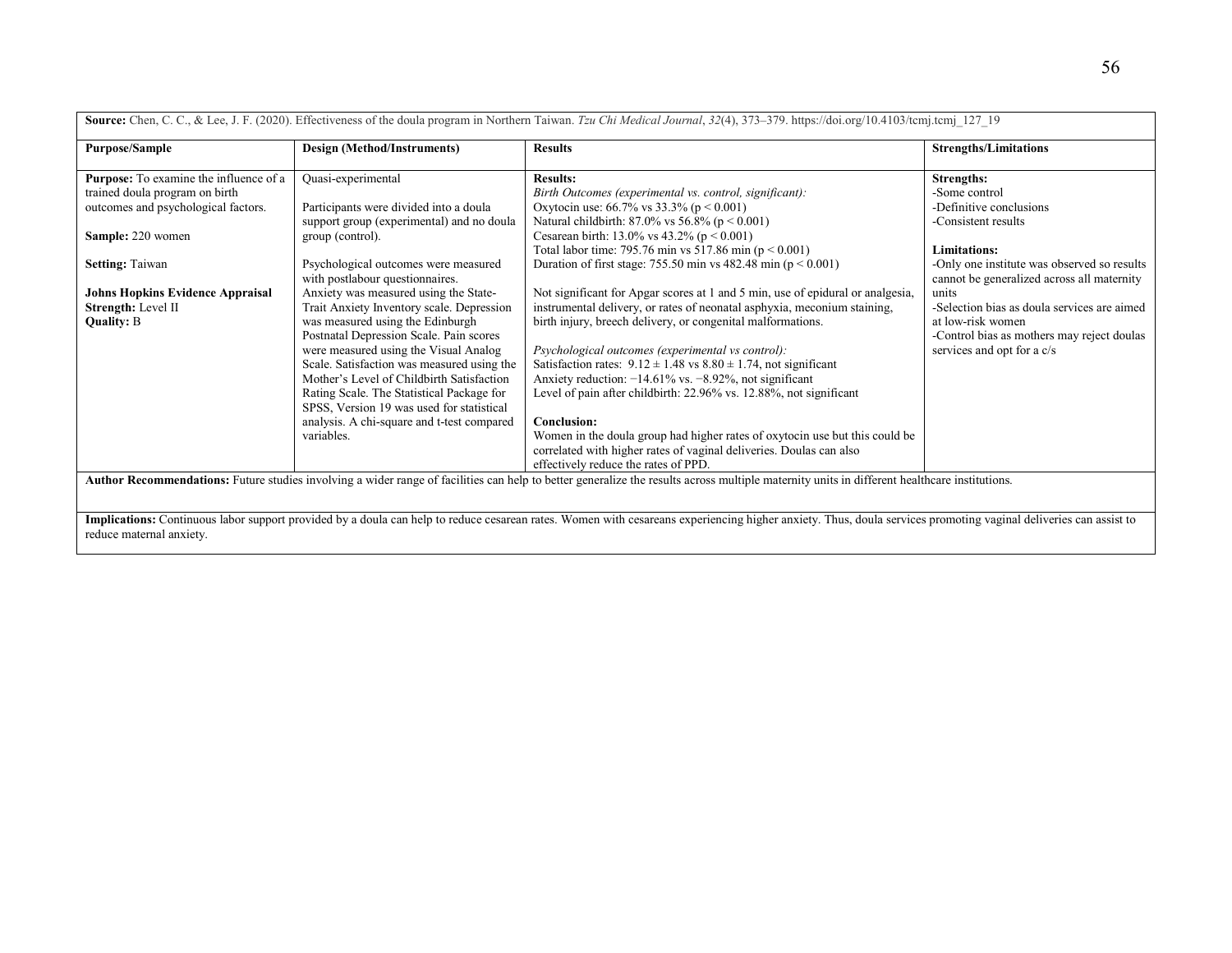**Source:** Darwin, Z., Green, J., McLeish, J., Willmot, H., & Spiby, H. (2017). Evaluation of trained volunteer doula services for disadvantaged women in five areas in England: Women's experiences. *Health and Social Care in the Community, 25*(2), 466-477. https://doi.org/10.1111/hsc.12331

| Purpose/Sample                                                                                                                                                                                             | Design (Method/Instruments)                 | <b>Results</b>                                                                              | <b>Strengths/Limitations</b>                 |  |
|------------------------------------------------------------------------------------------------------------------------------------------------------------------------------------------------------------|---------------------------------------------|---------------------------------------------------------------------------------------------|----------------------------------------------|--|
| Purpose: To examine the health and                                                                                                                                                                         | Mixed-method study. Yates' continuity       | Results: Of the 137 participants, 47.8% of participants reported receiving                  | Strengths:                                   |  |
| psychosocial impacts on women who                                                                                                                                                                          | correction utilized descriptive statistics  | volunteer doula support during antenatal, intrapartum, and post-natal periods.              | Interpreter services were utilized for those |  |
| utilized volunteer doula services in                                                                                                                                                                       | and chi-squared to analyze quantitative     | 26.5% of participants reported pregnancy and post-natal support without                     | that did not speak English so that data      |  |
| underserved communities in                                                                                                                                                                                 | questionnaire data. The qualitative data    | intrapartum support. Only 75 of the women (54.7%) had their birth attended by               | could still be collected                     |  |
| England.                                                                                                                                                                                                   | interview transcripts and questionnaires    | a volunteer doula for various reasons, however, this did not greatly affect the             | Largest independent evaluation of trained    |  |
|                                                                                                                                                                                                            | were manually coded to identify themes.     | impacts felt by the participants. Women reported their relationship with the                | doula support services in the UK             |  |
| Sample: 137 women who utilized                                                                                                                                                                             | Both qualitative and quantitative data were | volunteer doula by seeing her 'as a friend' (88/118; 74.6%); 'like a                        | Utilizing both questionnaires and            |  |
| the volunteer doula services prior to                                                                                                                                                                      | integrated to form a comprehensive          | professional' $(32.2\%)$ ; 'like a family member' $(31.4\%)$ ; 'like a sister' $(21.2\%)$ ; | interviews allowed for more detailed         |  |
| December 2012.                                                                                                                                                                                             | narrative.                                  | 'like a mother' (17.8%); 'like an advocate' (17.8%); 'someone like me'                      | exploration of experiences                   |  |
|                                                                                                                                                                                                            |                                             | (16.9%); and 'like a role model' (14.4%). Benefits reported included feeling                | Data collected from five different           |  |
| Setting: Five different (non-                                                                                                                                                                              | A questionnaire containing both open and    | listened to by a non-judgmental and non-biased party, relief of feelings of                 | communities                                  |  |
| specified) low-income communities                                                                                                                                                                          | closed-ended questions was utilized. A      | isolation, depression, pregnancy worries, and birth fears, feeling supported in             | Qualitative coding was utilized to identify  |  |
| in England.                                                                                                                                                                                                | semi-structured interview guide was         | choices, being more in control of their maternity care, improved confidence,                | themes and synthesize data                   |  |
|                                                                                                                                                                                                            | created to explore women's experiences      | improved communication with healthcare professionals, and help in navigating                |                                              |  |
| <b>Johns Hopkins Evidence</b>                                                                                                                                                                              | with key issues raised by informants.       | services. Negative experiences were also reported in 15 of the women who felt               | <b>Limitations:</b>                          |  |
| Appraisal:                                                                                                                                                                                                 |                                             | the doula did not help them the way that had hoped, inability to provide                    | Two communities restrict doula services to   |  |
|                                                                                                                                                                                                            | Women were invited to share their           | continuity of care, and limitation of services provided (such as not assisting              | women from ethnic minority groups            |  |
| Strength: Level III                                                                                                                                                                                        | experience via a questionnaire and/or       | with household chores or care for other children).                                          | Small sample size                            |  |
|                                                                                                                                                                                                            | interview which was completed either by     |                                                                                             | Difficulty contacting participants who       |  |
| <b>Quality: A</b>                                                                                                                                                                                          | telephone or self-completed via post.       | Conclusion: Volunteer doula support in conjunction with proper maternity                    | utilized the volunteer doula service years   |  |
|                                                                                                                                                                                                            | Interviews were audio-recorded and          | services is potentially beneficial for disadvantaged (ie: low-income) women.                | prior                                        |  |
|                                                                                                                                                                                                            | transcribed.                                |                                                                                             | A beginning timeframe was not set            |  |
|                                                                                                                                                                                                            |                                             |                                                                                             | therefore memory bias could be present       |  |
| Author Recommendations: Further consideration should be paid to ending the professional doula-client relationship as this was identified as an object of distress during an emotionally heightened period. |                                             |                                                                                             |                                              |  |

**Implications:** Doula support services offered to disadvantaged women may help to improve health and psychosocial outcomes during pregnancy, delivery, and the post-natal period. Consideration should be given to extend the post-natal support period to decrease feelings of loss once the professional relationship is ended.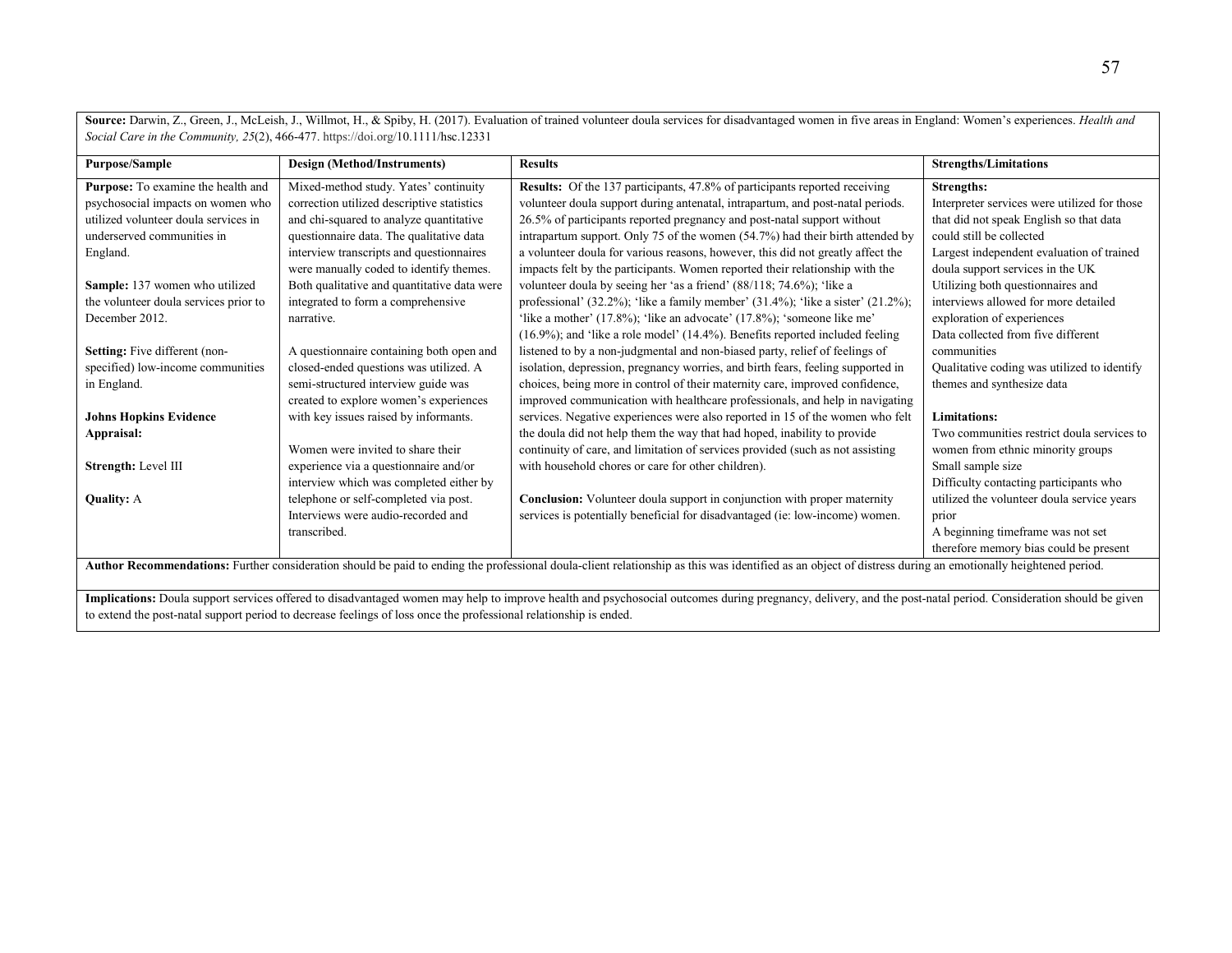**Source**: Everson, C. L., Cheyney, M., & Bovbjerg, M. L. (2018). Outcomes of care for 1,892 doula-supported adolescent births in the United States: The DONA International Data Project, 2000 to 2013. *The Journal of Perinatal Education*, *27*(3), 135–147. https://doi.org/10.1891/1058-1243.27.3.135

| <b>Purpose/Sample</b>                                                                                                                                                                                                                                                                                                                                                                                                                                                                                                                                                                                                                         | Design (Method/Instruments)                                                                                                                                                                                                                                                                                                                                                                                                                                                                                                                                                                                                                                                                                                                                                                                                      | <b>Results</b>                                                                                                                                                                                                                                                                                                                                                                                                                                                                                                                                                                                                                                                                                                                                                                                                                                                                                                                                                                                                                                                                                                                                                                                                                                                                                                                                                                        | <b>Strengths/Limitations</b>                                                                                                                                                                                                                                                                                                                                                                                                                                                                                                                                                                                                                                                                                                      |
|-----------------------------------------------------------------------------------------------------------------------------------------------------------------------------------------------------------------------------------------------------------------------------------------------------------------------------------------------------------------------------------------------------------------------------------------------------------------------------------------------------------------------------------------------------------------------------------------------------------------------------------------------|----------------------------------------------------------------------------------------------------------------------------------------------------------------------------------------------------------------------------------------------------------------------------------------------------------------------------------------------------------------------------------------------------------------------------------------------------------------------------------------------------------------------------------------------------------------------------------------------------------------------------------------------------------------------------------------------------------------------------------------------------------------------------------------------------------------------------------|---------------------------------------------------------------------------------------------------------------------------------------------------------------------------------------------------------------------------------------------------------------------------------------------------------------------------------------------------------------------------------------------------------------------------------------------------------------------------------------------------------------------------------------------------------------------------------------------------------------------------------------------------------------------------------------------------------------------------------------------------------------------------------------------------------------------------------------------------------------------------------------------------------------------------------------------------------------------------------------------------------------------------------------------------------------------------------------------------------------------------------------------------------------------------------------------------------------------------------------------------------------------------------------------------------------------------------------------------------------------------------------|-----------------------------------------------------------------------------------------------------------------------------------------------------------------------------------------------------------------------------------------------------------------------------------------------------------------------------------------------------------------------------------------------------------------------------------------------------------------------------------------------------------------------------------------------------------------------------------------------------------------------------------------------------------------------------------------------------------------------------------|
| <b>Purpose:</b><br>To report on outcomes of adolescent<br>childbearing women supported by doulas in<br>the intrapartum period in the United States.<br>Sample:<br>1,892 pregnant adolescent patients between<br>15 and 19-years-old who utilized doula<br>support in the intrapartum period. 87.6% of<br>the doulas were either hospital supplied or<br>volunteer. (90% were nulliparous)<br>Setting: U.S.<br>-87.8% gave birth at a hospital<br>-11.5% gave birth at a hospital-affiliated or<br>freestanding birth center<br>-0.7% gave birth at home<br><b>Johns Hopkins Evidence Appraisal</b><br>Strength: Level II<br><b>Quality: B</b> | A national retrospective cohort study.<br>Data was collected from the Doulas of<br>North America (DONA) International birth<br>doula Master File from 2000 to 2013. This<br>registry records data on doula supported<br>births in the United States related to 35<br>demographic and perinatal health statistics<br>of doula attended births.<br>Outcomes of care were analyzed by<br>common denominators including variations<br>of labor length in hours, doula support<br>length in hours, pharmacologic pain relief,<br>interventions, monitoring, mode of birth,<br>gestational age at birth, birth weight, NICU<br>admissions, and initial breastfeeding.<br>Calculation of frequency, measures of<br>central tendency, measures of variability,<br>and confidence intervals was completed<br>using IBM SPSS Version 22.0. | Length of Labor and Doula Support:<br>-Average length of doula support during labor was 8.0 hours<br>-The average length of labor via maternal self-report was 12.0 hours<br>-The average length of labor from time of admission to birth was 10.0 hours<br>The data collected was then compared to overall adolescent birth data in the<br>United States. The rate of cesarean section was 12.6% in this sample size<br>compared to the national rate of 20.4% for adolescent childbearing women.<br>The rate of prematurity was 4.9% compared to 9.91% nationally. The<br>epidural anesthesia rate was also lower in this sample size at 45.8%<br>compared to 63.5% nationally. The breastfeeding initiation rate was 60%<br>compared to 50.7%. When compared to Healthy People 2020 goals, doula<br>supported women in this sample surpassed target goals as demonstrated by<br>a 12.6% cesarean rate versus 23.9% target rate and 4.9% preterm birth rate<br>versus $11.4\%$ target rate. The SGA rate (10.2%) was higher than the<br>Healthy People 2020 target rate of 7.8% and national rate of 9.48%.<br>Breastfeeding initiation for this sample was also worse than national rates.<br>Conclusion: In relation to adolescent deliveries in the United States, this<br>doula supported sample size demonstrated improved health outcomes and<br>lower rates of intervention. | Strengths:<br>-Adequate sample size<br>-Comparison of sample data to<br>national data<br>-Measurement of pertinent maternal<br>and neonatal health outcomes<br><b>Limitations:</b><br>-The data collection tool was not<br>designed by researchers and<br>therefore has weaknesses in wording<br>of question and co-variables<br>-The data collection tool does not<br>account for number of prenatal visit<br>nor services provided prior to the<br>intrapartum period<br>-There is a chance for data entry<br>errors as data was first entered into<br>the Master File by the supporting<br>doula then by DONA International<br>volunteers<br>-Information such as gestational age<br>and timing of fetal demises is<br>limited |

Author Recommendations: Perform a matched cohort study to control for risk level of doula supported versus non-doula supported adolescents to examine the possible presence of increased improvement in the variables aforementioned. Additionally, model of care (obstetric versus midwifery) as well as duration, timing, and quality of doula support should be included as control variables.

Implications: Women in the adolescent age group are at the beginning of their reproductive lifestyle, and if they so choose to have more children it is important to keep their birth options open as demonstrated by a significant decreased cesarean rate in the doula supported intrapartum period. Furthermore, the introduction of a birth doula in the prenatal period is hypothesized to contribute to decreased rate in premature births seen. Interprofessional collaboration amongst childbirth educators, providers, and doulas is vital to address the social drawback of health experienced by adolescent mothers that lead to poor outcomes related to SGA, prematurity, fetal demise, and breastfeeding initiation. Insurers, perinatal educators, clinicians, and public health policies should recognize and support doulas as a cost-effect approach in improving maternal and neonatal health outcomes while simultaneously decreasing gaps of care for adolescents.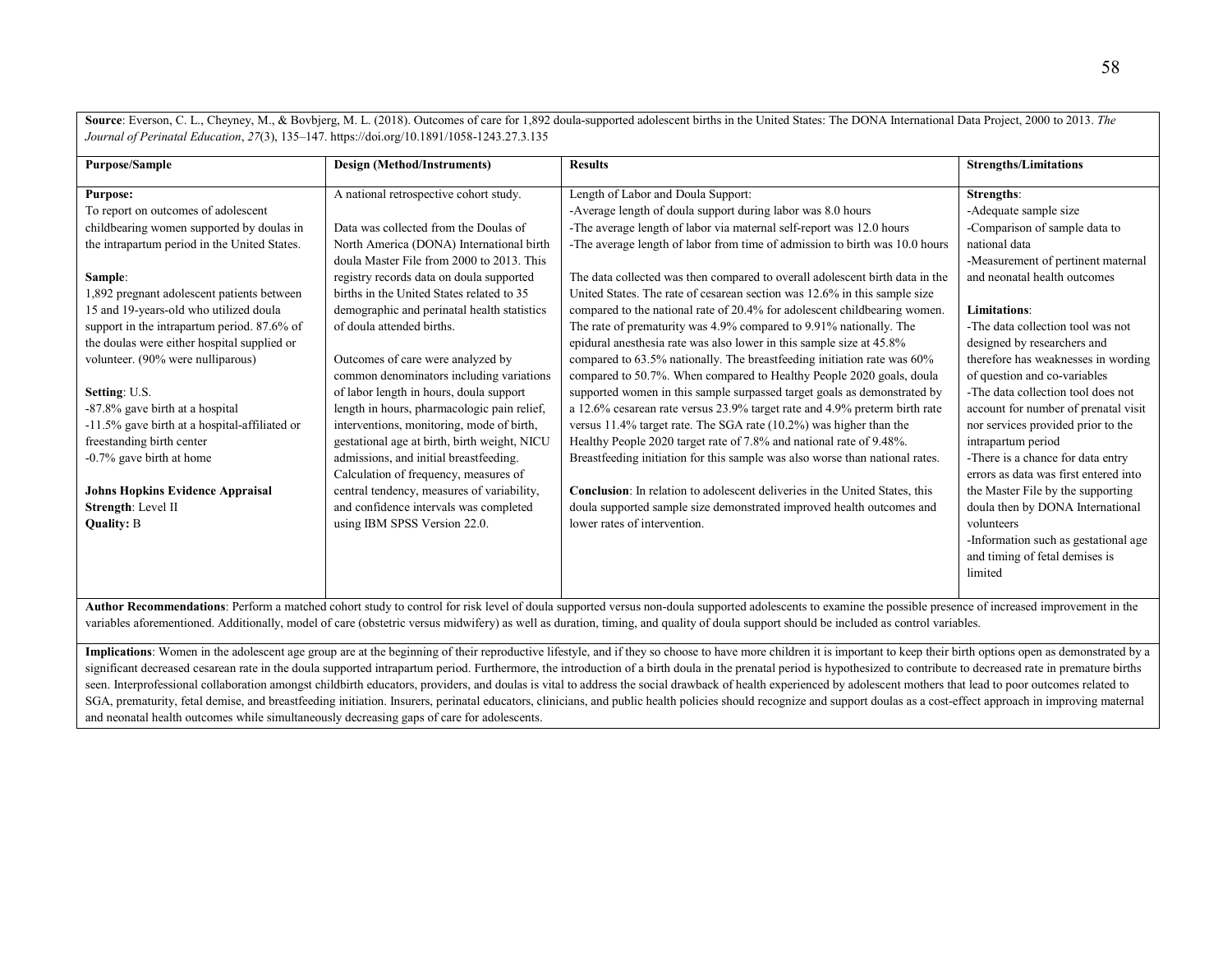Source: Futch Thurston, L.A., Abrams, D., Dreher, A., Ostrowski, S.T., & Wright, J.C. (2019). Improving birth and breastfeeding outcomes among low resource women in Alabama by including doulas in the interprofessional birth care team. *Journal of Interprofessional Education & Practice, 17.* https://doi.org/10.1016/j.xjep.2019.100278

| <b>Purpose/Sample</b>                                                                                                                                                                | <b>Design (Method/Instruments)</b>                                  | <b>Results</b>                                                                                               | <b>Strengths/Limitations</b>                                                                                                         |
|--------------------------------------------------------------------------------------------------------------------------------------------------------------------------------------|---------------------------------------------------------------------|--------------------------------------------------------------------------------------------------------------|--------------------------------------------------------------------------------------------------------------------------------------|
| Purpose: To assess if doulas included in the<br>birth care team for low resource mothers in                                                                                          | Retrospective cohort study                                          | Results: When compared to the doula supported<br>group, mothers in the Medicaid group were:                  | Strengths:<br>-The doula supported low-resource population was compared to                                                           |
| Alabama improved birth outcomes.                                                                                                                                                     | Data was collected from the<br>Alabama Vital Events Database.       | -3x more likely to receive an epidural<br>-1.8x more likely to give birth by cesarean                        | Medicaid recipients rather than the general population better<br>controlling for socioeconomic variables                             |
| Sample: 120 pregnant women from low                                                                                                                                                  | Outcomes assessed included                                          |                                                                                                              | -The BirthWell Partners program is a group of trained doulas                                                                         |
| resource families receiving continuous labor<br>support by doulas provided by the BirthWell                                                                                          | incidence of induction, preterm<br>birth, low birth weight infants, | Women in the doula supported group were 10.5x<br>more likely to initiate breastfeeding in the hospital.      | certified by DONA International                                                                                                      |
| Partners program were compared to 3,782                                                                                                                                              | epidural anesthesia, birth by                                       | When further comparing White to Black mothers,                                                               | <b>Limitations:</b>                                                                                                                  |
| patients who received Medicaid covered births<br>but did not have a doula.                                                                                                           | cesarean, and breastfeeding<br>initiation in the hospital.          | Black mothers receiving doula support were<br>significantly less likely to have an epidural and              | -Small sample size<br>-Insufficient time spent with the client in the prenatal period                                                |
|                                                                                                                                                                                      | Incidence percentages were                                          | significantly more likely to breastfeed.                                                                     | -Limited racial diversity among doulas                                                                                               |
| Setting: Births from 2013-2014 in Jefferson                                                                                                                                          | reported using descriptive                                          |                                                                                                              | -Possibility for underreported induction rates in data                                                                               |
| County, Alabama, United States.                                                                                                                                                      | statistics. Outcomes were<br>compared using maximum                 | Babies born to doula supported mothers had a lower<br>incidence of preterm birth and low birth weight,       | -Clients in the doula supported group could have been predisposed<br>to being more motivated for a birth with less interventions and |
| <b>Johns Hopkins Evidence Appraisal</b>                                                                                                                                              | likelihood odds ratios and 95%                                      | however, this difference was not statistically                                                               | initiating breastfeeding                                                                                                             |
| Strength: Level II                                                                                                                                                                   | confidence intervals. A p-value of                                  | significant.                                                                                                 |                                                                                                                                      |
| <b>Quality: B</b>                                                                                                                                                                    | less than or equal to 0.05 was                                      |                                                                                                              |                                                                                                                                      |
|                                                                                                                                                                                      | considered significant.                                             | <b>Conclusion:</b> Including doulas in the birth care team                                                   |                                                                                                                                      |
|                                                                                                                                                                                      |                                                                     | led to statistically significant reduced epidural and                                                        |                                                                                                                                      |
|                                                                                                                                                                                      |                                                                     | cesarean rates and increased breastfeeding rates for                                                         |                                                                                                                                      |
| $\mathbf{a}$ , $\mathbf{a}$ , $\mathbf{a}$ , $\mathbf{a}$ , $\mathbf{a}$ , $\mathbf{a}$ , $\mathbf{a}$ , $\mathbf{a}$ , $\mathbf{a}$ , $\mathbf{a}$<br>$\mathbf{r}$ and $\mathbf{r}$ | 1.1.1.11                                                            | low resource mothers in Alabama.<br>$\sim$ 1.0 $\sim$ 1.0 $\sim$ 1.0 $\sim$ 1.0 $\sim$ 1.0 $\sim$ 1.0 $\sim$ | $\cdots$ $\cdots$                                                                                                                    |

Author Recommendations: Future studies should include a larger sample size, determining the optimal amount of time spent between the doula and client in the prenatal period, and allowing for racial matching between doulas and clients. Also, obtaining more accurate reporting on induction and elective cesarean rates can further clarify the impact doulas have on these birth outcomes. Further studies can also aim to control for mothers referred to doula care versus those who seek it out independently.

Implications: Funding doulas as a part of the birth care team can be a cost-effective strategy to improve birth outcomes. Further comparing data by race determined that doulas could help to decrease the effects of poor health outcomes amongst Black women due to social detriments. In addition, the positive impact on breastfeeding initiation can have a positive long-term impact on health outcomes. Furthermore, doulas can improve patient's health literacy and enhance communication with the healthcare team.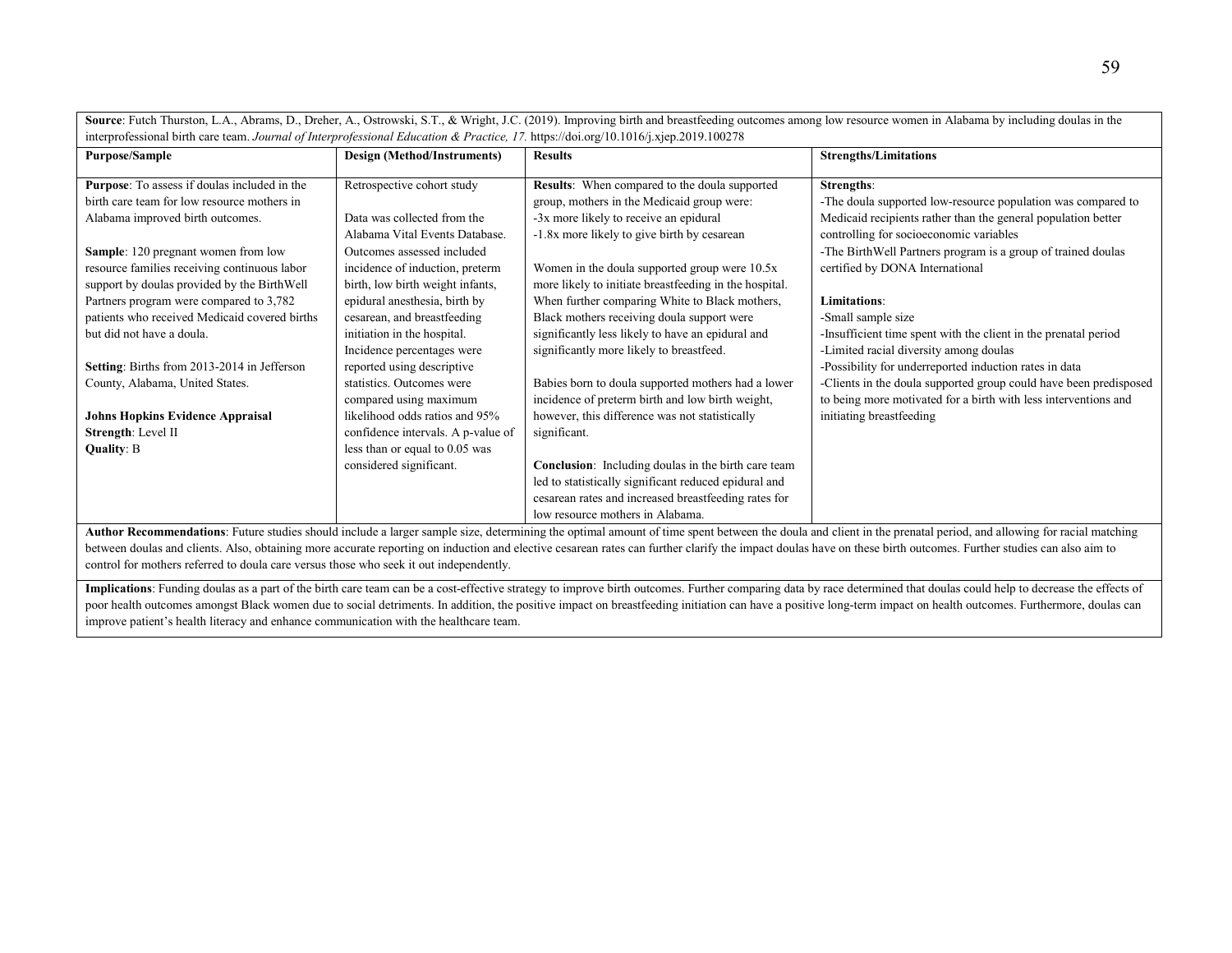| Source: Giordano, J. & Surita, F. (2019). The role of the respectful maternity care model in Sao Paulo, Brazil: A cross-sectional study. Birth Issues in Perinatal Care, 46, 509-516. https://doi.org/10.1111/birt.12448                                                                                                                                                                                                                                                                                                                                                                                                                                                                                                                                       |                                                                                                                                                                                           |                                                                                                                                                                                                                                                                                                                                                                                                                                                                                                                                                                                                                                                                                                                                                                                                                                                                                                                                                                                                                                                                                                                                                                                                                                                                                                                                                                                                                                                                                                                                                                                                                                                                                                    |                                                                                                                                                                                                                                                                                                                                                                                                                                                                                                                                                                                                                                                                                                                                                                                                                                                            |  |
|----------------------------------------------------------------------------------------------------------------------------------------------------------------------------------------------------------------------------------------------------------------------------------------------------------------------------------------------------------------------------------------------------------------------------------------------------------------------------------------------------------------------------------------------------------------------------------------------------------------------------------------------------------------------------------------------------------------------------------------------------------------|-------------------------------------------------------------------------------------------------------------------------------------------------------------------------------------------|----------------------------------------------------------------------------------------------------------------------------------------------------------------------------------------------------------------------------------------------------------------------------------------------------------------------------------------------------------------------------------------------------------------------------------------------------------------------------------------------------------------------------------------------------------------------------------------------------------------------------------------------------------------------------------------------------------------------------------------------------------------------------------------------------------------------------------------------------------------------------------------------------------------------------------------------------------------------------------------------------------------------------------------------------------------------------------------------------------------------------------------------------------------------------------------------------------------------------------------------------------------------------------------------------------------------------------------------------------------------------------------------------------------------------------------------------------------------------------------------------------------------------------------------------------------------------------------------------------------------------------------------------------------------------------------------------|------------------------------------------------------------------------------------------------------------------------------------------------------------------------------------------------------------------------------------------------------------------------------------------------------------------------------------------------------------------------------------------------------------------------------------------------------------------------------------------------------------------------------------------------------------------------------------------------------------------------------------------------------------------------------------------------------------------------------------------------------------------------------------------------------------------------------------------------------------|--|
| <b>Purpose/Sample</b>                                                                                                                                                                                                                                                                                                                                                                                                                                                                                                                                                                                                                                                                                                                                          | Design (Method/Instruments)                                                                                                                                                               | <b>Results</b>                                                                                                                                                                                                                                                                                                                                                                                                                                                                                                                                                                                                                                                                                                                                                                                                                                                                                                                                                                                                                                                                                                                                                                                                                                                                                                                                                                                                                                                                                                                                                                                                                                                                                     | <b>Strengths/Limitations</b>                                                                                                                                                                                                                                                                                                                                                                                                                                                                                                                                                                                                                                                                                                                                                                                                                               |  |
| <b>Purpose:</b> To assess the effectiveness of<br>respectful maternity care (RMC) groups on<br>cesarean rates, frequency of various<br>childbirth practices, perinatal outcomes, and<br>the birth experience in Brazilian women.<br>Sample: 580 low-risk women that<br>participated in the RMC support group.<br>-All of the participants had to receive<br>medical care from one of the 18 private care<br>doctors and their practice often included:<br>midwives and doulas, valued physiological<br>process of labor, and had a csec rate near<br>15%<br>Setting: Hospital births that took place in 9<br>private health care centers in Sao Paulo from<br>2014-2017.<br><b>Johns Hopkins Evidence Appraisal</b><br>Strength: Level II<br><b>Quality: B</b> | Cross-sectional study<br>Online questionnaire<br>Pearson chi-square test performed-<br>the significance level for all tests<br>was 5% and the SAS System on<br>Windows software was used. | <b>Results:</b><br>-75.5% of the births of women that received care from the RMC were<br>attended by a doula<br>-Women who used RMC had a cesarean rate of 14.7%, Private maternity<br>centers (similar to the centers in this study) had an 82% cesarean rate<br>-Positive birth practices were reported in 80% of births<br>(positive birth practices: discussed birth plan, had respect and privacy,<br>had a support person present, had nonpharmacological methods for pain<br>relief, freedom to move and be verbal, support of immediate skin-to-skin<br>care.)<br>-Women in RMC group had an episiotomy rate was 1.2%, compared to<br>the 56% episiotomy rate in Brazil<br>- Women in RMC group: 83.1% had a positive birth experience,<br>and only 5.7% had an experience of obstetric violence- compared to 25%<br>reporting mistreatment during childbirth care in Brazil<br>-2.4% of women needed a blood transfusion (0.26% rate in the US)<br>(Additional data on women who were apart of the RMC group that had<br>no direct comparative data: 63.1% had a perineal tear, 94.1% breastfed<br>for at least 6 months, VBAC rate was 87.1%, 5-min Apgar score greater<br>than or equal to $7:100\%$ , $6\%$ of infants went to the NICU)<br><b>Conclusion:</b><br>-There were better perinatal outcomes associated with the RMC group<br>and nearly 90% of women were able to breastfeed for at least 6 months.<br>The epidural rate was less than 50%, with women having full access to<br>anesthesia if requested. There was a higher rate of the feeling of<br>satisfaction around birth, and minimal obstetric violence was noted 5.7%<br>compared to the national average of 25%. | <b>Strengths:</b><br>-Large sample size<br>-Thorough systematic review included<br><b>Limitations:</b><br>-The study did not explain the doulas training<br>that were present or if the doulas were self-<br>employed or provided by the hospital<br>- The sample size was mainly white, middle to<br>high income participants-could not be<br>generalized<br>- Private care doctors may not be covered under<br>state issued insurance so also not being able to<br>apply to other populations<br>-Some of the participants in this group became<br>birth activists and would not be considered<br>'general population'<br>-Women that had a bad experience may have<br>decided to not partake in the survey after their<br>poor outcomes. The attrition rate was 249 from<br>the first sample of 1012 (before the inclusion<br>criteria was introduced). |  |
|                                                                                                                                                                                                                                                                                                                                                                                                                                                                                                                                                                                                                                                                                                                                                                |                                                                                                                                                                                           | Author Recommendations: That this model of care should be applied throughout Brazil and internationally. Further research should be done on the use of RMC and the effect it has on hemorrhage.                                                                                                                                                                                                                                                                                                                                                                                                                                                                                                                                                                                                                                                                                                                                                                                                                                                                                                                                                                                                                                                                                                                                                                                                                                                                                                                                                                                                                                                                                                    |                                                                                                                                                                                                                                                                                                                                                                                                                                                                                                                                                                                                                                                                                                                                                                                                                                                            |  |

**Implications:** When a patient has access to an interdisciplinary team of midwives, doulas, and a support group, there is a lower cesarean rate, adverse birth outcomes, and women have an overall 'positive experience' surrounding their birth.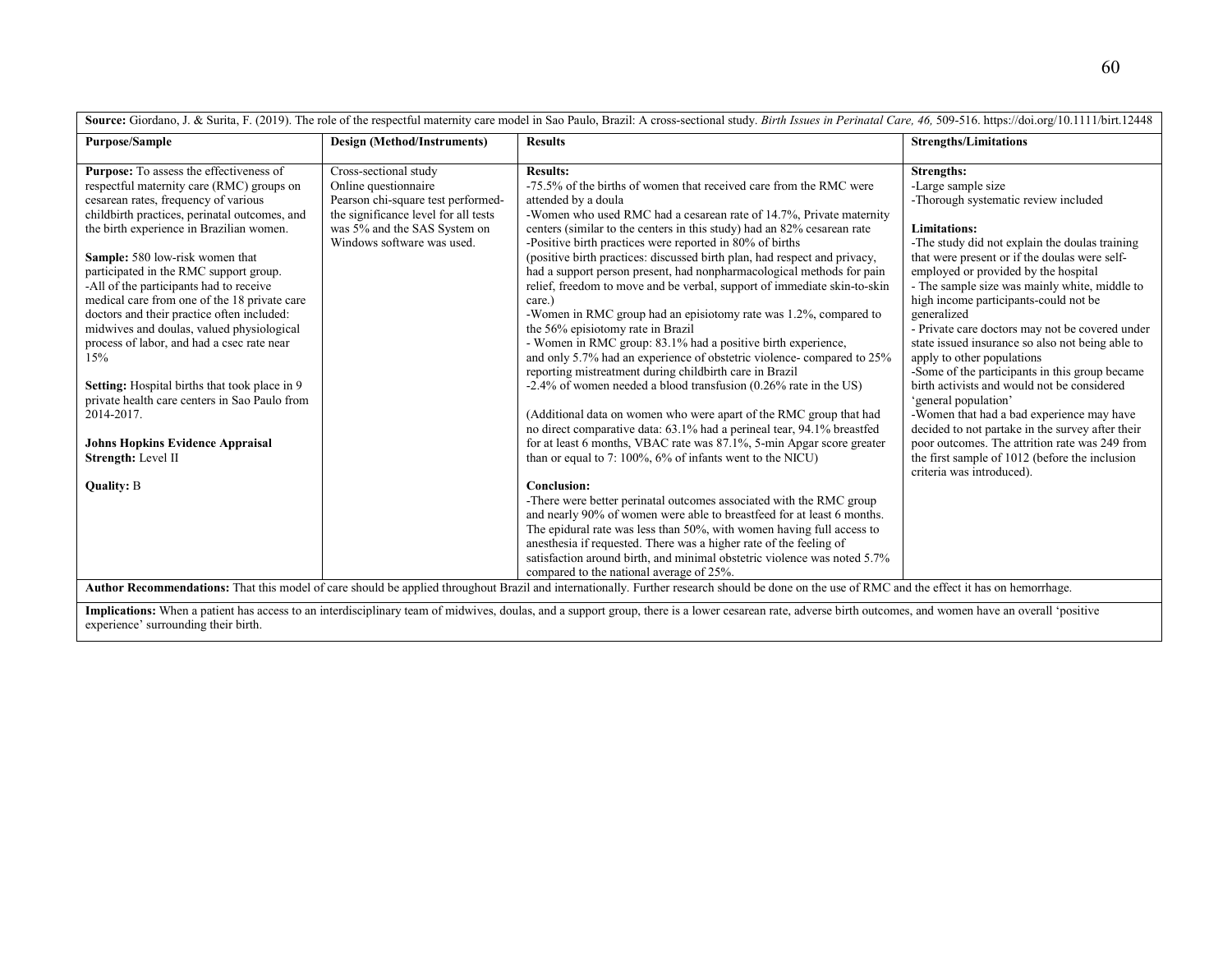**Source:** Gordon, N. P., Walton, D. McAdam, E. Derman, J. Gallitero, G. & Garrett, L. (1999). Effects of providing hospital-based doulas in health maintenance organization hospitals. *Obstetrics & Gynecology, 93(*3), 422-426. https://doi.org/10.1016/S0029-7844(98)00430-X

| Purpose/Sample                          | <b>Design (Method/Instruments)</b> | <b>Results</b>                                                                                                                                                                                           | <b>Strengths/Limitations</b>                               |
|-----------------------------------------|------------------------------------|----------------------------------------------------------------------------------------------------------------------------------------------------------------------------------------------------------|------------------------------------------------------------|
| <b>Purpose:</b>                         | <b>RCT</b>                         | Women who had doulas:                                                                                                                                                                                    | <b>Strengths:</b>                                          |
| To evaluate whether providing doulas    | Invited to be in a randomized      | -less epidural use $54.4\%$ versus $66.1\%$ , p<.05                                                                                                                                                      | Somewhat of a standardized training of doulas: they had to |
| during hospital-based labor affects     | study of doula-assisted labor and  | -more likely to rate the birth experience as good 82.5% versus 67.4%                                                                                                                                     | attend an approved training program, be supervised at two  |
| mode of delivery, epidural use, breast- | delivery                           | -feel they coped very well with labor 46.8% versus 28.3%                                                                                                                                                 | births, and attend a half day at the hospital on the L&D   |
| feeding, and postpartum perceptions     | -assigned at the time of           | -felt labor had a very positive effect on their feelings as women 58.0%                                                                                                                                  | unit.                                                      |
| of the birth, self-esteem, and          | admission to the L&D unit          | versus $43.7\%$                                                                                                                                                                                          |                                                            |
| depression.                             |                                    | -perception of their bodies' strength and performance 58.0% versus                                                                                                                                       | -Had one interviewer for all cases and was unaware of      |
|                                         | Data was obtained from the         | $41.0\%$ .                                                                                                                                                                                               | which group the woman was in until the end of the survey   |
| Sample/Setting:                         | mothers' medical charts, study     | -The two groups did not differ significantly in rates of cesarean, vaginal,                                                                                                                              |                                                            |
| Nullipara enrollees in a group-model    | intake forms, and phone            | forceps or vacuum delivery, oxytocin admin, or breastfeeding, nor did                                                                                                                                    |                                                            |
| health maintenance organization who     | interviews conducted 4-6wks        | they differ on PPD or self-esteem measures.                                                                                                                                                              | <b>Limitations:</b>                                        |
| delivered in one of three health        | postpartum                         |                                                                                                                                                                                                          | -Small sample size                                         |
| maintenance organization-managed        |                                    |                                                                                                                                                                                                          | -Many women were excluded due to strict requirements       |
| hospitals in Northern California        |                                    | <b>Conclusion:</b>                                                                                                                                                                                       | and age                                                    |
|                                         |                                    | Labor support from doulas had a desirable effect on epidural use and                                                                                                                                     | -More than half of the participants were white and college |
| 149 women had doulas                    |                                    | women's perceptions of birth but did not alter need for operative                                                                                                                                        | graduates                                                  |
| 165 had usual care                      |                                    | deliveries.                                                                                                                                                                                              | -Limited comparison between different races                |
| Total of 314                            |                                    |                                                                                                                                                                                                          | -Thought that the reason there was no difference in the c- |
|                                         |                                    |                                                                                                                                                                                                          | sec rate was because of the experience of the doulas and   |
| <b>Johns Hopkins Evidence Appraisal</b> |                                    |                                                                                                                                                                                                          | when they began to interact with the laboring women. In    |
| Strength: Level 1                       |                                    |                                                                                                                                                                                                          | this study the doulas were called in from the home to come |
| Quality: C                              |                                    |                                                                                                                                                                                                          | to the hospital which at that point the patient may have   |
|                                         |                                    |                                                                                                                                                                                                          | already asked for an epidural or labor has progressed      |
|                                         |                                    |                                                                                                                                                                                                          | passed the benefit of having a doula.                      |
|                                         |                                    |                                                                                                                                                                                                          |                                                            |
|                                         |                                    |                                                                                                                                                                                                          |                                                            |
|                                         |                                    | Author Recommendations: Try to have a large sample size to have more statistically significant data. Author stated "Over the years, technology has replaced the human aspect of patient care without any |                                                            |
|                                         |                                    | improvement of outcomes, and it might be appropriate to reassess the effect of experienced women labor companions on labor and delivery.                                                                 |                                                            |

Implications: Guaranteeing to provide women with doulas during the prenatal period and having the doulas begin to work with the women soon after, or even before hospital admission, might cut costs and medical consequences associated with epidurals. This study did not find any statistical significance in their doula program and decreasing cesarean rates.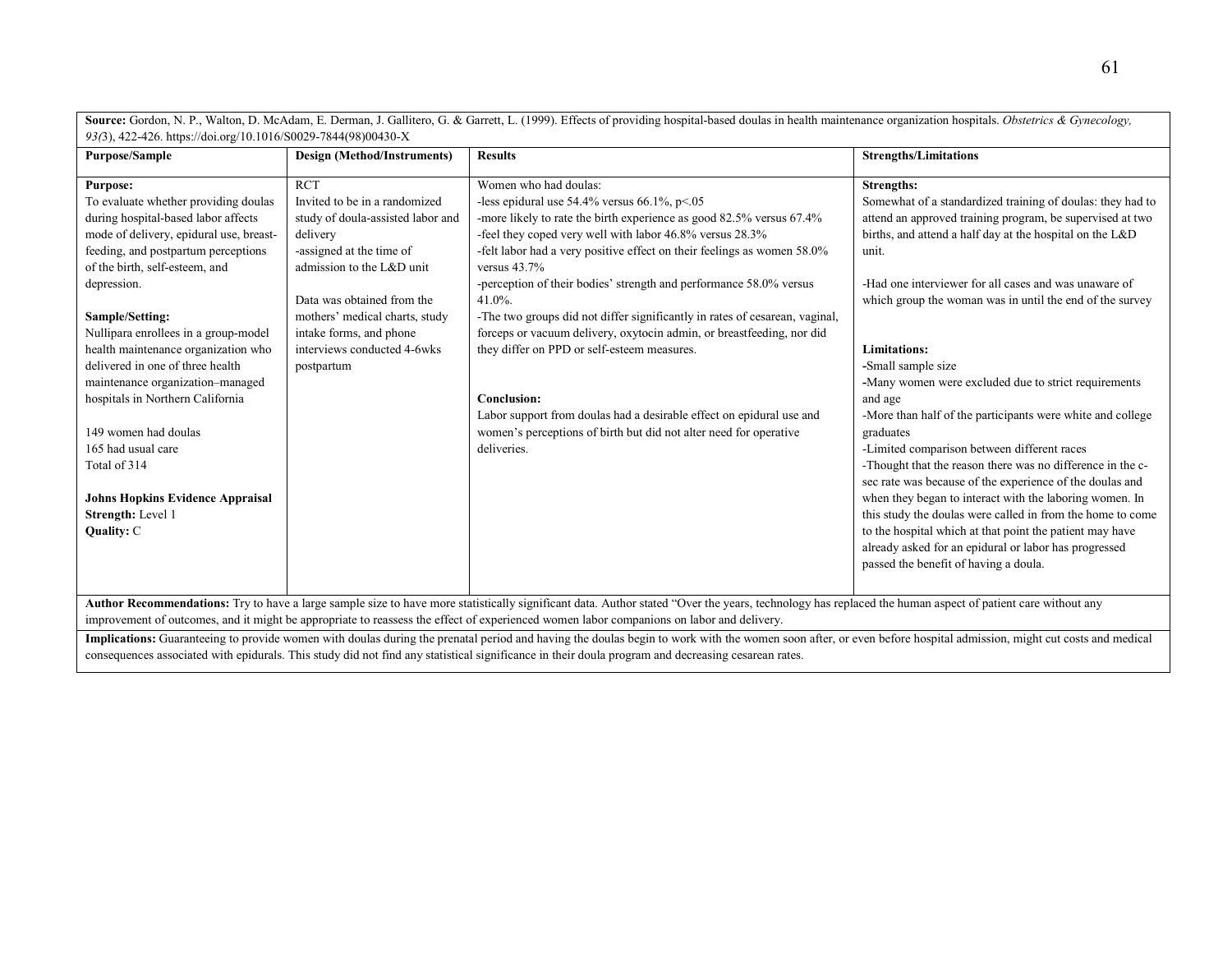|                                                                                                  |                                                                                                                                                                                                               | <b>Source.</b> Oraber, K. J., Capno, S. H., & Dobson, C. F. (2015). Impact of abans on heatiny often outcomes. <i>The Journal of Fermala Education</i> , 22(1), 49–90. https://aoi.org/10.1091/1090-1249.22.1.49               |                            |
|--------------------------------------------------------------------------------------------------|---------------------------------------------------------------------------------------------------------------------------------------------------------------------------------------------------------------|--------------------------------------------------------------------------------------------------------------------------------------------------------------------------------------------------------------------------------|----------------------------|
| <b>Purpose/Sample</b>                                                                            | Design                                                                                                                                                                                                        | <b>Results</b>                                                                                                                                                                                                                 | <b>Strengths/Limitatio</b> |
|                                                                                                  | (Method/Instruments)                                                                                                                                                                                          |                                                                                                                                                                                                                                | ns                         |
| Purpose: Compare birth outcomes of                                                               | Nonexperimental design. Participants were                                                                                                                                                                     | -Measures assessed included method of delivery, occurrence of a low birth weight                                                                                                                                               | Strengths:                 |
| mothers participating in the same childbirth                                                     | separated into two groups: non-doula mothers                                                                                                                                                                  | (LBW) infant, birth complications experienced by either the mother or infant, and                                                                                                                                              | -The two groups were       |
| education program but divided into a non-                                                        | versus mothers with doulas. This separation was                                                                                                                                                               | initial breastfeeding success.                                                                                                                                                                                                 | significantly similar      |
| doula support group and a doula support                                                          | based on the personal choice of the participant                                                                                                                                                               | -Of the 225 qualifying participants, 128 (57%) chose not to have a doula and 97                                                                                                                                                | in accounting for          |
| group.                                                                                           | which did not involve randomized assignment.                                                                                                                                                                  | $(43%)$ had a doula.                                                                                                                                                                                                           | ethnicity.                 |
|                                                                                                  |                                                                                                                                                                                                               | -Method of delivery: Of the non-doula mothers, 28 (21.9%) had vaginal birth, 68                                                                                                                                                | socioeconomic status,      |
| <b>Sample:</b> Pregnant females aged 13-30 years                                                 | A z-test analysis was used to compare data                                                                                                                                                                    | (53.1%) had a vaginal birth with an epidural, 31(24.2%) had a cesarean section,                                                                                                                                                | age, and geographical      |
| who attended at least 3/8 offered childbirth                                                     | collected. Variations between the two groups were                                                                                                                                                             | and $1(0.8\%)$ was not reported on. The results were not found to be significantly                                                                                                                                             | location.                  |
| classes through the Healthy Beginnings                                                           | considered significant demonstrated by a $p$ value of                                                                                                                                                         | different compared to doula mothers of which 26 (26.8%) had a vaginal birth, 52                                                                                                                                                | -Adequate time             |
| Doula Program (HBDP) were given the                                                              | less than $0.05$ .                                                                                                                                                                                            | $(53.6%)$ had a vaginal birth with an epidural, and 19 (19.6%) had a cesarean                                                                                                                                                  | period for gathering       |
| choice to have a volunteer doula during                                                          |                                                                                                                                                                                                               | section. Of note, the doula support group had few cesarean section cases though the                                                                                                                                            | data.                      |
| labor and delivery or not. Of the qualifying                                                     | Participants in the HBDP were identified to be                                                                                                                                                                | difference was not found to be statistically significant.                                                                                                                                                                      | Sufficient sample size     |
| participants 128 mothers chose not to have                                                       | pregnant females at an increased risk for adverse                                                                                                                                                             | -LBW infant: Defined as less than 5.5 pounds at birth for a term infant. Statistical                                                                                                                                           | for the purpose of the     |
| a doula and 97 mothers did have a doula.                                                         | birth outcomes due to factors such as domestic                                                                                                                                                                | significance $(p<0.04)$ was found when comparing total cases between the two                                                                                                                                                   | study.                     |
|                                                                                                  | violence, substance abuse, poverty, young age, or                                                                                                                                                             | groups. It was discovered that participants in the non-doula support group $(n=11)$                                                                                                                                            |                            |
| Setting: Hospital based deliveries of those                                                      | insufficient socioeconomic resources. Eight Healthy                                                                                                                                                           | $(8.6\%)$ were four times more likely to have an LBW infant than those that                                                                                                                                                    | <b>Limitations:</b>        |
| participating in the YWCA Greensboro                                                             | Moms Healthy Babies childbirth classes offered                                                                                                                                                                | received doula support ( $n=2$ (2.1%)). There was no significant difference found                                                                                                                                              | -Participant self-         |
| Healthy Beginnings Doula Program from                                                            | through the program mirrored the foundational                                                                                                                                                                 | when comparing age groups (adolescent versus adult) alone.                                                                                                                                                                     | selection to study         |
| January of 2008 through December 2010.                                                           | aspects of Centering Pregnancy. It was expected that                                                                                                                                                          | -Birth complications: Though doula assisted mothers were two times less likely to                                                                                                                                              | groups                     |
|                                                                                                  | women involved in the program would attend at                                                                                                                                                                 | experience birth complications ( $n=10$ (10.3%)) compared to non-doula assisted                                                                                                                                                | -Lack of control over      |
| <b>Johns Hopkins Evidence Appraisal:</b>                                                         | least three of these classes in order to adequately                                                                                                                                                           | mothers (n=25 (19.5%)) this difference was not found to be statistically significant.                                                                                                                                          | the influence of non-      |
| Strength: Level III                                                                              | benefit from the program in reducing the risk for                                                                                                                                                             | -Initiation of breastfeeding: Breastfeeding initiation amongst the mothers with                                                                                                                                                | doula support persons      |
| <b>Quality: B</b>                                                                                | adverse birth outcomes. Volunteer certified doulas                                                                                                                                                            | doula support ( $n=77$ (79.4%)) was found to be significantly greater ( $p<0.03$ )                                                                                                                                             | -Doula support was         |
|                                                                                                  | were then offered to those who met the criteria.                                                                                                                                                              | compared to mothers without doula assistance $(n=86 (67.2\%))$ .                                                                                                                                                               | not independent of         |
|                                                                                                  | Doulas were expected to meet with mothers at least                                                                                                                                                            |                                                                                                                                                                                                                                | other benefits of the      |
|                                                                                                  | twice during pregnancy, offer continuous support                                                                                                                                                              | <b>Conclusion:</b>                                                                                                                                                                                                             | program                    |
|                                                                                                  | during labor and delivery, and remain for at least                                                                                                                                                            | Doula support can motivate mothers to maintain healthy pregnancies, autonomous                                                                                                                                                 |                            |
|                                                                                                  | one hour during the immediate postpartum period.                                                                                                                                                              | and supported labors, and improved birth outcomes.                                                                                                                                                                             |                            |
| $\mathbf{r}$ and $\mathbf{r}$ and $\mathbf{r}$ and $\mathbf{r}$<br>$\mathbf{A}$ and $\mathbf{B}$ | $\frac{1}{2}$ , $\frac{1}{2}$ , $\frac{1}{2}$ , $\frac{1}{2}$ , $\frac{1}{2}$ , $\frac{1}{2}$ , $\frac{1}{2}$ , $\frac{1}{2}$ , $\frac{1}{2}$ , $\frac{1}{2}$ , $\frac{1}{2}$ , $\frac{1}{2}$ , $\frac{1}{2}$ | and district of the contract of the district of the state of the state of the state of the state of the state of the state of the state of the state of the state of the state of the state of the state of the state of the s | $\sqrt{1}$                 |

Source: Gruber, K. J., Cupito, S. H., & Dobson, C. F. (2013). Impact of doulas on healthy birth outcomes. *The Journal of Perinatal Education*, 22(1), 49–58. https://doi.org/10.1891/1058-1243.22.1.49

Author Recommendations: Further research involving volunteer doula assistance should be done to account for the ideal time for initiation of doula services, the impact of individual versus group care, the impact on informed decision making, and women's' feelings and reasoning for choosing to utilize doula support versus declining doula support.

Implications: Support and encouragement from doulas during pregnancy combined with provided childbirth education classes seems to improve prenatal care and health decisions of the mothers as evidenced by fewer incidences of LBW infants. The reduction of cesarean births and birth complications as well as the significant success of initiation of breastfeeding shows that doula involvement early in pregnancy can be beneficial in reducing the risk of adverse birth outcomes. Volunteer doulas especially can be constructive in reducing adverse birth outcomes in at-risk populations while simultaneously reducing financial burdens.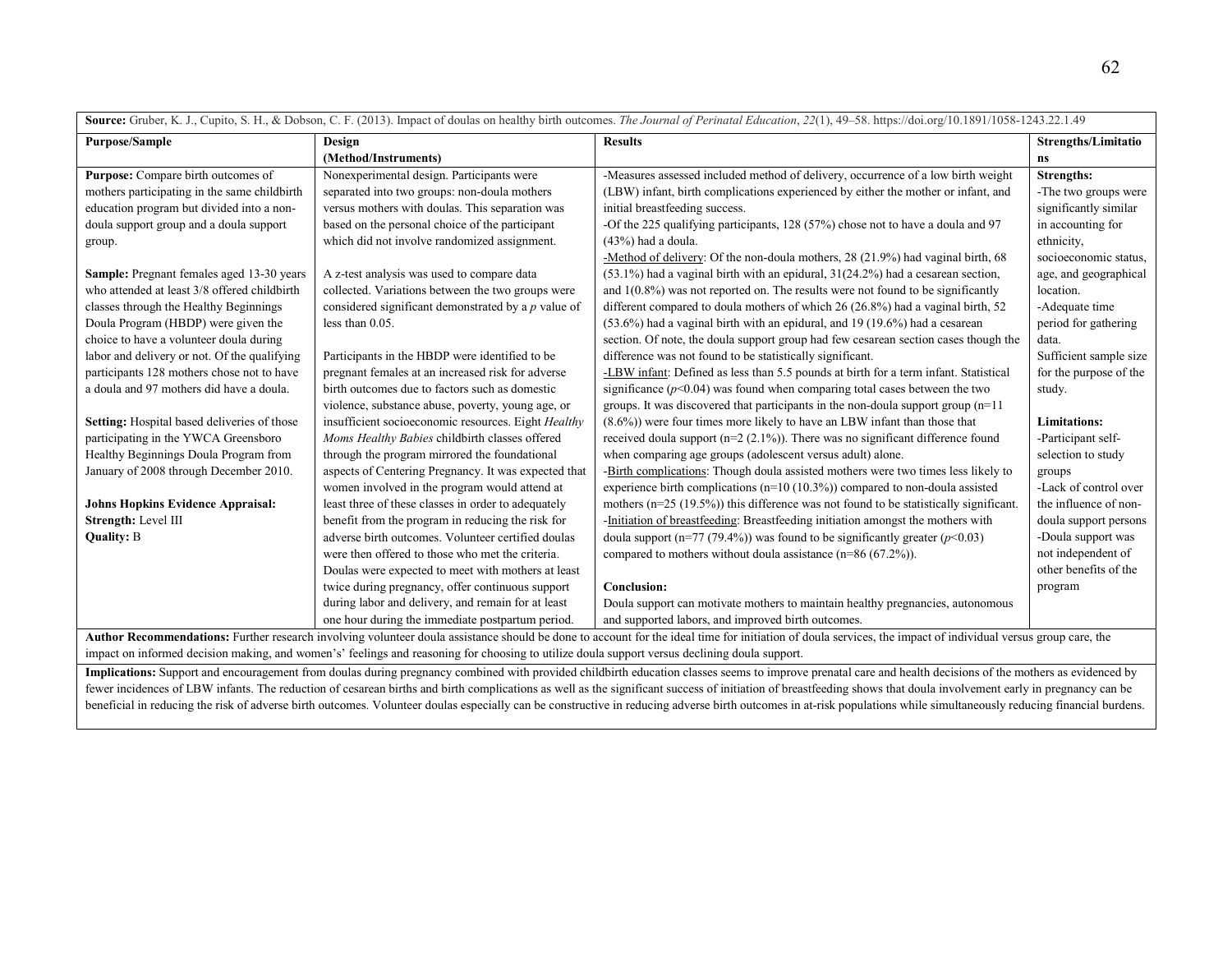| Source: Hunter, C. (2012). Intimate space within institutionalized birth: Women's experiences birthing with doulas. Anthropology & Medicine, 19(3), 315-326. http://dx.doi.org/10.1080/13648470.2012.692358                                                                                                                                                                                                                                       |                                                                                                                                                                                                                                                                                                                                                                                                                                                                                                                                                                                                                                                                                                                                                                 |                                                                                                                                                                                                                                                                                                                                                                                                                                                                                                                                                                                                                                                                                                                                                                                                                                                                                                                                                                                                                                                                                                                                                                                                                                                                                                                                                              |                                                                                                                                                                                                                                                                                                                                                                                                                                                                                                                                                                                                                                                                                                                                                                                                                                                                                          |  |
|---------------------------------------------------------------------------------------------------------------------------------------------------------------------------------------------------------------------------------------------------------------------------------------------------------------------------------------------------------------------------------------------------------------------------------------------------|-----------------------------------------------------------------------------------------------------------------------------------------------------------------------------------------------------------------------------------------------------------------------------------------------------------------------------------------------------------------------------------------------------------------------------------------------------------------------------------------------------------------------------------------------------------------------------------------------------------------------------------------------------------------------------------------------------------------------------------------------------------------|--------------------------------------------------------------------------------------------------------------------------------------------------------------------------------------------------------------------------------------------------------------------------------------------------------------------------------------------------------------------------------------------------------------------------------------------------------------------------------------------------------------------------------------------------------------------------------------------------------------------------------------------------------------------------------------------------------------------------------------------------------------------------------------------------------------------------------------------------------------------------------------------------------------------------------------------------------------------------------------------------------------------------------------------------------------------------------------------------------------------------------------------------------------------------------------------------------------------------------------------------------------------------------------------------------------------------------------------------------------|------------------------------------------------------------------------------------------------------------------------------------------------------------------------------------------------------------------------------------------------------------------------------------------------------------------------------------------------------------------------------------------------------------------------------------------------------------------------------------------------------------------------------------------------------------------------------------------------------------------------------------------------------------------------------------------------------------------------------------------------------------------------------------------------------------------------------------------------------------------------------------------|--|
| <b>Purpose/Sample</b>                                                                                                                                                                                                                                                                                                                                                                                                                             | Design (Method/Instruments)                                                                                                                                                                                                                                                                                                                                                                                                                                                                                                                                                                                                                                                                                                                                     | <b>Results</b>                                                                                                                                                                                                                                                                                                                                                                                                                                                                                                                                                                                                                                                                                                                                                                                                                                                                                                                                                                                                                                                                                                                                                                                                                                                                                                                                               | <b>Strengths/Limitations</b>                                                                                                                                                                                                                                                                                                                                                                                                                                                                                                                                                                                                                                                                                                                                                                                                                                                             |  |
| <b>Purpose:</b> Assess the dynamics<br>of the patient and doula<br>relationships during the birth<br>experience.<br>Sample: Nine doulas and nine<br>mothers that did not enter the<br>study as dyads.<br>Setting: A Midwestern<br>American town with mostly<br>middle-class white individuals<br>and a larger than average<br>number of professionals.<br><b>Johns Hopkins Evidence</b><br>Appraisal:<br>Strength: Level III<br><b>Quality: A</b> | Ethnographic qualitative design<br>as researchers observed behaviors<br>then conducted interviews to<br>explore themes. Recruiting was<br>done on a snowball basis via<br>recommendations. Purposeful<br>sampling was used to represent<br>the clientele population. Data was<br>collected over a period of three<br>years (2003-2006). Mothers were<br>interviewed after their childbirth<br>experience with their doula.<br>Interviews were approximately<br>1.5 hours in length. Critical<br>ethnographic analysis was used to<br>establish common themes of<br>behaviors utilized by doulas<br>during the birth experience and<br>mothers perceptions of those<br>themes. An Atlas ti qualitative<br>software was used to analyze and<br>organize the data. | <b>Results:</b><br>Holding space (behaviors enacted by doulas during birth):<br>-doula techniques (hand holding, breathing, etc.)<br>-relationships, which allowed for advocacy of the mother's birth wishes as well as<br>knowledge of personal beliefs and values<br>-physical support (movement, walking, etc.)<br>-emotional support (recognizing and responding to emotional changes)<br>Creating and maintaining intimacy:<br>-Going beyond the professional relationships to establish comfort and trust<br>-Being a part of the woman's team in a more intimate manner than hospital staff<br>-Doulas develop a one-sided 'motherly' relationship that ceases after the birth<br>experience<br>-Participants viewed the relationship as 'being with me' allowing for surrender to the<br>process<br>Interpretation of care:<br>-Doulas provided 'woman support' (offering water, wiping away blood or other<br>secretions, etc.)<br>-Doulas provided a different kind of care, a 'closeness' that was 'very personal' than<br>medical staff<br>-The 'mother role' could be offending to staff as there was woman specifically<br>dedicated to caring for the mother<br>Conclusion: Doulas create an environment of 'holding space' to allow for the<br>establishment of intimate relationships with their clients and positive birth<br>experiences. | <b>Strengths:</b><br>-An external data reviewer was used during data<br>analysis to avoid researcher bias<br>-Notes were shared with participants to ensure<br>they agreed with the recorded data<br>-Recurring themes emerged in the first level of<br>coding that included doulas' behaviors during the<br>childbirth experience. The second level analysis<br>overlapped mothers' feelings of those behaviors<br>which allowed for more complex themes of both<br>the doula behavior and the mothers' perception<br>of that behavior<br><b>Limitations:</b><br>-Lack of diversity in the population as only one<br>participant was non-white, unmarried, and of<br>lower socioeconomic status<br>-It may be difficult to replicate these results on<br>an institutional level as women spent a<br>considerable amount of time with their doulas<br>leading up to the birth experience |  |
|                                                                                                                                                                                                                                                                                                                                                                                                                                                   |                                                                                                                                                                                                                                                                                                                                                                                                                                                                                                                                                                                                                                                                                                                                                                 | Author Recommendations: Assess diverse doula populations using a critical qualitative design technique to better examine community-based doulas projects.                                                                                                                                                                                                                                                                                                                                                                                                                                                                                                                                                                                                                                                                                                                                                                                                                                                                                                                                                                                                                                                                                                                                                                                                    |                                                                                                                                                                                                                                                                                                                                                                                                                                                                                                                                                                                                                                                                                                                                                                                                                                                                                          |  |
| Implications: The role of the doula is unique, effective, and important as they provide a level of intimacy that is not replicated by others. The doulas primary goal is care of the mother and upholding her needs and<br>wishes. In doing so, they create an environment of 'holding space' for women's' birth experience. This refers to both physical and emotional aspects of 'holding space.'                                               |                                                                                                                                                                                                                                                                                                                                                                                                                                                                                                                                                                                                                                                                                                                                                                 |                                                                                                                                                                                                                                                                                                                                                                                                                                                                                                                                                                                                                                                                                                                                                                                                                                                                                                                                                                                                                                                                                                                                                                                                                                                                                                                                                              |                                                                                                                                                                                                                                                                                                                                                                                                                                                                                                                                                                                                                                                                                                                                                                                                                                                                                          |  |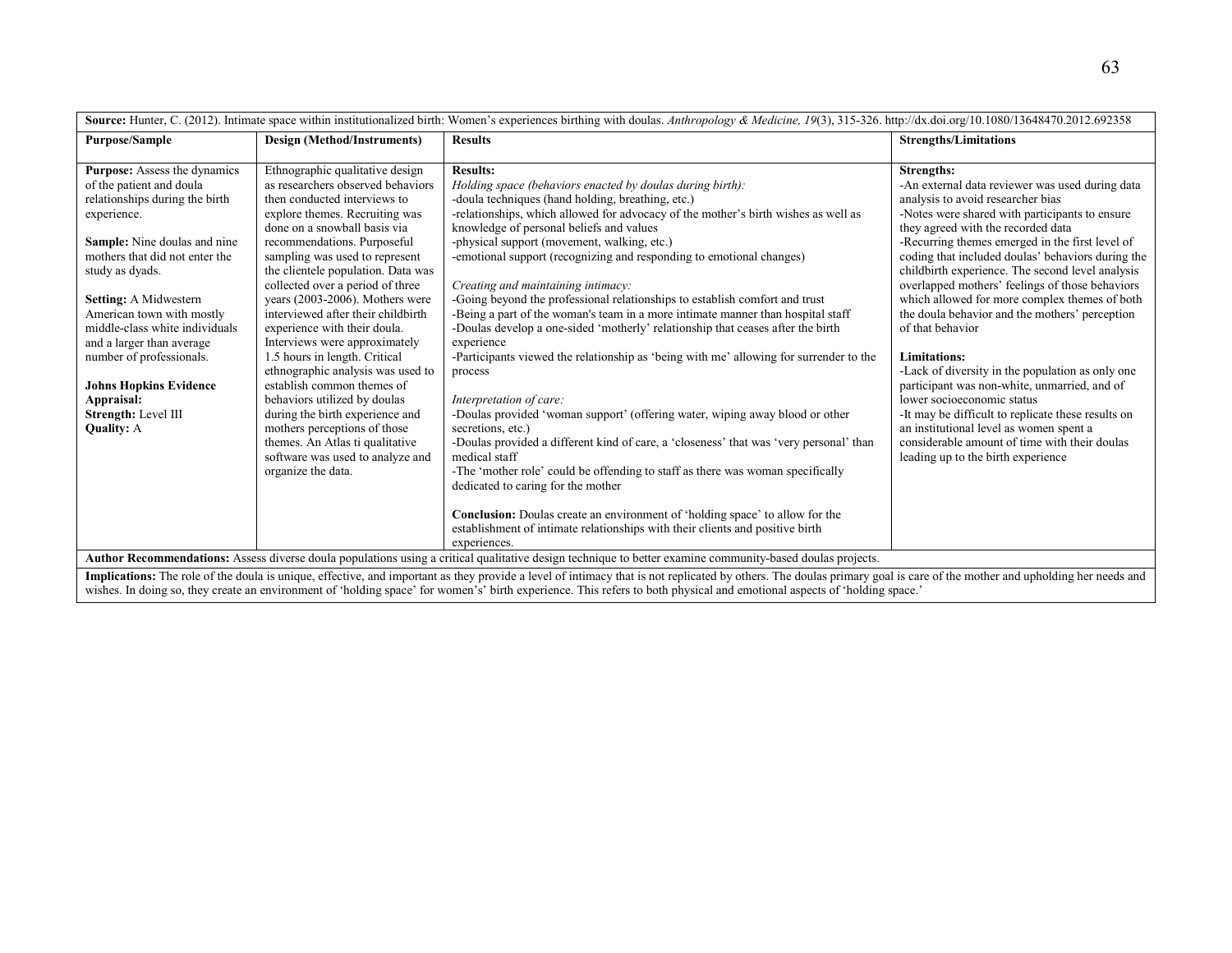Source: Kozhimannil, K. B., Alarid-Escudero, F., Vogelsang, C. A., Blauer-Peterson, C., Hardeman, R. R., & Howell, E. A. (2016). Modeling the cost-effectiveness of doula care associated with reductions in preterm birth and cesarean delivery. *Birth: Issues in Perinatal Care*, *43*(1), 20–27. https://doi.org/10.1111/birt.12218

| <b>Purpose/Sample</b>                                                                                                                                                                                                                                                                                                                                                                                                                                                           | Design                       | <b>Results</b>                                          | <b>Strengths/Limitations</b>                                         |  |
|---------------------------------------------------------------------------------------------------------------------------------------------------------------------------------------------------------------------------------------------------------------------------------------------------------------------------------------------------------------------------------------------------------------------------------------------------------------------------------|------------------------------|---------------------------------------------------------|----------------------------------------------------------------------|--|
|                                                                                                                                                                                                                                                                                                                                                                                                                                                                                 | (Method/Instruments)         |                                                         |                                                                      |  |
| <b>Purpose:</b> To compare the rates of preterm birth and cesarean                                                                                                                                                                                                                                                                                                                                                                                                              | Retrospective study that     | -In the preterm birth group there was not a decrease in | Strengths:                                                           |  |
| sections while using a doula and without a doula. This study also                                                                                                                                                                                                                                                                                                                                                                                                               | used secondary data          | odds of a cesarean birth                                | -Large sample size                                                   |  |
| reviewed the potential cost effectiveness that a doula can bring to                                                                                                                                                                                                                                                                                                                                                                                                             | analysis and an              | -In the full-term birth group, if a doula was present   |                                                                      |  |
| Medicaid insurance customers                                                                                                                                                                                                                                                                                                                                                                                                                                                    | observational study design   | 20.4% vs without doula 34.2% (AOR=0.44, 95%CI)          | <b>Limitations:</b>                                                  |  |
|                                                                                                                                                                                                                                                                                                                                                                                                                                                                                 |                              | $(0.39 - .49)$                                          | -Unable to know how many prenatal doulas                             |  |
| Sample:                                                                                                                                                                                                                                                                                                                                                                                                                                                                         | -Looked at preterm birth     |                                                         | visits they had or how much time the doula was                       |  |
| -Medicaid-funded singleton births regionally                                                                                                                                                                                                                                                                                                                                                                                                                                    | $(<37$ wks) rates and        | -Women with doula care had 22% lower odds of having     | there for the intrapartum period.                                    |  |
| $N = 65.147$                                                                                                                                                                                                                                                                                                                                                                                                                                                                    | cesarean rates of both       | a preterm birth compared with other Medicaid users.     | -First cost-effective analysis of doula care in the                  |  |
| -Medicaid-funded births with doula care provided by a nonprofit<br>doula organization in a large metropolitan city in the upper Midwest                                                                                                                                                                                                                                                                                                                                         | populations                  | $(4.7\% \text{ vs } 6.3\%)$                             | US Medicaid program.<br>-The doula data came from one program in one |  |
| $N=1935$                                                                                                                                                                                                                                                                                                                                                                                                                                                                        | - Used the National          | -The savings associated with doula care at births for   | state, so we may be unable to apply it to every                      |  |
| -All members of the doula group received at least one prenatal visit                                                                                                                                                                                                                                                                                                                                                                                                            | Inpatient Sample (NIS) to    | Medicaid patients would be \$58.4 million and have a    | population of people.                                                |  |
| by a doula                                                                                                                                                                                                                                                                                                                                                                                                                                                                      | view a 20% sample of         | decrease of 3,288 preterm births per year.              | -Risk of selection bias                                              |  |
|                                                                                                                                                                                                                                                                                                                                                                                                                                                                                 | discharges from U.S.         |                                                         | -It was difficult to measure if the general                          |  |
| Setting:                                                                                                                                                                                                                                                                                                                                                                                                                                                                        | hospitals                    | <b>Conclusion:</b>                                      | population of Medicaid patients had a doula                          |  |
| Medicaid insured patients in MN, ND, SD, MI, IA, IL, IN, OH,                                                                                                                                                                                                                                                                                                                                                                                                                    | -State data on preterm birth | -Providing a doula both during labor and during the     | present or not. So, some of the comparisons                          |  |
| MO, NE, KS, WI and doula attended births were in a large                                                                                                                                                                                                                                                                                                                                                                                                                        | rates from HCUPNet           | prenatal period may be associated with lower risk of    | could have been with both births having a doula                      |  |
| metropolitan city in the upper Midwest                                                                                                                                                                                                                                                                                                                                                                                                                                          |                              | preterm birth and cesarean section. Providing a doula   | present.                                                             |  |
| -Births between 01/01/2010-01/31/2014                                                                                                                                                                                                                                                                                                                                                                                                                                           |                              | may be cost-effective due to the decreased number of    |                                                                      |  |
|                                                                                                                                                                                                                                                                                                                                                                                                                                                                                 |                              | associated costs with preterm births and operative      |                                                                      |  |
| <b>Johns Hopkins Evidence Appraisal:</b>                                                                                                                                                                                                                                                                                                                                                                                                                                        |                              | deliveries.                                             |                                                                      |  |
| Strength: Level III                                                                                                                                                                                                                                                                                                                                                                                                                                                             |                              |                                                         |                                                                      |  |
| <b>Quality: B</b>                                                                                                                                                                                                                                                                                                                                                                                                                                                               |                              |                                                         |                                                                      |  |
| Author Recommendations: It would be beneficial to have future studies compare women with and without access to a doula between women who had a doula present. Then, analyze doula care through a RCT                                                                                                                                                                                                                                                                            |                              |                                                         |                                                                      |  |
| to see how prenatal doula support can affect cesarean and preterm birth rates.                                                                                                                                                                                                                                                                                                                                                                                                  |                              |                                                         |                                                                      |  |
| $\mathbf{r} = \mathbf{r} \mathbf{r}$ and $\mathbf{r} = \mathbf{r} \mathbf{r}$<br>$\mathbf{a}$ and $\mathbf{a}$ are a set of $\mathbf{a}$<br>$\mathbf{r}$ and $\mathbf{r}$ are the second second to the second second second second second second second second second second second second second second second second second second second second second second second second se<br><b>Contract Contract</b><br><b>Service Control</b><br>$-1$ $-1$ $-1$<br><b>SALE STORES</b> |                              |                                                         |                                                                      |  |

**Implications:** There were no increased risks of preterm birth and cesarean section found when having a doula present in the prenatal period and in labor. If doulas are provided to our patients there can be a decrease in preterm births and cesarean deliveries. Providing a doula to women in labor may decrease the costs of hospitalizations associated with preterm births and operative deliveries.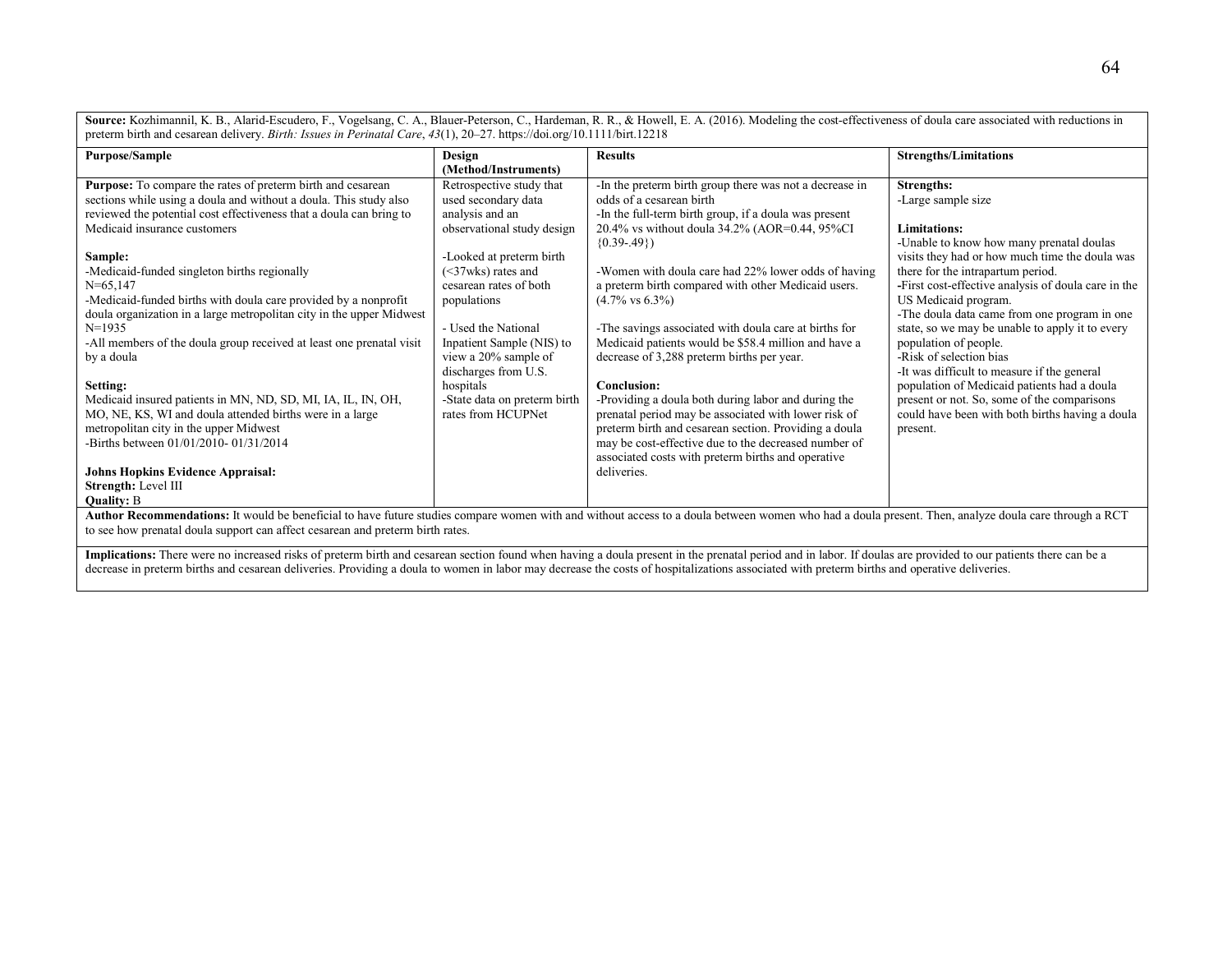**Source**: Kozhimannil, K. B., Hardeman, R. R., Attanasio, L. B., Blauer-Peterson, C., & O'Brien, M. (2013). Doula care, birth outcomes, and costs among Medicaid beneficiaries. *American Journal of Public Health*, *103*(4), e113–e121. https://ajph.aphapublications.org/doi/10.2105/AJPH.2012.301201

| <b>Purpose/Sample</b>                                                                                                                                                                                            | Design (Method/Instruments)            | <b>Results</b>                                           | <b>Strengths/Limitations</b>                          |
|------------------------------------------------------------------------------------------------------------------------------------------------------------------------------------------------------------------|----------------------------------------|----------------------------------------------------------|-------------------------------------------------------|
|                                                                                                                                                                                                                  |                                        |                                                          |                                                       |
| Purpose: To compare birth outcomes for patients                                                                                                                                                                  | Women with Medicaid insurance were     | When compared to the general population the doula        | Strengths:                                            |
| who use Medicaid insurance who had prenatal                                                                                                                                                                      | referred to Everyday Miracles to be    | supported women:                                         | -The doulas (at Everyday Miracles) all had the same   |
| education and labor support from trained doulas with                                                                                                                                                             | provided with childbirth and lactation | -Lower rates of gestational hypertension (3.8% vs        | training requirements and were all leading towards    |
| a similar sample of women nationally. Then the                                                                                                                                                                   | education, prenatal care, care during  | $7.8\%$                                                  | becoming certified doulas.                            |
| authors estimated the cost savings of using a doula for                                                                                                                                                          | labor and postpartum care from a       | -No statistically significant change for GDM             | -There were doulas of different nationalities         |
| childbirth education and labor support.                                                                                                                                                                          | doula at no cost.                      | -more ethnically/racial diverse                          | assisting women of different nationalities:12 white,  |
|                                                                                                                                                                                                                  |                                        | -Lower c-section rates: 22% compared to 31%              | 4 Latino, 3 Somali 2 Hmong and 1 Black                |
| Sample:                                                                                                                                                                                                          | Everyday Miracles attempted to match   | -Lower preterm birth rate: 6.1% vs. 7.3%                 |                                                       |
| All participants had Medicaid-funded births in the                                                                                                                                                               | doulas to clients with the same        | -Doula care decreased the odds of having a cesarean      | <b>Limitations:</b>                                   |
| US. One group of women had a doula care (provided                                                                                                                                                                | language, race and ethnicity.          | birth by 40.9%.                                          | - All of the doulas came from one program in one      |
| by Everyday Miracles) and the other group did not                                                                                                                                                                |                                        |                                                          | state                                                 |
| have doula care during their labor and delivery.                                                                                                                                                                 | The data on patients with a doula at   | Factors found to be associated with c-section and PTB:   | -Two different time periods (2009) compared to        |
| -Women on Medicaid with a doula: 1079                                                                                                                                                                            | their birth came from the anonymous    | -Black race                                              | 2010-2012.                                            |
| -Women on Medicaid without a doula (nationwide):                                                                                                                                                                 | information collected on enrollment of | $-AMA$                                                   | -Did not have data on the general population          |
| 279,008                                                                                                                                                                                                          | the program and after childbirth.      | -Gest HTN                                                | regarding their additional risk factors, education,   |
|                                                                                                                                                                                                                  | The outcomes (found in the HCUP        | $-GDM$                                                   | marital status or access to prenatal care.            |
| Setting: The Everyday Miracles program took place                                                                                                                                                                | NIS) and costs (from HCUPNet) were     |                                                          | -The doula group of women may have had bias in        |
| from 2010-2012 in Minneapolis, MN.                                                                                                                                                                               | compared between every (singleton)     | Conclusion: Providing a doula to women on state          | what childbirth education to use since the doulas     |
|                                                                                                                                                                                                                  | birth in the US in 2009 and the        | insurance who may have a lower socioeconomic status,     | also provided education.                              |
| <b>Johns Hopkins Evidence Appraisal</b>                                                                                                                                                                          | (singleton) births that were attended  | can decrease the chance of having a cesarean section,    | -It was difficult for the authors to find an accurate |
| Strength: Level III                                                                                                                                                                                              | by a doula from Everyday Miracles      | preterm birth, gestational hypertension, and gestational | cost for childbirth-related hospitalizations.         |
| <b>Quality: A</b>                                                                                                                                                                                                | between January 2010 and April 2012.   | diabetes.                                                |                                                       |
|                                                                                                                                                                                                                  | The outcomes reviewed included         |                                                          |                                                       |
|                                                                                                                                                                                                                  | cesarean rate and preterm birth rate.  | If a state insurance program like Medicaid offered       |                                                       |
|                                                                                                                                                                                                                  |                                        | funding for doulas, they may be able to improve birth    |                                                       |
|                                                                                                                                                                                                                  |                                        | outcomes and reduce the cost of childbirth related       |                                                       |
|                                                                                                                                                                                                                  |                                        | hospitalizations.                                        |                                                       |
| Author Recommendations: States should consider creating their own cost analysis comparing the cost of childhirth related bosnitalizations with more instrumental births and cesareans to providing the cost of a |                                        |                                                          |                                                       |

dations: States should consider creating their own cost analysis comparing the cost of childbirth related hospitalizations with more instrumental births and cesareans to providing the cost of a doula resulting in a less expensive birth. With the high maternal mortality rate associated with racial/ethnic disparities, maybe doulas should be considered to be included in childbirth care to improve birth outcomes.

Implications: When providing women with low-cost resources like childbirth education and the continuous labor support of a doula the odds of having a cesarean birth decreases dramatically. There are also decreased odds of having a preterm birth, gestational hypertension, and gestational diabetes. Women should be provided with free or low-cost doulas during labor and childbirth to improve birth outcomes.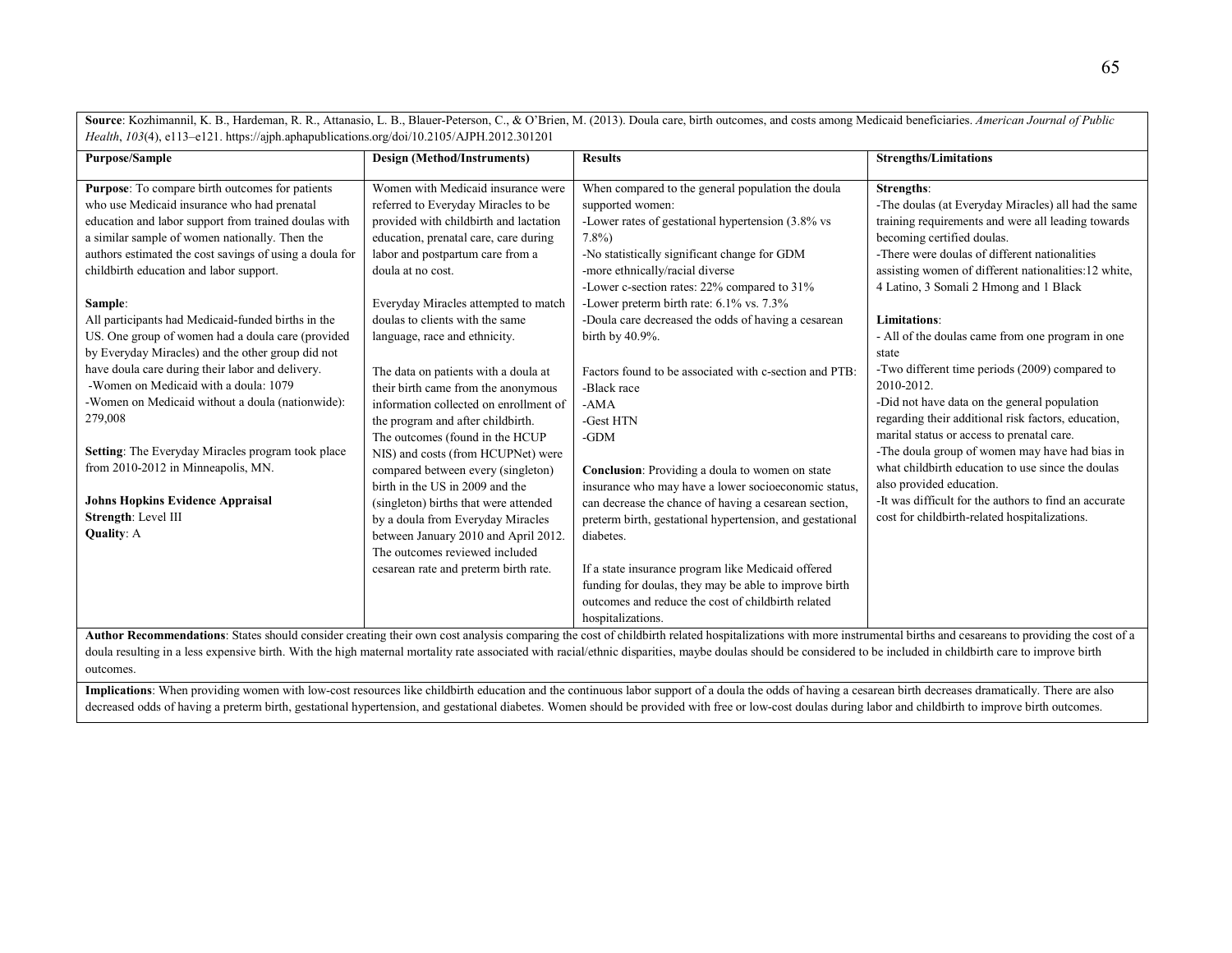**Source:** Kozhimannil, K. B., Vogelsang, C. A., Hardeman, R. R. & Prasad, S. (2016). Disrupting the pathways of social determinants of health: Doula support during pregnancy and childbirth. *Journal of the American Board of Family Medicine 29*(3), 308-317. https://doi.org/10.3122/jabfm.2016.03.150300

| <b>Purpose/Sample</b>                                                                                                                                                                                                                                                                                                                                                                                                                                                                                                                                                                                        | Design (Method/Instruments)                                                                                                                                                                                                                                                                                                                                                                                                                                                                                                                                                                                                                                          | <b>Results</b>                                                                                                                                                                                                                                                                                                                                                                                                                                                                                                                                                                                                                                                                                                                                                                                                                                                                                                                                                                                                                                                                                                                                                                                                                                                                                                                            | <b>Strengths/Limitations</b>                                                                                                                                                                                                                                                                                                                                         |
|--------------------------------------------------------------------------------------------------------------------------------------------------------------------------------------------------------------------------------------------------------------------------------------------------------------------------------------------------------------------------------------------------------------------------------------------------------------------------------------------------------------------------------------------------------------------------------------------------------------|----------------------------------------------------------------------------------------------------------------------------------------------------------------------------------------------------------------------------------------------------------------------------------------------------------------------------------------------------------------------------------------------------------------------------------------------------------------------------------------------------------------------------------------------------------------------------------------------------------------------------------------------------------------------|-------------------------------------------------------------------------------------------------------------------------------------------------------------------------------------------------------------------------------------------------------------------------------------------------------------------------------------------------------------------------------------------------------------------------------------------------------------------------------------------------------------------------------------------------------------------------------------------------------------------------------------------------------------------------------------------------------------------------------------------------------------------------------------------------------------------------------------------------------------------------------------------------------------------------------------------------------------------------------------------------------------------------------------------------------------------------------------------------------------------------------------------------------------------------------------------------------------------------------------------------------------------------------------------------------------------------------------------|----------------------------------------------------------------------------------------------------------------------------------------------------------------------------------------------------------------------------------------------------------------------------------------------------------------------------------------------------------------------|
| <b>Purpose:</b><br>To assess the perspectives of how a<br>doula may influence a woman's social<br>determinant of health (SDOF), and their<br>outcomes of pregnancy and birth on<br>ethnically diverse and low<br>socioeconomic class women.<br>Sample: 13 women, 4 focus groups<br>consisting of racially/ethnically diverse<br>pregnant women in a low socioeconomic<br>class<br>-Had to be fluent in English to participate<br>Setting: Minneapolis, MN<br>-Recruited based on flyers, emails and<br>word of mouth<br><b>Johns Hopkins Evidence Appraisal:</b><br>Strength: Level III<br><b>Quality: A</b> | Descriptive Qualitative Study:<br>Used the Gelberg-Anderson<br>model of health behavior and<br>parts of the Good Birth<br>Framework to create a model to<br>describe the role of doulas.<br>medical care which aligns the<br>pathway for birth outcomes. The<br>social determinants of health also<br>contributed to this model.<br>Found themes that aligned with<br>the good birth framework:<br>agency, personal security, respect,<br>knowledge, and connectedness<br>Data analyzed separately then the<br>researchers reviewed the<br>transcripts from the discussions to<br>find specific how mechanisms of<br>doula support associated with<br>birth outcomes | <b>Results:</b><br>-76.9% had a doula with current pregnancy<br>- About 40% of women who were in the study disclosed they had a pregnancy complicated by a<br>comorbidity.<br>Themes:<br>Agency-the birthing woman had the choice and ability to be in control of their healthcare. "My<br>husband and I are taking childbirth classes but we still feel need for a doula. You can't remember<br>everything and having experienced person around is important. Especially if we want to avoid a<br>$c$ -section"<br>Personal security- the feeling of being in a safe environment " It's very comforting to know<br>that you have somebody [who] has your back and explaining everything."<br>Connectedness-having someone that the birthing woman can trust "I definitely think doulas are<br>helpful like with mental-especially with stress because even if you're not alone, sometimes you<br>may feel alone. You might not want to talk to anyone else except for the person that actually<br>wants to talk about babies." "I'm really stressed out and worry about things a lot and [a] doula is<br>there to support you and help you through stressful moments [She] communicates with you<br>and helps you along the way"<br><b>Conclusion:</b> The responses of the participants stated that having a doula may be a way to help | Strengths:<br>-Thorough, analyzed by<br>two separate researchers.<br>-The researchers were able<br>to get saturated data from<br>the 4 focus groups<br>-Consistent themes<br>identified<br>Limitations:<br>-Small convenience sample<br>that can't be applied to the<br>general population<br>-Not all women in the<br>study had a doula or had<br>access to a doula |
|                                                                                                                                                                                                                                                                                                                                                                                                                                                                                                                                                                                                              |                                                                                                                                                                                                                                                                                                                                                                                                                                                                                                                                                                                                                                                                      | women overcome the barriers that prevent them from having a healthy pregnancy and childbirth.<br>-Doulas helped provide social support to women to help improve the communication between<br>women and their health care providers and increase their knowledge around pregnancy.                                                                                                                                                                                                                                                                                                                                                                                                                                                                                                                                                                                                                                                                                                                                                                                                                                                                                                                                                                                                                                                         |                                                                                                                                                                                                                                                                                                                                                                      |
| Author Recommendations: Although doula services can be a potential benefit, there is a lack of diversity in doulas which can then be seen as a barrier of their use. There needs to be more research done on<br>providing nonmedical support to pregnant women who have underlying comorbidities.                                                                                                                                                                                                                                                                                                            |                                                                                                                                                                                                                                                                                                                                                                                                                                                                                                                                                                                                                                                                      |                                                                                                                                                                                                                                                                                                                                                                                                                                                                                                                                                                                                                                                                                                                                                                                                                                                                                                                                                                                                                                                                                                                                                                                                                                                                                                                                           |                                                                                                                                                                                                                                                                                                                                                                      |
|                                                                                                                                                                                                                                                                                                                                                                                                                                                                                                                                                                                                              |                                                                                                                                                                                                                                                                                                                                                                                                                                                                                                                                                                                                                                                                      | Implications: Doula support is a nonmedical way to not only acknowledge social determinants of health (SDOH), but to provide care to women when the impacts of SDOHs are heightened. Doula support helps<br>women feel connected, empowers them to make decisions regarding their healthcare, and the capability to feel safe while birthing.                                                                                                                                                                                                                                                                                                                                                                                                                                                                                                                                                                                                                                                                                                                                                                                                                                                                                                                                                                                             |                                                                                                                                                                                                                                                                                                                                                                      |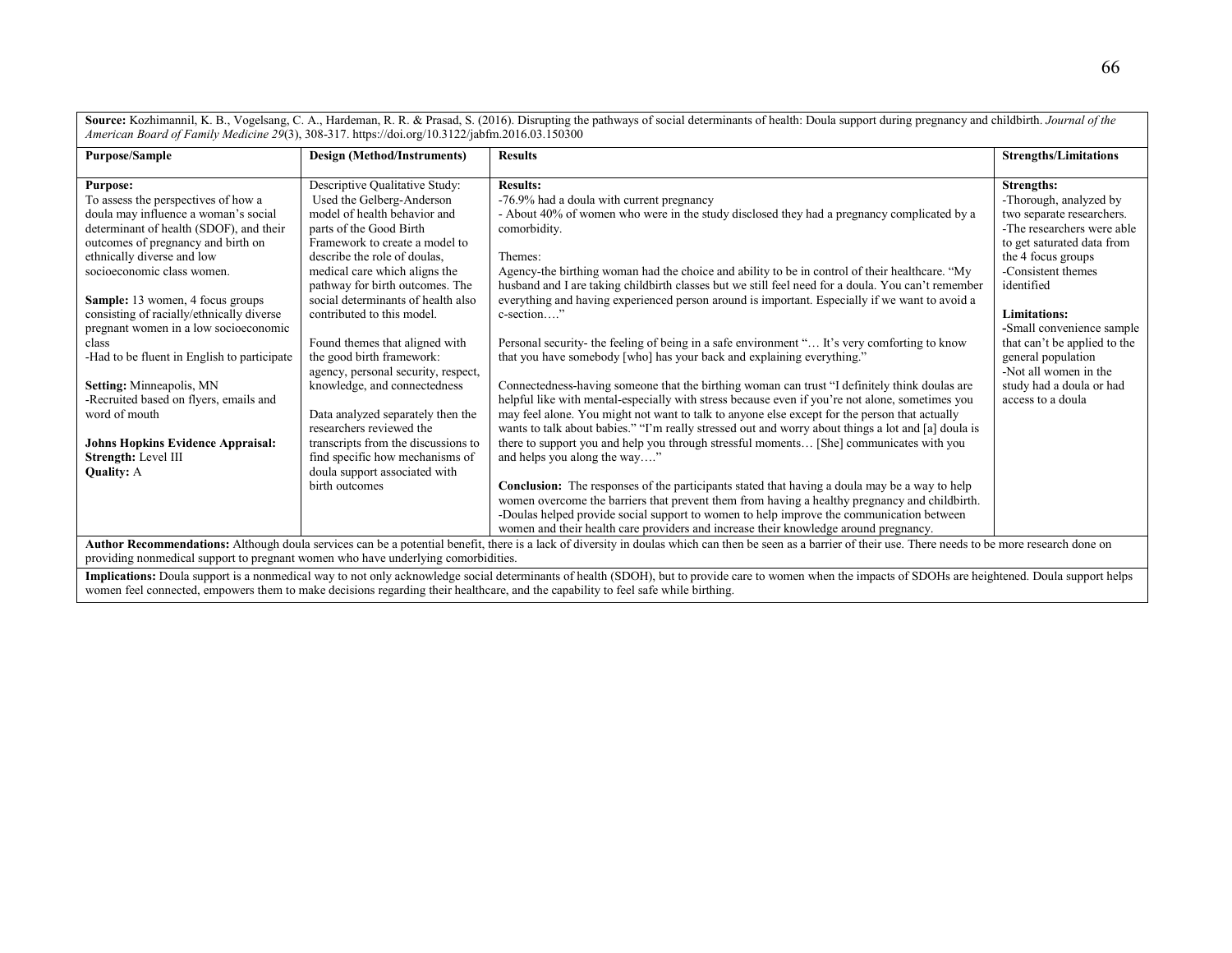**Source:** Lanning, R. K., & Klaman, S. L. (2019). Evaluation of an Innovative, Hospital-Based Volunteer Doula Program. *JOGNN: Journal of Obstetric, Gynecologic & Neonatal Nursing*, *48*(6), 654–663. https://doi.org/ 10.1016/j.jogn.2019.08.004

| <b>Purpose/Sample</b>                                                                                                                                                           | Design (Method/Instruments)                     | <b>Results</b>                                                                            | <b>Strengths/Limitations</b>   |
|---------------------------------------------------------------------------------------------------------------------------------------------------------------------------------|-------------------------------------------------|-------------------------------------------------------------------------------------------|--------------------------------|
|                                                                                                                                                                                 |                                                 |                                                                                           |                                |
| Purpose: To evaluate program growth, doula                                                                                                                                      | Descriptive quantitative study                  | Program Growth: Total number of program doulas increased by 220% (from 2012 to            | <b>Strengths: Standardized</b> |
| characteristics, patient satisfaction, and                                                                                                                                      |                                                 | 2018). The total number of women supported annually by a doula in an $L&D$ room           | questions on a Likert scale.   |
| characteristics and perceptions of labor and                                                                                                                                    | Program growth: over time, including            | increased by 315% from 88 to 365. OR increased by 70%.                                    | Large sample size. Can be      |
| delivery nurses who work with volunteer                                                                                                                                         | the total number of volunteer doulas            |                                                                                           | applied to other hospitals     |
| doulas in a hospital-based volunteer doula                                                                                                                                      | and the total numbers of women                  | <b>Characteristics of doulas:</b> 80 volunteer doulas in 2018. 50 (63%) were non-Hispanic | and situations.                |
| program                                                                                                                                                                         | supported in the L&D rooms and OR.              | white, 14 (17%) were non-Hispanic black, and 8 (10%) were Hispanic/Latina. 51             |                                |
|                                                                                                                                                                                 |                                                 | $(64%)$ were students, and 22 (28%) spoke Spanish.                                        | <b>Limitations:</b>            |
|                                                                                                                                                                                 | <b>Characteristics of doulas: entrance</b>      |                                                                                           |                                |
| Sample/Setting: University of North                                                                                                                                             | survey which consisted of questions             | <b>Patient satisfaction:</b> 1185 women received doula support from 2015 thru 2018. 415   | Only one study site/group.     |
| Carolina Medical Center with approximately                                                                                                                                      | about race, ethnicity, gender, and age of       | women returned the patient surveys. Satisfaction with emotional support doula             |                                |
| 4,000 births per year. $30\%$ c-sec rate.                                                                                                                                       | the doulas, students or community               | provided: $n=384$ , 96.88%, satisfaction with doula care $n=410$ , 96.34%, and support    | Since the surveys for          |
|                                                                                                                                                                                 | residence and if they speak Spanish.            | for family/friends: $n=346$ , 95.38%.                                                     | patient satisfaction came      |
| Total number participants: 519                                                                                                                                                  |                                                 | -Overall satisfaction with birth experience (with doula support): $n=371$ , 91.91%        | back as positive, it is        |
| Volunteer doulas: 80                                                                                                                                                            | <b>Patient satisfaction:</b> 5 questions rating | - Overall satisfaction with physical support the doula provided: n=379, 97.63%            | difficult to know if the       |
| L&D nurses: 24, women supported by                                                                                                                                              | their birth experience, doula care,             |                                                                                           | unhappy patients, or if the    |
| doulas: $415$ .                                                                                                                                                                 | physical support from doula, and                | Conclusion:                                                                               | patients with bad              |
|                                                                                                                                                                                 | support of family/friends by doula.             | A hospital-based volunteer doula program is a successful way to provide improved          | outcomes, filled out the       |
| <b>Johns Hopkins Evidence Appraisal:</b>                                                                                                                                        | Likert scale with responses 1-4.                | birth experiences and approved by most L&D nurses.                                        | survey.                        |
| Strength: Level III                                                                                                                                                             |                                                 | Clinicians who aim to provide supportive and evidence-based maternity care should         |                                |
| <b>Quality: B</b>                                                                                                                                                               |                                                 | consider adoption of a hospital-based volunteer doula program.                            |                                |
| Author Recommendations: The Birth Partners' program offers valuable insights for clinicians in other hospitals who are considering initiating a volunteer doula program.        |                                                 |                                                                                           |                                |
| Implications: A volunteer doula program has a lot of success in patient satisfaction and is approved by L&D nurses. A similar set up program can be used at any other hospital. |                                                 |                                                                                           |                                |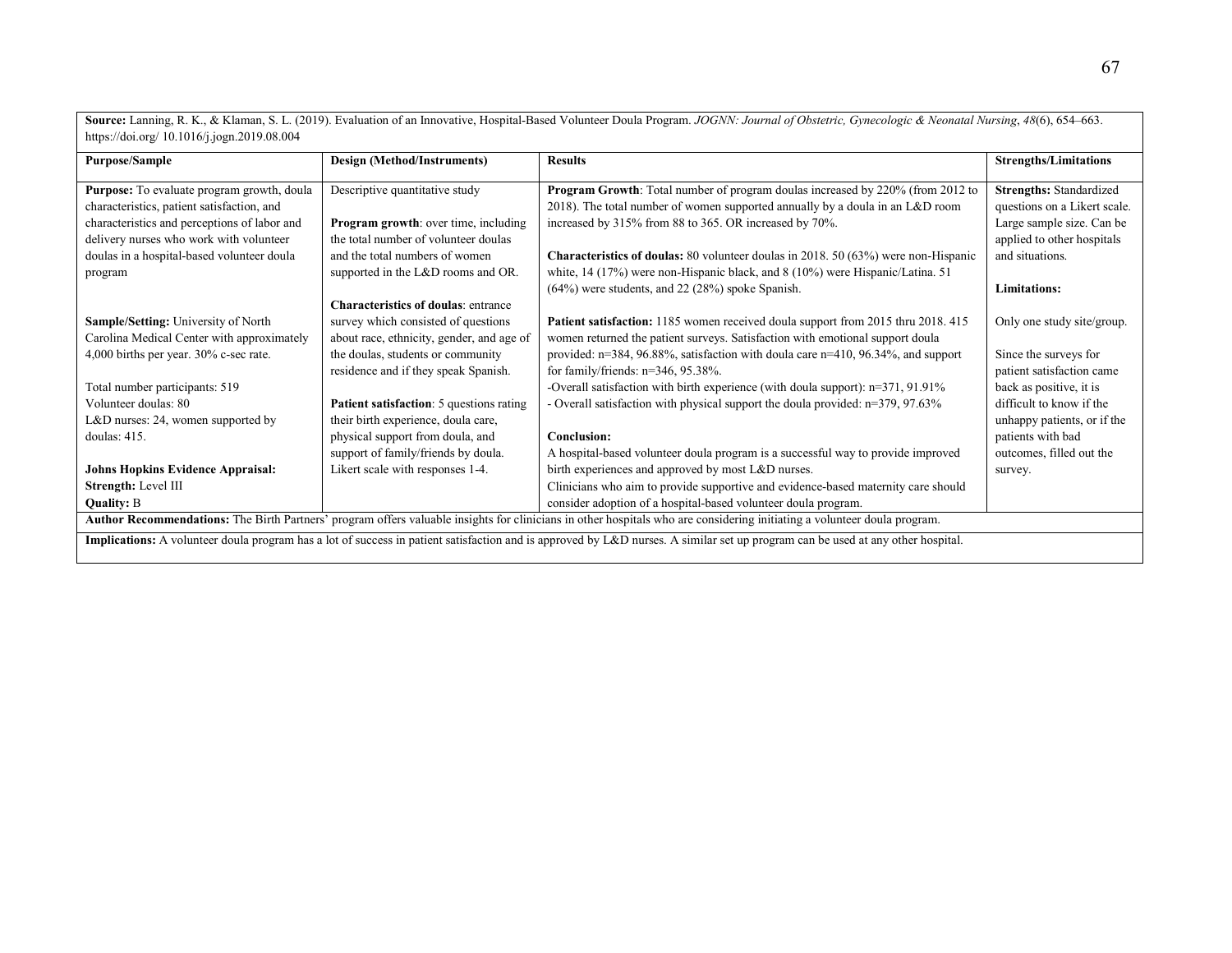**Source:** McLeish, J., & Redshaw, M. (2018). A qualitative study of volunteer doulas working alongside midwives at births in England: Mothers' and doulas' experiences. *Midwifery, 56*, 53–60. https://doi.org/10.1016/j.midw.2017.10.002

| <b>Purpose/Sample</b>                                   | Design                  | <b>Results</b>                                                            | <b>Strengths/Limitations</b>                          |
|---------------------------------------------------------|-------------------------|---------------------------------------------------------------------------|-------------------------------------------------------|
|                                                         | (Method/Instruments)    |                                                                           |                                                       |
|                                                         |                         |                                                                           |                                                       |
| Purpose: To gain a better understanding of              | Qualitative descriptive | <b>Results:</b>                                                           | <b>Strengths:</b>                                     |
| disadvantaged mothers' experiences of having a          | study                   | Emerging themes:                                                          | -There was no prior interaction with the participants |
| trained volunteer doula                                 | Semi-structured, in-    | -Doulas complement the midwives                                           | before this study                                     |
|                                                         | depth interviews        | -Doulas act as a colleague to the midwives                                | -Each researcher analyzed the transcripts of patients |
| Sample:                                                 | -Used inductive         | -Doulas can present as a challenge to midwives                            | surveys separately                                    |
| 16 "disadvantaged" mothers: women with no               | thematic analysis       |                                                                           | -Interviews were done for both the volunteer doulas   |
| partner/alone at birth, or other vulnerabilities (abuse | -All women who          | Sub-themes (for the mothers interviewed):                                 | and mothers to compare and analyze together           |
| or migration), and women who have been seen by          | received doula support  | - Doulas provide skilled physical and emotional support                   |                                                       |
| social services.                                        | were interviewed        | -Doulas offer continuous presence                                         | Limitations:                                          |
| Mothers were referred to these programs.                |                         | -Mothers are understood and have an understanding                         | -Two participants needed the interview to be          |
| -Race: 6 White British, 2 British Asian, 8 born in      | Mother's interview:     | -Counterbalancing disempowering treatment                                 | interpreted and was by a non-professional             |
| Asia, Africa and the Middle East                        | -One interview          |                                                                           | interpreter                                           |
| -Volunteer doulas: would see patients weekly in         | postpartum              | -One patient stated, 'You need to build the relationship up first'. which | -The doulas were not as diverse as the participants   |
| pregnancy and on-call for labor and birth               | -25-75 minutes per      | is not able to be done with the midwife since there is a new midwife at   | in the study                                          |
|                                                         | interview               | the end of the shift and they have not seen them before.                  | - Each doula had a different experience level, with   |
| Setting: 3 different community doula projects in        | -Topics on experience   |                                                                           | one never attending a birth and with four attending   |
| England: Bradford, Hull, and Essex.                     | of using this maternity | <b>Conclusion:</b>                                                        | over 10                                               |
| -June 2015-March 2016                                   | service, antepartum     | -The doulas gave constant emotional care to patients (and partners        | -Some doulas had met their clients before at prenatal |
| -Hospital births                                        | doula support,          | when present)                                                             | appointments and some met them for the first time     |
|                                                         | intrapartum doula       | -They bridged the care between the patient and the midwife                | in labor                                              |
| <b>Johns Hopkins Evidence Appraisal:</b>                | support, and            | -Many mothers stated that they had anxiety surrounding birth and          | - The clients were a part of a very diverse group and |
| Strength: Level III                                     | postpartum doula        | lacked confidence to communicate with their midwives. Doulas helped       | it may not appropriately reflect all patients using   |
| <b>Quality: B</b>                                       | support, and the        | give the patient their voice when it was difficult to talk and reduced    | voluntary doulas                                      |
|                                                         | impact of the support   | fear and anxiety.                                                         | - Midwives were not a part of the study, although     |
|                                                         | they received.          | -Doulas created a team atmosphere with patients to ensure she wasn't      | they are referenced frequently                        |
|                                                         |                         | laboring and birthing alone.                                              |                                                       |
|                                                         |                         | -Advocacy for the patient was one of the doula's top priorities, even if  |                                                       |
|                                                         |                         | there was resistance from the midwife                                     |                                                       |

Author Recommendations: It would be beneficial to create clearer guidelines/scope of practice for midwives and doulas since it can be unclear to patients and each of the care providers.

**Implications:** Midwives practicing in the hospital are often unable to provide continuous labor support to patients. Some patients are alone or have limited support during their labor and birth. Having a volunteer doula present in the intrapartum period can help fulfill the needs that the midwife is unable to meet while taking care of many patients at once. Doulas also decrease anxiety surrounding birth and can volunteer d help mothers have a better birth experience.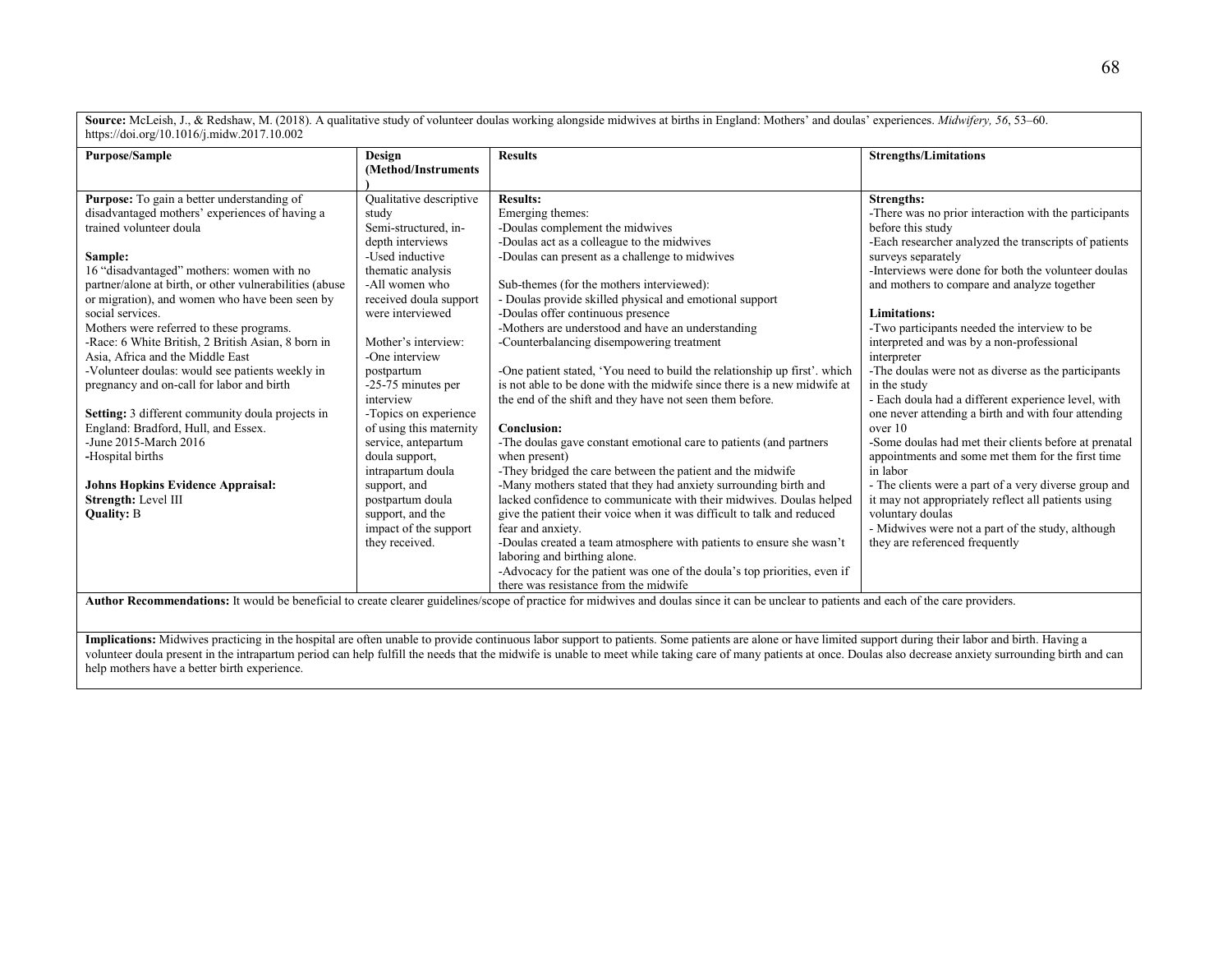**Source**: Mottl-Santiago, J., Walker, C., Ewan, J., Vragovic, O., Winder, S., & Stubblefield, P. (2008). A hospital-based doula program and childbirth outcomes in an urban, multicultural setting. *Maternal and Child Health Journal, 12,* 372-377. https://doi.org/10.1007/s10995-007-0245-9

| <b>Purpose/Sample</b>                                                                                                                                                                                 | Design (Method/Instruments)            | <b>Results</b>                                                | <b>Strengths/Limitations</b>                   |
|-------------------------------------------------------------------------------------------------------------------------------------------------------------------------------------------------------|----------------------------------------|---------------------------------------------------------------|------------------------------------------------|
|                                                                                                                                                                                                       |                                        |                                                               |                                                |
| Purpose: To assess the impact on birth outcomes and                                                                                                                                                   | Quasi-experimental retrospective       | Women apart of the Birth Sisters doula group versus usual     | Strengths:                                     |
| breastfeeding for women who received labor support                                                                                                                                                    | analysis                               | care without doula                                            | -The population studied was diverse            |
| via a hospital-based doula program compared to those                                                                                                                                                  |                                        | - Intend to breastfeed 85% vs 68%                             | consisting of 30 different ethnic groups       |
| who did not.                                                                                                                                                                                          | Outcomes measured included cesarean    | - Early initiation of breastfeeding 46% vs 23% - There was    | speaking 20 different languages                |
|                                                                                                                                                                                                       | deliveries, epidural anesthesia,       | no statistically significant difference between the two       | -Large sample size                             |
| <b>Sample:</b> 11,471 pregnant women who gave birth at 37                                                                                                                                             | operative vaginal deliveries, Apgar    | groups for cesarean births, receiving an epidural, operative  | -The Birth Sister (doula) shares the same      |
| 0/7 weeks or greater to liveborn singleton infants.                                                                                                                                                   | scores, breastfeeding intent, and      | vaginal delivery, or Apgar scores.                            | culture and language with the client           |
| 2,174 received support from a doula provided by the                                                                                                                                                   | initiation of breastfeeding in the     |                                                               |                                                |
| Birth Sisters program and 9,297 did not.                                                                                                                                                              | hospital. All women at BMC had         | When controlling for primiparous and multiparous women        | <b>Limitations:</b>                            |
|                                                                                                                                                                                                       | access to the Birth Sisters doula      | it was found that primiparous women who had a Birth           | -Possibility for bias in the experimental      |
| <b>Setting:</b> The Birth Sisters doula program at Boston                                                                                                                                             | program free of charge. Data between   | Sister and were cared for by a midwife also had statistically | group                                          |
| Medical Center (BMC), an urban and multicultural                                                                                                                                                      | the two groups was analyzed using      | significantly lower rates of cesarean deliveries 15%          | -Not able to control for medical risk factors. |
| setting, from January 1, 1999 to December 31, 2005.                                                                                                                                                   | SAS version 8.2. Log-binomial          | compared to physician service with doula 25% and without      | presence of family and friends, or prenatal    |
|                                                                                                                                                                                                       | regression models analyzed the         | doula 27%. There were no significant differences for other    | preparation for labor and/or breastfeeding     |
| <b>Johns Hopkins Evidence Appraisal:</b>                                                                                                                                                              | variable relationships while also      | outcomes regardless of parity.                                |                                                |
| Strength: Level II                                                                                                                                                                                    | controlling for confounders. A p-value |                                                               |                                                |
| <b>Quality: A</b>                                                                                                                                                                                     | of less than 0.05 was considered       | Conclusion: Hospital-based doula support programs can         |                                                |
|                                                                                                                                                                                                       | statistically significant.             | positively impact breastfeeding outcomes and ultimately       |                                                |
|                                                                                                                                                                                                       |                                        | infant health as a long-term effect of successful             |                                                |
|                                                                                                                                                                                                       |                                        | breastfeeding.                                                |                                                |
| Author Recommendations: Prospective studies should be conducted to address similar outcomes while also controlling for the limitations mentioned in this study. Other outcomes that could be measured |                                        |                                                               |                                                |

include maternal isolation, maternal depression, utilization of health care and social services, and satisfaction with care.

Implications: Culturally competent labor support for women is an important in caring for multicultural populations. Breastfeeding rates are greater which can provide long-term improved health outcomes for both the mother and infant.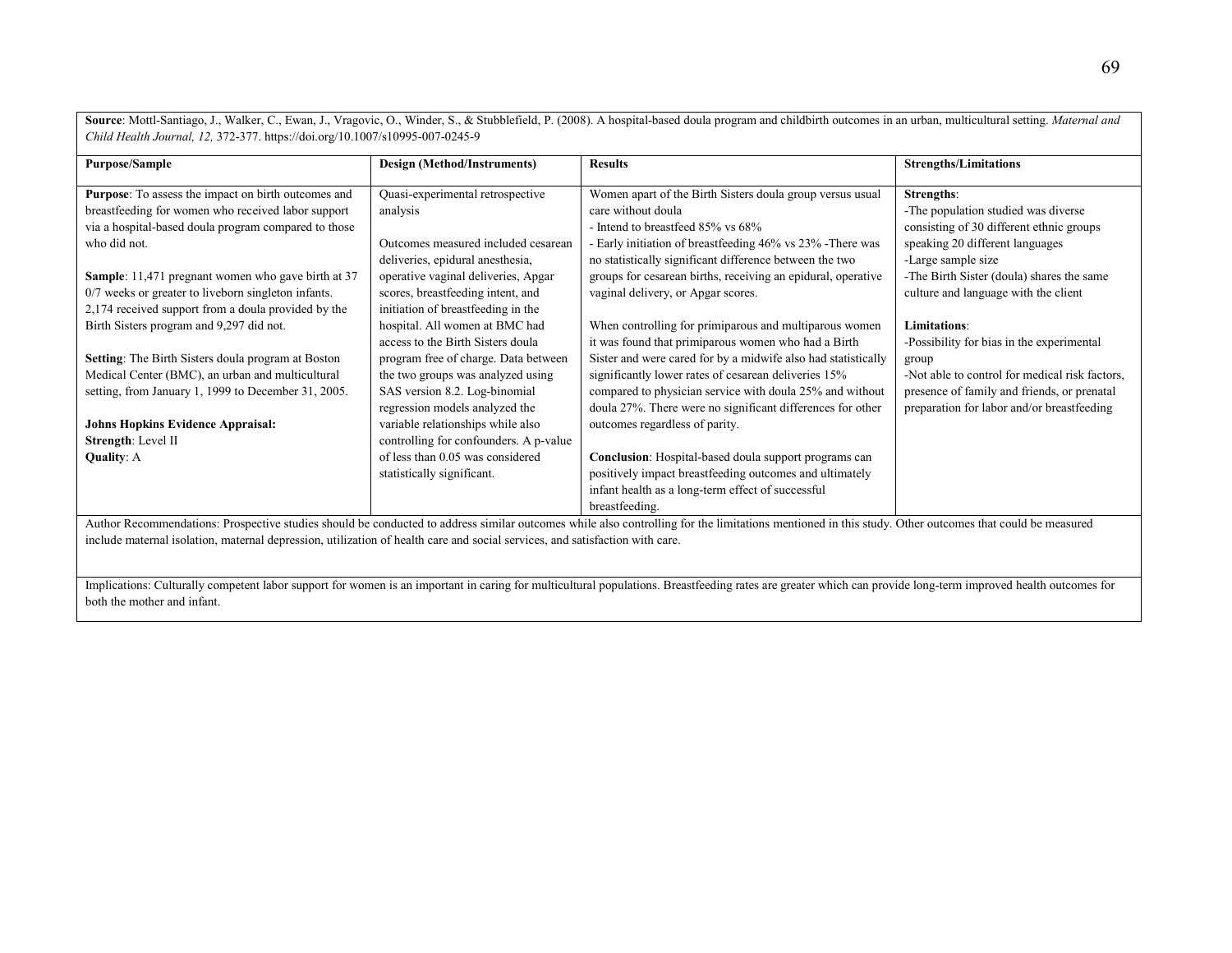| Perinatal Psychology and Health, 32(3), 242-249.                                                                                                                                                                      |                                                             |                                  |                                      |
|-----------------------------------------------------------------------------------------------------------------------------------------------------------------------------------------------------------------------|-------------------------------------------------------------|----------------------------------|--------------------------------------|
| <b>Purpose/Sample</b>                                                                                                                                                                                                 | <b>Design (Method/Instruments)</b>                          | <b>Results</b>                   | <b>Strengths/Limitations</b>         |
| Purpose: To see if a doula is helpful for women on an obstetric unit                                                                                                                                                  | Quasi-experimental pilot study (due to financial            | 86.6% of women in the study      | <b>Strengths:</b>                    |
| and to the providers taking care of her.                                                                                                                                                                              | constraints)                                                | agreed that every woman should   | -Consistent questions for all        |
|                                                                                                                                                                                                                       |                                                             | have a doula during their labor. | participants.                        |
| <b>Sample:</b> The study focused on women who had a history of trauma,                                                                                                                                                | Patients were given a referral from their physician to join |                                  | -Offered to a wide range of patients |
| were alone or had limited social support, and increased fears of                                                                                                                                                      | the pilot study. Once the patients were accepted into the   | 63 out of 67 of the participants | with varying histories.              |
| childbirth.                                                                                                                                                                                                           | study, they were offered two 2-hour visits at home or in    | would use a doula again. 4 of    |                                      |
|                                                                                                                                                                                                                       | the hospital to discuss personal expectations and needs for | those participants were not      |                                      |
| -Between April of 2011 and April of 2013.                                                                                                                                                                             | the doula.                                                  | satisfied and would not use a    | Limitations:                         |
| 81 women received care by a doula in the program, 72 women were                                                                                                                                                       |                                                             | doula again.                     | -No randomization.                   |
| sent actual questionnaires-, only 67 responded.                                                                                                                                                                       | The main focus of this study was to offer continuous labor  |                                  | -The creator of the study provided   |
| -History of respondents:                                                                                                                                                                                              | support to each patient by a doula.                         | <b>Conclusion:</b>               | doula care in the study.             |
| Hx of trauma: 53.1%                                                                                                                                                                                                   |                                                             | Having a doula present with      | -The selection of candidates was     |
| Social problems and/or poor social network: 18.5%.                                                                                                                                                                    | A questionnaire created by NBvD (Netherlands                | needed care can provide a more   | based on certain provider's          |
| Above average fear of birth: 27.2%                                                                                                                                                                                    | Professional Association for Doulas) and TNO                | positive birth experience for    | preferences.                         |
|                                                                                                                                                                                                                       | (Netherlands Organization for Applied Scientific            | patients and the families and    | -Only took English speaking patients |
| Setting: Obstetric unit at the Academic Medical Centre (AMC), in                                                                                                                                                      | Research) was sent electronically to each participant six   | providers close to her.          |                                      |
| Amsterdam, the Netherlands                                                                                                                                                                                            | weeks after the birth. The questions addressed topics such  |                                  |                                      |
|                                                                                                                                                                                                                       | as socioeconomic factors, safety of mother and child        | This facility's obstetric unit   |                                      |
| <b>Johns Hopkins Evidence Appraisal:</b>                                                                                                                                                                              | during birth, and satisfaction with the doula's continuous  | turned the doula position into a |                                      |
| Strength: Level II                                                                                                                                                                                                    | supportive presence                                         | full-time position.              |                                      |
| Quality: C                                                                                                                                                                                                            |                                                             |                                  |                                      |
| Author Recommendations: Perform a cost-analysis review of having a staffed doula, specifically look at how much is saved with decreased medical interventions and mental health costs.                                |                                                             |                                  |                                      |
| Implications: Having a doula present during labor and birth, in addition to hospital staff, can lead to a more positive birth experience for the patient giving birth and their involved support system. Patients who |                                                             |                                  |                                      |

**Source**: Ooijens, J. C., Bakker, J. J. H, & de Graaf, I. M. (2018). Hospital-based birth support for women with trauma: A pilot study of a clinical doula program in the Netherlands. *Journal of Prenatal and* 

have increased fear about birth can benefit from having a doula present at their birth.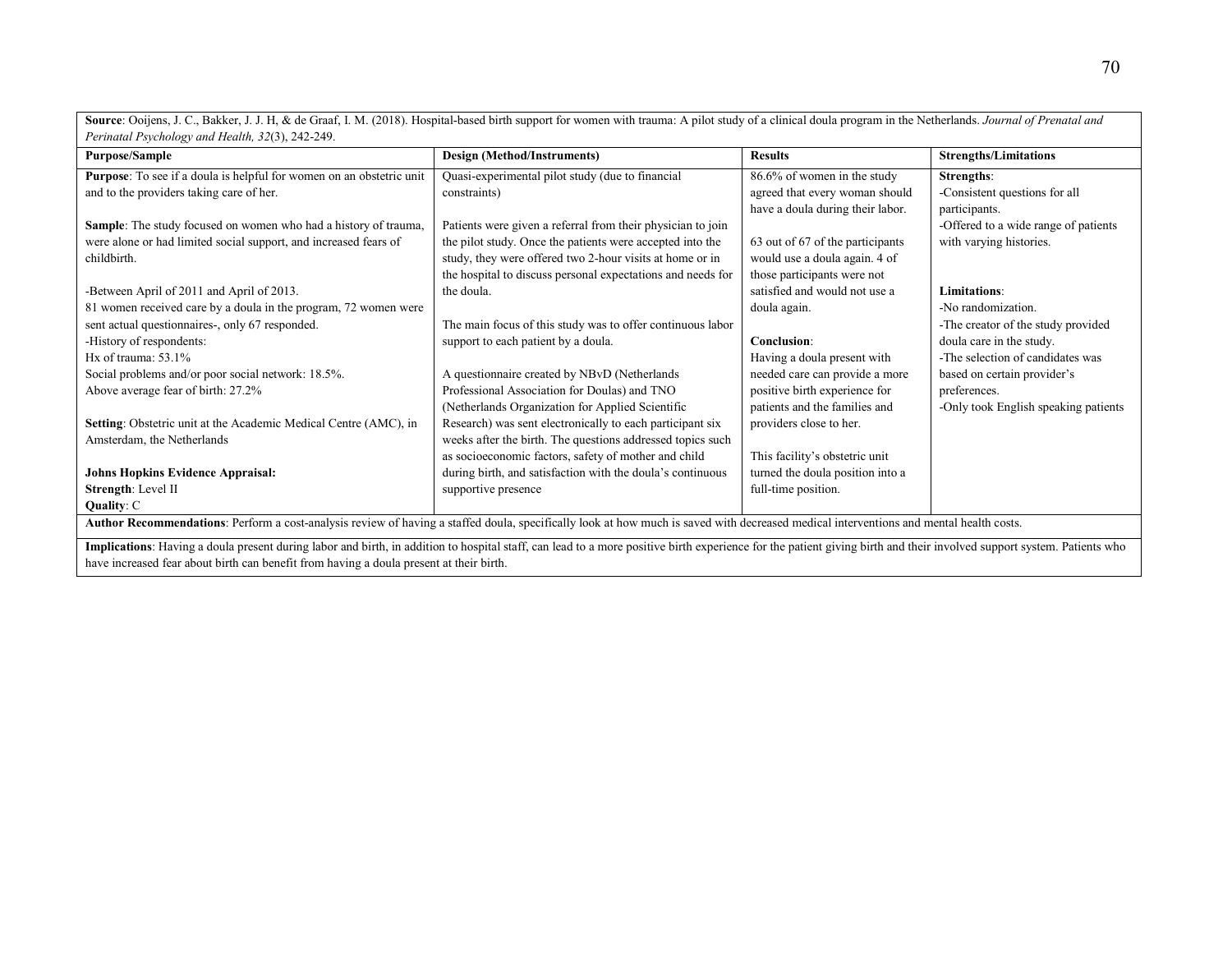**Source:** Ravangard, R., Basiri, A., Sajjadnia, Z. & Shokrpour, N. (2017). Comparison of the effects of using physiological methods and accompanying a doula in deliveries on nulliparous women's anxiety and pain: A case study in Iran. *The Health Care Manager, 36*(4), 372-379. https://doi.org/10.1097/HCM.0000000000000188

| Purpose/Sample                                                                                                                                            | Design (Method/Instruments)          | <b>Results</b>                                                              | <b>Strengths/Limitations</b>                                |
|-----------------------------------------------------------------------------------------------------------------------------------------------------------|--------------------------------------|-----------------------------------------------------------------------------|-------------------------------------------------------------|
|                                                                                                                                                           |                                      |                                                                             |                                                             |
| <b>Purpose:</b> To compare the difference of                                                                                                              | Randomized control trial             | <b>Results:</b>                                                             | <b>Strengths:</b>                                           |
| women's anxiety and pain levels with and                                                                                                                  |                                      | -no significant difference between the average hidden                       | -There was a clearly listed control group that had similar  |
| without a doula present                                                                                                                                   | -The intervention group was          | anxiety rate                                                                | characteristics and an intervention group that also had     |
|                                                                                                                                                           | randomly assigned to receive a       | - there was less anxiety in doula group but this was not                    | similar characteristics                                     |
| Sample: 150 Nulliparous women with                                                                                                                        | doula in labor and took an           | statistically significant                                                   | - The significance level was considered 5%                  |
| inclusion criteria of: living cephalic fetus,                                                                                                             | additional 6 sessions of childbirth  | - mean pain was significantly less 36.52% in the doula-                     |                                                             |
| intact membranes, Iranian nationality, no                                                                                                                 | classes that focused on relaxation   | supported birth compared to no doula support 41.72% and                     | <b>Limitations:</b>                                         |
| previous pregnancy hospitalizations and                                                                                                                   | and positioning in labor             | that value was statistically significant                                    | -Only one nationality with all interviewed having the       |
| generally healthy.                                                                                                                                        |                                      | - doula supported group showed significant lower levels                     | culture and beliefs                                         |
|                                                                                                                                                           | -2 types of questionnaires were      | of anxiety during childbirth $(48.04 \text{ vs } 57.76, \text{ p} < 0.001)$ | - Did not state how the randomization was performed         |
| Setting: Towhid Hospital of Jam, Bushehr,                                                                                                                 | given: Spielberger (anxiety rate)    |                                                                             | - The intervention group technically had two interventions, |
| Iran-in $2015$                                                                                                                                            | and McGill (subjective experience    | <b>Conclusion:</b>                                                          | a doula presence and additional childbirth classes          |
|                                                                                                                                                           | of pain). One set prior to birth and | Having a doula present at the birth and completing                          | - There is limited information on the doulas present at the |
| <b>Johns Hopkins Evidence Appraisal</b>                                                                                                                   | one set after birth                  | additional childbirth courses primarily about relaxation                    | births                                                      |
| Strength: Level I                                                                                                                                         | -Data was analyzed using SPSS        | and coping with labor, can reduce your pain during labor                    | - Did not state limitations                                 |
| <b>Quality: C</b>                                                                                                                                         | 18.0                                 | and anxiety levels before, during and after labor.                          |                                                             |
| Author Recommendations: There should be increased use of doulas in the hospitals throughout Iran to help with the reduction of anxiety and pain in labor. |                                      |                                                                             |                                                             |

**Implications:** Having a doula present during labor and birth can reduce anxiety and significantly reduce pain. Maternal satisfaction surrounding birth can be improved by reducing anxiety and pain in childbirth. A doula can provide emotional and physical care to women to promote a calmer and less painful labor.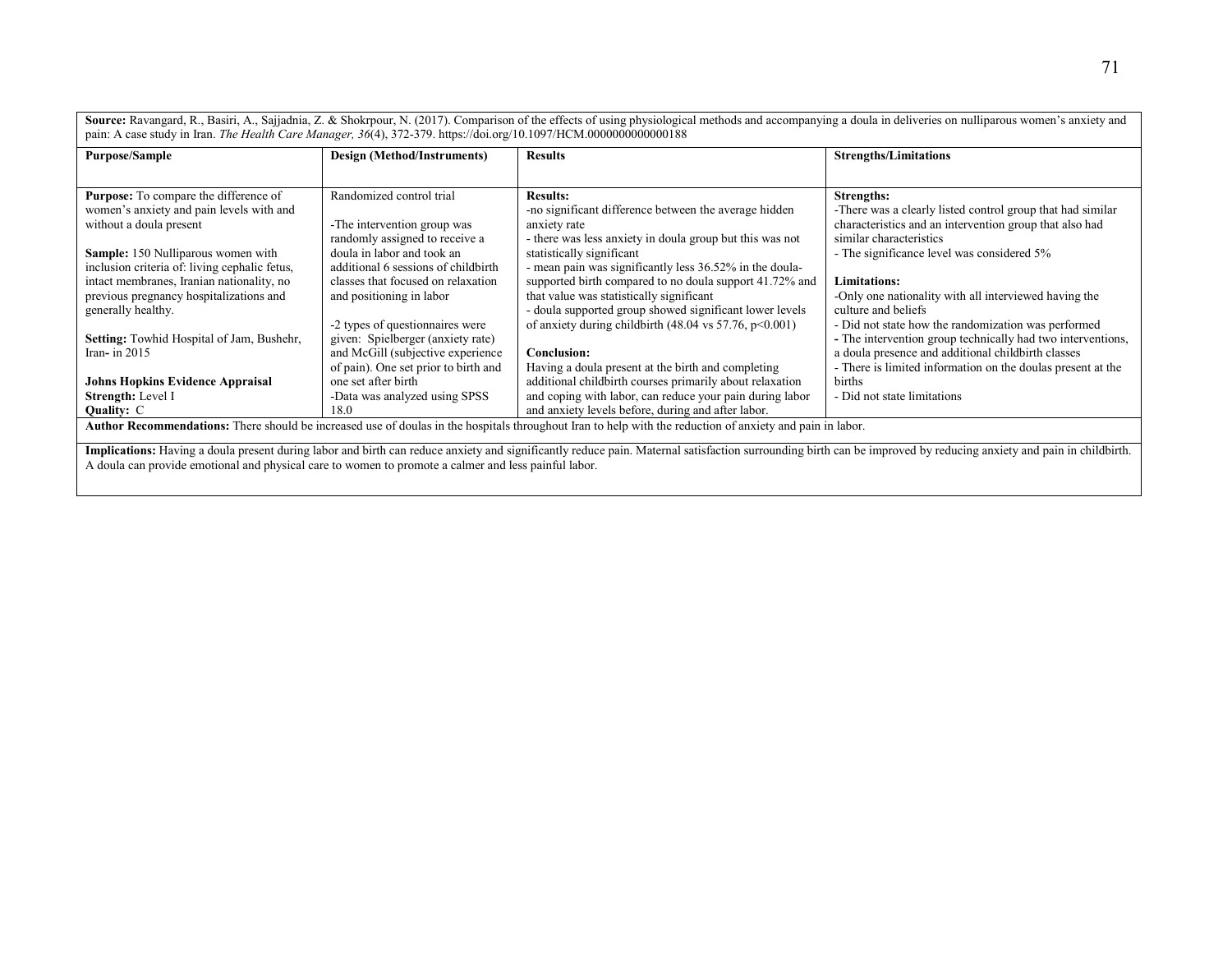**Source:** Thomas, M. P., Ammann, G., Brazier, E., Noyes, P., & Maybank, A. (2017). Doula services within a Healthy Start Program: Increasing access for an underserved population. *Maternal and Child Health Journal, 21(*1), 59–64. https://doi.org/10.1007/s10995-017-2402-0

| <b>Purpose/Sample</b>                                                                                                                                                                                                                                                                                                                                                                                                                                                                                                                                                                                                                                                                                                     | Design (Method/Instruments)                                                                                                                                                                                                                                                                                                                                                                                                                                                                                                                                                                                                                                                                                                                                                                                                            | <b>Results</b>                                                                                                                                                                                                                                                                                                                                                                                                                                                                                                                                                                                                                       | <b>Strengths/Limitations</b>                                                                                                                                                                                                                                                                                                        |  |
|---------------------------------------------------------------------------------------------------------------------------------------------------------------------------------------------------------------------------------------------------------------------------------------------------------------------------------------------------------------------------------------------------------------------------------------------------------------------------------------------------------------------------------------------------------------------------------------------------------------------------------------------------------------------------------------------------------------------------|----------------------------------------------------------------------------------------------------------------------------------------------------------------------------------------------------------------------------------------------------------------------------------------------------------------------------------------------------------------------------------------------------------------------------------------------------------------------------------------------------------------------------------------------------------------------------------------------------------------------------------------------------------------------------------------------------------------------------------------------------------------------------------------------------------------------------------------|--------------------------------------------------------------------------------------------------------------------------------------------------------------------------------------------------------------------------------------------------------------------------------------------------------------------------------------------------------------------------------------------------------------------------------------------------------------------------------------------------------------------------------------------------------------------------------------------------------------------------------------|-------------------------------------------------------------------------------------------------------------------------------------------------------------------------------------------------------------------------------------------------------------------------------------------------------------------------------------|--|
| Purpose: To determine if supplied doula support during labor and<br>birth via the By My Side Birth Support Program helped to improve<br>birth outcomes in women of color including cesarean section, preterm<br>birth, low birthweight, and infant mortality.<br><b>Sample:</b> 560 women and 489 infants born to By My Side program<br>clients between 2010 and 2015. Women must meet income eligibility<br>requirements set by the Women, Infants, and Children (WIC) nutrition<br>program.<br>Setting: By My Side program births occurring in Brownsville, East<br>New York, Bedford-Stuyvesant, and Bushwick, New York<br>communities.<br>Johns Hopkins Evidence Appraisal<br>Strength: Level II<br><b>Quality: A</b> | Quasi-experimental. There is initiation of the By My Side<br>program to study its effects on birth outcomes. There was no<br>randomization.<br>A chi-squared test was used to measure demographic and<br>birth outcome differences between program births and<br>resident births.<br>Doulas employed by the By My Side program conduct three<br>prenatal home visits, labor and delivery support, four<br>postpartum visits, and also screen for depression, food<br>insecurity, intimate partner violence, and medical risk<br>factors. These doulas collect and track demographic and<br>birth record data of their clients (this instrument was not<br>specified in the study). Follow-up interviews were conducted<br>via telephone utilizing a semi-structured questionnaire to<br>evaluate client satisfaction with the program. | Results: Compared to resident births, By<br>My Side program participants were more<br>likely to seek prenatal care in the first<br>trimester $(80\% \text{ vs. } 64\%)$ , showed lower<br>rates of preterm birth $(6.3\% \text{ vs. } 12.4\%),$<br>and lower rates of low birthweight infants<br>$(6.5\% \text{ vs } 11.1\%)$ . Cesarean section rates<br>were statistically similar between both<br>groups $(22.5\% \text{ vs } 36.9\%).$<br><b>Conclusion:</b> Doula services may be<br>important in improving birth outcomes<br>especially in populations where birth<br>inequities exist (ie: low income and<br>women of color). | <b>Strengths: Sufficient</b><br>sample size<br>Adequate time period of<br>measurement (5 years)<br>Adequate birth record<br>keeping<br><b>Limitations: Self-</b><br>selection (no<br>randomization)<br>Possible bias (though<br>not specified by the<br>authors)<br>Women had to meet<br>income standards set by<br>the WIC program |  |
| Author Recommendations: Further research is necessary to explore the reasoning for statistically similar cesarean section rates between the By My Side program participants and general resident births.<br>Further research is also needed to study the effect of doula support services in populations with chronic diseases such as obesity, hypertension, and diabetes.                                                                                                                                                                                                                                                                                                                                               |                                                                                                                                                                                                                                                                                                                                                                                                                                                                                                                                                                                                                                                                                                                                                                                                                                        |                                                                                                                                                                                                                                                                                                                                                                                                                                                                                                                                                                                                                                      |                                                                                                                                                                                                                                                                                                                                     |  |

**Implications:** Doula support services supplied to populations experiencing birth inequities such as women of color or low-income women can help to improve pregnancy and birth outcomes. Furthermore, doula support services covered by Medicaid programs and private insurers may help to address inequities in birth support.